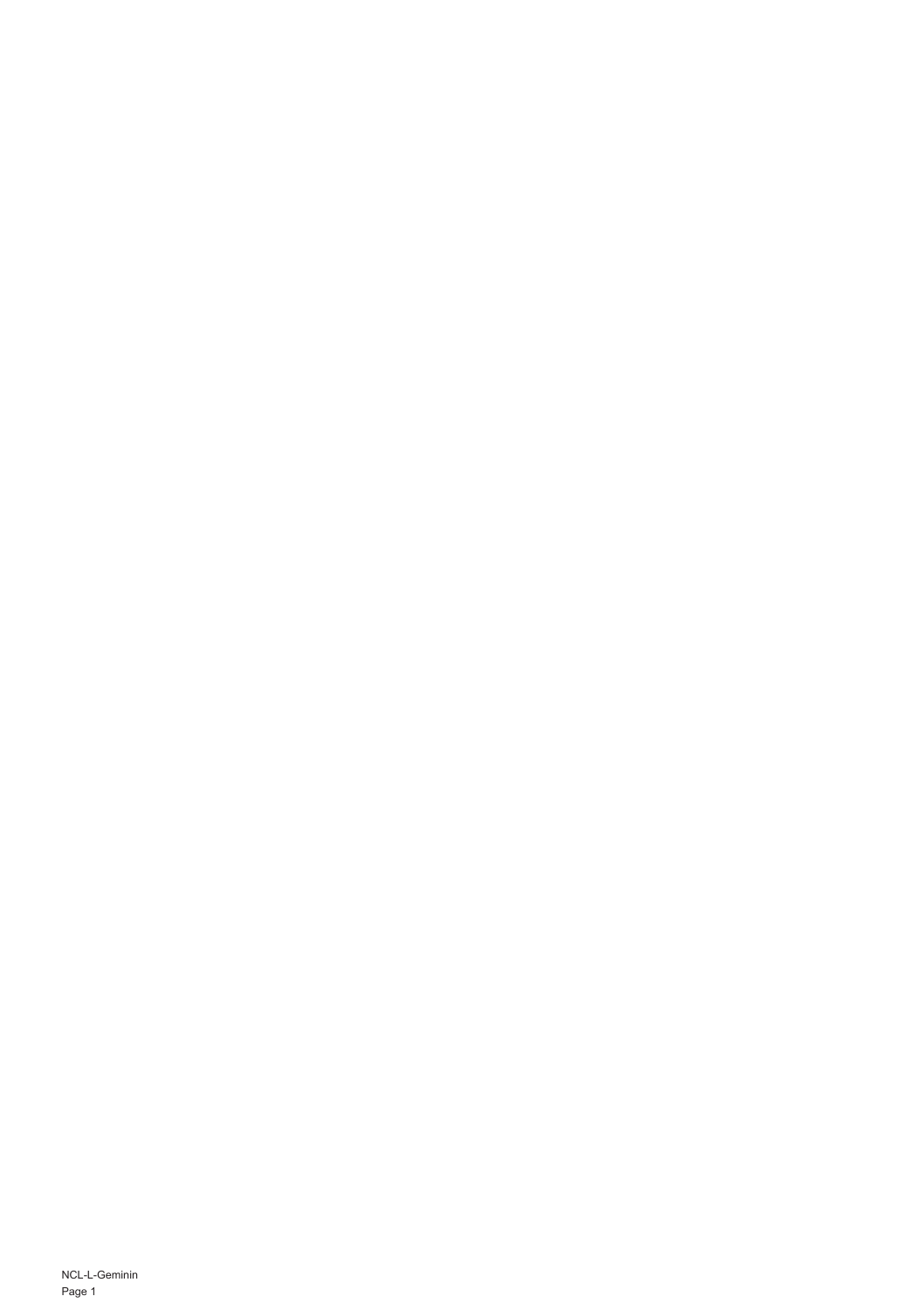## <span id="page-2-0"></span>**NovocastraTM Liquid Mouse Monoclonal Antibody Geminin**

## **Product Code: NCL-L-Geminin**

#### **Intended Use**

#### *For in vitro diagnostic use.*

NCL-L-Geminin is intended for the qualitative identification by light microscopy of Geminin molecules in paraffin sections. The clinical interpretation of any staining or its absence should be complemented by morphological studies using proper controls and should be evaluated within the context of the patient's clinical history and other diagnostic tests by a qualified pathologist.

#### **Principle of Procedure**

Immunohistochemical (IHC) staining techniques allow for the visualization of antigens via the sequential application of a specific antibody to the antigen (primary antibody), a secondary antibody to the primary antibody and an enzyme complex with a chromogenic substrate with interposed washing steps. The enzymatic activation of the chromogen results in a visible reaction product at the antigen site. The specimen may then be counterstained and coverslipped. Results are interpreted using a light microscope and aid in the differential diagnosis of pathophysiological processes, which may or may not be associated with a particular antigen.

#### **Clone**

**EM6** 

#### **Immunogen**

A prokaryotic recombinant protein containing amino acids 5–209 of the mature protein.

#### **Specificity**

Human Geminin.

#### **Reagent Composition**

NCL-L-Geminin is a liquid tissue culture supernatant containing 15 mM sodium azide as a preservative.

#### **Ig class**

IgG2a

### **Total Protein Concentration Total Protein**

1.0–8.0 g/L. Refer to vial label for lot specific total protein concentration.

#### **Antibody Concentration**

Greater than or equal to 19 mg/L as determined by ELISA. Refer to vial label for batch specific Ig concentration.

#### **Recommendations On Use**

lmmunohistochemistry (see **Methodology**) on paraffin sections. Suggested dilution: 1:40 for 30 minutes at 25 °C. Heat induced epitope retrieval using Epitope Retrieval Solutions RE7113, RE7114 or RE7115. This is provided as a guide and users should determine their own optimal working dilutions.

#### **Storage and Stability**

Store at 2–8 ℃. Do not freeze. Return to 2–8 ℃ immediately after use. Do not use after expiration date indicated on the vial label. Storage conditions other than those specified above must be verified by the user.

#### **Specimen Preparation**

The recommended fixative is 10% neutral-buffered formalin for paraffin-embedded tissue sections.

#### **Warnings and Precautions**

This reagent has been prepared from the supernatant of cell culture. As it is a biological product, reasonable care should be taken when handling it.

The molarity of sodium azide in this reagent is 15 mM. A Material Safety Data Sheet (MSDS) is available upon request for sodium azide. Consult federal, state or local regulations for disposal of any potentially toxic components.

Specimens, before and after fixation, and all materials exposed to them, should be handled as if capable of transmitting infection and disposed of with proper precautions.1 Never pipette reagents by mouth and avoid contacting the skin and mucous membranes with reagents and specimens. If reagents or specimens come in contact with sensitive areas, wash with copious amounts of water. Seek medical advice.

Minimize microbial contamination of reagents or an increase in non-specific staining may occur.

Incubation times or temperatures, other than those specified, may give erroneous results. Any such changes must be validated by the user.

#### **Quality Control**

Differences in tissue processing and technical procedures in the user's laboratory may produce significant variability in results, necessitating regular performance of in-house controls in addition to the following procedures.

Controls should be fresh autopsy/biopsy/surgical specimens, formalin-fixed, processed and paraffin wax-embedded as soon as possible in the same manner as the patient sample(s).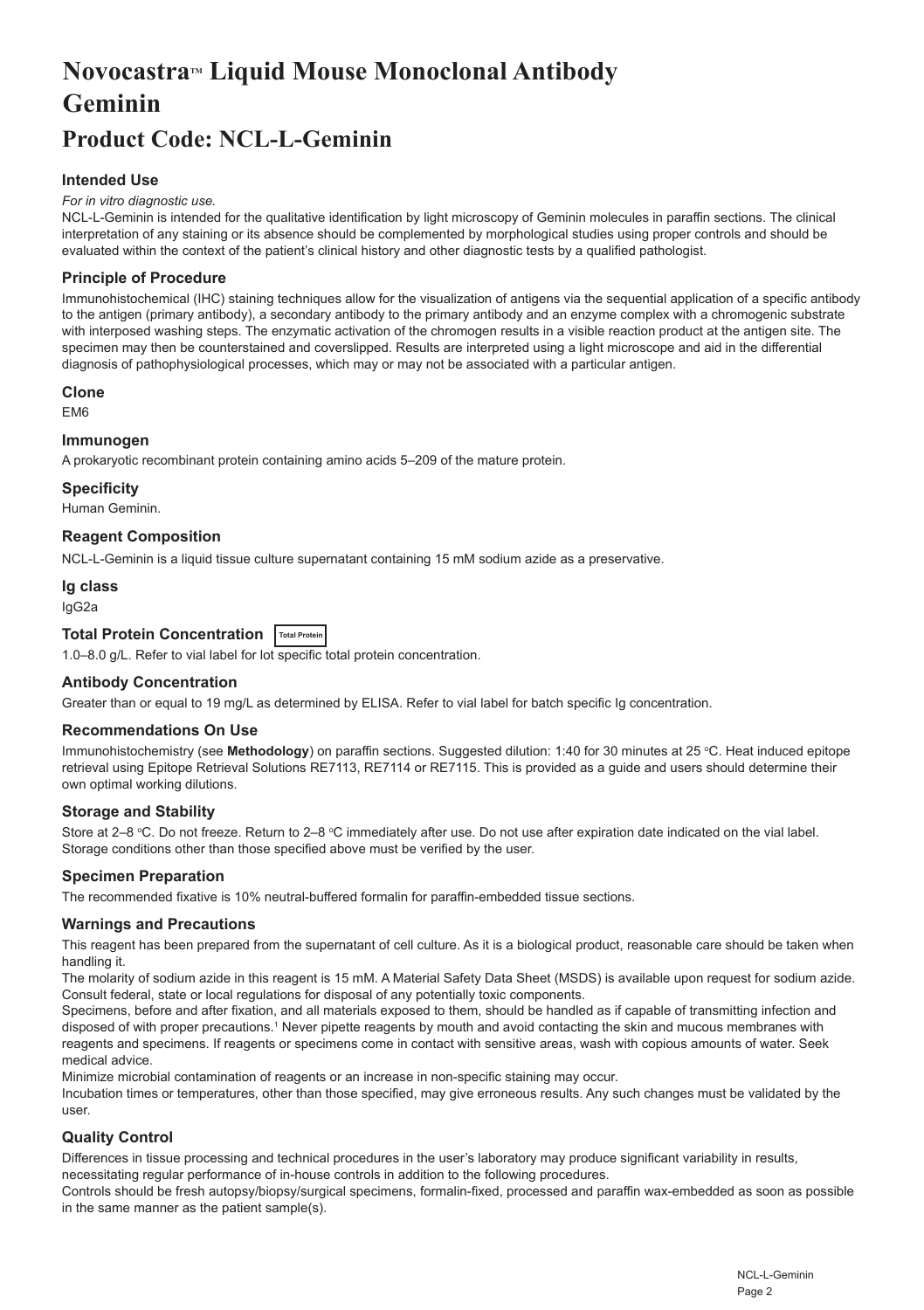#### **Positive Tissue Control**

Used to indicate correctly prepared tissues and proper staining techniques.

One positive tissue control should be included for each set of test conditions in each staining run.

A tissue with weak positive staining is more suitable than a tissue with strong positive staining for optimal quality control and to detect minor levels of reagent degradation.<sup>2</sup>

Recommended positive control tissue is tonsil.

If the positive tissue control fails to demonstrate positive staining, results with the test specimens should be considered invalid.

#### **Negative Tissue Control**

Should be examined after the positive tissue control to verify the specificity of the labeling of the target antigen by the primary antibody. Recommended negative control tissue is cerebellum.

Alternatively, the variety of different cell types present in most tissue sections frequently offers negative control sites, but this should be verified by the user.

Non-specific staining, if present, usually has a diffuse appearance. Sporadic staining of connective tissue may also be observed in sections from excessively formalin-fixed tissues. Use intact cells for interpretation of staining results. Necrotic or degenerated cells often stain non-specifically.<sup>3</sup> False-positive results may be seen due to non-immunological binding of proteins or substrate reaction products. They may also be caused by endogenous enzymes such as pseudoperoxidase (erythrocytes), endogenous peroxidase (cytochrome C), or endogenous biotin (eg. liver, breast, brain, kidney) depending on the type of immunostain used. To differentiate endogenous enzyme activity or non-specific binding of enzymes from specific immunoreactivity, additional patient tissues may be stained exclusively with substrate chromogen or enzyme complexes (avidin-biotin, streptavidin, labeled polymer) and substrate-chromogen, respectively. If specific staining occurs in the negative tissue control, results with the patient specimens should be considered invalid.

#### **Negative Reagent Control**

Use a non-specific negative reagent control in place of the primary antibody with a section of each patient specimen to evaluate non-specific staining and allow better interpretation of specific staining at the antigen site.

#### **Patient Tissue**

Examine patient specimens stained with NCL-L-Geminin last. Positive staining intensity should be assessed within the context of any non-specific background staining of the negative reagent control. As with any immunohistochemical test, a negative result means that the antigen was not detected, not that the antigen was absent in the cells/tissue assayed. If necessary, use a panel of antibodies to identify false-negative reactions.

#### **Results Expected**

#### Normal Tissues

Clone EM6 detects the geminin protein in the nucleus of a proportion of lymphocytes and epithelial cells. Nuclear staining was observed In germinal centers in tonsil, crypt epithelial cells in colon, spermatogonia in seminiferous tubules of the testis, glandular epithelial cells in proliferative epithelium and basal layers of the squamous epithelium of the skin (n=78).

#### Abnormal Tissues

Clone EM6 stained cell nuclei in 38/125 tumors evaluated, including non-Hodgkin's lymphomas, breast carcinomas and colon carcinomas.

#### **NCL-L-Geminin is recommended for the assessment of geminin expression in normal and neoplastic tissues.**

#### **General Limitations**

Immunohistochemistry is a multistep diagnostic process that consists of specialized training in the selection of the appropriate reagents; tissue selection, fixation, and processing; preparation of the IHC slide; and interpretation of the staining results.

Tissue staining is dependent on the handling and processing of the tissue prior to staining. Improper fixation, freezing, thawing, washing, drying, heating, sectioning or contamination with other tissues or fluids may produce artifacts, antibody trapping, or false negative results. Inconsistent results may be due to variations in fixation and embedding methods, or to inherent irregularities within the tissue.4 Excessive or incomplete counterstaining may compromise proper interpretation of results.

The clinical interpretation of any staining or its absence should be complemented by morphological studies using proper controls and should be evaluated within the context of the patient's clinical history and other diagnostic tests by a qualified pathologist. Antibodies from Leica Biosystems Newcastle Ltd are for use, as indicated, on either frozen or paraffin-embedded sections with specific fixation requirements. Unexpected antigen expression may occur, especially in neoplasms. The clinical interpretation of any stained tissue section must include morphological analysis and the evaluation of appropriate controls.

#### **Bibliography - General**

- 1. National Committee for Clinical Laboratory Standards (NCCLS). Protection of laboratory workers from infectious diseases transmitted by blood and tissue; proposed guideline. Villanova, P.A. 1991; 7(9). Order code M29-P.
- 2. Battifora H. Diagnostic uses of antibodies to keratins: a review and immunohistochemical comparison of seven monoclonal and three polyclonal antibodies. Progress in Surgical Pathology. 6:1–15. eds. Fenoglio-Preiser C, Wolff CM, Rilke F. Field & Wood, Inc., **Philadelphia**
- 3. Nadji M, Morales AR. Immunoperoxidase, part I: the techniques and pitfalls. Laboratory Medicine. 1983; 14:767.
- 4. Omata M, Liew CT, Ashcavai M, Peters RL. Nonimmunologic binding of horseradish peroxidase to hepatitis B surface antigen: a possible source of error in immunohistochemistry. American Journal of Clinical Pathology. 1980; 73:626.
- 5. McGarry TJ and Kirschner MW. Geminin, an inhibitor of DNA replication is degraded during mitosis. Cell. 1998; 93:1043–1053.

#### **Amendments to Previous Issue**

Not applicable.

#### **Date of Issue**

14 November 2018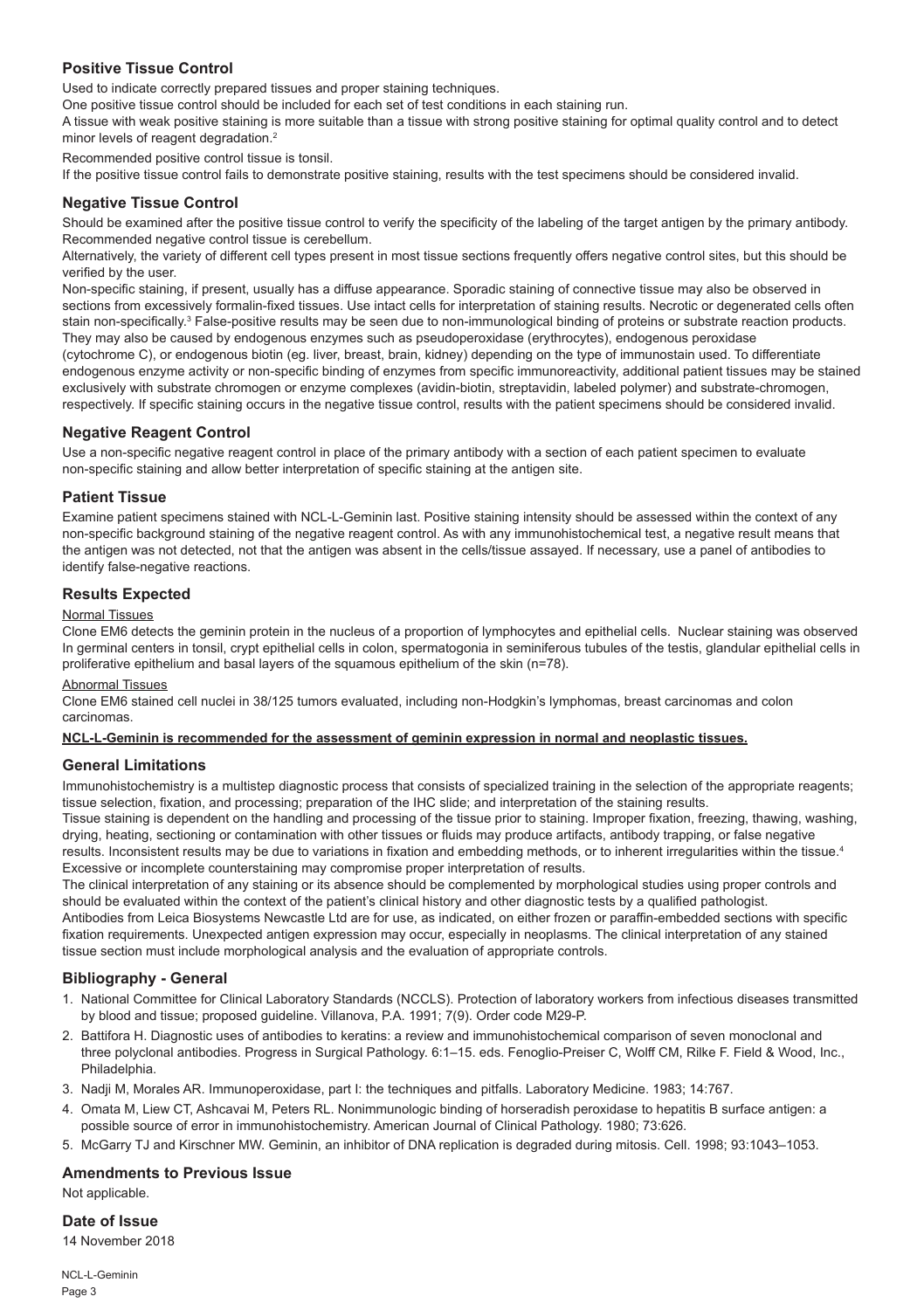## **Immunohistochemical Methodology For Novocastra™ Antibodies On Paraffin-Embedded Tissue Utilizing The Heat Induced Epitope Retrieval Technique.**

### **Reagents Required but not Supplied**

- 1. Standard solvents used in immunohistochemistry.
- 2. 50 mM Tris-Buffered Saline (TBS) pH 7.6.
- 3. Epitope Retrieval Solution (see C. Epitope Retrieval Solutions).
- 4. Antibody diluent, Novocastra IHC Diluent, RE7133.
- 5. Visualization system, Novolink® Polymer Detection Systems, RE7280-K (1250 tests), RE7150-K (500 tests), RE7140-K (250 tests) or RE7290-K (50 tests).
- 6. Mounting medium use as recommended by manufacturer.

#### **Equipment Required but not Supplied**

- 1. Incubator set to  $25 \text{ °C}$ .
- 2. Heating device for epitope retrieval: water bath, steamer, pressure cooker or other temperature controlled laboratory equipment.
- 3. General immunohistochemistry laboratory equipment.

#### **Epitope Retrieval Solutions (see Recommendations on Use for one of the following)**

| RE7113 Epitope Retrieval Solution pH 6 (x10 Concentrate) 1 L       | Citrate-based buffer containing surfactant   |
|--------------------------------------------------------------------|----------------------------------------------|
| RE7114 Epitope Retrieval Solution pH 6 (x10 Concentrate)<br>500 mL |                                              |
| RE7115 Epitope Retrieval Solution pH 6 (Ready to Use) 1 L          |                                              |
| RE7116 Epitope Retrieval Solution pH 8 (x10 Concentrate) 1 L       | EDTA-based buffer containing surfactant      |
| RE7118 Epitope Retrieval Solution pH 8 (Ready to Use) 1 L          |                                              |
| RE7119 Epitope Retrieval Solution pH 9 (x10 Concentrate) 1 L       | Tris/EDTA-based buffer containing surfactant |
| RE7122 Epitope Retrieval Solution pH 9 (Ready to Use) 1 L          |                                              |

#### **Methodology**

#### **Prior to undertaking this methodology, users must be trained in immunohistochemical techniques.**

Users should determine optimal dilutions for antibodies. Unless indicated, all steps are performed at room temperature (25 °C).

#### Epitope Retrieval

Please follow the instructions for use in Epitope Retrieval Solutions, RE7113, RE7114, RE7115, RE7116, RE7118, RE7119 or RE7122. Visualization

Please follow the instructions for use in the Novolink Polymer Detection Systems, RE7280-K (1250 tests), RE7150-K (500 tests), RE7140-K (250 tests) or RE7290-K (50 tests).

#### **Amendments to Previous Issue**

Not applicable

#### **Date of Issue**

23 April 2008 (CEprotocol/HTAUT+Novolink).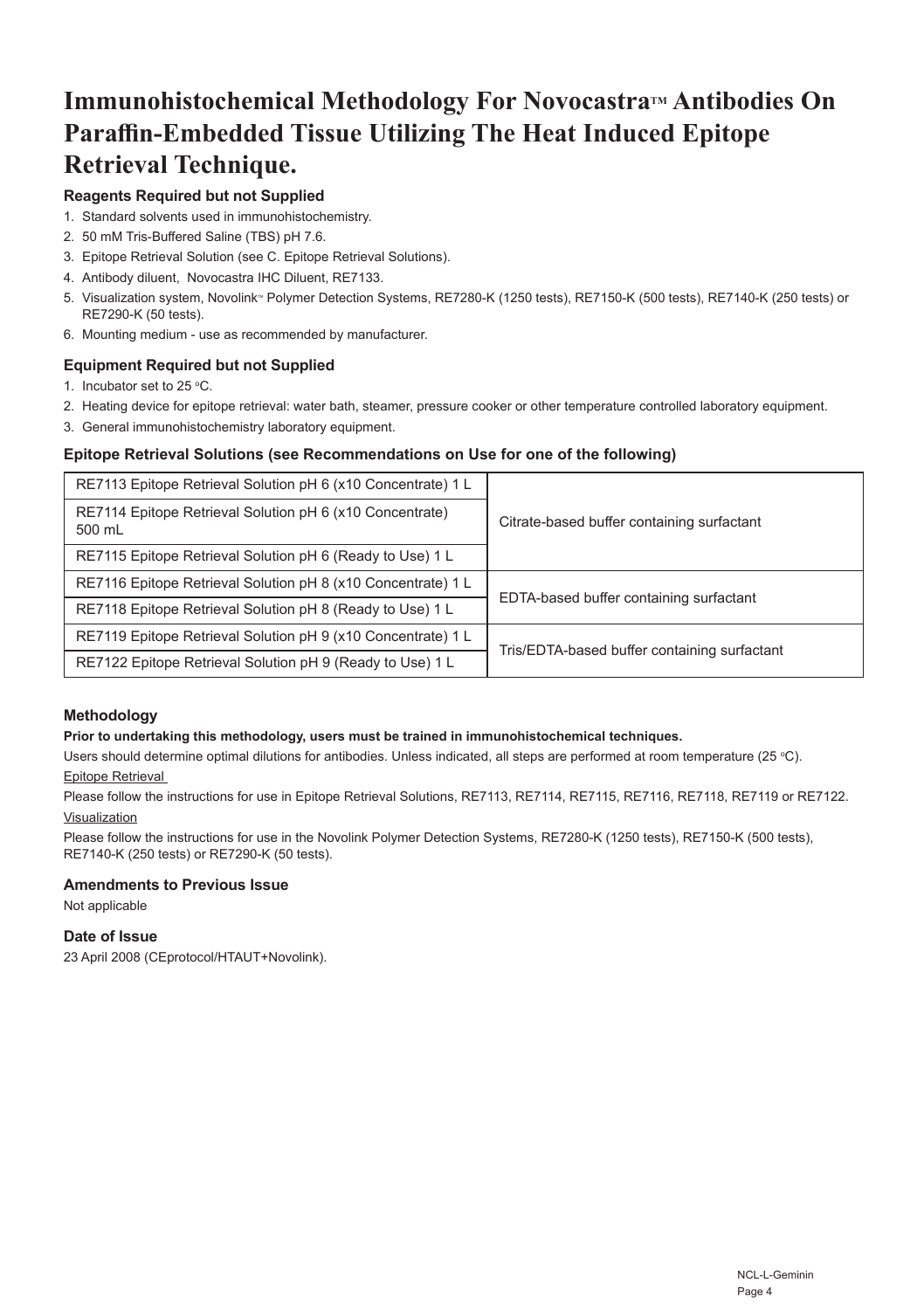## <span id="page-5-0"></span>**NovocastraTM Anticorps Monoclonal liquide de Souris Geminin Référence du Produit: NCL-L-Geminin**

#### **Utilisation Prévue**

#### *Diagnostic in vitro*.

Le NCL-L-Geminin est destiné à l'identification qualitative par microscopie optique de la molécules Geminin sur des coupes en paraffine. L'interprétation clinique de tout marquage, ou absence de marquage, doit être complétée par des études morphologiques utilisant des contrôles appropriés et doit être évaluée par un pathologiste qualifié à la lumière des antécédents cliniques du patient et d'autres analyses diagnostiques.

#### **Principe de la Procédure**

Les techniques de marquage immunohistochimique (IHC) permettent la visualisation des antigènes via l'application séquentielle d'un anticorps spécifique sur un antigène (anticorps primaire), d'un anticorps secondaire sur l'anticorps primaire et d'un complexe enzymatique comportant un substrat chromogène, avec des étapes de lavage intercalées. L'activation enzymatique du chromogène se traduit par la présence d'un produit de réaction visible au niveau du site de l'antigène. Le spécimen peut ensuite faire l'objet d'une coloration de contraste et être placé sous une lamelle. Les résultats sont interprétés à l'aide d'un microscope optique et participent au diagnostic différentiel des processus physiopathologiques, susceptibles, ou non, d'être associés à un antigène particulier.

#### **Clone**

EM6

#### **Immunogène**

Protéine procaryote recombinante contenant les acides aminés 5 à 209 de la protéine mature.

#### **Spécificité**

Géminine humaine.

#### **Composition du Réactif**

Le NCL-L-Geminin est un surnageant de culture tissulaire liquide contenant une solution d'azide de sodium 15 mM comme conservateur.

#### **Classe d'Ig**

IgG2a

#### **Concentration Totale en Protéines Total Protein**

1,0–8,0 g/L. La concentration totale en protéines, spécifique du lot, figure sur l'étiquette du flacon.

#### **Concentration en Anticorps**

Supérieure ou égale à 19 mg/L, déterminée par la méthode ELISA. La concentration totale en Ig, spécifique du lot, figure sur l'étiquette du flacon.

#### **Recommandations d'utilisation**

Immunohistochimie (voir **Méthodologie**) sur des coupes en paraffine. Dilution préconisée : 1:40 pendant 30 minutes à 25 °C. Restauration de l'épitope par la chaleur à l'aide des Solutions de restauration de l'épitope RE7113, RE7114 ou RE7115. Ceci n'est donné qu'à titre indicatif et les utilisateurs doivent déterminer leurs propres dilutions de travail optimales.

#### **Conservation et Stabilité**

Conserver à 2–8 °C. Ne pas congeler. Remettre immédiatement à 2–8 °C après utilisation. Ne pas utiliser après la date de péremption indiquée sur l'étiquette du récipient. Les conditions de conservation autres que celles qui sont spécifiées ci-dessus doivent faire l'objet d'une vérification par l'utilisateur.

#### **Préparation des Spécimens**

Le fixateur recommandé est le formol à 10%, tamponné, neutre, pour coupes tissulaires incluses en paraffine.

#### **Mises en Garde et Précautions**

Ce réactif a été préparé à partir du surnageant d'une culture cellulaire. Du fait de sa nature de produit biologique, sa manipulation doit faire l'objet du plus grand soin.

Dans ce réactif, la molarité de l'azide de sodium est de 15 mM. Une fiche toxicologique (MSDS) relative à l'azide de sodium est disponible sur demande.

Consulter les réglementations nationales, régionales ou locales en vigueur relatives à l'élimination de tous les éléments potentiellement toxiques.

Les spécimens, avant et après fixation, ainsi que toutes les matières ayant été en contact avec eux, doivent être manipulés comme s'ils étaient susceptibles de transmettre une infection et être éliminés en respectant les précautions appropriées<sup>1</sup>. Ne jamais pipeter les réactifs avec la bouche et éviter tout contact des réactifs et des spécimens avec la peau et les membranes muqueuses. Rincer avec de grandes quantités d'eau en cas de contact des réactifs ou des spécimens avec des zones sensibles. Consulter un médecin.

Minimiser la contamination microbienne des réactifs sinon un accroissement du marquage non spécifique est susceptible de se produire.

Des durées et des températures d'incubation différentes de celles qui ont été spécifiées sont susceptibles de conduire à des résultats erronés. Toutes les modifications doivent être validées par l'utilisateur.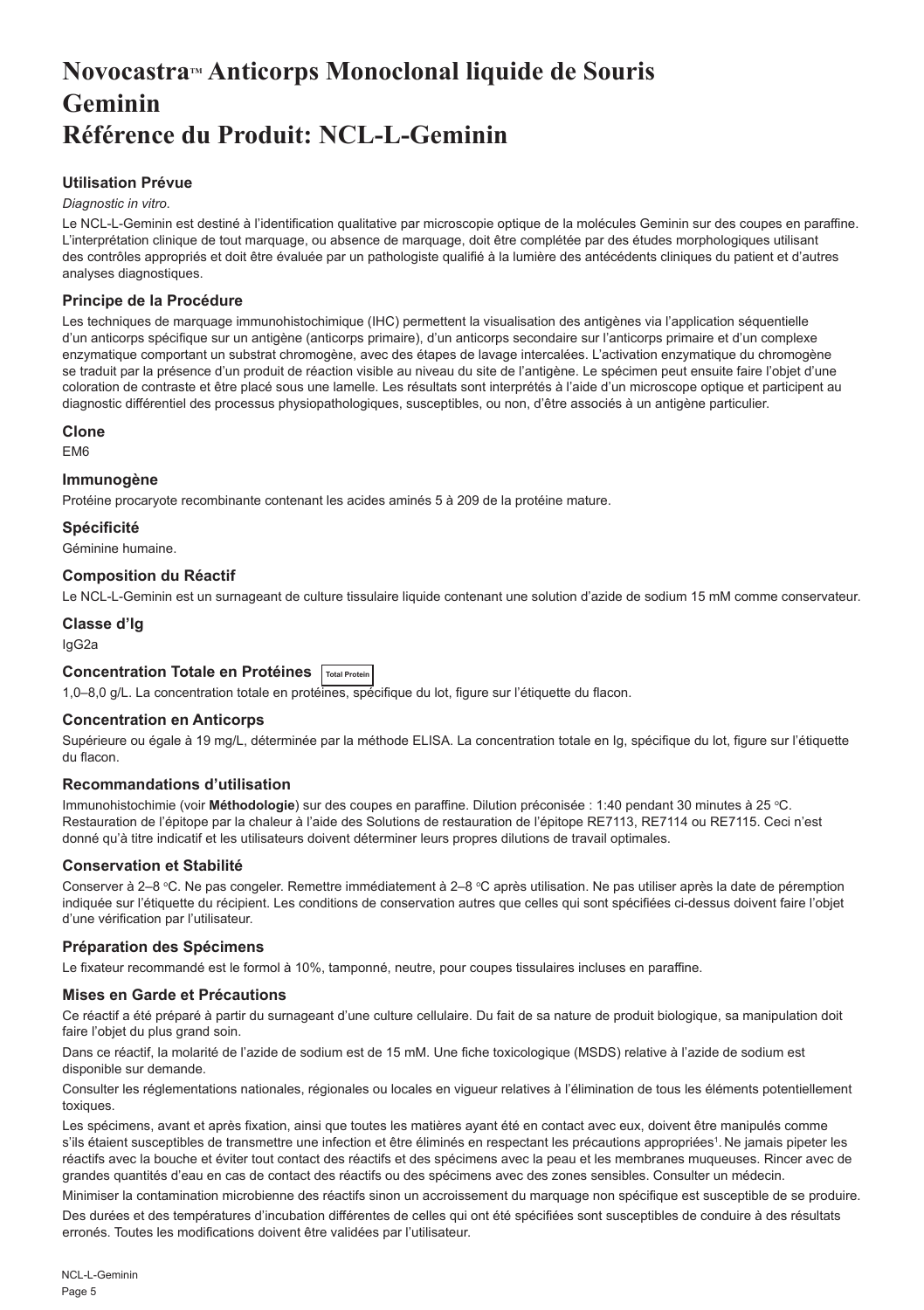#### **Contrôle de Qualité**

Des différences de traitement des tissus et de procédures techniques du laboratoire de l'utilisateur sont susceptibles de conduire à une variabilité significative des résultats, ce qui rend nécessaire la mise en œuvre de contrôles en interne en plus des procédures suivantes. Les contrôles doivent être des spécimens frais provenant d'autopsies, de biopsies ou d'interventions chirurgicales, fixés au formol, traités et inclus en cire de paraffine dès que possible, de la même façon que le(s) échantillon(s) de patient.

#### **Tissu de Contrôle Positif**

Il est utilisé pour indiquer que les tissus ont été préparés correctement et que les techniques de marquage étaient appropriées.

Un contrôle tissulaire positif doit être inclus dans toute opération de marquage pour chaque ensemble de conditions d'analyse.

Un tissu présentant un marquage faiblement positif est plus adapté à un contrôle de qualité optimal qu'un tissu présentant un marquage fortement positif et il permet de détecter de moindres niveaux de dégradation du réactif.<sup>2</sup>

Le tissu de contrôle positif recommandé est les amygdales.

Si le tissu de contrôle positif ne présente pas de marquage positif, les résultats des spécimens analysés doivent être considérés comme invalides.

#### **Tissu de Contrôle Négatif**

Il doit être examiné après le tissu de contrôle positif afin de vérifier la spécificité du marquage de l'antigène cible par l'anticorps primaire. Le cervelet constitue le tissu de contrôle négatif recommandé.

Sinon, la diversité des types cellulaires présents dans la plupart des tissus permet de disposer fréquemment de sites de contrôle négatif, mais ils doivent être vérifiés par l'utilisateur.

S'il est présent, le marquage non spécifique prend habituellement une apparence diffuse. Un marquage sporadique du tissu conjonctif peut également être observé sur des coupes de tissus qui ont été fixées par un excès de formol. Utiliser des cellules intactes pour l'interprétation des résultats du marquage. Les cellules nécrotiques ou dégénérées sont souvent marquées de façon non spécifique.<sup>3</sup> Des résultats faussement positifs peuvent être observés en raison d'une liaison non immunologique à des protéines ou à des produits de réaction du substrat. Ils peuvent également être provoqués par des enzymes endogènes comme la pseudoperoxydase (érythrocytes), la peroxydase endogène (cytochrome C), ou la biotine endogène (foie, sein, cerveau, rein, par exemple) selon le type d'immunomarquage utilisé. Pour différencier l'activité des enzymes endogènes ou la liaison non spécifique d'enzymes de l'immunoréactivité spécifique, des tissus supplémentaires du patient peuvent être marqués exclusivement avec le substrat chromogène ou par des complexes enzymatiques (avidine-biotine, streptavidine, polymère marqué) et le substrat chromogène respectivement. Si un marquage spécifique se produit dans le tissu de contrôle négatif, les résultats des spécimens du patient doivent être considérés comme invalides.

#### **Réactif de Contrôle Négatif**

Utiliser un réactif de contrôle négatif non spécifique à la place de l'anticorps primaire avec une coupe de chaque spécimen du patient afin d'évaluer le marquage non spécifique et de permettre une meilleure interprétation du marquage spécifique au niveau du site antigénique.

#### **Tissu du Patient**

Examiner les échantillons du patient marqués au NCL-L-Geminin en dernier lieu. L'intensité du marquage positif doit être évaluée à la lumière du bruit de fond du marquage non spécifique du réactif de contrôle négatif. Comme pour toutes les analyses immunohistochimiques, un résultat négatif signifie que l'antigène n'a pas été détecté mais ne signifie pas qu'il est absent des cellules/ tissus testés. Si nécessaire, employer un panel d'anticorps pour identifier les réactions faussement négatives.

#### **Résultats Attendus**

#### Tissus normaux

Le clone EM6 détecte une protéine, la géminine, dans le noyau d'un certain nombre de lymphocytes et de cellules épithéliales. Un marquage nucléaire a été observé dans les centres germinatifs des amygdales, dans les cryptes des cellules épithéliales du côlon et dans les spermatogonies des tubules séminifères des testicules, les cellules épithéliales glandulaires d'un épithélium prolifératif et les couches basales de l'épithélium squameux de la peau (n=78).

#### Tissus tumoraux

Le Clone EM6 a marqué les noyaux cellulaires de 38 tumeurs sur les 125 qui ont été évaluées, dont des lymphomes non Hodgkiniens, des carcinomes mammaires et des carcinomes du côlon.

#### **L'utilisation du NCL-L-Geminin est recommandée dans le cadre de l'évaluation de l'expression de la géminine dans les tissus normaux et néoplasiques.**

#### **Limites Générales**

L'immunohistochimie est un processus diagnostique constitué de plusieurs étapes qui nécessite une formation spécialisée relative au choix des réactifs appropriés ; au choix, à la fixation et au traitement des tissus ; à la préparation des lames IHC ; et à l'interprétation des résultats du marquage.

Le marquage des tissus dépend de leur manipulation et de leur traitement avant le marquage. Une fixation, une congélation, une décongélation, un lavage, un séchage, un chauffage, une coupe, incorrects ou une contamination par d'autres tissus ou d'autres liquides sont susceptibles de conduire à la production d'artefacts, au piégeage de l'anticorps ou à des résultats faussement négatifs. Des variations dans les méthodes de fixation et d'inclusion, ainsi que des irrégularités propres au tissu, peuvent conduire à des résultats incohérents.4

Une coloration de contraste excessive ou incomplète peut gêner l'interprétation correcte des résultats.

L'interprétation clinique de tout marquage, ou absence de marquage, doit être complétée par des études morphologiques utilisant des contrôles appropriés et doit être évaluée par un pathologiste qualifié à la lumière des antécédents cliniques du patient et d'autres analyses diagnostiques.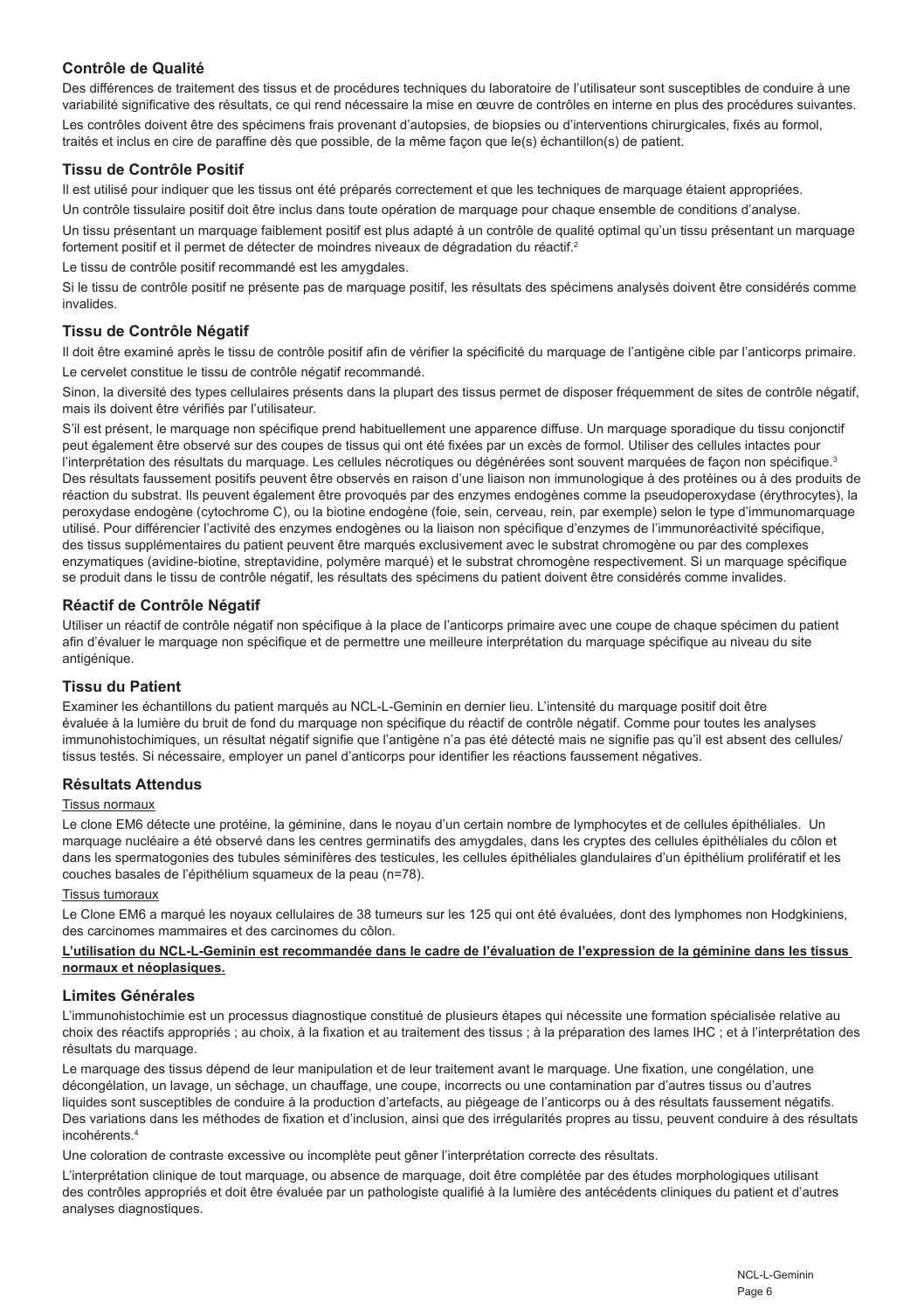Les anticorps de Leica Biosystems Newcastle Ltd sont destinés, selon les besoins, à être utilisés sur des coupes incluses en paraffine ou des coupes congelées, et conformément à des exigences particulières en matière de fixation. Une expression antigénique inattendue est susceptible de se produire, en particulier au niveau des néoplasmes. L'interprétation clinique de toute coupe tissulaire marquée doit comporter une analyse morphologique et l'évaluation des contrôles appropriés.

#### **Bibliographie Générale**

- 1. National Committee for Clinical Laboratory Standards (NCCLS). Protection of laboratory workers from infectious diseases transmitted by blood and tissue; proposed guideline. Villanova, P.A. 1991; 7(9). Order code M29-P.
- 2. Battifora H. Diagnostic uses of antibodies to keratins: a review and immunohistochemical comparison of seven monoclonal and three polyclonal antibodies. Progress in Surgical Pathology. 6:1–15. eds. Fenoglio-Preiser C, Wolff CM, Rilke F. Field & Wood, Inc., Philadelphia.
- 3. Nadji M, Morales AR. Immunoperoxidase, part I: the techniques and pitfalls. Laboratory Medicine. 1983; 14:767.
- 4. Omata M, Liew CT, Ashcavai M, Peters RL. Nonimmunologic binding of horseradish peroxidase to hepatitis B surface antigen: a possible source of error in immunohistochemistry. American Journal of Clinical Pathology. 1980; 73:626.
- 5. McGarry TJ and Kirschner MW. Geminin, an inhibitor of DNA replication is degraded during mitosis. Cell. 1998; 93:1043–1053.

#### **Amendements Apportés à la Version Précédente**

Non applicable.

#### **Date de Publication**

14 novembre 2018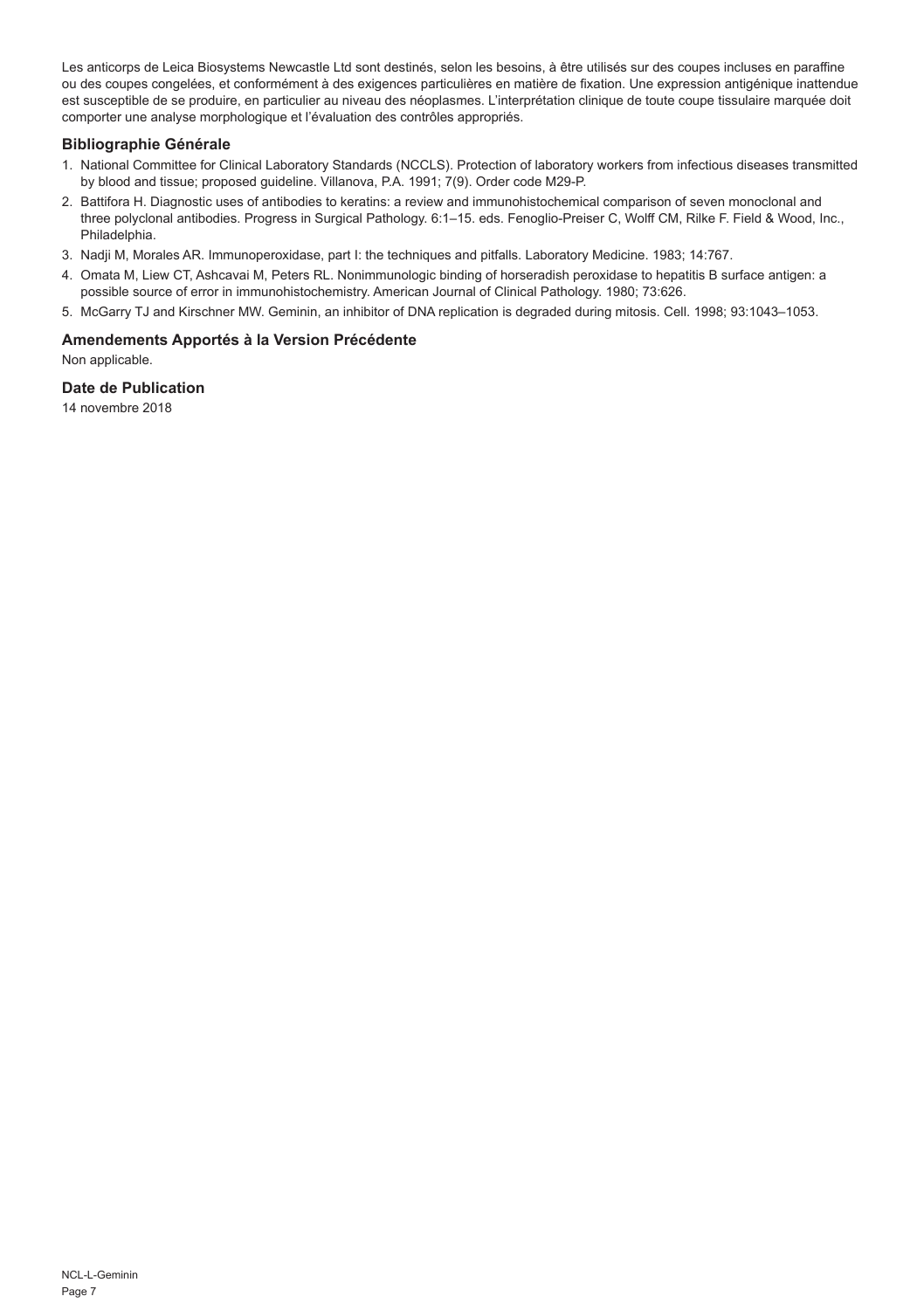## **Méthodologie immunohistochimique d'utilisation des anticorps NovocastraTM sur les tissus inclus en paraffine à l'aide de la technique de restauration de l'épitope par la chaleur**.

#### **Réactifs nécessaires mais non fournis**

- 1. Solvants standard utilisés en immunohistochimie.
- 2. Solution saline tamponnée de Tris (TBS) 50 mM, pH 7,6.
- 3. Solution de restauration de l'épitope (voir section C Solutions de restauration de l'épitope).
- 4. Diluant anticorps, Novocastra™ IHC Diluent, RE7133.
- 5. Système de révélation, Novolink™ Polymer Detection Systems, RE7280-K (1250 tests), RE7150-K (500 tests), RE7140-K (250 tests) ou RE7290-K (50 tests).
- 6. Milieu de montage utiliser selon les recommandations du fabricant.

#### **Equipements nécessaires mais non fournis**

- 1. Incubateur réglé à 25 °C.
- 2. Dispositif de chauffage pour restauration de l'épitope : bain-marie ou four à vapeur, autocuiseur ou tout autre appareil de laboratoire à température contrôlée.
- 3. Équipements généraux de laboratoire d'immunohistochimie.

#### **Solutions de restauration de l'épitope (voir Recommandations d'utilisation pour l'une des solutions suivantes)**

| RE7113 Epitope Retrieval Solution pH 6 (x10 Concentrate) 1 L       | Tampon citrate contenant un surfactant   |
|--------------------------------------------------------------------|------------------------------------------|
| RE7114 Epitope Retrieval Solution pH 6 (x10 Concentrate)<br>500 mL |                                          |
| RE7115 Epitope Retrieval Solution pH 6 (Ready to Use) 1 L          |                                          |
| RE7116 Epitope Retrieval Solution pH 8 (x10 Concentrate) 1 L       | Tampon EDTA contenant un surfactant      |
| RE7118 Epitope Retrieval Solution pH 8 (Ready to Use) 1 L          |                                          |
| RE7119 Epitope Retrieval Solution pH 9 (x10 Concentrate) 1 L       | Tampon Tris/EDTA contenant un surfactant |
| RE7122 Epitope Retrieval Solution pH 9 (Ready to Use) 1 L          |                                          |

#### **Méthodologie**

#### **Avant d'utiliser cette méthodologie, les utilisateurs doivent avoir été formés aux techniques immunohistochimiques.**

Les utilisateurs doivent déterminer les dilutions optimales des anticorps. Sauf mention contraire, toutes les étapes sont réalisées à température ambiante (25 °C).

#### Restauration de l'épitope

Veuillez respecter le mode d'emploi des Epitope Retrieval Solutions, RE7113, RE7114, RE7115, RE7116, RE7118, RE7119, RE7122. Révélation

Veuillez respecter le mode d'emploi de Novolink™ Polymer Detection Systems , RE7280-K (1250 tests), RE7150-K (500 tests), RE7140-K (250 tests) ou RE7290-K (50 tests).

#### **Amendements apportés à la version précédente**

Non applicable.

#### **Date de publication**

23 avril 2008 (CEprotocol/HTAUT+Novolink).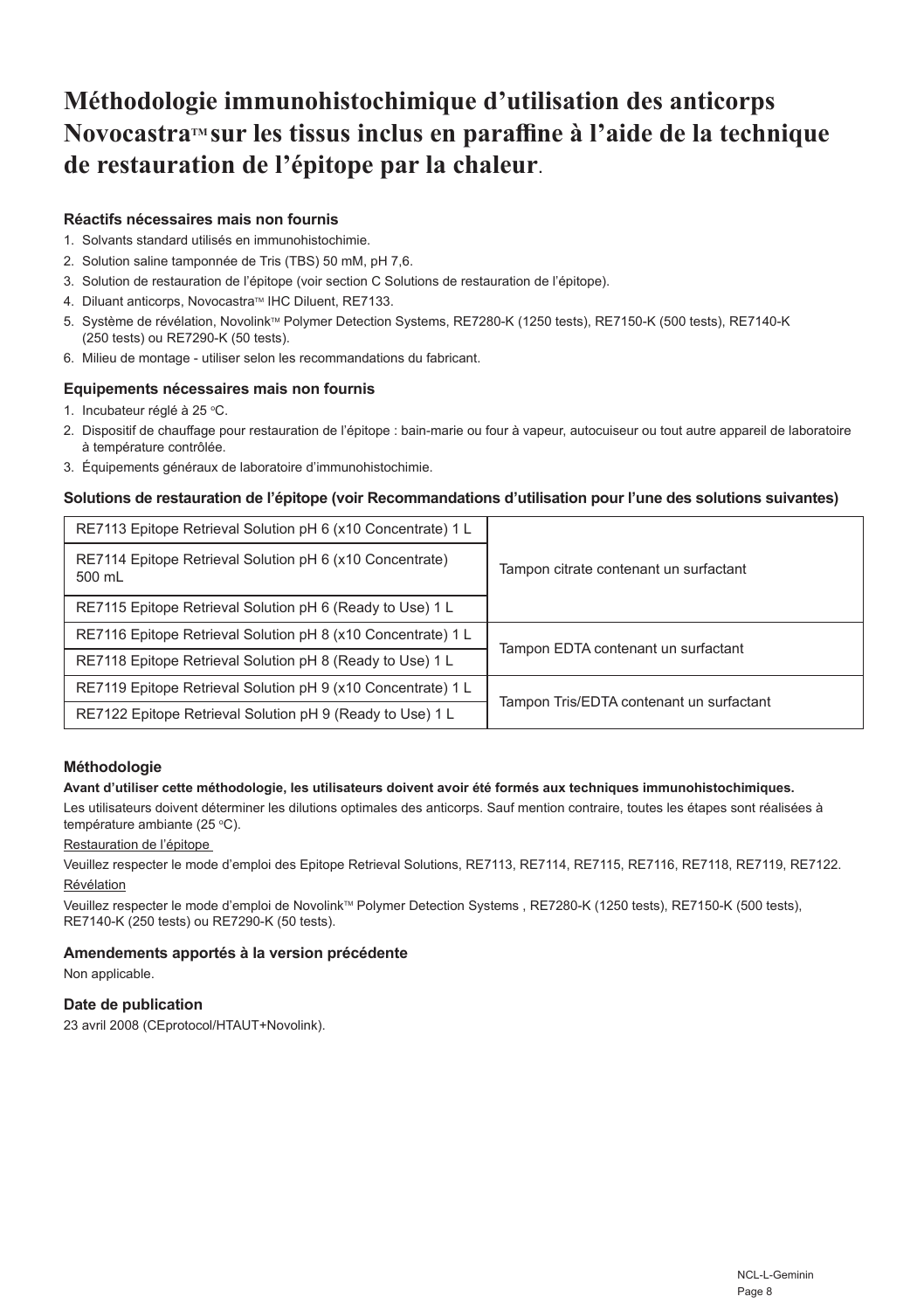## <span id="page-9-0"></span>**NovocastraTM Anticorpo Monoclonale Murino Liquido Geminin Codice Del Prodotto: NCL-L-Geminin**

#### **Uso Previsto**

#### *Per uso diagnostico in vitro*.

NCL-L-Geminin è destinato all'identificazione qualitativa in microscopia ottica della molecole Geminin, in sezioni incluse in paraffina. L'interpretazione clinica di ogni colorazione o della sua assenza va integrata da studi morfologici che utilizzino i controlli appropriati e deve essere valutata da un patologo qualificato, nel contesto della storia clinica del paziente e delle altre metodiche diagnostiche adoperate.

#### **Principio Della Procedura**

Le tecniche di colorazione immunoistochimica (IHC) consentono la visualizzazione degli antigeni mediante l'applicazione sequenziale di un anticorpo specifico per l'antigene (anticorpo primario), di un anticorpo secondario che lega l'anticorpo primario e di un complesso enzimatico con un substrato cromogeno; l'applicazione dei tre reagenti è intervallata da fasi di lavaggio. L'attivazione enzimatica del cromogeno produce una reazione visibile in corrispondenza del sito antigenico. Il campione biologico può, quindi, essere controcolorato e montato. I risultati vengono interpretati mediante un microscopio ottico e sono utili nella diagnosi differenziale di processi fisiopatologici, che possono essere più o meno associati ad un particolare antigene.

#### **Clone**

EM6

#### **Immunogeno**

Proteina ricombinante procariotica, contenente gli aminoacidi 5–209 della proteina matura.

#### **Specificità**

Geminina umana.

#### **Composizione Del Reagente**

NCL-L-Geminin è un supernatante liquido di coltura tissutale, contenente 15 mM di sodio azide come conservante.

### **Classe Ig**

IgG2a

#### **Concentrazione Proteica Totale Total Protein**

1,0–8,0 g/L. Consultare l'etichetta del flacone per la concentrazione proteica totale specifica del lotto.

#### **Concentrazione Anticorpale**

Superiore o uguale a 19 mg/L, come determinato mediante test ELISA. Consultare l'etichetta del flacone per la concentrazione di Ig specifica del lotto.

#### **Raccomandazioni Per L'uso**

Immunoistochimica (vedere **Metodologia**) sulle sezioni in paraffina. Diluizione raccomandata: 1:40 per 30 minuti a 25 °C. Smascheramento ad alta temperatura dell'epitopo mediante Epitope Retrieval Solution RE7113, RE7114 o RE7115. Queste raccomandazioni costituiscono delle semplici linee guida; spetta al singolo utente stabilire la diluizione di lavoro ottimale.

#### **Conservazione E Stabilità**

Conservare a 2–8 °C. Non congelare. Immediatamente dopo l'uso, raffreddare di nuovo a 2–8 °C. Non usare dopo la data di scadenza, indicata sull'etichetta del flacone. Condizioni di conservazione diverse da quelle sopra specificate vanno verificate dall'utente.

#### **Preparazione Del Campione Biologico**

Il fissativo raccomandato è la formalina tamponata neutra al 10% per sezioni tissutali incluse in paraffina.

#### **Avvertenze E Precauzioni**

Questo reagente è stato preparato dal supernatante di coltura cellulare. Trattandosi di un prodotto biologico, va maneggiato con cautela. La molarità della sodio azide nel reagente corrisponde a 15 mM. Su richiesta, è disponibile una scheda dei dati di sicurezza del materiale (MSDS) per la sodio azide.

Fare riferimento alla normativa federale, statale o locale per lo smaltimento dei componenti potenzialmente tossici.

Prima e dopo la fissazione, i campioni biologici e tutti i materiali ad essi esposti vanno trattati come potenzialmente infettanti e smaltiti con le appropriate precauzioni.<sup>1</sup> Non pipettare i reagenti con la bocca ed evitare il contatto dei reagenti e dei campioni biologici con la pelle e con le mucose. Se i reagenti o i campioni biologici vengono a contatto con zone sensibili, sciacquare abbondantemente le parti interessate. Consultare il medico.

Ridurre al minimo la contaminazione microbica dei reagenti, allo scopo di evitare un aumento di colorazione aspecifica.

Tempi o temperature d'incubazione diversi da quelli specificati possono condurre a risultati non veritieri. Tali variazioni devono essere convalidate dall'utente.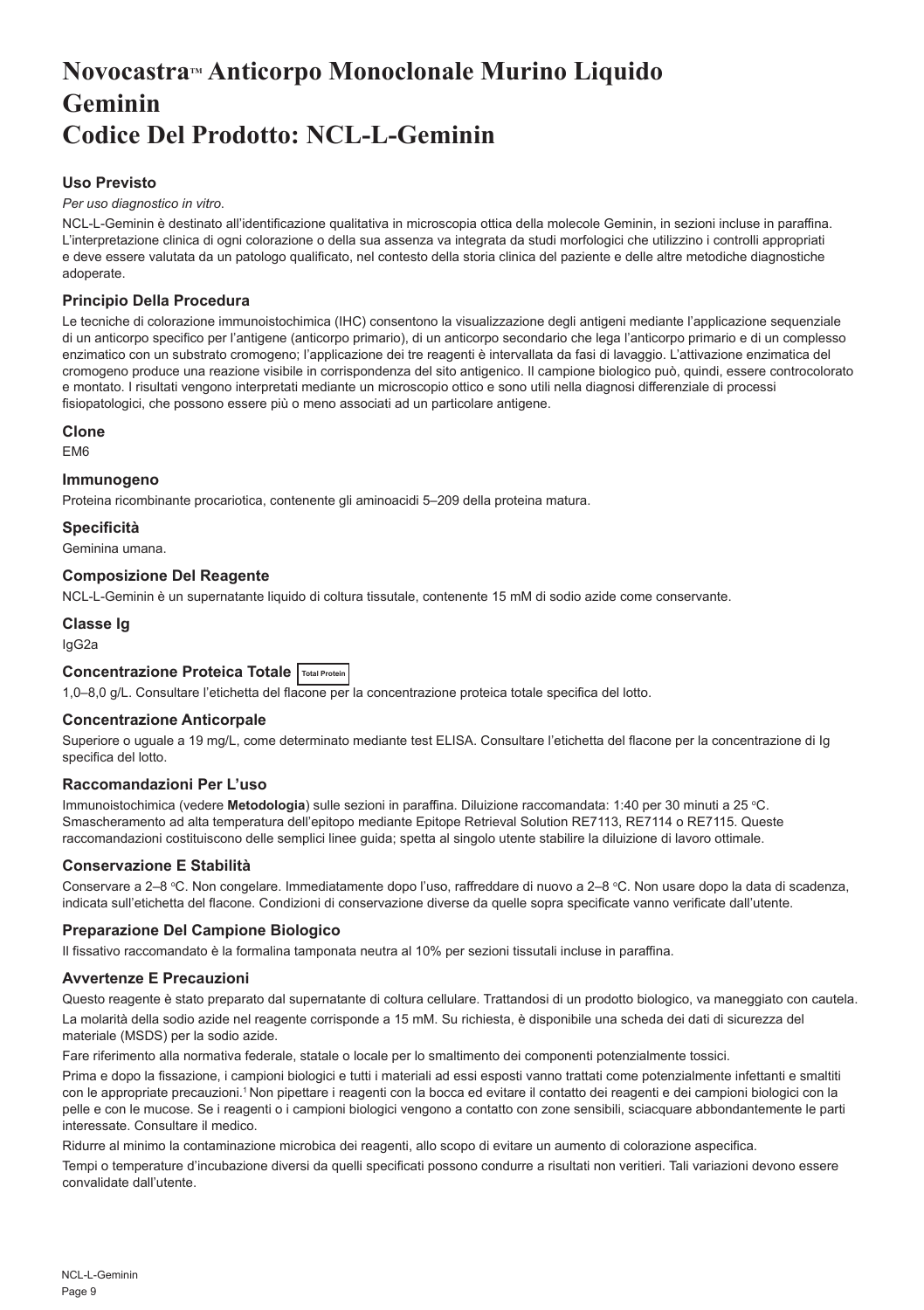#### **Controllo Qualità**

Differenze nella processazione del tessuto e nelle tecniche in uso presso il laboratorio dell'utente possono produrre una discrepanza significativa nei risultati, rendendo necessaria la regolare esecuzione di controlli interni, in aggiunta alle procedure descritte di seguito. I controlli devono essere costituiti da campioni biologici freschi autoptici/bioptici/chirurgici e devono essere il più rapidamente possibile fissati in formalina, processati ed inclusi in paraffina, allo stesso modo dei campioni biologici ottenuti dal paziente.

#### **Controllo Positivo Del Tessuto**

È usato per indicare tessuti correttamente preparati e tecniche di colorazione appropriate.

Per ogni gruppo di condizioni del test e ogni volta che viene eseguita la colorazione, deve essere incluso un controllo positivo del tessuto.

Un tessuto a debole colorazione positiva è più adatto di uno a colorazione positiva intensa per un ottimale controllo qualità e per mettere in evidenza anche minimi livelli di degradazione del reagente.<sup>2</sup>

Il tessuto raccomandato per il controllo positivo è la tonsilla.

Se il controllo positivo del tessuto non dimostra colorazione positiva, i risultati con i campioni biologici del test vanno considerati non validi.

#### **Controllo Negativo Del Tessuto**

Va esaminato dopo il controllo positivo, per verificare la specificità nei confronti dell'antigene bersaglio da parte dell'anticorpo primario. Il tessuto raccomandato per il controllo negativo è il cervelletto.

In alternativa, la varietà dei tipi cellulari presenti nella maggior parte delle sezioni tissutali offre spesso siti di controllo negativo, ma questo va verificato dall'utente.

La colorazione aspecifica, se presente, assume di solito aspetto diffuso. La colorazione sporadica del tessuto connettivo può anche manifestarsi in seguito ad iperfissazione di sezioni di tessuto in formalina. Per l'interpretazione dei risultati della colorazione, usare cellule intatte. Le cellule necrotiche o degenerate si colorano spesso in maniera aspecifica<sup>3</sup>. Si possono osservare risultati falsamente positivi, dovuti a legame non immunologico delle proteine o a prodotti di reazione del substrato. Tali falsi positivi possono essere anche causati da enzimi endogeni quali la pseudoperossidasi (eritrociti), la perossidasi endogena (citocromo C) o la biotina endogena (es. fegato, mammella, cervello, rene), a seconda del tipo di immunocolorazione usato. Per differenziare l'attività enzimatica endogena o il legame enzimatico aspecifico dall'immunoreattività specifica, possono essere colorati ulteriori tessuti del paziente esclusivamente con substrato cromogeno o con complessi enzimatici (avidina-biotina, streptavidina, polimero marcato) e substrato cromogeno. Se nel controllo negativo del tessuto compare una colorazione specifica, i risultati sui campioni biologici ottenuti dal paziente devono essere considerati non validi.

#### **Controllo Negativo Del Reagente**

Usare un controllo negativo aspecifico del reagente in luogo dell'anticorpo primario, con una sezione di ogni campione biologico del paziente, per valutare la colorazione aspecifica e per consentire una migliore interpretazione della colorazione specifica in corrispondenza del sito antigenico.

#### **Tessuto Del Paziente**

Successivamente, esaminare i campioni biologici del paziente colorati con NCL-L-Geminin. L'intensità della colorazione positiva va analizzata nel contesto di qualsiasi colorazione aspecifica di fondo del controllo negativo del reagente. Come per tutti gli altri test immunoistochimici, un risultato negativo significa che l'antigene non è stato determinato, ma non necessariamente che fosse assente dalle cellule o dal tessuto esaminato. Se necessario, usare un pannello di anticorpi per identificare reazioni falsamente negative.

#### **Risultati Attesi**

#### Tessuti normali

Il clone EM6 mette in evidenza la proteina geminina nel nucleo di un certo numero di linfociti e di cellule epiteliali. È stata osservata colorazione del nucleo nei centri germinativi della tonsilla, delle cellule epiteliali delle cripte nel colon, degli spermatogoni nei tubuli seminiferi del testicolo, nelle cellule epiteliali ghiandolari del compartimento proliferativo e degli strati basali dell'epitelio squamoso della cute. (n=78)

#### Tessuti tumorali

Il clone EM6 ha colorato i nuclei cellulari in 38 di 125 neoplasie esaminate, che comprendevano linfomi non Hodgkin, carcinomi della mammella e del colon.

#### **Si raccomanda l'uso di NCL-L-Geminin nella determinazione dell'espressione della geminina in tessuti normali e neoplastici.**

#### **Limitazioni Generali**

L'immunoistochimica è un procedimento diagnostico a più passi (multistep) che richiede un'esperienza specifica nella selezione dei reagenti appropriati, nella selezione, fissazione e processazione dei tessuti, nella preparazione di vetrini IHC e nell'interpretazione dei risultati della colorazione.

La colorazione del tessuto dipende dalle modalità di manipolazione e di processazione del tessuto stesso, adottate prima della colorazione. La fissazione, il congelamento, lo scongelamento, il lavaggio, l'asciugatura, il riscaldamento o la sezione condotti in modo non corretto, o la contaminazione con altri tessuti o liquidi, possono produrre artefatti, intrappolamento (trapping) anticorpale o risultati falsi negativi. Risultati incompatibili possono essere dovuti a modifiche dei metodi di fissazione e di inclusione o ad irregolarità intrinseche al tessuto.4

Una controcolorazione eccessiva o incompleta può compromettere la corretta interpretazione dei risultati.

L'interpretazione clinica di ogni colorazione o della sua assenza va integrata da studi morfologici che utilizzino i controlli appropriati e deve essere valutata da un patologo qualificato, nel contesto della storia clinica del paziente e delle altre metodiche diagnostiche adoperate.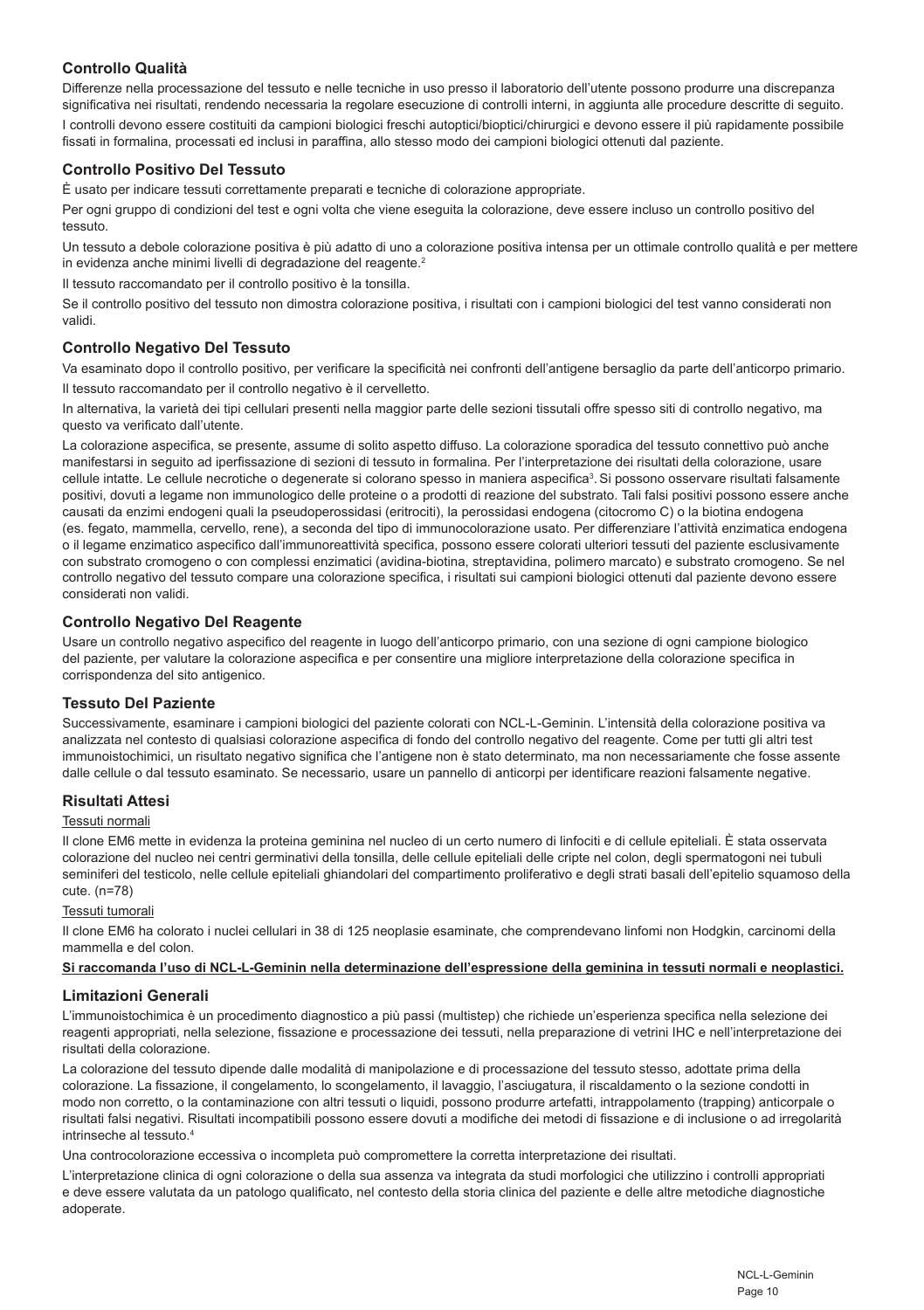Gli anticorpi di Leica Biosystems Newcastle Ltd. sono destinati all'uso, quando indicato, su sezioni congelate o incluse in paraffina, con specifici requisiti di fissazione. Un'espressione antigenica inattesa può manifestarsi in particolare nelle neoplasie. L'interpretazione clinica di ogni sezione tissutale colorata deve includere l'analisi morfologica e la valutazione dei controlli appropriati.

#### **Riferimenti Bibliografici Di Base**

- 1. National Committee for Clinical Laboratory Standards (NCCLS). Protection of laboratory workers from infectious diseases transmitted by blood and tissue; proposed guideline. Villanova, P.A. 1991; 7(9). Order code M29-P.
- 2. Battifora H. Diagnostic uses of antibodies to keratins: a review and immunohistochemical comparison of seven monoclonal and three polyclonal antibodies. Progress in Surgical Pathology. 6:1–15. eds. Fenoglio-Preiser C, Wolff CM, Rilke F. Field & Wood, Inc., Philadelphia.
- 3. Nadji M, Morales AR. Immunoperoxidase, part I: the techniques and pitfalls. Laboratory Medicine. 1983; 14:767.
- 4. Omata M, Liew CT, Ashcavai M, Peters RL. Nonimmunologic binding of horseradish peroxidase to hepatitis B surface antigen: a possible source of error in immunohistochemistry. American Journal of Clinical Pathology. 1980; 73:626.
- 5. McGarry TJ and Kirschner MW. Geminin, an inhibitor of DNA replication is degraded during mitosis. Cell. 1998; 93:1043–1053.

#### **Modifiche Alla Pubblicazione Precedente**

Non applicabile.

#### **Data Di Pubblicazione**

14 novembre 2018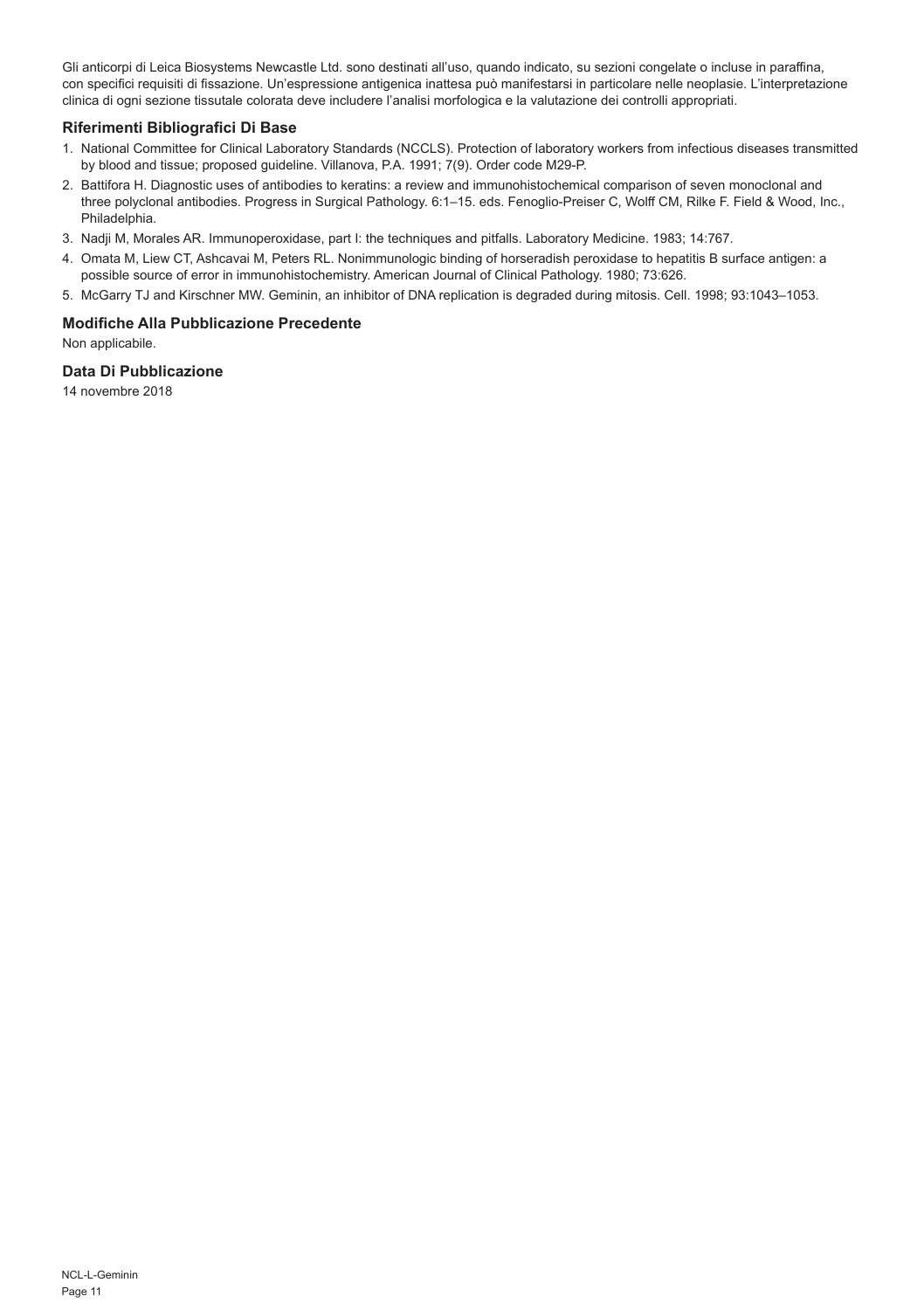## Metodologia immunoistochimica per l'uso di anticorpi Novocastra™ su **tessuto incluso in paraffina, utilizzando la tecnica di smascheramento ad alta temperatura dell'epitopo.**

#### **Reagenti necessari ma non forniti**

- 1. Solventi standard utilizzati in immunoistochimica.
- 2. Tampone Tris salino (TBS) 50 mM a pH 7.6.
- 3. Soluzione di smascheramento dell'epitopo (vedere sezione C Soluzioni per lo smascheramento dell'epitopo).
- 4. Diluente per anticorpi, Novocastra™ IHC Diluent, RE7133.
- 5. Sistema di visualizzazione, Novolink™ Polymer Detection Systems, RE7280-K (1250 tests), RE7150-K (500 tests), RE7140-K (250 tests) o RE7290-K (50 tests).
- 6. Mezzo di montaggio usare secondo le raccomandazioni del produttore.

#### **Attrezzature necessarie ma non fornit**

- 1. Set incubatore a 25  $^{\circ}$ C.
- 2. Dispositivo di riscaldamento per lo smascheramento dell'epitopo: bagno termostatico o vaporizzatore, autoclave o altre attrezzature termostatiche da laboratorio.
- 3. Attrezzatura di base del laboratorio di immunoistochimica.steamer vaporizer.

#### **Soluzioni per lo smascheramento dell'epitopo (vedere le Raccomandazioni per l'uso per uno dei seguenti prodotti)**

| RE7113 Epitope Retrieval Solution pH 6 (x10 Concentrate) 1 L       | Tampone citrato contenente surfattante   |
|--------------------------------------------------------------------|------------------------------------------|
| RE7114 Epitope Retrieval Solution pH 6 (x10 Concentrate)<br>500 mL |                                          |
| RE7115 Epitope Retrieval Solution pH 6 (Ready to Use) 1 L          |                                          |
| RE7116 Epitope Retrieval Solution pH 8 (x10 Concentrate) 1 L       | Tampone EDTA contenente surfattante      |
| RE7118 Epitope Retrieval Solution pH 8 (Ready to Use) 1 L          |                                          |
| RE7119 Epitope Retrieval Solution pH 9 (x10 Concentrate) 1 L       | Tampone Tris/EDTA contenente surfattante |
| RE7122 Epitope Retrieval Solution pH 9 (Ready to Use) 1 L          |                                          |

#### **Metodologia**

#### **Prima di intraprendere questa metodologia, l'utente deve aver acquisito esperienza con le tecniche immunoistochimiche.**

Gli utenti devono determinare le diluizioni ottimali degli anticorpi. Se non indicato diversamente, tutte le fasi vanno condotte a temperatura ambiente (25 °C).

#### Smascheramento dell'epitopo

Si prega di seguire le istruzioni per l'uso in Epitope Retrieval Solutions, RE7113, RE7114, RE7115, RE7116, RE7118, RE7119, RE7122. Visualizzazione

Si prega di seguire le istruzioni per l'uso in Novolink™ Polymer Detection Systems, RE7280-K (1250 tests), RE7150-K (500 tests), RE7140-K (250 tests) o RE7290-K (50 tests).

#### **Modifiche alla pubblicazione precedente**

Non applicabile.

#### **Data di pubblicazione**

23 aprile 2008 (CEprotocol/HTAUT+Novolink).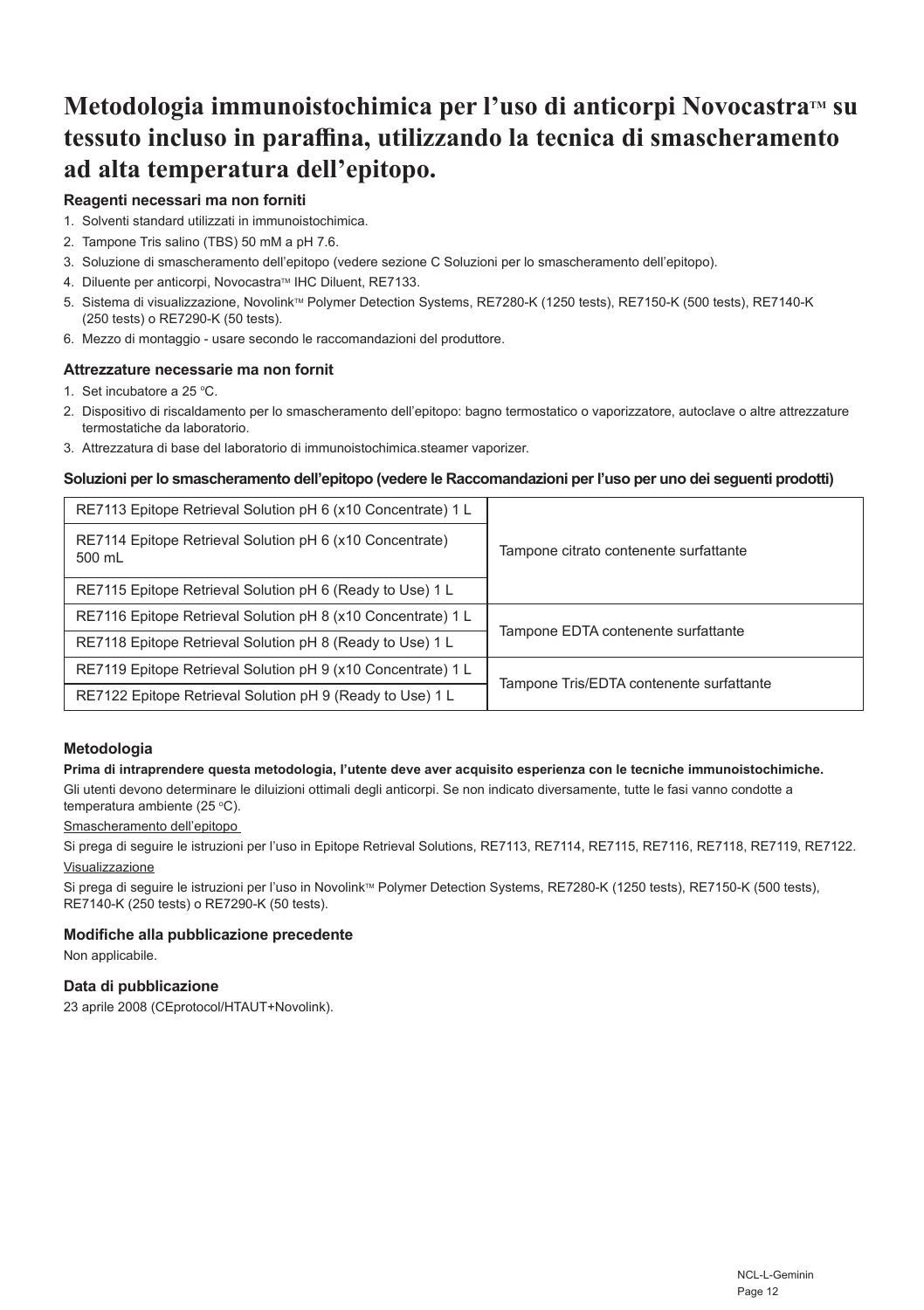## <span id="page-13-0"></span>**NovocastraTM Flüssiger Monoklonaler Maus-Antikörper Geminin Produkt-Nr.: NCL-L-Geminin**

#### **Verwendungszweck**

#### *Für in-vitro-Diagnostik*.

NCL-L-Geminin ist für den qualitativen Nachweis der Geminin-Moleküle in Paraffinschnitten mittels Lichtmikroskopie gedacht. Die klinische Bewertung einer vorliegenden bzw. fehlenden Färbung sollte durch morphologische Studien mit entsprechenden Kontrollen ergänzt und im Kontext der Krankengeschichte des Patienten und anderer diagnostischer Tests von einem qualifizierten Pathologen vorgenommen werden.

#### **Verfahrensgrundlage**

Immunhistochemische (IHC) Färbetechniken gestatten die optische Darstellung von Antigenen mittels sequentieller Anwendung eines spezifischen Antikörpers zum Antigen (primärer Antikörper), eines sekundären Antikörpers zum primären Antikörper und eines Enzymkomplexes mit einem chromogenen Substrat, jeweils getrennt durch dazwischen liegende Waschschritte. Die enzymatische Aktivierung des Chromogens führt zu einem sichtbaren Reaktionsprodukt am Ort des Antigens. Die Probe kann dann gegengefärbt und mit einem Deckglas versehen werden. Die Ergebnisse werden mithilfe eines Lichtmikroskops interpretiert und unterstützen die Differentialdiagnose pathophysiologischer Prozesse, die mit einem bestimmten Antigen assoziiert sein könnten.

#### **Klon**

EM6

#### **Immunogen**

Ein prokaryotisches rekombinantes Protein, das die Aminosäuren 5–209 des ausgereiften Proteins enthält.

#### **Spezifität**

Humanes Geminin.

#### **Reagenzzusammensetzung**

NCL-L-Geminin ist ein flüssiger Gewebekulturüberstand, der 15 mmol/l Natriumazid als Konservierungsmittel enthält.

### **Ig-Klasse**

IgG2a

### **Gesamtproteinkonzentration Total Protein**

1,0–8,0 g/L. Siehe Angaben auf dem Produktetikett bezüglich der chargenspezifischen Gesamtproteinkonzentration.

#### **Antikörperkonzentration**

Größer als oder gleich 19 mg/L laut ELISA-Bestimmung. Hinsichtlich der chargenspezifischen Ig-Konzentration siehe Angaben auf dem Produktetikett.

#### **Gebrauchsempfehlungen**

Immunhistochemie (siehe **Vorgehensweise**) auf Paraffinschnitten. Empfohlene Verdünnung: 1:40 über einen Zeitraum von 30 minuten bei 25 °C. Hitzeinduzierte Antigendemaskierung mit Epitope Retrieval Solutions RE7113, RE7114 oder RE7115. Dies ist nur eine Empfehlung, und die Benutzer sollten ihre eigenen optimalen Arbeitsverdünnungen bestimmen.

#### **Lagerung und Stabilität**

Bei 2–8 °C lagern. Nicht einfrieren. Nach Gebrauch sofort wieder bei 2–8 °C lagern. Nach Ablauf des Verfallsdatums (auf dem Behälteretikett) darf das Produkt nicht mehr verwendet werden. Lagerbedingungen, die von den oben genannten Bedingungen abweichen, müssen vom Benutzer verifiziert werden.

#### **Probenvorbereitung**

Für paraffineingebettete Gewebeschnitte ist das empfohlene Fixativ 10% neutral gepuffertes Formalin.

#### **Warnhinweise und Sicherheitsmaßnahmen**

Dieses Reagenz wurde aus Zellkulturüberstand zubereitet. Das Reagenz ist ein biologisches Produkt und sollte mit entsprechender Vorsicht gehandhabt werden.

Die Molarität des Natriumazids in diesem Reagenz beträgt 15 mmol/l. Ein Sicherheitsdatenblatt (MSDS) für Natriumazid ist auf Anfrage erhältlich.

Die entsprechenden nationalen und lokalen Bestimmungen und Vorschriften zur Entsorgung potentiell giftiger Komponenten sind einzuhalten.

Vor und nach der Fixierung sind die Proben sowie alle Materialien, die mit ihnen in Kontakt gekommen sind, als potentiell infektiös zu behandeln und daher mit entsprechender Vorsicht zu entsorgen.<sup>1</sup> Reagenzien dürfen niemals mit dem Mund pipettiert werden, und jeglicher Kontakt der Reagenzien und Proben mit Haut und Schleimhäuten ist zu vermeiden. Falls Reagenzien oder Proben mit empfindlichen Bereichen in Kontakt gekommen sind, müssen diese mit reichlich Wasser gespült werden. Ärztlichen Rat einholen.

Die mikrobielle Verunreinigung von Reagenzien ist zu minimieren, da ansonsten eine erhöhte unspezifische Färbung auftreten kann.

Falls die spezifizierten Inkubationszeiten oder –temperaturen nicht eingehalten werden, kann es zu fehlerhaften Ergebnissen kommen. Jegliche Abweichungen von den angegebenen Werten müssen vom Benutzer verifiziert werden.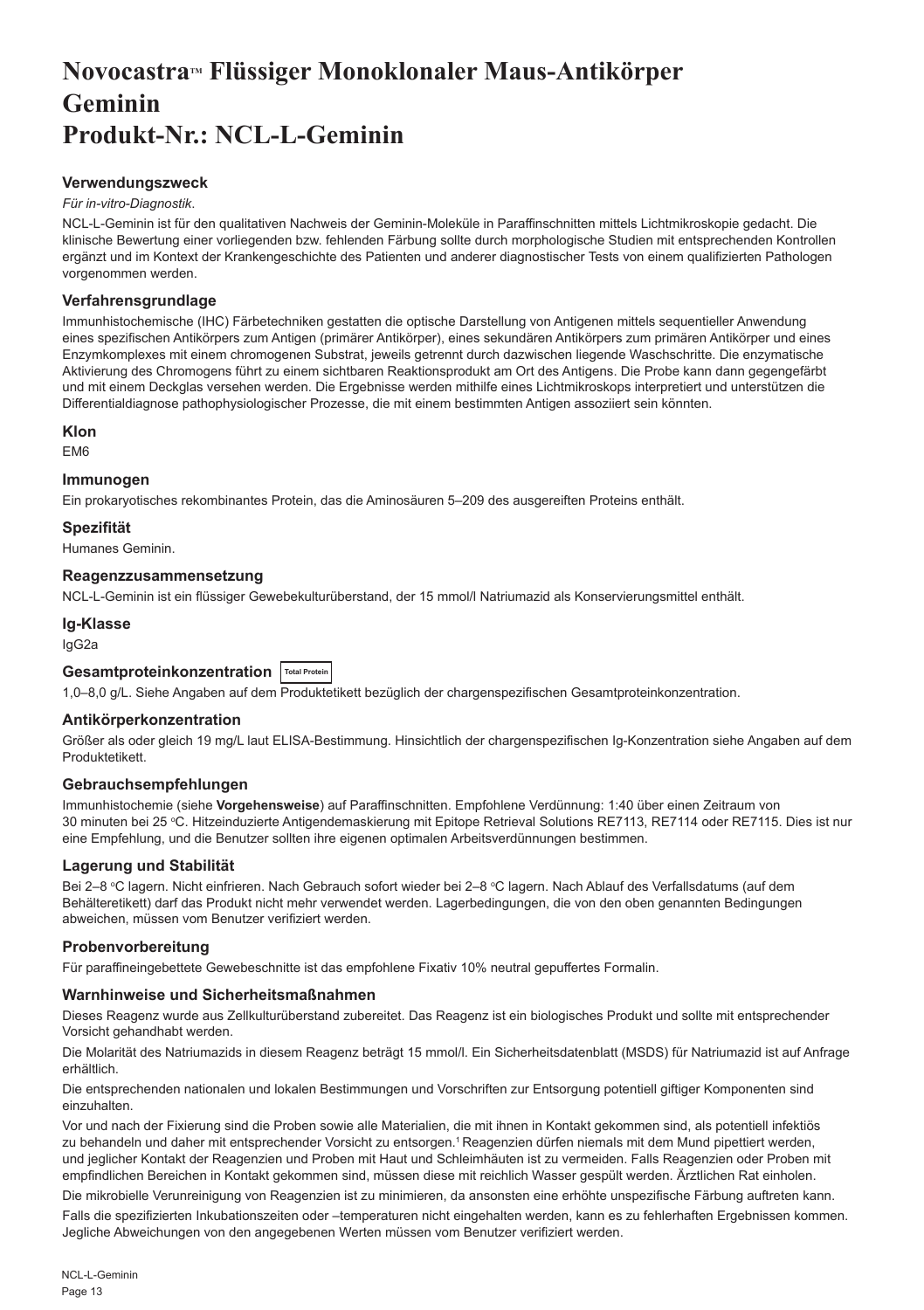#### **Qualitätskontrolle**

Unterschiede bei der Gewebebearbeitung und den technischen Verfahren im Labor des Benutzers können zu signifikanten Schwankungen bei den Ergebnissen führen. Daher ist es wichtig, zusätzlich zu den folgenden Verfahren regelmäßige laborinterne Kontrollen durchzuführen.

Die Kontrollen sollten mit frischen Autopsie-/Biopsie-/chirurgischen Proben vorgenommen werden, die so bald wie möglich und auf dieselbe Weise wie die Patientenprobe(n) in Formalin fixiert, behandelt und in Paraffin eingebettet worden sind.

#### **Positive Gewebekontrolle**

Zeigt korrekt vorbereitete Gewebe und korrekte Färbetechniken an.

In jedem Färbelauf sollte für jeden Satz Testbedingungen eine positive Gewebekontrolle durchgeführt werden.

Gewebe mit schwach positiver Färbung ist für die optimale Qualitätskontrolle und den Nachweis kleiner Minderungen in der Reagenzleistung besser geeignet als ein Gewebe mit stark positiver Färbung.<sup>2</sup>

Für die positive Gewebekontrolle wird Tonsillengewebe empfohlen.

Falls das positive Kontrollgewebe keine positive Färbung nachweisen kann, sollten die mit den Testproben erzielten Ergebnisse als ungültig betrachtet werden.

#### **Negative Gewebekontrolle**

Die negative Gewebekontrolle sollte nach der positiven Gewebekontrolle erfolgen, um die Spezifität der Zielantigenmarkierung durch den primären Antikörper zu verifizieren.

Für die negative Gewebekontrolle wird Kleinhirngewebe empfohlen.

Alternativ bietet die Vielfalt unterschiedlicher Zelltypen, die in den meisten Gewebeschnitten vorliegen, häufig Stellen für eine negative Kontrolle. Jedoch sollte dies vom Benutzer verifiziert werden.

Liegt eine unspezifische Färbung vor, hat diese gewöhnlich ein diffuses Erscheinungsbild. Eine sporadische Färbung des Bindegewebes kann ebenfalls in Schnitten von übermäßig formalinfixierten Geweben beobachtet werden. Zur Bewertung der Färbeergebnisse intakte Zellen verwenden. Nekrotische oder degenerierte Zellen werden oft unspezifisch gefärbt.<sup>3</sup> Falsch-positive Ergebnisse können aufgrund einer nichtimmunologischen Bindung von Proteinen oder Substratreaktionsprodukten beobachtet werden. In Abhängigkeit von der Art der verwendeten Immunfärbung können solche Ergebnisse auch durch endogene Enzyme wie Pseudoperoxidase (Erythrozyten), endogene Peroxidase (Zytochrom C) oder endogenes Biotin (beispielsweise Leber, Mamma, Gehirn, Niere) hervorgerufen werden. Um eine endogene Enzymaktivität bzw. eine unspezifische Enzymbindung von einer spezifischen Immunreaktivität zu unterscheiden, können zusätzliche Patientengewebe ausschließlich mit Substratchromogen bzw. mit Enzymkomplexen (Avidin-Biotin, Streptavidin, markiertes Polymer) plus Substratchromogen gefärbt werden. Falls im negativen Kontrollgewebe eine spezifische Färbung auftritt, sollten die Ergebnisse mit den Patientenproben als ungültig betrachtet werden.

#### **Negative Reagenzkontrolle**

Zur Beurteilung einer unspezifischen Färbung und zur besseren Bewertung einer spezifischen Färbung an der Antigenstelle ist mit einem Schnitt jedes Patientenpräparates anstelle des primären Antikörpers eine unspezifische negative Reagenzkontrolle zu verwenden.

#### **Patientengewebe**

Die mit NCL-L-Geminin gefärbten Patientenproben müssen zuletzt untersucht werden. Eine positive Färbeintensität ist im Kontext einer unspezifischen Hintergrundfärbung der negativen Reagenzkontrolle zu bewerten. Wie bei jedem immunhistochemischen Test bedeutet ein negatives Ergebnis, dass das Antigen nicht nachgewiesen wurde. Ein negatives Ergebnis bedeutet jedoch nicht notwendigerweise, dass das Antigen in den getesteten Zellen / im getesteten Gewebe nicht vorlag. Bei Bedarf sollte zur Identifizierung falsch-negativer Reaktionen eine Gruppe von Antikörpern verwendet werden.

#### **Erwartete Ergebnisse**

#### Normale Gewebe

Klon EM6 weist das Gemininprotein im Nukleus eines Teils von Lymphozyten und Epithelzellen nach. Eine Kernfärbung wurde in Keimzentren in Tonsillen, Kryptenepithelzellen im Kolon und Spermatogonien der Samenkanälchen der Hoden beobachtet. Drüsenepithelzellen in proliferativen Epithel und Basalschichten des Plattenepithels der Haut (n=78).

#### Tumorgewebe

Klon EM6 färbte Zellkerne in 38/125 untersuchten Tumoren, einschließlich Nicht-Hodgkins-Lymphomen, Mammakarzinomen und Kolonkarzinomen.

#### **NCL-L-Geminin wird zur Bewertung der Gemininexpression in normalen und neoplastischen Geweben empfohlen.**

#### **Allgemeine Beschränkungen**

Die Immunhistochemie ist ein mehrstufiger diagnostischer Prozess, der eine spezialisierte Ausbildung auf den folgenden Gebieten erfordert: Auswahl der entsprechenden Reagenzien; Gewebeauswahl, -fixierung und -verarbeitung; Vorbereitung des IHC-Objektträgers sowie Bewertung der Färbeergebnisse.

Die Gewebefärbung hängt von der Handhabung und Verarbeitung des Gewebes vor dem Färben ab. Unsachgemäßes Fixieren, Einfrieren, Auftauen, Waschen, Trocknen, Erwärmen, Schneiden oder eine Kontamination mit anderen Geweben oder Flüssigkeiten kann zu Artefakten, Antikörper-Trapping oder falsch-negativen Ergebnissen führen. Abweichende Ergebnisse können aufgrund von Unterschieden bei der Fixierung und Einbettung oder intrinsischen Unregelmäßigkeiten im Gewebe selbst entstehen.4

Eine exzessive oder unvollständige Gegenfärbung kann die korrekte Bewertung von Ergebnissen gefährden.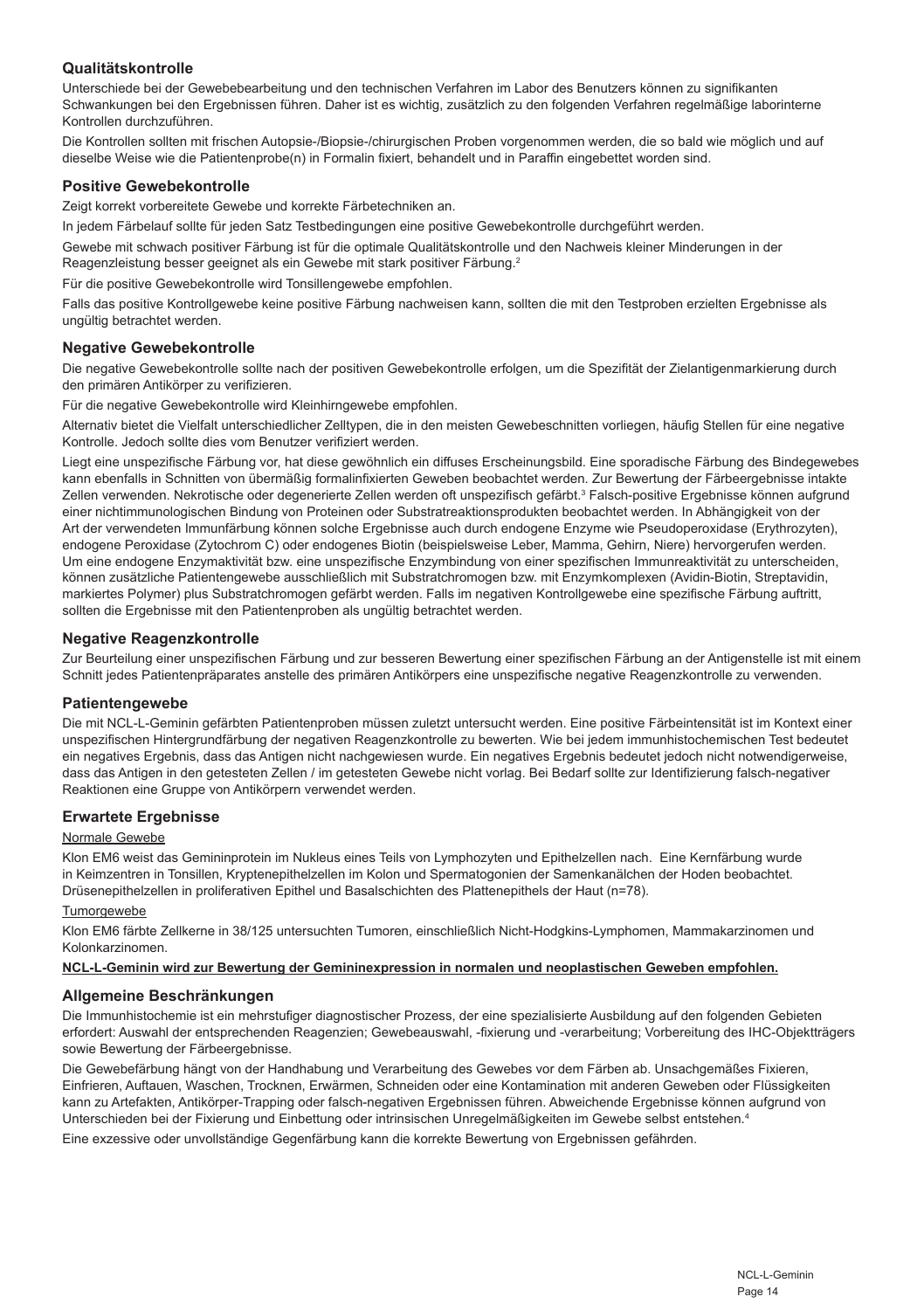Die klinische Bewertung einer vorliegenden bzw. fehlenden Färbung sollte durch morphologische Studien mit entsprechenden Kontrollen ergänzt und im Kontext der Krankengeschichte des Patienten und anderer diagnostischer Tests von einem qualifizierten Pathologen vorgenommen werden.

Antikörper von Leica Biosystems Newcastle Ltd sind wo angezeigt für die Verwendung entweder auf gefrorenen oder in Paraffin eingebetteten Schnitten mit spezifischen Fixierungsanforderungen bestimmt. Es kann insbesondere bei Neoplasmen zu einer unerwarteten Antigenexpression kommen. Die klinische Bewertung eines gefärbten Gewebeschnitts muss eine morphologische Analyse und die Auswertung der entsprechenden Kontrollen einschließen.

#### **Literatur - Allgemein**

- 1. National Committee for Clinical Laboratory Standards (NCCLS). Protection of laboratory workers from infectious diseases transmitted by blood and tissue; proposed guideline. Villanova, P.A. 1991;7(9). Order code M29-P.
- 2. Battifora H. Diagnostic uses of antibodies to keratins: a review and immunohistochemical comparison of seven monoclonal and three polyclonal antibodies. Progress in Surgical Pathology. 6:1–15. eds. Fenoglio-Preiser C, Wolff CM, Rilke F. Field & Wood, Inc., Philadelphia.
- 3. Nadji M, Morales AR. Immunoperoxidase, part I: the techniques and pitfalls. Laboratory Medicine. 1983; 14:767.
- 4. Omata M, Liew CT, Ashcavai M, Peters RL. Nonimmunologic binding of horseradish peroxidase to hepatitis B surface antigen: a possible source of error in immunohistochemistry. American Journal of Clinical Pathology. 1980; 73:626.
- 5. McGarry TJ and Kirschner MW. Geminin, an inhibitor of DNA replication is degraded during mitosis. Cell. 1998; 93:1043–1053.

#### **Änderungen zur vorhergehenden Ausgabe**

Keine.

#### **Ausgabedatum**

14 November 2018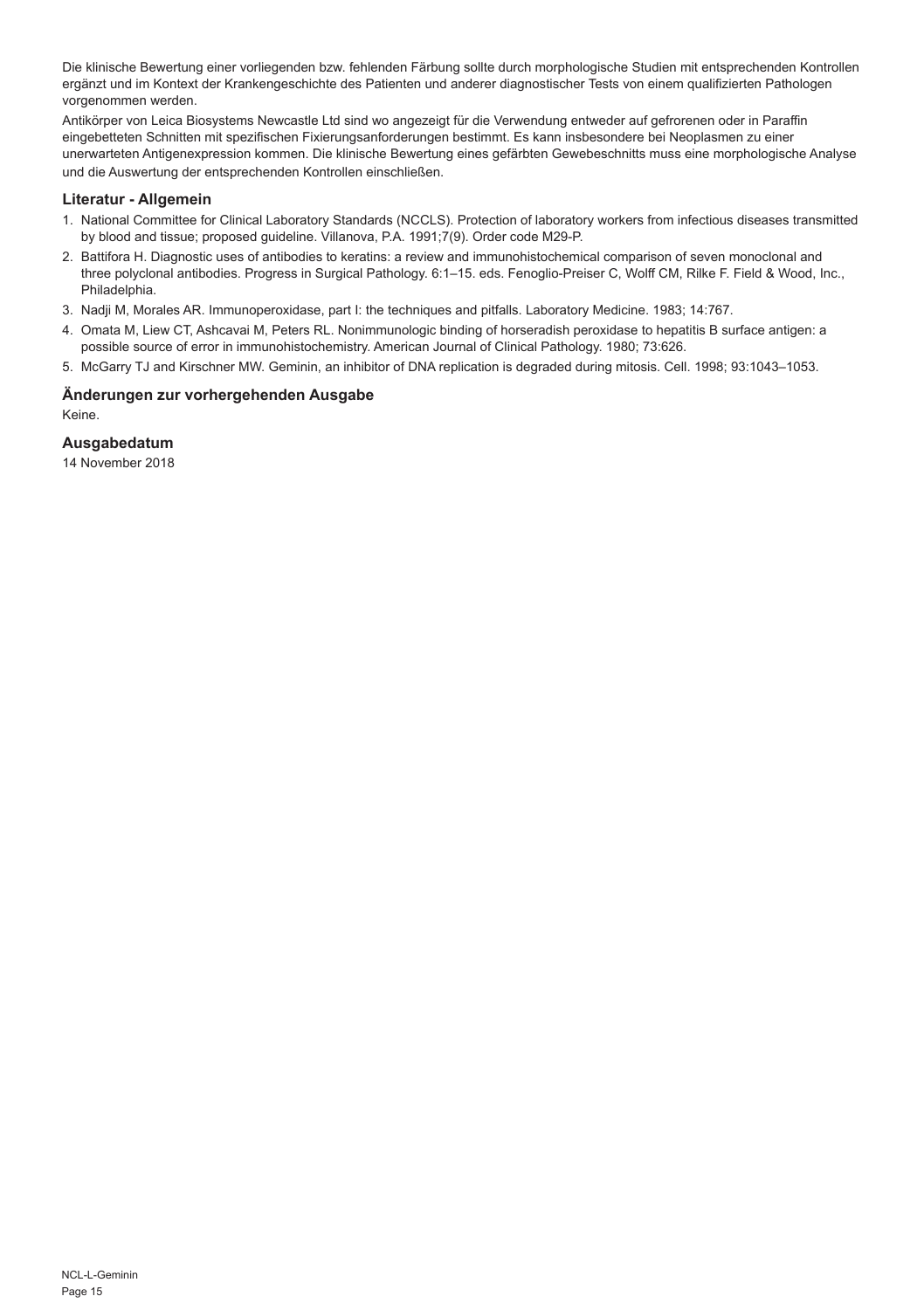## **Immunhistochemische Vorgehensweise für die Anwendung von NovocastraTM -Antikörpern auf in Paraffin eingebettetes Gewebe mit Hilfe des wärmeinduzierten Epitopdemaskierungsverfahrens.**

#### **Erforderliche, jedoch nicht mitgelieferte Reagenzien**

- 1. In der Immunhistochemie gebräuchliche Standardlösungsmittel
- 2. 50 mM Tris-gepufferte Kochsalzlösung (TBS) mit pH-Wert 7,6.
- 3. Epitop-Retrieval-Lösung (siehe Abschnitt C Epitopdemaskierungslösunge)
- 4. Antikörperverdünnungsmittel, Novocastra™ IHC Diluent, RE7133.
- 5. Visualisierungssystem, Novolink™ Polymer Detection Systems, RE7280-K (1250 tests), RE7150-K (500 tests), RE7140-K (250 tests) oder RE7290-K (50 tests).
- 6. Fixativ gemäß Herstellerempfehlungen verwenden.

#### **Erforderliche, jedoch nicht mitgelieferte Ausrüstung**

- 1. Auf 25 °C eingestellter Inkubator.
- 2. Erwärmungsgerät für das Epitopdemaskierungsverfahren: Wasserbad oder Dampfbad, Dampfdrucktopf oder andere temperaturgesteuerte Laboranlage.
- 3. Allgemeine immunhistochemische Laborausrüstun.

#### **Epitopdemaskierungslösungen (siehe Gebrauchsempfehlungen für eines der folgenden Produkte)**

| RE7113 Epitope Retrieval Solution pH 6 (x10 Concentrate) 1 L       | Zitratbasierter Puffer mit Detergens     |
|--------------------------------------------------------------------|------------------------------------------|
| RE7114 Epitope Retrieval Solution pH 6 (x10 Concentrate)<br>500 mL |                                          |
| RE7115 Epitope Retrieval Solution pH 6 (Ready to Use) 1 L          |                                          |
| RE7116 Epitope Retrieval Solution pH 8 (x10 Concentrate) 1 L       | EDTA-basierter Puffer mit Detergens      |
| RE7118 Epitope Retrieval Solution pH 8 (Ready to Use) 1 L          |                                          |
| RE7119 Epitope Retrieval Solution pH 9 (x10 Concentrate) 1 L       | Tris-/EDTA-basierter Puffer mit Detergen |
| RE7122 Epitope Retrieval Solution pH 9 (Ready to Use) 1 L          |                                          |

#### **Vorgehensweise**

#### **Vor der Durchführung dieser Methode müssen die Anwender in immunhistochemischen Verfahren ausgebildet werden.**

Die Kunden müssen die optimalen Verdünnungen für Antikörper bestimmen. Wenn nicht anders angegeben, werden alle Schritte bei Raumtemperatur (25 °C) durchgeführt.

#### Epitopdemaskierungsverfahren

Bitte befolgen Sie die Gebrauchsanweisungen für die Epitope Retrieval Solutions RE7113, RE7114, RE7115, RE7116, RE7118, RE7119, RE7122.

#### Visualisierung

Bitte befolgen Sie die Gebrauchsanweisungen der Novolink™ Polymer Detection Systems, RE7280-K (1250 tests), RE7150-K (500 tests), RE7140-K (250 tests) oder RE7290-K (50 tests).

#### **Änderungen zur vorherigen Ausgabe**

Keine.

#### **Ausgabedatum**

23 April 2008 (CEprotocol/HTAUT+Novolink).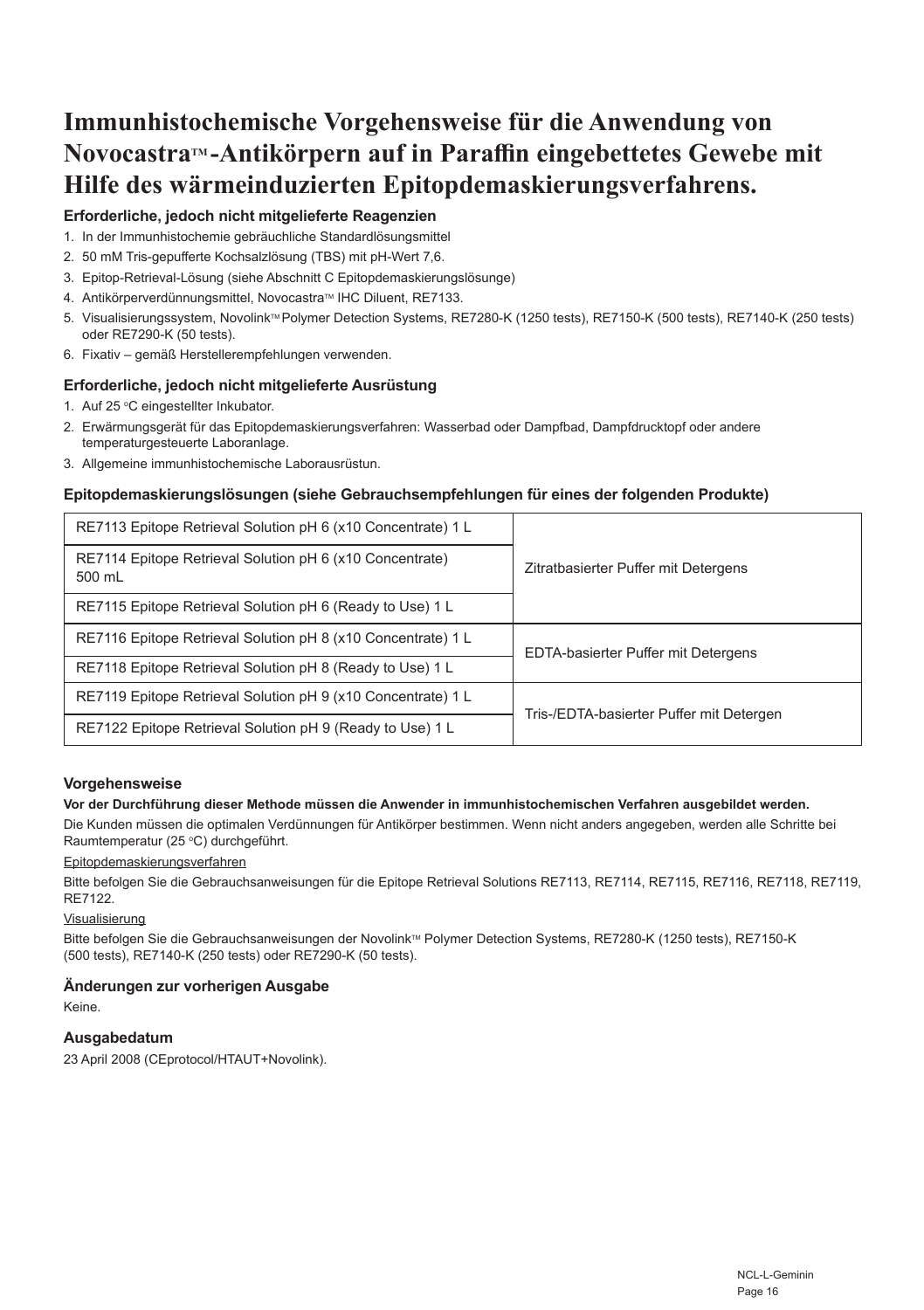## <span id="page-17-0"></span>**NovocastraTM Anticuerpos Monoclonal líquidos de Ratón Geminin Código De Producto: NCL-L-Geminin**

#### **Indicaciones De Uso**

#### *Para uso diagnóstico in vitro*.

NCL-L-Geminin está indicado para la identificación cualitativa en secciones de parafina, mediante microscopía óptica, de moléculas de Geminin. La interpretación clínica de cualquier tinción o de su ausencia debe complementarse con estudios morfológicos, con el uso de los controles adecuados, y un anatomopatólogo cualificado debe evaluarla en el contexto del historial clínico del paciente y de otras pruebas diagnósticas.

#### **Principio Del Procedimiento**

Las técnicas de tinción inmunohistocitoquímica (IHQ) permiten la visualización de antígenos mediante la aplicación secuencial de un anticuerpo específico dirigido contra el antígeno (anticuerpo primario), un anticuerpo secundario dirigido contra el anticuerpo primario y un complejo enzimático con un sustrato cromogénico, con pasos de lavado intercalados. La activación enzimática del cromógeno produce una reacción visible en el lugar en que se encuentra el antígeno. Luego se puede contrateñir la muestra y cubrirla con un cubreobjeto. Los resultados se interpretan utilizando un microscopio óptico y son de ayuda en el diagnóstico diferencial de los procesos fisiopatológicos, que pueden estar o no vinculados a un determinado antígeno.

#### **Clon**

EM6

#### **Inmunógeno**

Proteína recombinante procariótica que contiene los aminoácidos 5–209 de la proteína madura.

#### **Especificidad**

Geminina humana.

#### **Composición Del Reactivo**

NCL-L-Geminin es un sobrenadante de cultivo tisular líquido que contiene azida sódica 15 mM como conservante.

#### **Clase de Ig**

IgG2a

#### **Concentración Total De Proteína Total Protein**

1,0–8,0 g/L. Consulte la etiqueta del vial para ver la concentración total de proteína específica del lote.

#### **Concentración De Anticuerpo**

Igual o superior a 19 mg/L según se ha determinado mediante ELISA. Consulte en la etiqueta del vial la concentración de Ig específica del lote.

#### **Recomendaciones De Uso**

Inmunohistocitoquímica (ver **Metodología**) con secciones de parafina. Dilución sugerida: 1:40 durante 30 minutos a 25 °C. Recuperación de epítopos inducida por calor con Epitope Retrieval Solutions RE7113, RE7114 o RE7115. Ésta es tan solo una pauta y cada usuario debe determinar sus propias diluciones de trabajo óptimas.

#### **Almacenamiento Y Estabilidad**

Almacénelo a una temperatura de 2–8 °C. No lo congele. Devuélvalo a 2–8 °C inmediatamente después de su uso. No lo utilice después de la fecha de caducidad indicada en la etiqueta del vial. Cualesquiera condiciones de almacenamiento que no sean las arriba especificadas deben ser verificadas por el usuario.

#### **Preparación De Las Muestras**

El fijador recomendado para secciones de tejido incluidos en parafina es formol tamponado neutro al 10%.

#### **Advertencias Y Precauciones**

Este reactivo se ha preparado a partir del sobrenadante de un cultivo celular. Como se trata de un producto de origen biológico, debe manipularse con precaución.

La molaridad de la azida sódica en este reactivo es 15 mM. Si la solicita, existe una hoja de información sobre la seguridad del material (MSDS) azida sódica a su disposición.

Consulte las normativas nacionales, estatales, provinciales o municipales acerca de cómo desechar cualquier componente potencialmente tóxico.

Las muestras, antes y después de ser fijadas, así como todos los materiales expuestos a ellas, deben manipularse como susceptibles de transmitir una infección, y se deben desechar tomando las precauciones adecuadas.1 No pipetee nunca los reactivos con la boca, y evite el contacto de la piel y de las membranas mucosas con los reactivos y las muestras. Si los reactivos o las muestras entran en contacto con zonas delicadas, lave éstas con abundante agua. Acuda inmediatamente al médico.

Reduzca al mínimo la contaminación microbiana de los reactivos; de lo contrario, podría producirse un aumento de la tinción no específica.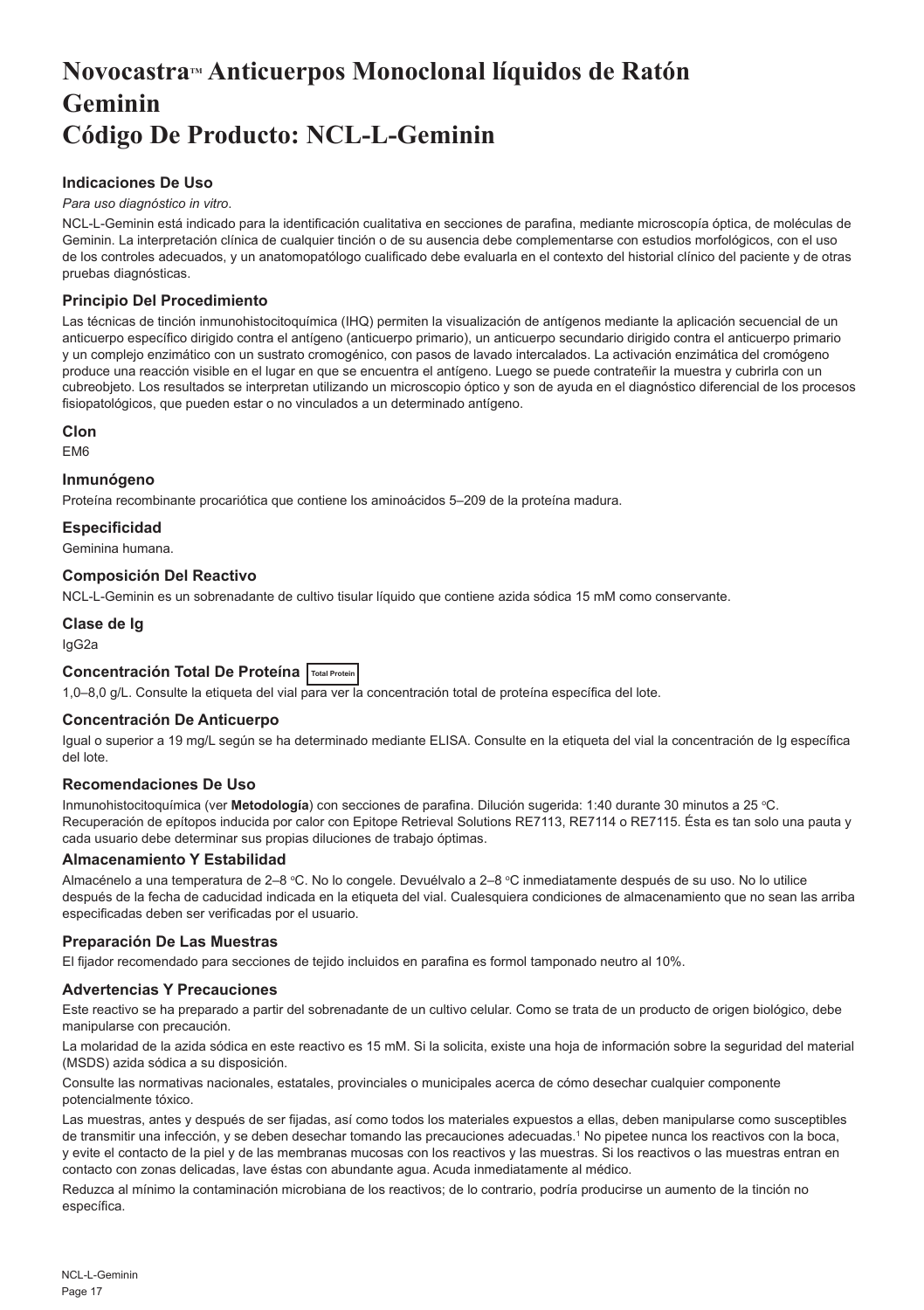Cualquier tiempo o temperatura de incubación que no sean los aquí especificados pueden conducir a resultados erróneos. Cualquier cambio de tal naturaleza debe ser validado por el usuario.

#### **Control De Calidad**

Las diferencias en el procesamiento de los tejidos y en los procedimientos técnicos del laboratorio del usuario pueden producir una variabilidad significativa en los resultados; por ello, es necesario que éste lleve a cabo regularmente los controles de su propio laboratorio, además de los siguientes procedimientos.

Los controles deben ser muestras frescas de autopsia, biopsia o quirúrgicas fijadas en formol, procesadas e incluidas en parafina, lo antes posible, de manera idéntica a la utilizada para la muestra o muestras del paciente o pacientes.

#### **Control Tisular Positivo**

Se utiliza para indicar la preparación correcta de los tejidos y las técnicas de tinción adecuadas.

Debe incluirse un control tisular positivo por cada conjunto de condiciones de ensayo en cada tinción o serie de tinciones realizada.

Un tejido con una tinción positiva débil es más adecuado que un tejido con una tinción positiva intensa para lograr un control de calidad óptimo y para detectar niveles bajos de degradación del reactivo.<sup>2</sup>

El tejido de control positivo recomendado es amígdala palatina.

Si el tejido de control positivo no muestra tinción positiva, los resultados de las muestras analizadas deben considerarse no válidos.

#### **Control Tisular Negativo**

Debe examinarse después del control de tejido positivo, a fin de verificar la especificidad del marcado del antígeno diana por el anticuerpo primario.

El tejido de control negativo recomendado es cerebelo.

O bien, la variedad de diferentes tipos de células presentes en la mayoría de los cortes de tejido ofrece con frecuencia lugares de control negativo, pero esto debe ser verificado por el usuario.

Si aparece una tinción no específica, ésta tiene generalmente aspecto difuso. En cortes de tejido fijados excesivamente con formol puede observarse también una tinción esporádica del tejido conectivo. Utilice células intactas para la interpretación de los resultados de la tinción. A menudo, las células necróticas o degeneradas quedan teñidas de forma no específica.<sup>3</sup> También pueden observarse falsos positivos causados por la unión no inmunológica a proteínas o a productos de reacción del sustrato. Estos falsos positivos pueden estar causados también por enzimas endógenas tales como la pseudoperoxidasa (eritrocitos), la peroxidasa endógena (citocromo C), o la biotina endógena (por ejemplo, de hígado, mama, cerebro, riñón), en función del tipo de inmunotinción utilizada. Para diferenciar la actividad de las enzimas endógenas o los enlaces no específicos de las enzimas de la inmunorreactividad específica, pueden teñirse otros tejidos del paciente exclusivamente con cromógeno sustrato o con complejos enzimáticos (avidina-biotina, estreptavidina, polímeros marcados) y cromógeno sustrato respectivamente. Si se produce una tinción específica del control tisular negativo, los resultados de las muestras de los pacientes deben considerarse no válidos.

#### **Control De Reactivo Negativo**

Utilice un control de reactivo negativo no específico en lugar del anticuerpo primario con un corte de cada muestra del paciente a fin de evaluar la tinción no específica y obtener una mejor interpretación de la tinción específica en el lugar en que se encuentra el antígeno.

#### **Tejido Del Paciente**

Examine las muestras del paciente o pacientes teñidas con NCL-L-Geminin al final. La intensidad de la tinción positiva debe valorarse en el contexto de cualquier tinción de fondo no específica del control de reactivo negativo. Como con cualquier prueba inmunohistocitoquímica, un resultado negativo significa que no se ha detectado antígeno, y no que el antígeno esté ausente en las células o tejido probados. Si es necesario, use un panel de anticuerpos para identificar falsas reacciones negativas.

#### **Resultados esperados**

#### Teiidos normales

Clone EM6 detecta la proteína geminina en el núcleo de cierto porcentaje de los linfocitos y células epiteliales. Se observó tinción nuclear en centros germinales de la amígdala palatina, células epiteliales de las criptas en el colon, en la espermatogonia en túbulos seminíferos de los testículos, células de los epitelios glandulares en epitelio proliferativo y capas basales del epitelio escamoso de la piel (n=78).

#### Teiidos tumorales

Clone EM6 tiñó los núcleos celulares en 38 de 125 tumores evaluados, donde se incluían linfomas no de Hodgkin, carcinomas mamarios y carcinomas de colon.

#### **NCL-L-Geminin está recomendado para evaluar la expresión de la geminina en tejidos normales y neoplásicos.**

#### **Limitaciones Generales**

La inmunohistocitoquímica es un proceso de diagnóstico en varias fases que abarca: la formación especializada en la selección de los reactivos apropiados, la selección, fijación y procesamiento de tejidos, la preparación del portaobjeto para IHQ, y la interpretación de los resultados de la tinción.

La tinción de los tejidos depende de la manipulación y el procesamiento del tejido previos a la tinción. Una fijación, congelación, descongelación, lavado, secado, calentamiento o seccionamiento incorrectos, o la contaminación con otros tejidos o líquidos pueden generar artefactos, atrapamiento del anticuerpo o falsos negativos. La aparición de resultados incoherentes puede deberse a variaciones en los métodos de fijación y de inclusión, o a irregularidades inherentes al tejido.<sup>4</sup>

Una contratinción excesiva o incompleta puede poner en peligro la interpretación correcta de los resultados.

La interpretación clínica de cualquier tinción o de su ausencia debe complementarse con estudios morfológicos, con el uso de los controles adecuados, y un anatomopatólogo cualificado debe evaluarla en el contexto del historial clínico del paciente y de otras pruebas diagnósticas.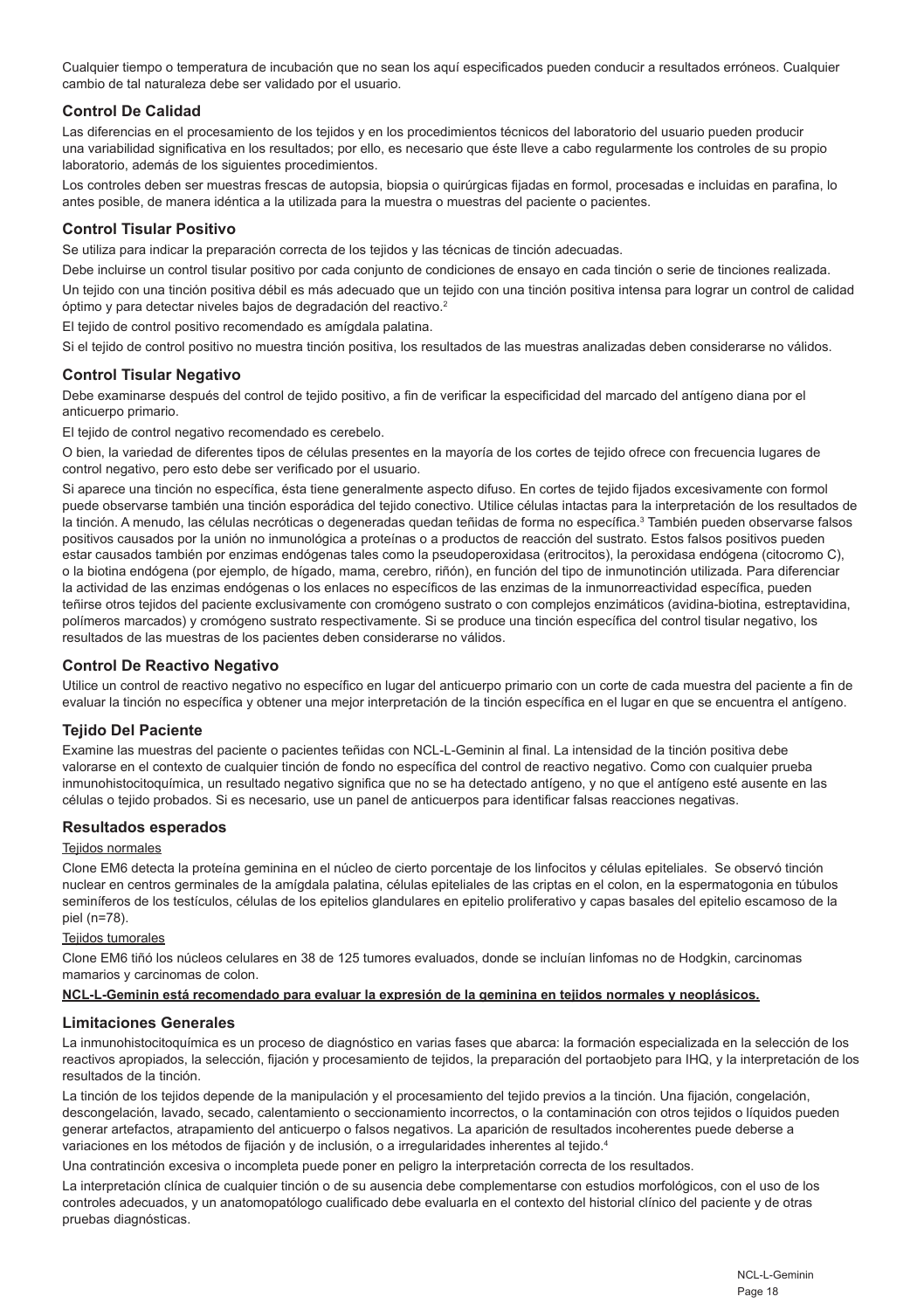Los anticuerpos de Leica Biosystems Newcastle Ltd son para utilizarlos, según se indique, con secciones congeladas o incluidas en parafina, con requisitos de fijación específicos. Puede producirse una expresión inesperada del antígeno, especialmente en las neoplasias. La interpretación clínica de cualquier sección de tejido teñida debe incluir un análisis morfológico y la evaluación de los controles apropiados.

#### **Bibliografía - General**

- 1. National Committee for Clinical Laboratory Standards (NCCLS). Protection of laboratory workers from infectious diseases transmitted by blood and tissue; proposed guideline. Villanova, P.A. 1991; 7(9). Order code M29-P.
- 2. Battifora H. Diagnostic uses of antibodies to keratins: a review and immunohistochemical comparison of seven monoclonal and three polyclonal antibodies. Progress in Surgical Pathology. 6:1–15. eds. Fenoglio-Preiser C, Wolff CM, Rilke F. Field & Wood, Inc., Philadelphia.
- 3. Nadji M, Morales AR. Immunoperoxidase, part I: the techniques and pitfalls. Laboratory Medicine. 1983; 14:767.
- 4. Omata M, Liew CT, Ashcavai M, Peters RL. Nonimmunologic binding of horseradish peroxidase to hepatitis B surface antigen: a possible source of error in immunohistochemistry. American Journal of Clinical Pathology. 1980; 73:626.
- 5. McGarry TJ and Kirschner MW. Geminin, an inhibitor of DNA replication is degraded during mitosis. Cell. 1998; 93:1043–1053.

#### **Correcciones A La Publicación Anterior**

No aplicable.

#### **Fecha De Publicación**

14 de noviembre de 2018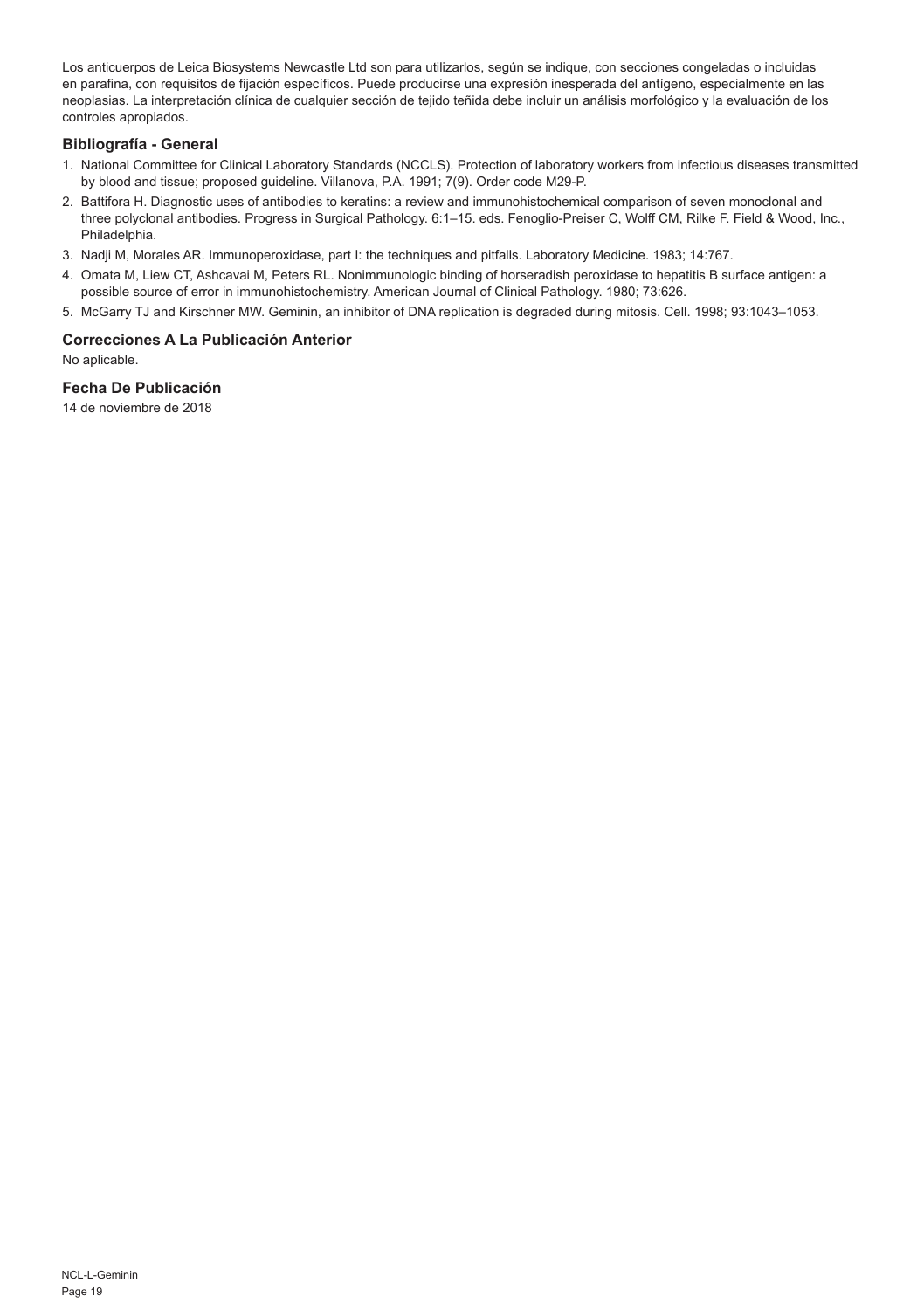## **Metodología inmunohistoquímica para la utilización de anticuerpos NovocastraTM, en tejidos incluidos en parafina, con la aplicación de la técnica de recuperación de epítopos inducida por calor.**

### **Reactivos necesarios que no se suministran**

- 1. Disolventes estándar utilizados en inmunohistoquímica.
- 2. Solución salina tamponada con Tris 50 mM (TBS), pH 7,6.
- 3. Solución para la recuperación de epítopos (véase la sección C Soluciones para la recuperación de epítopos).
- 4. Diluyente del anticuerpo, Novocastra™ IHC Diluent, RE7133.
- 5. Sistema de visualización, Novolink™ Polymer Detection Systems, RE7280-K (1250 tests), RE7150-K (500 tests), RE7140-K (250 tests) o RE7290-K (50 tests).
- 6. Medio de montaje; utilizado de la forma recomendada por el fabricante.

#### **Equipo necesario que no se suministra**

- 1. Incubador ajustado a 25 °C.
- 2. Dispositivo de calentamiento para la recuperación de epítopos: baño de agua o de vapor, olla de presión u otro equipo de laboratorio con temperatura controladat.
- 3. Equipo de laboratorio utilizado generalmente para inmunohistoquímica.

#### **Soluciones para la recuperación de epítopos (véanse las Recomendaciones de uso de alguna de las siguientes)**

| RE7113 Epitope Retrieval Solution pH 6 (x10 Concentrate) 1 L       | Tampón basado en citrato, que contiene agente tensioactivo      |
|--------------------------------------------------------------------|-----------------------------------------------------------------|
| RE7114 Epitope Retrieval Solution pH 6 (x10 Concentrate)<br>500 mL |                                                                 |
| RE7115 Epitope Retrieval Solution pH 6 (Ready to Use) 1 L          |                                                                 |
| RE7116 Epitope Retrieval Solution pH 8 (x10 Concentrate) 1 L       | Tampón basado en EDTA, que contiene agente tensioactivo         |
| RE7118 Epitope Retrieval Solution pH 8 (Ready to Use) 1 L          |                                                                 |
| RE7119 Epitope Retrieval Solution pH 9 (x10 Concentrate) 1 L       | Tampón basado en Tris/EDTA, que contiene agente<br>tensioactivo |
| RE7122 Epitope Retrieval Solution pH 9 (Ready to Use) 1 L          |                                                                 |

#### **Metodología**

#### **Antes de poner en práctica esta metodología, los usuarios deben formarse en el uso de las técnicas inmunohistoquímicas.**

Los clientes deben determinar las diluciones óptimas de los anticuerpos. A menos que se indique otra cosa, todos los pasos se llevan a cabo a temperatura ambiente (25 °C).

#### Recuperación de epítopos

Siga las instrucciones de uso de las Epitope Retrieval Solutions RE7113, RE7114, RE7115, RE7116, RE7118, RE7119, RE7122. Visualización

Siga las instrucciones de uso de los sistemas de detección de polímeros Novolink™ Polymer Detection Systems, RE7280-K (1250 tests), RE7150-K (500 tests), RE7140-K (250 tests) o RE7290-K (50 tests).

#### **Correcciones con respecto a la publicación anterior**

No aplicable.

#### **Fecha de publicación**

23 de abril de 2008 (CEprotocol/HTAUT+Novolink).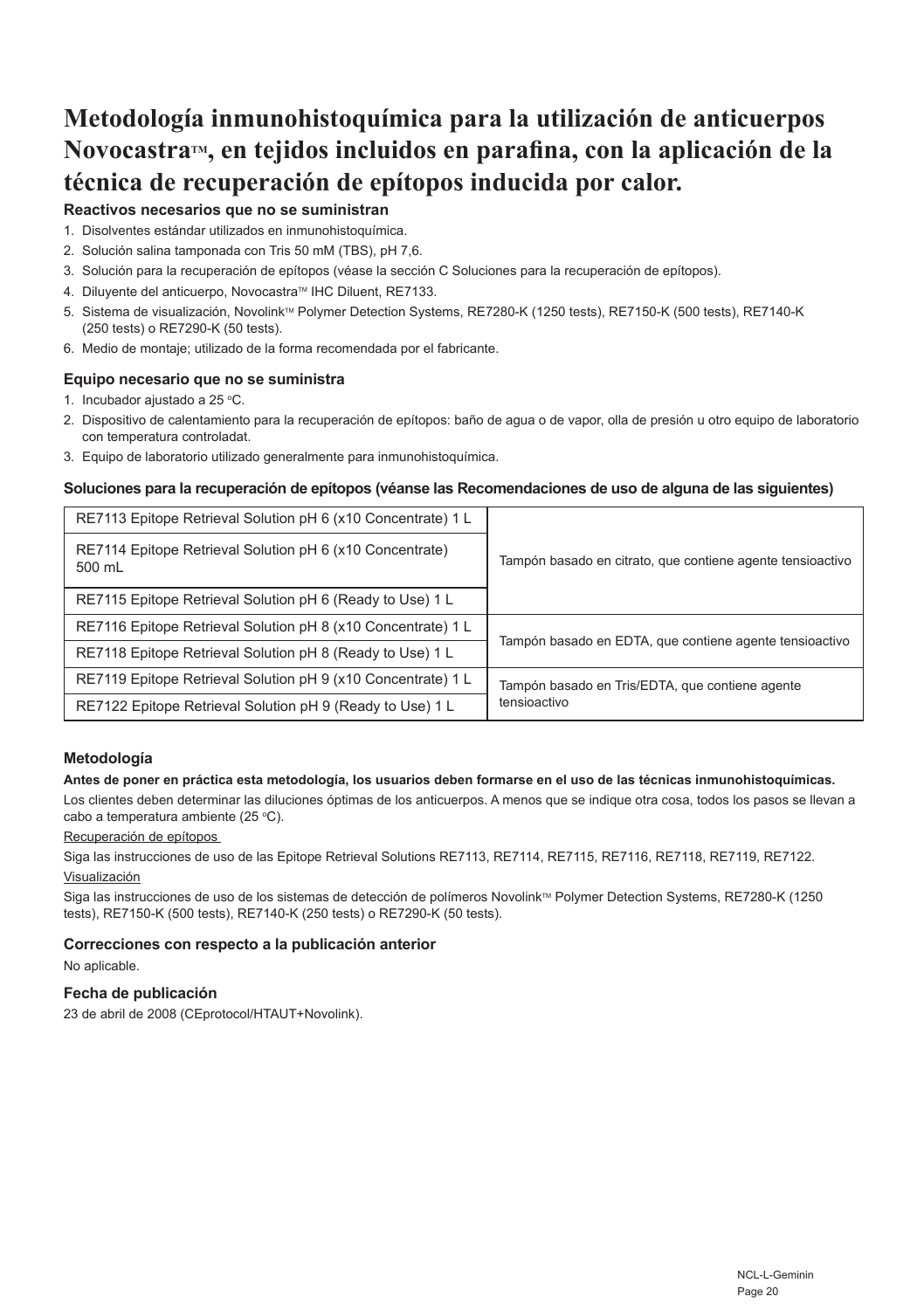## <span id="page-21-0"></span>**NovocastraTM Anticorpo Monoclonal líquido de Ratinho Geminin Código Do Produto: NCL-L-Geminin**

#### **Utilização prevista**

#### *Para utilização em diagnósticos in vitro*.

NCL-L-Geminin foi concebido para efectuar a identificação qualitativa da moléculas de Geminin por microscopia óptica, em secções parafinizadas. A interpretação clínica de qualquer coloração ou da sua ausência deve ser complementada por estudos morfológicos empregando os devidos controlos e deve ser avaliada por um patologista qualificado, dentro do contexto do historial clínico do doente e de outros testes de diagnóstico.

#### **Princípio Do Procedimento**

As técnicas de coloração imunohistoquímica (IHQ) permitem que se faça a visualização de antígenos por meio da aplicação sequencial de um anticorpo específico do antígeno (o anticorpo primário), de um anticorpo secundário ao anticorpo primário, e de um complexo enzimático com um substrato cromogénico e etapas de lavagem de permeio. A activação enzimática do cromogénio resulta num produto de reacção visível no local do antígeno. A amostra pode então ser contrastada e coberta com uma lamela. Os resultados são interpretados por meio de um microscópio óptico, e ajudam a formular o diagnóstico diferencial dos processos fisiopatológicos, os quais podem ou não estar associados a antígenos específicos.

#### **Clone**

EM6

#### **Imunogénio**

Uma proteína recombinante procariótica contendo os aminoácidos 5–209 da proteína madura.

#### **Especificidade**

Geminina humana.

#### **Composição Do Reagente**

NCL-L-Geminin é o sobrenadante líquido da cultura de um tecido contendo 15 mM de azida de sódio como produto conservante.

#### **Classe De Ig**

IgG2a

#### **Concentração Total De Proteína Total Protein**

1,0–8,0 g/L. Consultar a etiqueta da ampola para determinar a concentração total de proteína do lote específico.

#### **Concentração De Anticorpo**

Maior que ou igual a 19 mg/L, conforme determinado por ELISA. Consultar a etiqueta da ampola para determinar a concentração de Ig do lote específico.

#### **Recomendações Sobre A Utilização**

Imunohistoquímica (ver **Metodologia**) em secções de parafina. Diluição sugerida: 1:40 durante 30 minutos a 25 °C. Recuperação de epítopos induzida por calor, utilizando as soluções de recuperação de epítopos RE7113, RE7114 OU RE7115. Esta recomendação é apenas uma directriz e o utilizador deve determinar qual a diluição ideal para o trabalho específico.

#### **Armazenamento E Estabilidade**

Armazenar a 2–8 °C. Não congelar. Retornar à temperatura de 2–8 °C imediatamente após a utilização. Não utilizar após o prazo de validade indicado no rótulo do recipiente. As condições de armazenamento que diferirem das que se encontram especificadas acima devem ser verificadas pelo utilizador.

#### **Preparação Das Amostras**

O fixador recomendado é formol tamponado neutro a 10% para secções de tecido envolvidas em parafina.

#### **Avisos E Precauções**

Este reagente foi preparado a partir do sobrenadante de cultura celular. Visto ser um produto biológico, deve ser manuseado com o devido cuidado.

A molaridade da azida de sódio neste reagente é de 15 mM. Encontra-se disponível, mediante pedido, uma folha de dados de segurança de materiais (MSDS) sobre a azida de sódio.

Consultar a legislação aplicável em relação ao descarte de quaisquer componentes potencialmente tóxicos.

As amostras, antes e depois da sua fixação, bem como todos os materiais expostos às mesmas, devem ser manipulados como se tivessem a capacidade de transmitir infecções e devem ser descartados com as devidas precauções.<sup>1</sup> Não pipetar nunca os reagentes com a boca e evitar o contacto entre a pele e membranas mucosas e os reagentes e amostras. Caso os reagentes ou amostras entrem em contacto com áreas sensíveis, lavar com grandes quantidades de água. Consultar um médico.

Minimizar a contaminação microbiana dos reagentes para evitar a possibilidade do aumento da coloração não específica.

Os períodos de incubação ou temperaturas diferentes dos que foram especificados poderão dar azo a resultados errados. Todas as alterações desse tipo devem ser validadas pelo utilizador.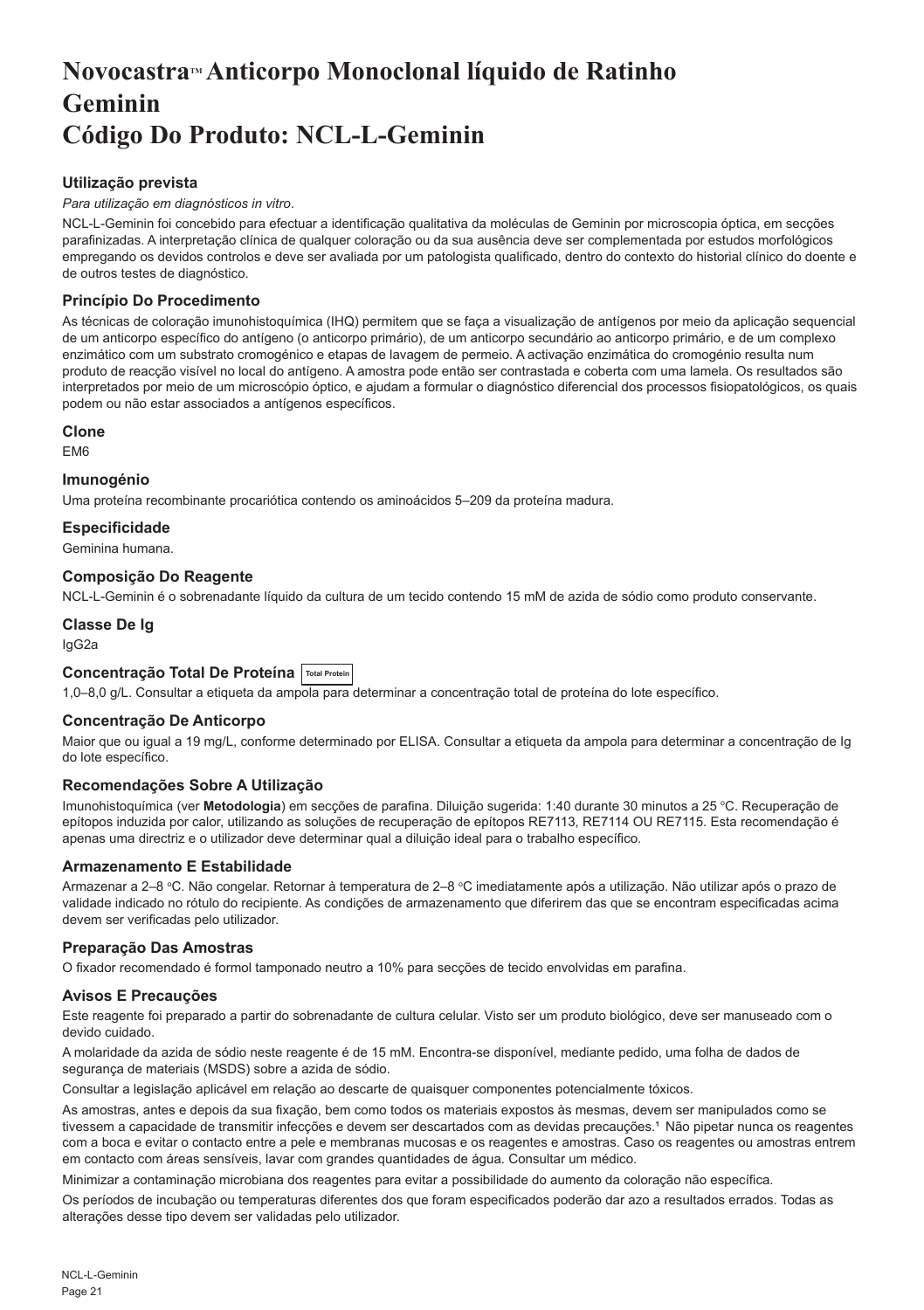#### **Controlo Da Qualidade**

As diferenças entre os diferentes métodos e técnicas de processamento de tecidos no laboratório do utilizador podem causar uma grande variabilidade de resultados, requerendo a realização frequente de controlos internos suplementares aos procedimentos que se seguem.

Os controlos devem ser amostras de autópsia/biopsia/cirurgia frescas, fixadas em formol, processadas e envolvidas em cera parafínica logo que possível, da mesma maneira que a(s) amostra(s) do(s) doente(s).

#### **Controlo De Tecido Positivo**

Usado para assinalar os tecidos correctamente preparados e as técnicas de coloração indicadas.

Cada conjunto de condições de testes, em cada processo de coloração, deve incluir um controlo de tecido positivo.

Os tecidos com uma coloração positiva fraca são mais indicados do que os têm uma coloração positiva forte para proporcionarem um controlo de qualidade óptimo, bem como para detectar níveis reduzidos de degradação dos reagentes.<sup>2</sup>

O tecido de controlo positivo recomendado é a amígdala.

Se o controlo de tecido positivo não demonstrar uma coloração positiva, os resultados obtidos com as amostras de testes devem ser considerados inválidos.

#### **Controlo De Tecido Negativo**

Este deve ser examinado depois do controlo de tecido positivo para verificar a especificidade da marcação do antígeno objectivado pelo anticorpo primário.

O controlo de tecido negativo recomendado é o cerebelo.

Alternativamente, a variedade de diferentes tipos de células presentes na maioria das secções de tecidos oferece muitas vezes locais de controlo negativo, mas isto deve ser verificado pelo utilizador.

A coloração não específica, caso ocorra, tem geralmente um aspecto difuso. A coloração esporádica do tecido conjuntivo pode também ter lugar em secções de tecido excessivamente fixado em formol. Devem utilizar-se células intactas para a interpretação dos resultados da coloração. As células necróticas ou degeneradas causam muitas vezes uma coloração não específica.<sup>3</sup> Podem

verificar-se resultados positivos falsos devido à ligação não imunológica de proteínas ou de produtos da reacção do substrato. Esses resultados podem também ser causados por enzimas endógenas tais como a pseudoperoxidase (eritrócitos), a peroxidase endógena (citocromo C), ou a biotina endógena (ex. no fígado, mama, cérebro ou rim) dependendo do tipo de imunocoloração utilizado. Para diferenciar entre a actividade das enzimas endógenas e as ligações não específicas de enzimas de imunoreactividade específica, podem colorir-se tecidos adicionais dos doentes exclusivamente com substrato cromogénio ou com complexos de enzimas (avidina-biotina, estreptavidina, polímero marcado) e substrato-cromogénio, respectivamente. Se ocorrer a coloração específica no controlo de tecido negativo, os resultados dos testes feitos com as amostras do doente devem ser considerados inválidos.

#### **Controlo De Reagente Negativo**

Utilizar um controlo de reagente negativo não específico em vez do anticorpo primário com uma secção de cada amostra de doente para avaliar a coloração não específica e permitir uma melhor interpretação da coloração específica no local do antígeno.

#### **Tecido Do Doente**

Examinar as amostras do doente coloridas com NCL-L-Geminin em último lugar. A intensidade da coloração positiva deve ser avaliada dentro do contexto de qualquer coloração não específica de fundo do controlo de reagente negativo. Tal como com qualquer teste imunohistoquímico, um resultado negativo significa que o antígeno não foi detectado, e não que o antígeno se encontrava ausente das células ou tecido analisados. Se necessário, deve utilizar-se um painel de anticorpos para identificar reacções falso-negativas.

#### **Resultados Previstos**

#### Tecidos normais

O clone EM6 detecta a proteína geminina no núcleo de uma percentagem de linfócitos e células epiteliais. Observou-se a coloração nuclear em centros germinais na amígdala, células epiteliais da cripta no cólon, e espermatogonias nos túbulos seminíferos do testículo, células epiteliais glandulares no epitélio proliferativo e camadas basais do epitélio escamoso da pele (n=78).

#### Tecidos tumorais

O clone EM6 corou os núcleos celulares em 38/125 tumores avaliados, incluindo linfomas não Hodgkin, carcinomas da mama e carcinomas do cólon.

#### **NCL-L-Geminin é recomendado para a avaliação da expressão da geminina em tecidos normais e neoplásticos.**

#### **Limitações Gerais**

A imunohistoquímica é um processo diagnóstico em múltiplas etapas que consta de: uma formação especializada na selecção dos reagentes apropriados, selecção, fixação e processamento de tecidos, preparação das lâminas de IHQ e interpretação dos resultados das colorações.

A coloração de tecidos depende do seu manuseamento e processamento antes da sua coloração. A fixação, congelação, descongelação, lavagem, secagem, aquecimento ou corte incorrectos das amostras, ou a sua contaminação com outros tecidos ou fluidos, podem produzir artefactos, retenção de anticorpos, ou resultados falso-negativos. Os resultados inconsistentes podem dever-se a variações nos métodos de fixação e envolvimento ou a irregularidades inerentes ao tecido.4

Uma contrastação excessiva ou incompleta pode comprometer a correcta interpretação dos resultados.

A interpretação clínica de qualquer coloração ou da sua ausência deve ser complementada por estudos morfológicos empregando os devidos controlos e deve ser avaliada por um patologista qualificado, dentro do contexto do historial clínico do doente e de outros testes de diagnóstico.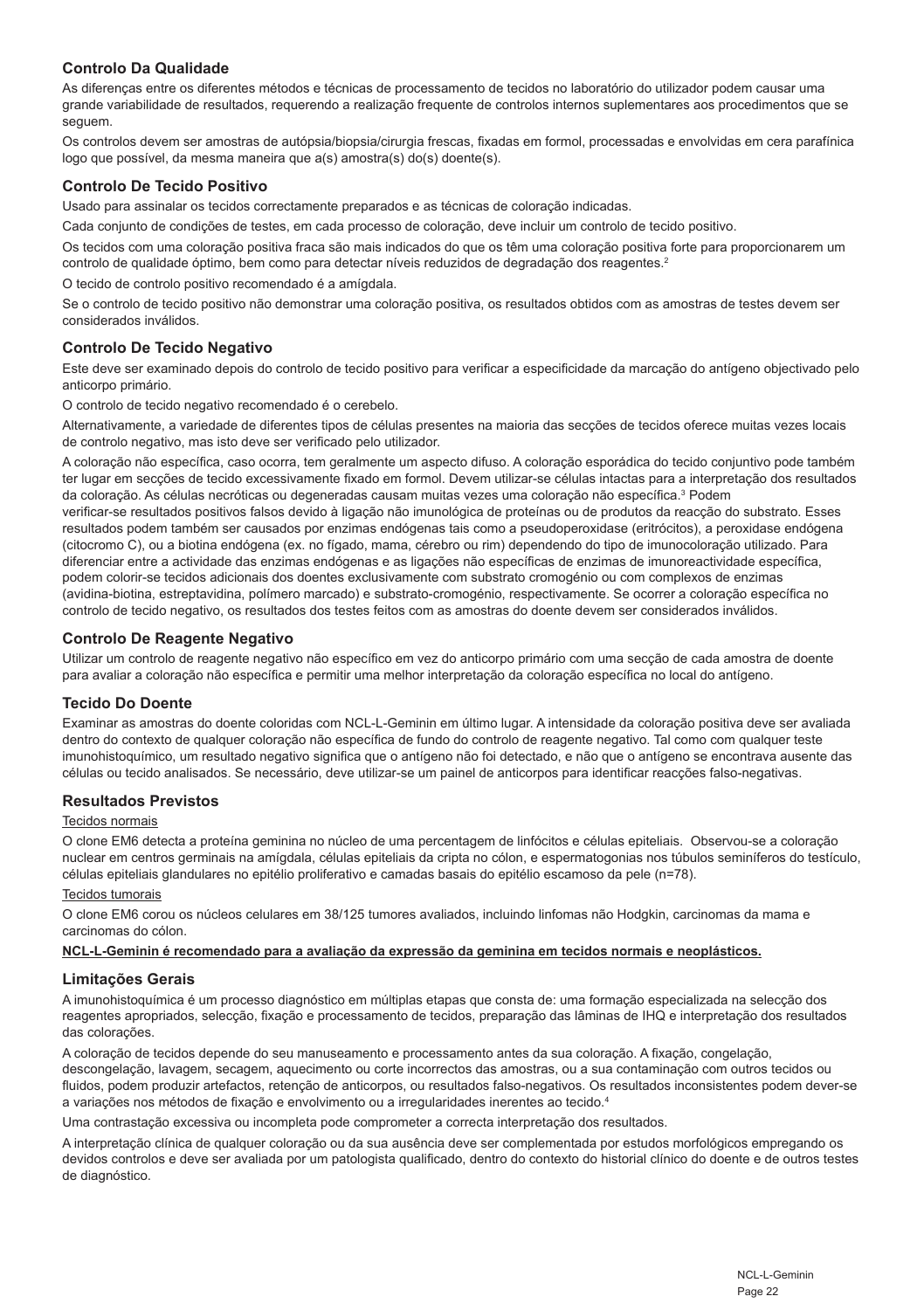Os anticorpos da Leica Biosystems Newcastle Ltd destinam-se a serem utilizados, conforme indicado, em secções de tecido ou congeladas ou envolvidas em parafina, com requisitos de fixação específicos. Pode ocorrer uma expressão inesperada de antígeno, especialmente em neoplasmas. A interpretação clínica de qualquer secção de tecido colorido deverá incluir a análise morfológica e a avaliação de controlos apropriados.

#### **Bibliografia - Geral**

- 1. National Committee for Clinical Laboratory Standards (NCCLS). Protection of laboratory workers from infectious diseases transmitted by blood and tissue; proposed guideline. Villanova, P.A. 1991; 7(9). Order code M29-P.
- 2. Battifora H. Diagnostic uses of antibodies to keratins: a review and immunohistochemical comparison of seven monoclonal and three polyclonal antibodies. Progress in Surgical Pathology. 6:1–15. eds. Fenoglio-Preiser C, Wolff CM, Rilke F. Field & Wood, Inc., Philadelphia.
- 3. Nadji M, Morales AR. Immunoperoxidase, part I: the techniques and pitfalls. Laboratory Medicine. 1983; 14:767.
- 4. Omata M, Liew CT, Ashcavai M, Peters RL. Nonimmunologic binding of horseradish peroxidase to hepatitis B surface antigen: a possible source of error in immunohistochemistry. American Journal of Clinical Pathology. 1980; 73:626.
- 5. McGarry TJ and Kirschner MW. Geminin, an inhibitor of DNA replication is degraded during mitosis. Cell. 1998; 93:1043–1053.

#### **Emendas Da Edição Anterior**

Não é aplicável.

#### **Data De Emissão**

14 de Novembro de 2018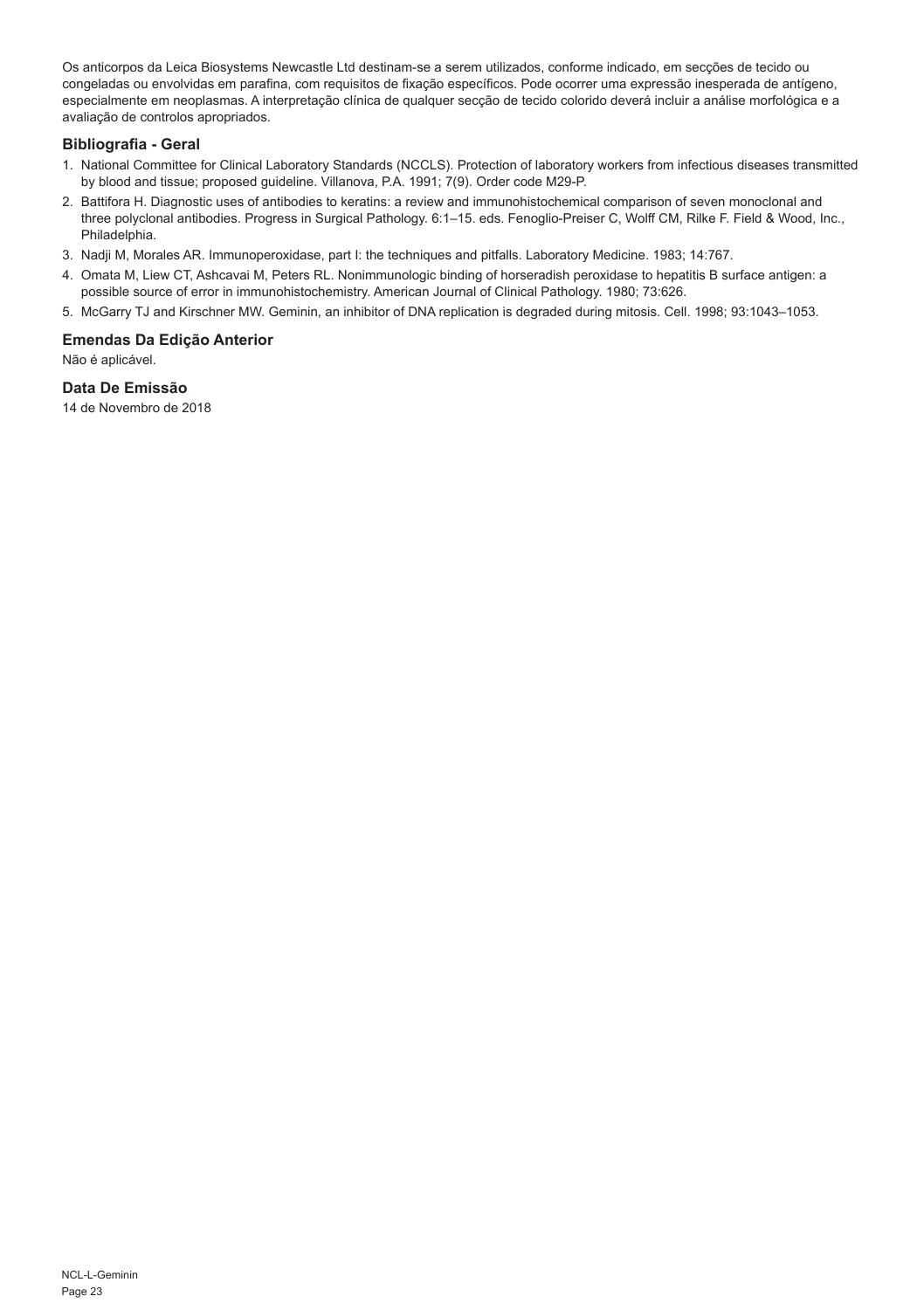## **Metodologia de imunohistoquímica para utilização de anticorpos**  Novocastra™ em tecidos envolvidos em parafina através da técnica de **recuperação de epítopos por indução térmica.**

#### **Reagentes necessários mas não fornecidos**

- 1. Solventes comuns utilizados em imunohistoquímica.
- 2. Solução salina a 50 mM com tampão Tris (TBS) pH 7,6.
- 3. Solução de recuperação de epítopos (ver a secção C Soluções de recuperação de epítopos).
- 4. Diluente de anticorpos, Novocastra™ IHC Diluent RE7133.
- 5. Sistema de visualização, Novolink™ Polymer Detection Systems, RE7280-K (1250 tests), RE7150-K (500 tests), RE7140-K (250 tests) ou RE7290-K (50 tests).
- 6. Meio de montagem usar conforme recomendado pelo fabricante.

#### **Equipamento necessário mas não fornecido**

- 1. Incubador regulado para 25 °C.
- 2. Dispositivo de aquecimento para a recuperação de epítopos: banho-maria ou vaporizador, panela de pressão ou outro equipamento de laboratório com controlo da temperatura.
- 3. Equipamento geral de laboratório de imunohistoquímica.

#### **Soluções de recuperação de epítopos (ver as Recomendações sobre a utilização de um dos seguintes produtos)**

| RE7113 Epitope Retrieval Solution pH 6 (x10 Concentrate) 1 L       | Tampão à base de citrato contendo um surfactante         |
|--------------------------------------------------------------------|----------------------------------------------------------|
| RE7114 Epitope Retrieval Solution pH 6 (x10 Concentrate)<br>500 mL |                                                          |
| RE7115 Epitope Retrieval Solution pH 6 (Ready to Use) 1 L          |                                                          |
| RE7116 Epitope Retrieval Solution pH 8 (x10 Concentrate) 1 L       | Tampão à base de EDTA contendo um surfactante            |
| RE7118 Epitope Retrieval Solution pH 8 (Ready to Use) 1 L          |                                                          |
| RE7119 Epitope Retrieval Solution pH 9 (x10 Concentrate) 1 L       | Tampão à base de Tris/EDTA contendo um tensio-<br>activo |
| RE7122 Epitope Retrieval Solution pH 9 (Ready to Use) 1 L          |                                                          |

#### **Metodologia**

#### **Antes de intentar esta metodologia, o utilizador deve ter recebido a devida formação em técnicas de imunohistoquímica.**

O cliente deve determinar quais as fórmulas de diluição ideais para os anticorpos. A não ser indicação em contrário, todas as etapas devem ser efectuadas à temperatura ambiente (25 °C).

#### Recuperação de epítopos

Aderir às instruções de utilização aplicáveis às Epitope Retrieval Solutions RE7113, RE7114, RE7115, RE7116, RE7118, RE7119 e RE7122.

#### Visualização

Aderir às instruções de utilização dos Novolink™ Polymer Detection Systems, RE7280-K (1250 tests), RE7150-K (500 tests), RE7140-K (250 tests) ou RE7290-K (50 tests).

#### **Emendas da edição anterior**

Não é aplicável.

#### **Data de emissão**

23 de abril de 2008 (CEprotocol/HTAUT+Novolink).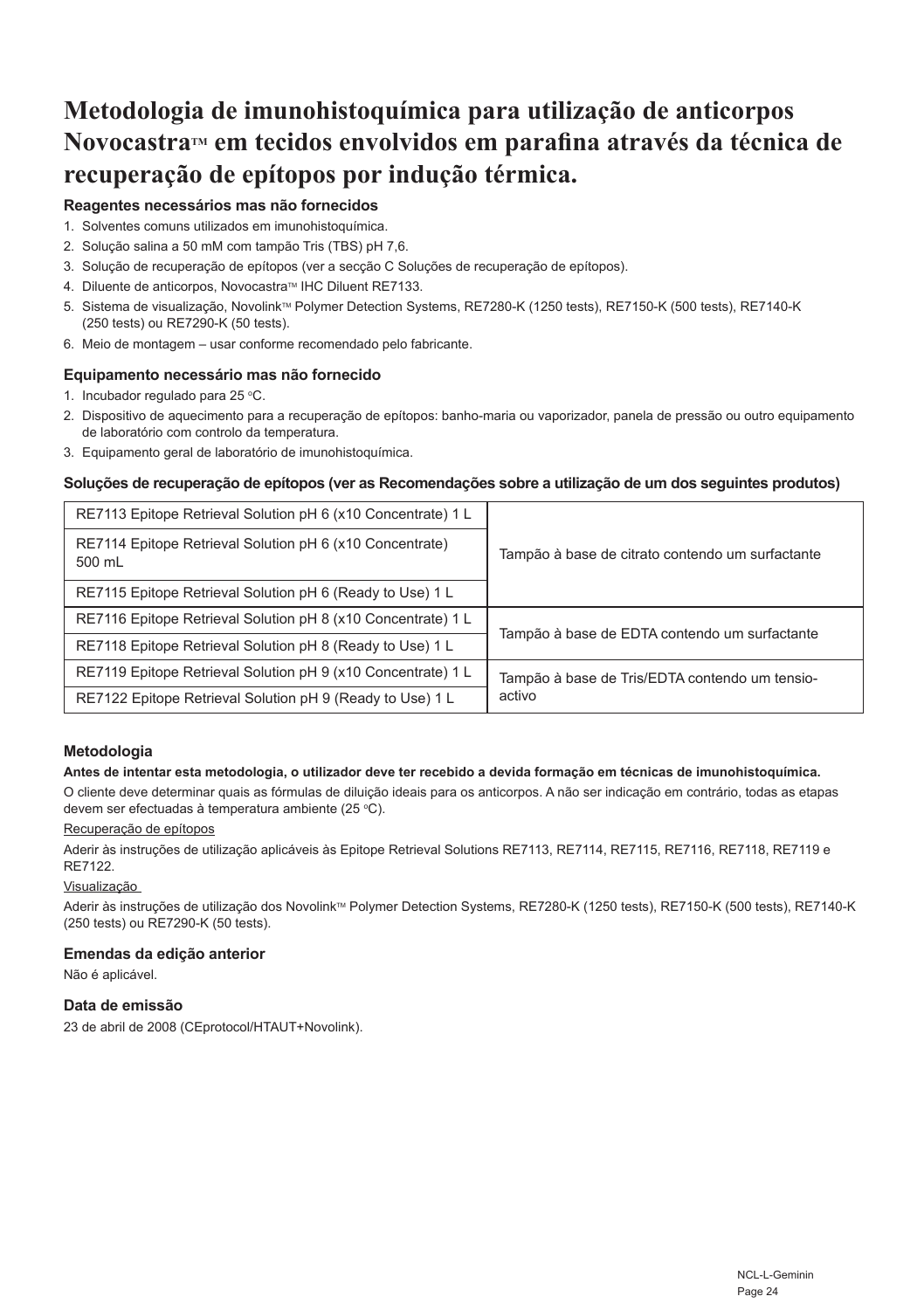## <span id="page-25-0"></span>Novocastra™ Flytande Monoklonal Musantikropp **Geminin Produktkod: NCL-L-Geminin**

#### **Avsedd Användning**

#### *För in vitro diagnostisk användning*.

NCL-L-Geminin är avsedd för kvalitativ identifiering med ljusmikroskopi av Geminin-molekyler i paraffinsnitt. Den kliniska tolkningen av all färgning eller dess frånvaro bör kompletteras med morfologiska undersökningar som använder korrekta kontroller och utvärderas av kvalificerad patolog inom ramen för patientens kliniska anamnes och andra diagnostiska tester.

#### **Metodens Princip**

Immunhistokemiska (IHC) färgningstekniker tillåter visualisering av antigener genom sekvenstillämpning av en specifik antikropp till antigenet (primär antikropp), en sekundär antikropp till den primära antikroppen och ett enzymkomplex med ett kromogent substrat med inlagda tvättsteg. Den enzymatiska aktiveringen av kromogenet resulterar i en synlig reaktionsprodukt på antigenområdet. Proverna kan då kontrastfärgas och förses med täckglas. Resultaten tolkas med ljusmikroskop och bidrar till differentialdiagnosen av patofysiologiska processer som eventuellt kan associeras till ett särskilt antigen.

#### **Klon**

EM6

#### **Immunogen**

Ett prokaryotiskt rekombinant protein innehållande aminosyror 5–209 av det mogna proteinet.

#### **Specificitet**

Humant geminin.

#### **Reagensinnehåll**

NCL-L-Geminin är en flytande supernatant från vävnadsodling som innehåller 15 mM natriumazid som konserveringsmedel.

#### **Ig-klass**

IgG2a

### **Total Proteinkoncentration Total Protein**

1,0–8,0 g/L. Se flaskans etikett för total specifik proteinkoncentration för satsen.

#### **Antikroppskoncentration**

Större än eller lika med 19 mg/L fastställt genom ELISA. Se flaskans etikett för specifik Ig-koncentration för satsen.

#### **Rekommendationer Vid Användning**

Immunhistokemi (se **Metodologi**) på paraffinsnitt. Föreslagen spädning: 1:40 i 30 minuter vid 25 °C. Värmeinducerad epitopåtervinning med epitopåtervinningslösningar RE7113, RE7114 eller RE7115. Detta är endast en riktlinje och användare bör själva fastställa den optimala bruksspädningen.

#### **Förvaring Och Stabilitet**

Förvara vid 2–8 °C. Frys ej. Atergå till 2–8 °C direkt efter användning. Använd ej efter det utgångsdatum som anges på flaskans etikett. Förvaringsförhållanden som skiljer sig från de ovannämnda måste kontrolleras av användaren.

#### **Preparation Av Prov**

Rekommenderat fixeringsmedel för paraffininbäddade vävnadssnitt är 10% neutralbuffrat formalin.

#### **Varningar Och Försiktighetsåtgärder**

Reagenset har förberetts från supernatanten av vävnadsodlingar. Eftersom det är en biologisk produkt bör skälig försiktighet iakttas vid hantering.

Natriumazidens molaritet i reagenset är 15 mM. Varuinformationsblad (MSDS) för natriumazid finns att få på begäran.

För kassering av potentiellt toxiska komponenter hänvisas till nationella eller lokala bestämmelser.

Före och efter fixering bör prover och alla material som har varit utsatta för dem hanteras som om det finns risk för att de kan överföra infektioner och kasseras med iakttagande av försiktighet.<sup>1</sup> Pipettera aldrig reagenser med munnen och se till att huden och slemhinnorna inte kommer i kontakt med reagens och prover. Om reagens eller prover kommer i kontakt med känsliga områden, tvätta med rikliga mängder vatten. Rådgör med läkare.

Minimera mikrobisk kontaminering av reagens annars kan en ökning av ospecifik färgning ske.

Inkubationstider eller temperaturer som skiljer sig från dem som specificeras kan ge felaktiga resultat. Alla sådana förändringar måste kontrolleras av användaren.

#### **Kvalitetskontroll**

Skillnader i vävnadsbehandling och tekniska metoder i användarens laboratorium kan ge stor variation i resultaten vilket kan göra det nödvändigt att genomföra regelbundna interna kontroller utöver följande metoder.

Kontroller bör vara färska obduktions-/biopsi-/kirurgiprover som snarast möjligt formalinfixeras, bearbetas och paraffininbäddas på samma sätt som patientprover.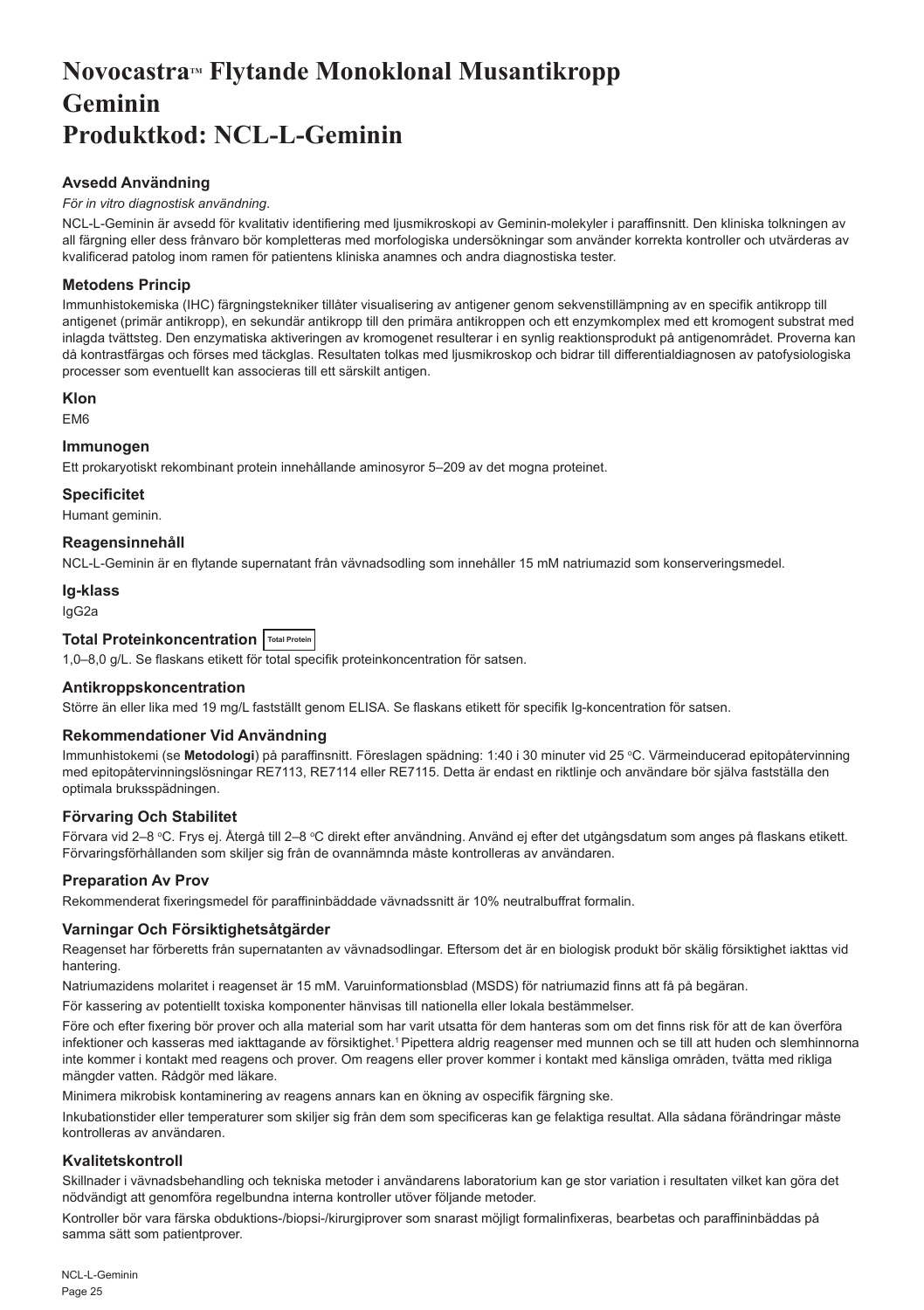#### **Positiv Vävnadskontroll**

Används för att ange korrekt förberedda vävnader och rätt färgningstekniker.

En positiv vävnadskontroll bör ingå i varje uppsättning av testförhållanden vid varje färgningskörning.

En vävnad med svag positiv färgning är mer lämplig för optimal kvalitetskontroll och för att upptäcka låga nivåer av reagensdegradering än en vävnad med stark positiv färgning.<sup>2</sup>

Tonsill rekommenderas som positiv kontrollvävnad.

Om den positiva vävnadskontrollen inte uppvisar positiv färgning bör resultat med testproverna anses vara ogiltiga.

#### **Negativ Vävnadskontroll**

Bör undersökas efter den positiva vävnadskontrollen för att fastställa specificiteten för märkningen av målantigenet med den primära antikroppen.

Lillhjärnan rekommenderades som negativ kontrollvävnad.

Alternativt ger ofta en mängd olika celltyper som finns i de flesta vävnadssnitt negativa kontrollområden men detta bör kontrolleras av användaren.

Ospecifik färgning, om det förekommer, har ofta ett diffust utseende. Sporadisk färgning av bindväv kan också observeras i snitt från överflödigt formalinfixerade vävnader. Använd intakta celler för tolkning av färgningsresultat. Nekrotiska eller degenererade celler färgar ofta ospecifikt.<sup>3</sup> Falskt positiva resultat kan uppstå p.g.a. icke-immunologisk bindning av proteiner eller substratreaktionsprodukter. De kan också orsakas av endogena enzymer som pseudoperoxidas (erytrocyter), endogent peroxidas (cytokrom C) eller endogent biotin (t.ex. lever, bröst, hjärna, njure) beroende på typ av immunfärgning som används. För att skilja endogen enzymaktivitet eller ospecifik enzymbindning från specifik immunreaktivitet kan ytterligare patientvävnader färgas exklusivt med respektive substratkromogen eller enzymkomplex (avidin-biotin, streptavidin, märkt polymer) och substrat-kromogen. Om specifik färgning sker i den negativa vävnadskontrollen bör resultat med patientprover anses vara ogiltiga.

#### **Negativ Reagenskontroll**

Använd en ospecifik negativ reagenskontroll istället för den primära antikroppen med ett snitt från varje patientprov för att utvärdera ospecifik färgning och tillåta bättre tolkning av specifik färgning på antigenområdet.

#### **Patientvävnad**

Undersök patientprover färgade med NCL-L-Geminin sist. Positiv färgningsintensitet bör utvärderas inom ramen för all ospecifik bakgrundsfärgning av den negativa reagenskontrollen. Som vid alla immunhistokemiska tester betyder ett negativt resultat att antigenet inte upptäcktes och inte att det inte förekom i de analyserade cellerna/vävnaderna. Använd vid behov en antikroppspanel för att identifiera falskt negativa reaktioner.

#### **Förväntade Resultat**

#### Normal vävnad

Klon EM6 detekterar gemininproteinet i kärnan hos en del lymfocyter och epitelceller. Färgning av kärnan observerades hos germinalcenter i tonsiller, kryptaepitelceller i kolon, spermatogonier i testiklarnas sädeskanaler, körtelepitelceller i proliferativa epitel och basala lager i hudens skvamösa epitel (n=78).

#### **Tumörvävnader**

Klon EM6 färgade cellkärnor hos 38/125 utvärderade tumörer, inklusive icke-Hodgkins lymfom, bröstkarcinom och kolonkarcinom.

#### **NCL-L-Geminin rekommenderas för utvärderingen av gemininuttryck i normala och neoplastiska vävnader.**

#### **Allmänna Begränsningar**

Immunhistokemi är en diagnostisk process i flera steg som kräver specialiserad utbildning i urvalet av lämpliga reagens, val av vävnad, fixering och bearbetning, förberedelse av IHC-objektglaset samt tolkning av färgningsresultaten.

Vävnadsfärgning påverkas av hantering och bearbetning av vävnaden före färgningen. Felaktig fixering, nedfrysning, upptining, tvättning, torkning, uppvärmning, snittning eller kontaminering av andra vävnader eller vätskor kan framställa artefakter, infångande av antikroppar eller falskt negativa resultat. Motsägelsefulla resultat kan bero på variationer av fixerings- och inbäddningsmetoder eller på naturliga oregelbundenheter i vävnaden.4

Överflödig eller ofullständig kontrastfägning kan försvåra en korrekt tolkning av resultatet.

Den kliniska tolkningen av all färgning eller dess frånvaro bör kompletteras med morfologiska undersökningar som använder korrekta kontroller och utvärderas av kvalificerad patolog inom ramen för patientens kliniska anamnes och andra diagnostiska tester.

Antikroppar från Leica Biosystems Newcastle Ltd är till för användning så som anges på antingen frysta eller paraffininbäddade snitt med specifika fixeringskrav. Oväntat antigenuttryck kan ske, speciellt i neoplasmer. Morfologisk analys och utvärdering av lämpliga kontroller måste ingå i den kliniska tolkningen av alla färgade vävnadssnitt.

#### **Bibliografi - Allmän**

- 1. National Committee for Clinical Laboratory Standards (NCCLS). Protection of laboratory workers from infectious diseases transmitted by blood and tissue; proposed guideline. Villanova, P.A. 1991; 7(9). Order code M29-P.
- 2. Battifora H. Diagnostic uses of antibodies to keratins: a review and immunohistochemical comparison of seven monoclonal and three polyclonal antibodies. Progress in Surgical Pathology. 6:1–15. eds. Fenoglio-Preiser C, Wolff CM, Rilke F. Field & Wood, Inc., Philadelphia.
- 3. Nadji M, Morales AR. Immunoperoxidase, part I: the techniques and its pitfalls. Laboratory Medicine. 1983; 14:767.
- 4. Omata M, Liew CT, Ashcavai M, Peters RL. Nonimmunologic binding of horseradish peroxidase to hepatitis B surface antigen: a possible source of error in immunohistochemistry. American Journal of Clinical Pathology. 1980; 73:626.
- 5. McGarry TJ and Kirschner MW. Geminin, an inhibitor of DNA replication is degraded during mitosis. Cell. 1998; 93:1043–1053.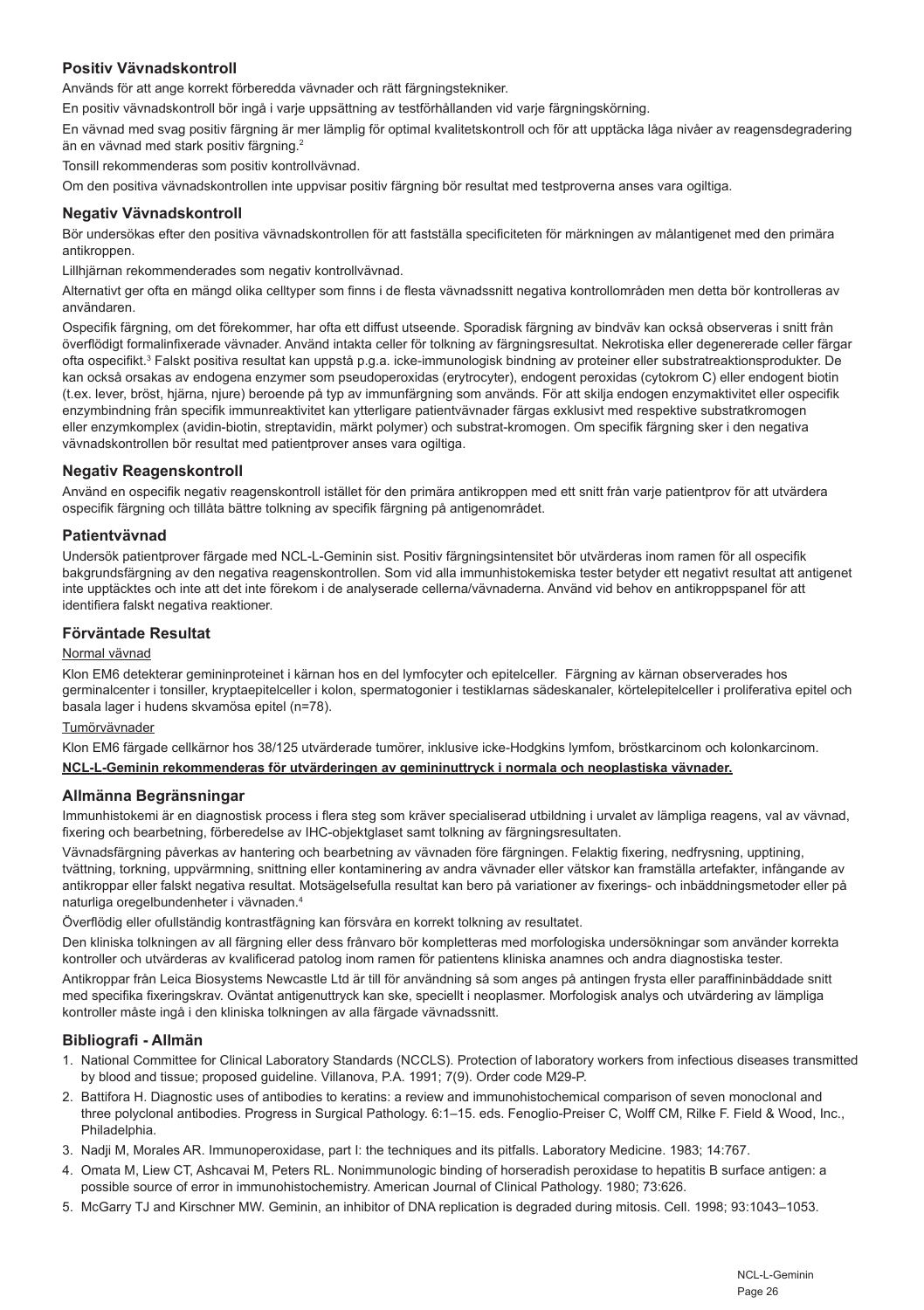### **Rättelser Av Tidigare Utgivning**

Galler inte.

### **Utgivningsdatum**

14 november 2018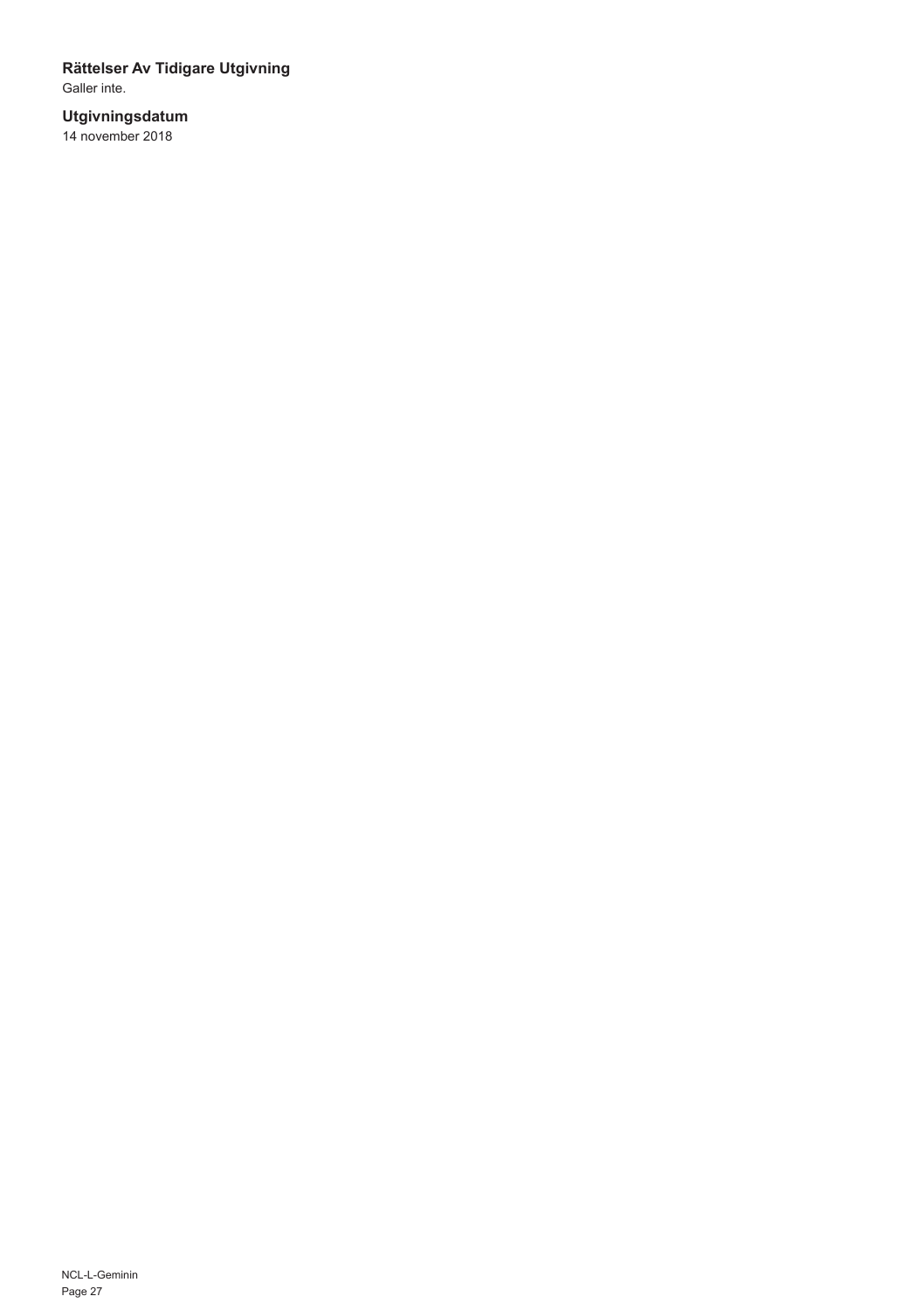## **Immunhistokemisk metodologi för användning av Novocastra™ antikroppar på paraffininbäddad vävnad med hög temperatur epitopåtervinningstekniken.**

#### **Reagens som krävs men inte tillhandahålls**

- 1. Standardlösningar som används inom immunhistokemi.
- 2. 50 mM tris-buffrad koksaltlösning (TBS) pH 7,6.
- 3. Epitopåtervinningslösning (se avsnitt C Epitopåtervinningslösningar).
- 4. Antikroppsutspädningsmedel, Novocastra™ IHC Diluent, RE7133.
- 5. Visualiseringssystem, Novolink™ Polymer Detection Systems, RE7280-K (1250 tests), RE7150-K (500 tests), RE7140-K (250 tests) eller RE7290-K (50 tester).
- 6. Monteringsmedel bered enligt tillverkarens rekommendationer.

#### **Utrustning som krävs men inte tillhandahåll**

- 1. Inkubator inställd på 25 °C.
- 2. Uppvärmningsapparat för epitopåtervinning: vattenbad eller förångare, tryckkokare eller annan temperaturkontrollerad laboratorieutrustning.
- 3. Allmän immunhistokemisk laboratorieutrustning.

#### **Epitopåtervinningslösningar (se Rekommendationer för användning för en av följande)**

| RE7113 Epitope Retrieval Solution pH 6 (x10 Concentrate) 1 L       | Citratbaserad buffert innehållande ytaktivt medel     |
|--------------------------------------------------------------------|-------------------------------------------------------|
| RE7114 Epitope Retrieval Solution pH 6 (x10 Concentrate)<br>500 mL |                                                       |
| RE7115 Epitope Retrieval Solution pH 6 (Ready to Use) 1 L          |                                                       |
| RE7116 Epitope Retrieval Solution pH 8 (x10 Concentrate) 1 L       | EDTA baserad buffert innehållande ytaktivt medel      |
| RE7118 Epitope Retrieval Solution pH 8 (Ready to Use) 1 L          |                                                       |
| RE7119 Epitope Retrieval Solution pH 9 (x10 Concentrate) 1 L       | Tris/EDTA baserad buffert innehållande ytaktivt medel |
| RE7122 Epitope Retrieval Solution pH 9 (Ready to Use) 1 L          |                                                       |

#### **Metodologi**

#### **Innan metoden tillämpas måste användarna vara utbildade i immunhistokemiska tekniker**.

Kunder bör fastställa optimal spädning för antikroppar. Om inte annat anges utförs alla steg vid rumstemperatur (25 °C).

#### Epitopåtervinning

Vänligen följ instruktionerna för användning i Epitope Retrieval Solutions, RE7113, RE7114, RE7115, RE7116, RE7118, RE7119, RE7122.

#### Visualisering

Vänligen följ instruktionerna för användning i Novolink™ Polymer Detection Systems, RE7280-K (1250 tests), RE7150-K (500 tests), RE7140-K (250 tests) eller RE7290-K (50 tests).

#### **Rättelser av tidigare utgivning**

Inte tillämpligt.

### **Utgivningsdatum**

23 April 2008 (CEprotocol/HTAUT+Novolink)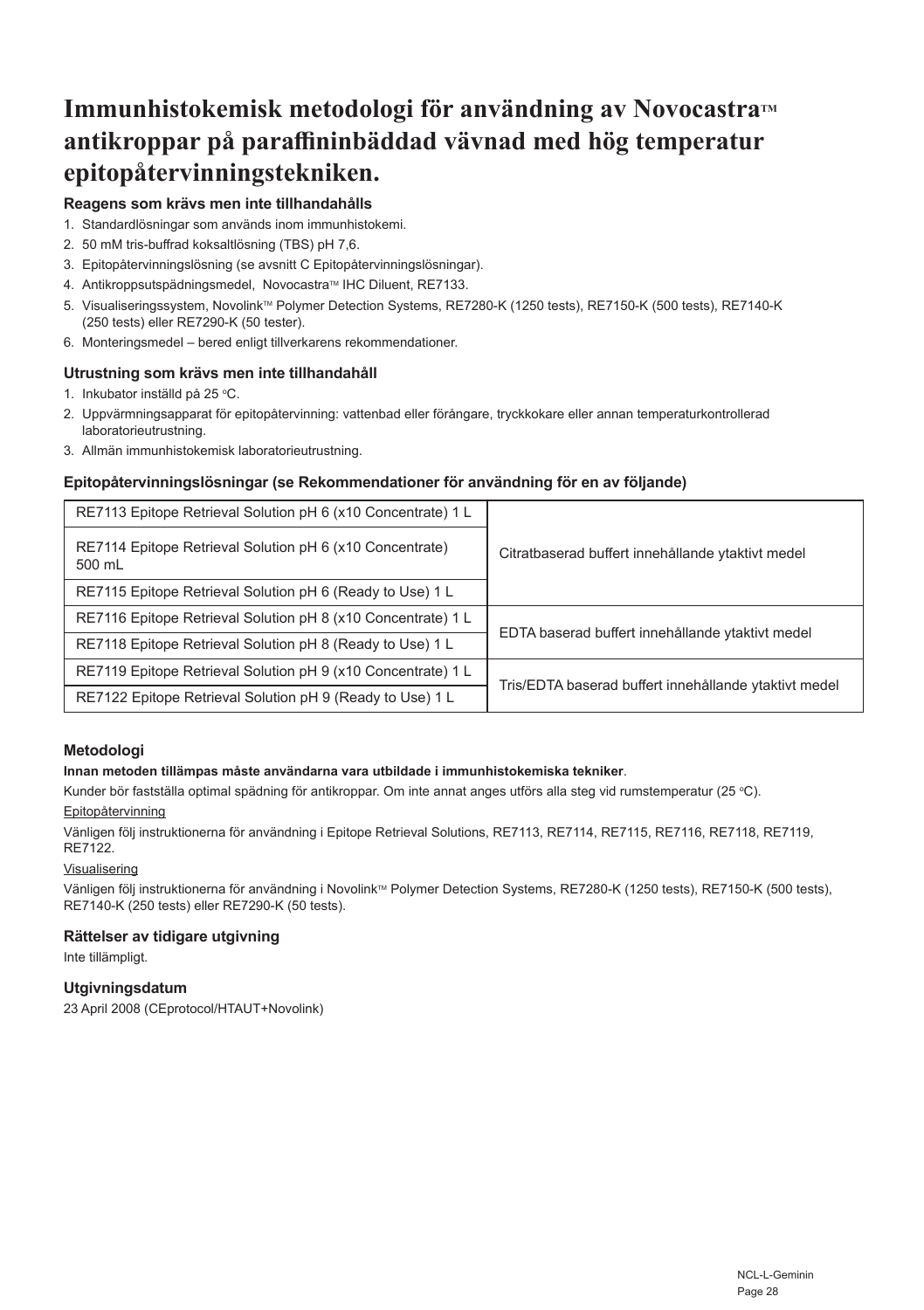## <span id="page-29-0"></span>**NovocastraTM Υγρό μονοκλωνικό αντίσωμα ποντικού Geminin Κωδικός είδους: NCL-L-Geminin**

### **Χρήση Για Την Οποία Προορίζεται**

#### *Για in vitro διαγνωστική χρήση*.

Το NCL-L-Geminin προορίζεται για την ποιοτική ταυτοποίηση με μικροσκοπία φωτός της ανθρώπινης Μόρια Geminin σε τομές παραφίνης. Η κλινική ερμηνεία οποιασδήποτε χρώσης ή της απουσίας της θα πρέπει να συμπληρώνεται με μορφολογικές μελέτες που χρησιμοποιούν σωστούς μάρτυρες και θα πρέπει να αξιολογείται στα πλαίσια του κλινικού ιστορικού του ασθενούς και άλλων διαγνωστικών εξετάσεων από ειδικευμένο παθολογοανατόμο.

#### **Αρχή Της Διαδικασίας**

Οι τεχνικές ανοσοϊστοχημικής (IHC) χρώσης επιτρέπουν την οπτικοποίηση των αντιγόνων μέσω της διαδοχικής εφαρμογής ενός ειδικού αντισώματος στο αντιγόνο (πρωτοταγές αντίσωμα), ενός δευτεροταγούς αντισώματος στο πρωτοταγές αντίσωμα και ενός ενζυμικού συμπλόκου με χρωμογόνο υπόστρωμα με παρεμβαλλόμενα βήματα πλύσης. Η ενζυμική ενεργοποίηση του χρωμογόνου έχει ως αποτέλεσμα το σχηματισμό ενός ορατού προϊόντος αντίδρασης στη θέση του αντιγόνου. Το δείγμα μπορεί κατόπιν να υποβληθεί σε αντίχρωση και να καλυφθεί με καλυπτρίδα. Τα αποτελέσματα ερμηνεύονται με χρήση μικροσκοπίου φωτός και βοηθούν στη διαφορική διάγνωση παθοφυσιολογικών εξεργασιών, οι οποίες ενδέχεται ή όχι να σχετίζονται με ένα συγκεκριμένο αντιγόνο.

#### **Κλώνος**

EM6

#### **Ανοσογόνο**

Μια προκαρυωτική ανασυνδυασμένη πρωτεΐνη που περιέχει τα αμινοξέα 5–209 της ώριμης πρωτεΐνης

#### **Ειδικότητα**

Ανθρώπινη γεμινίνη.

#### **Σύνθεση Αντιδραστηρίου**

Το NCL-L-Geminin είναι ένα υγρό υπερκείμενο ιστοκαλλιέργειας που περιέχει 15 mM αζίδιο του νατρίου ως συντηρητικό.

#### **Τάξη Ig** IgG2a

#### **Ολική Συγκέντρωση Πρωτεΐνης Total Protein**

1,0–8,0 g/L. Για την ολική συγκέντρωση πρωτεΐνης που είναι ειδική για την εκάστοτε παρτίδα, ανατρέξτε στην ετικέτα του φιαλιδίου.

#### **Συγκέντρωση Αντισώματος**

Μεγαλύτερη ή ίση με 19 mg/L, όπως προσδιορίζεται με ELISA. Για τη συγκέντρωση Ig που είναι ειδική για την εκάστοτε παρτίδα, ανατρέξτε στην ετικέτα του φιαλιδίου.

#### **Συστάσεις Για Τη Χρήση**

Ανοσοϊστοχημεία (δείτε την **Μεθοδολογία**") σε τομές παραφίνης. Προτεινόμενη αραίωση: 1:40 επί 30 λεπτά στους 25 °C. Θερμικά επαγόμενη ανάκτηση επιτόπου με χρήση των Epitope Retrieval Solutions RE7113, RE7114 ή RE7115. Αυτό παρέχεται ως οδηγός και οι χρήστες θα πρέπει να προσδιορίζουν τις δικές τους βέλτιστες αραιώσεις εργασίας.

#### **Φύλαξη Και Σταθερότητα**

Φυλάσσετε στους 2–8 °C. Μην καταψύχετε. Επαναφέρετε στους 2–8 °C αμέσως μετά τη χρήση. Μη χρησιμοποιείτε μετά την ημερομηνία λήξης που αναγράφεται στην ετικέτα του φιαλιδίου. Τυχόν συνθήκες φύλαξης διαφορετικές από εκείνες που καθορίζονται παραπάνω πρέπει να επαληθεύονται από το χρήστη.

#### **Παρασκευή Δείγματος**

Το συνιστώμενο μονιμοποιητικό είναι ουδέτερο ρυθμιστικό διάλυμα φορμόλης 10% για τομές ιστού εγκλεισμένες σε παραφίνη.

#### **Προειδοποιήσεις Και Προφυλάξεις**

Το αντιδραστήριο αυτό έχει παρασκευαστεί από το υπερκείμενο κυτταροκαλλιέργειας. Επειδή είναι βιολογικό προϊόν, θα πρέπει να δίνεται εύλογη προσοχή κατά το χειρισμό του.

Η μοριακότητα του αζιδίου του νατρίου στο αντιδραστήριο αυτό είναι 15 mM. Kατόπιν αιτήματος, διατίθεται ένα δελτίο δεδομένων ασφαλείας υλικού (MSDS) για το αζίδιο του νατρίου.

Συμβουλευτείτε τους ομοσπονδιακούς, πολιτειακούς ή τοπικούς κανονισμούς για απόρριψη τυχόν δυνητικώς τοξικών συστατικών. Ο χειρισμός δειγμάτων, πριν και μετά τη μονιμοποίηση, καθώς και όλων των υλικών που έχουν εκτεθεί σε αυτά, θα πρέπει να γίνεται ως εάν ήταν δυνητικά μετάδοσης λοίμωξης και η απόρριψή τους να πραγματοποιείται λαμβάνοντας τις σωστές προφυλάξεις.<sup>1</sup>Μην αναρροφάτε ποτέ με πιπέτα αντιδραστήρια με το στόμα και αποφύγετε την επαφή του δέρματος και των βλεννογόνων με αντιδραστήρια και δείγματα. Εάν τα αντιδραστήρια ή τα δείγματα έλθουν σε επαφή με ευαίσθητες περιοχές, πλύνετε με άφθονες ποσότητες νερού. Ζητήστε τη συμβουλή ιατρού.

Ελαχιστοποιήστε τη μικροβιακή μόλυνση των αντιδραστηρίων, διότι ενδέχεται να συμβεί αύξηση μη ειδικής χρώσης.

Χρόνοι ή θερμοκρασίες επώασης διαφορετικές από εκείνες που καθορίζονται ενδέχεται να δώσουν εσφαλμένα αποτελέσματα. Τυχόν τέτοιες μεταβολές πρέπει να επικυρώνονται από το χρήστη.

#### **Ποιοτικός Έλεγχος**

Τυχόν διαφορές στην επεξεργασία των ιστών και τις τεχνικές διαδικασίες στο εργαστήριο του χρήστη ενδέχεται να προκαλέσουν σημαντική μεταβλητότητα στα αποτελέσματα, καθιστώντας αναγκαία την τακτική εκτέλεση εσωτερικών ελέγχων επιπλέον των ακόλουθων διαδικασιών.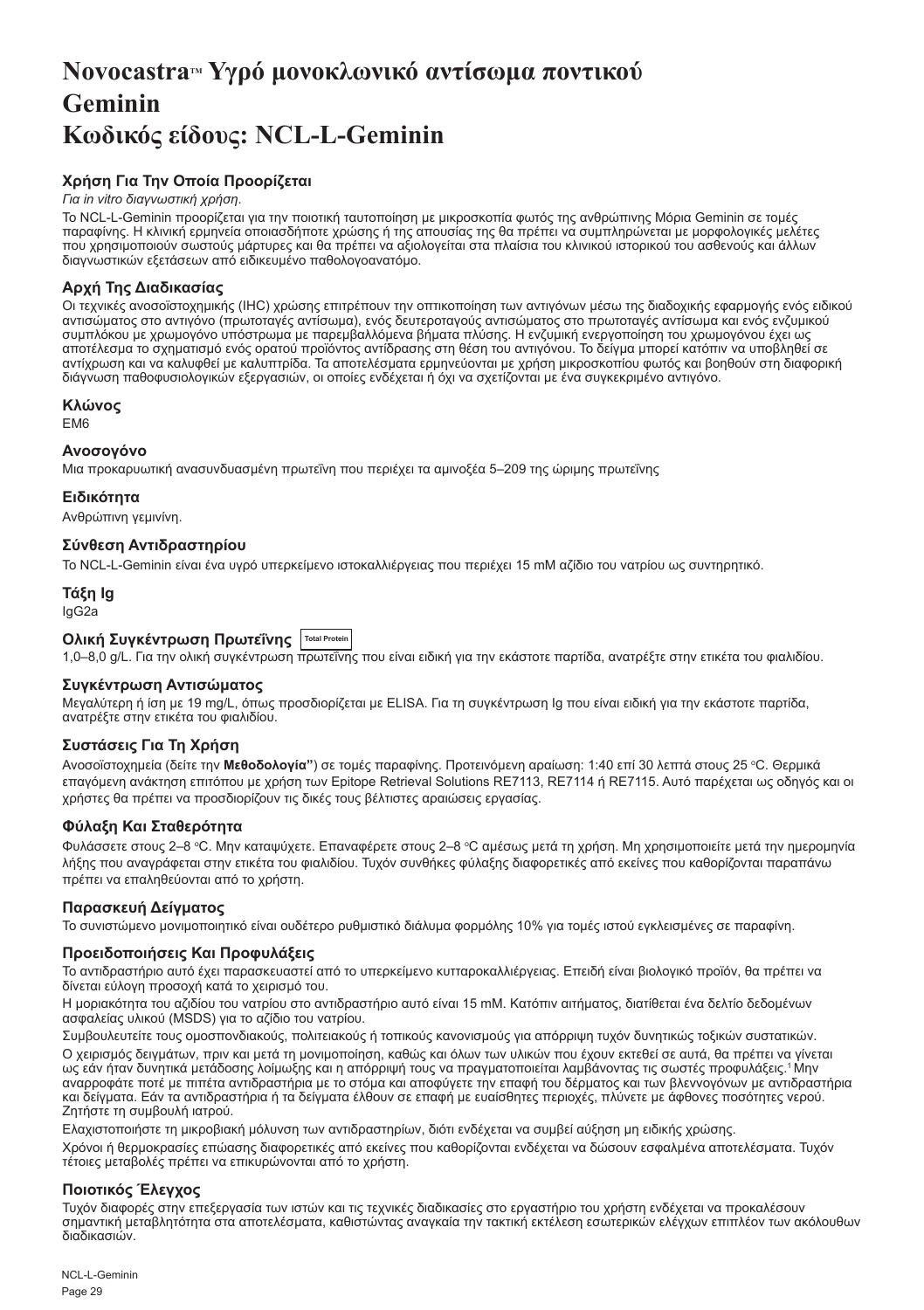Οι μάρτυρες θα πρέπει να είναι φρέσκα δείγματα νεκροψίας/βιοψίας/χειρουργικά δείγματα, τα οποία είναι μονιμοποιημένα σε φορμόλη, επεξεργασμένα και εγκλεισμένα σε κηρό παραφίνης, το συντομότερο δυνατό με τον ίδιο τρόπο με το(α) δείγμα(τα) του ασθενούς.

#### **Θετικός Μάρτυρας Ιστού**

Χρησιμοποιείται για να υποδεικνύει σωστά παρασκευασμένους ιστούς και σωστές τεχνικές χρώσης.

Θα πρέπει να περιλαμβάνεται ένας θετικός μάρτυρας ιστού για κάθε σύνολο συνθηκών εξέτασης σε κάθε εκτέλεση χρώσης.

Ένας ιστός με ασθενή θετική χρώση είναι πιο κατάλληλος από έναν ιστό με ισχυρή θετική χρώση για βέλτιστο έλεγχο ποιότητας και για την ανίχνευση πολύ μικρών επιπέδων τυχόν αποδόμησης των αντιδραστηρίων.<sup>2</sup>

Συνιστώμενος ιστός θετικού μάρτυρα είναι η αμυγδαλή.

Εάν ο θετικός μάρτυρας ιστού δεν παρουσιάζει θετική χρώση, τα αποτελέσματα με τα δείγματα της εξέτασης θα πρέπει να θεωρούνται άκυρα.

#### **Αρνητικός Μάρτυρας Ιστού**

Θα πρέπει να εξετάζεται μετά τον θετικό μάρτυρα ιστού για την επαλήθευση της ειδικότητας της επισήμανσης του αντιγόνου-στόχου από το πρωτοταγές αντίσωμα.

Συνιστώμενος ιστός αρνητικού μάρτυρα είναι η παρεγκεφαλίδα.

Εναλλακτικά, η ποικιλία διαφόρων κυτταρικών τύπων που υπάρχουν στις περισσότερες τομές ιστών παρέχει συχνά θέσεις αρνητικού μάρτυρα, αλλά αυτό πρέπει να επαληθεύεται από το χρήστη.

Μη ειδική χρώση, εάν υπάρχει, έχει συνήθως διάχυτη εμφάνιση. Ενδέχεται επίσης να παρατηρηθεί σποραδική χρώση του συνδετικού ιστού σε τομές από ιστούς που έχουν μονιμοποιηθεί με υπερβολική ποσότητα φορμόλης. Χρησιμοποιείτε άθικτα κύτταρα για την ερμηνεία των αποτελεσμάτων της χρώσης. Νεκρωτικά ή εκφυλισμένα κύτταρα παρουσιάζουν συχνά μη ειδική χρώση.3 Ενδέχεται να παρατηρηθούν ψευδώς θετικά αποτελέσματα λόγω μη ανοσολογικής δέσμευσης των πρωτεϊνών ή των προϊόντων αντίδρασης του υποστρώματος. Ενδέχεται επίσης να προκληθούν από ενδογενή ένζυμα, όπως η ψευδοϋπεροξειδάση (ερυθροκύτταρα), η ενδογενής υπεροξειδάση (κυτόχρωμα C) ή η ενδογενής βιοτίνη (π.χ. ήπαρ, μαστός, εγκέφαλος, νεφρός) ανάλογα με τον τύπο ανοσοχρώσης που<br>χρησιμοποιείται. Για τη διαφοροποίηση της ενδογενούς ενζυμικής δραστικότητας ή της μη ειδικής δέσ ανοσοαντιδραστικότητα, είναι δυνατό να χρωματιστούν αποκλειστικά επιπλέον ιστοί ασθενών με χρωμογόνο υποστρώματος ή ενζυμικά σύμπλοκα (αβιδίνη-βιοτίνη, στρεπταβιδίνη, σημασμένο πολυμερές) και υπόστρωμα-χρωμογόνο, αντίστοιχα. Εάν παρουσιαστεί ειδική χρώση στον αρνητικό μάρτυρα ιστού, τα αποτελέσματα με τα δείγματα ασθενούς θα πρέπει να θεωρούνται άκυρα.

#### **Αρνητικός Μάρτυρας Αντιδραστηρίου**

Χρησιμοποιείτε έναν μη ειδικό αρνητικό μάρτυρα αντιδραστηρίου αντί του πρωτοταγούς αντισώματος με μια τομή κάθε δείγματος ασθενούς για την αξιολόγηση μη ειδικής χρώσης και για να επιτρέπεται καλύτερη ερμηνεία της ειδικής χρώσης στη θέση του αντιγόνου.

#### **Ιστός Ασθενούς**

Εξετάστε τελευταία τα δείγματα ασθενούς που έχουν χρωματιστεί με το NCL-L-Geminin. Η ένταση της θετικής χρώσης θα πρέπει να<br>εκτιμάται στα πλαίσια τυχόν μη ειδικής χρώσης υποβάθρου του αρνητικού μάρτυρα αντιδραστηρίου. Όπω ανοσοϊστοχημική εξέταση, ένα αρνητικό αποτέλεσμα σημαίνει ότι το αντιγόνο δεν ανιχνεύτηκε, όχι ότι το αντιγόνο δεν υπήρχε στα κύτταρα/στον ιστό που εξετάστηκε. Εάν είναι απαραίτητο, χρησιμοποιήστε μια σειρά αντισωμάτων για την αναγνώριση ψευδώς αρνητικών αντιδράσεων.

#### **Αναμενόμενα Αποτελέσματα**

#### Φυσιολογικοί ιστοί

Ο κλώνος EM6 ανιχνεύει την πρωτεΐνη γεμινίνη στον πυρήνα μιας αναλογίας λεμφοκυττάρων και επιθηλιακών κυττάρων. Πυρηνική χρώση παρατηρήθηκε σε βλαστικά κέντρα στην αμυγδαλή, σε επιθηλιακά κύτταρα κρύπτης στο κόλον, σε σπερματογόνια στα σπερματικά σωληνάρια των όρχεων, αδενικά επιθηλιακά κύτταρα σε πολλαπλασιαστικό επιθήλιο και βασικές στοιβάδες του πλακώδους επιθηλίου του δέρματος (n=78).

#### Καρκινικοί ιστοί

Ο κλώνος EM6 χρωμάτισε πυρήνες κυττάρων σε 38/125 όγκους που αξιολογήθηκαν, συμπεριλαμβανομένων των μη Hodgkin λεμφωμάτων, καρκινωμάτων του μαστού και καρκινωμάτων του κόλου.

**Το NCL-L-Geminin συνιστάται για την εκτίμηση της έκφρασης της γεμινίνης σε φυσιολογικούς και νεοπλασματικούς ιστούς**

#### **Γενικοί Περιορισμοί**

Η ανοσοϊστοχημεία είναι μια διαγνωστική διεργασία πολλαπλών βημάτων, η οποία αποτελείται από ειδικευμένη εκπαίδευση στην επιλογή των κατάλληλων αντιδραστηρίων, επιλογή ιστού, μονιμοποίηση και επεξεργασία, προετοιμασία της πλάκας IHC και ερμηνεία των αποτελεσμάτων της χρώσης.

Η χρώση του ιστού εξαρτάται από το χειρισμό και την επεξεργασία του ιστού πριν από τη χρώση. Τυχόν εσφαλμένη μονιμοποίηση,<br>κατάψυξη, απόψυξη, πλύση, στέγνωμα, θέρμανση, τομή ή μόλυνση με άλλους ιστούς ή υγρά ενδέχεται να παγίδευση αντισώματος ή ψευδώς αρνητικά αποτελέσματα. Τυχόν ασυνεπή αποτελέσματα ενδέχεται να οφείλονται σε παραλλαγές των μεθόδων μονιμοποίησης και εγκλεισμού ή σε εγγενείς ανωμαλίες εντός του ιστού.4

Τυχόν υπερβολική ή ατελής αντίχρωση ενδέχεται να διακυβεύσει τη σωστή ερμηνεία των αποτελεσμάτων.

Η κλινική ερμηνεία οποιασδήποτε χρώσης ή της απουσίας της θα πρέπει να συμπληρώνεται με μορφολογικές μελέτες που χρησιμοποιούν σωστούς μάρτυρες και θα πρέπει να αξιολογείται στα πλαίσια του κλινικού ιστορικού του ασθενούς και άλλων διαγνωστικών εξετάσεων από ειδικευμένο παθολογοανατόμο.

Τα αντισώματα που παρέχονται από την Leica Biosystems Newcastle Ltd προορίζονται για χρήση, όπως υποδεικνύεται, είτε σε κατεψυγμένες είτε σε εγκλεισμένες σε παραφίνη τομές, με ειδικές απαιτήσεις μονιμοποίησης. Ενδέχεται να παρουσιαστεί μη αναμενόμενη έκφραση αντιγόνου, ειδικά σε νεοπλάσματα. Η κλινική ερμηνεία οποιασδήποτε χρωματισμένης τομής ιστού πρέπει να περιλαμβάνει μορφολογική ανάλυση και την αξιολόγηση των κατάλληλων μαρτύρων.

#### **Βιβλιογραφία - Γενική**

- 1. National Committee for Clinical Laboratory Standards (NCCLS). Protection of laboratory workers from infectious diseases transmitted by blood and tissue; proposed guideline. Villanova, P.A. 1991; 7(9). Order code M29-P.
- 2. Battifora H. Diagnostic uses of antibodies to keratins: a review and immunohistochemical comparison of seven monoclonal and three polyclonal antibodies. Progress in Surgical Pathology. 6:1–15. eds. Fenoglio-Preiser C, Wolff CM, Rilke F. Field & Wood, Inc., Philadelphia.
- 3. Nadji M, Morales AR. Immunoperoxidase, part I: the techniques and pitfalls. Laboratory Medicine. 1983; 14:767.
- 4. Omata M, Liew CT, Ashcavai M, Peters RL. Nonimmunologic binding of horseradish peroxidase to hepatitis B surface antigen: a possible source of error in immunohistochemistry. American Journal of Clinical Pathology. 1980; 73:626.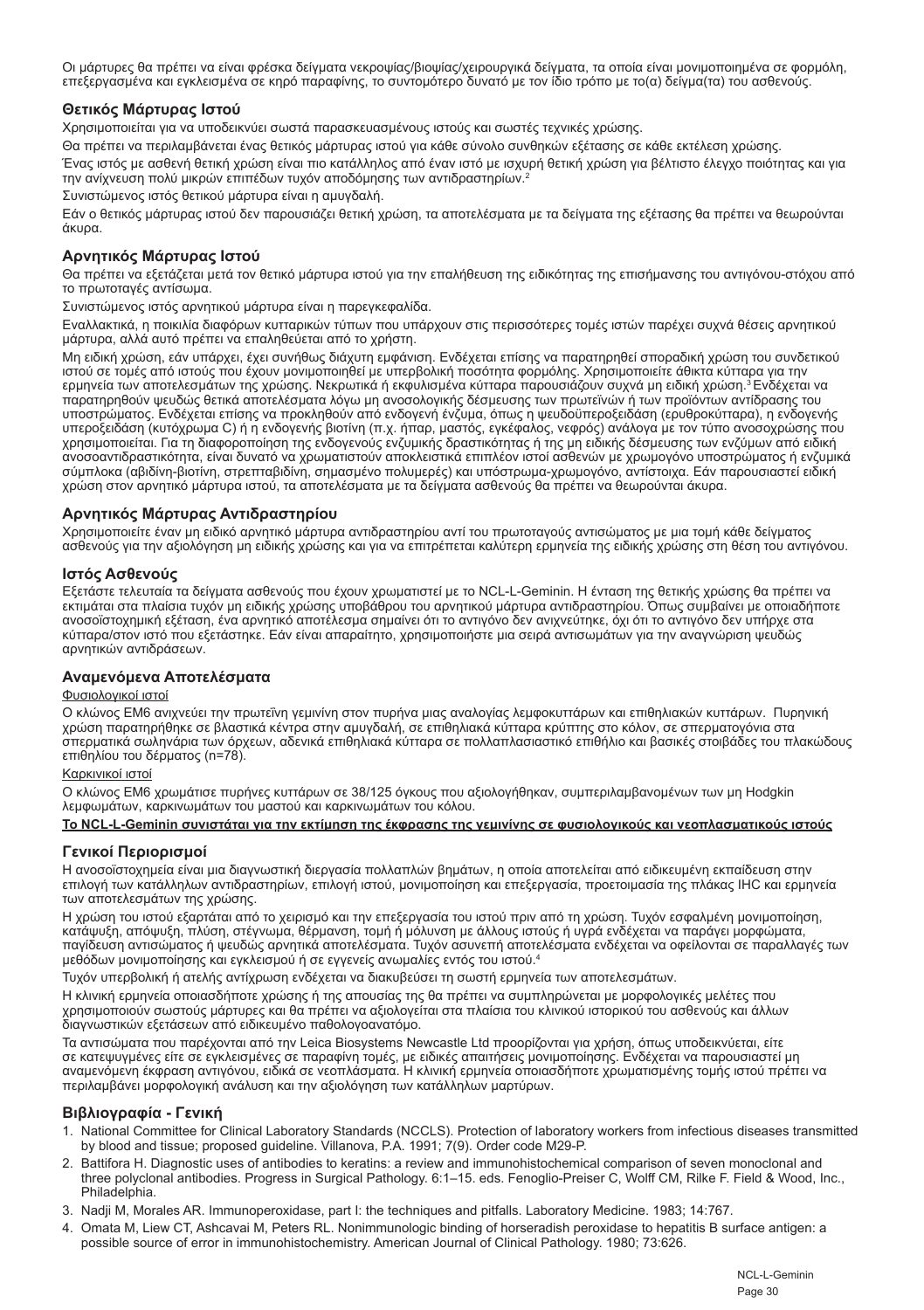5. McGarry TJ and Kirschner MW. Geminin, an inhibitor of DNA replication is degraded during mitosis. Cell. 1998; 93:1043–1053.

**Τροποποιήσεις Στην Προηγούμενη Έκδοση** Δεν έχει εφαρμογή.

**Ημερομηνία Έκδοσης**<br>14 Νοεμβρίου 2018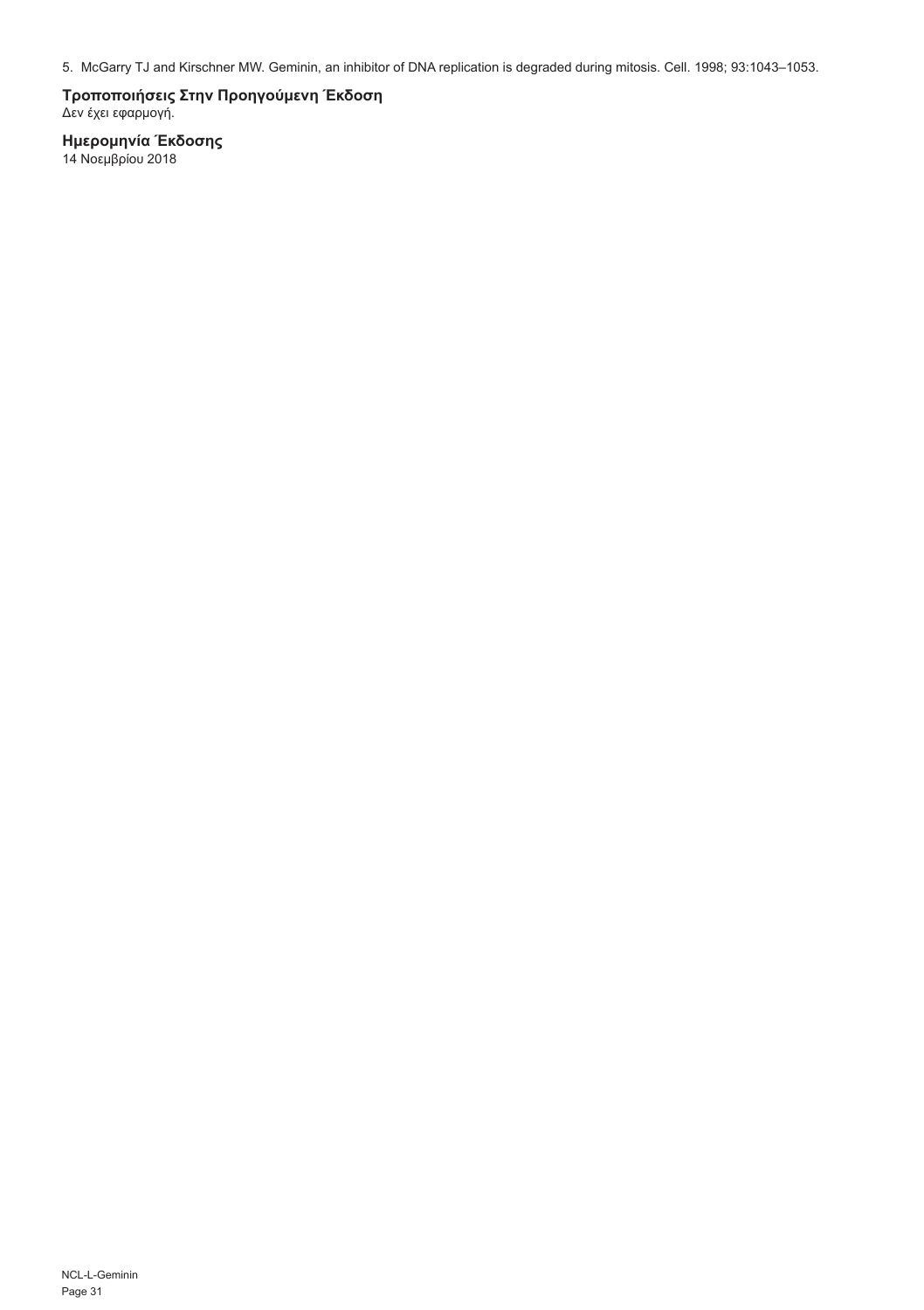## **Μεθοδολογία ανοσοϊστοχημείας για χρήση αντισωμάτων NovocastraTM σε ιστό εγκλεισμένο σε παραφίνη με χρήση της τεχνικής θερμικά επαγόμενης ανάκτησης επιτόπου.**

#### **Αντιδραστήρια που απαιτούνται αλλά δεν παρέχονται**

- 1. Πρότυποι διαλύτες που χρησιμοποιούνται στην ανοσοϊστοχημεία
- 2. 50 mM αλατούχου ρυθμιστικού διαλύματος Tris (TBS) με pH 7,6.
- 3. Διάλυμα ανάκτησης επιτόπου (δείτε την ενότητα Γ)
- 4. Αραιωτικό αντισώματος, Novocastra<sup>m</sup> IHC Diluent, RE7133.
- 5. Σύστημα απεικόνισης, NovolinkTM Polymer Detection Systems, RE7280-K (1250 tests), RE7150-K (500 tests), RE7140-K (250 tests) ή RE7290-K (50 tests).
- 6. Μέσο στερέωσης χρησιμοποιείτε σύμφωνα με τις συστάσεις του κατασκευαστή.

#### **Εξοπλισμός που απαιτείται αλλά δεν παρέχεται**

- 1. Θάλαμος επώασης ρυθμισμένος στους 25 °C.
- 2. Συσκευή θέρμανσης για ανάκτηση επιτόπου: υδατόλουτρο ή συσκευή ατμού, ατμοκλίβανος ή άλλος εργαστηριακός εξοπλισμός ελεγχόμενης θερμοκρασίας.
- 3. Γενικός εργαστηριακός εξοπλισμός ανοσοϊστοχημείας.

#### **Διαλύματα ανάκτησης επιτόπου (δείτε την ενότητα "Συστάσεις για τη χρήση" για ένα από τα ακόλουθα)**

| RE7113 Epitope Retrieval Solution pH 6 (x10 Concentrate) 1 L       | Ρυθμιστικό διάλυμα με βάση κιτρικά που περιέχει<br>επιφανειοδραστικό παράγοντα      |
|--------------------------------------------------------------------|-------------------------------------------------------------------------------------|
| RE7114 Epitope Retrieval Solution pH 6 (x10 Concentrate)<br>500 mL |                                                                                     |
| RE7115 Epitope Retrieval Solution pH 6 (Ready to Use) 1 L          |                                                                                     |
| RE7116 Epitope Retrieval Solution pH 8 (x10 Concentrate) 1 L       | Ρυθμιστικό διάλυμα με βάση το ΕDTA που περιέχει<br>επιφανειοδραστικό παράγοντα      |
| RE7118 Epitope Retrieval Solution pH 8 (Ready to Use) 1 L          |                                                                                     |
| RE7119 Epitope Retrieval Solution pH 9 (x10 Concentrate) 1 L       | Ρυθμιστικό διάλυμα με βάση το Tris/EDTA που περιέχει<br>επιφανειοδραστικό παράγοντα |
| RE7122 Epitope Retrieval Solution pH 9 (Ready to Use) 1 L          |                                                                                     |

#### **Μεθοδολογία**

#### **Πριν από την εφαρμογή της μεθοδολογίας αυτής, οι χρήστες πρέπει να εκπαιδευτούν σε ανοσοϊστοχημικές τεχνικές.**

Οι πελάτες θα πρέπει να προσδιορίσουν τις βέλτιστες αραιώσεις για αντισώματα. Εκτός εάν υποδεικνύεται διαφορετικά, όλα τα βήματα εκτελούνται σε θερμοκρασία δωματίου (25 °C).

#### Ανάκτηση επιτόπου

Παρακαλούμε ακολουθήστε τις οδηγίες χρήσης στα Epitope Retrieval Solutions, RE7113, RE7114, RE7115, RE7116, RE7118, RE7119, RE7122.

#### Απεικόνιση

Παρακαλούμε ακολουθήστε τις οδηγίες χρήσης στα NovolinkTM Polymer Detection Systems, RE7280-K (1250 tests), RE7150-K (500 tests), RE7140-K (250 tests) ή RE7290-K (50 tests).

#### **Τροποποιήσεις στην προηγούμενη έκδοση**

Δεν έχει εφαρμογή.

#### **Ημερομηνία έκδοσης**

23 Απρίλιος 2008 (CEprotocol/HTAUT+Novolink).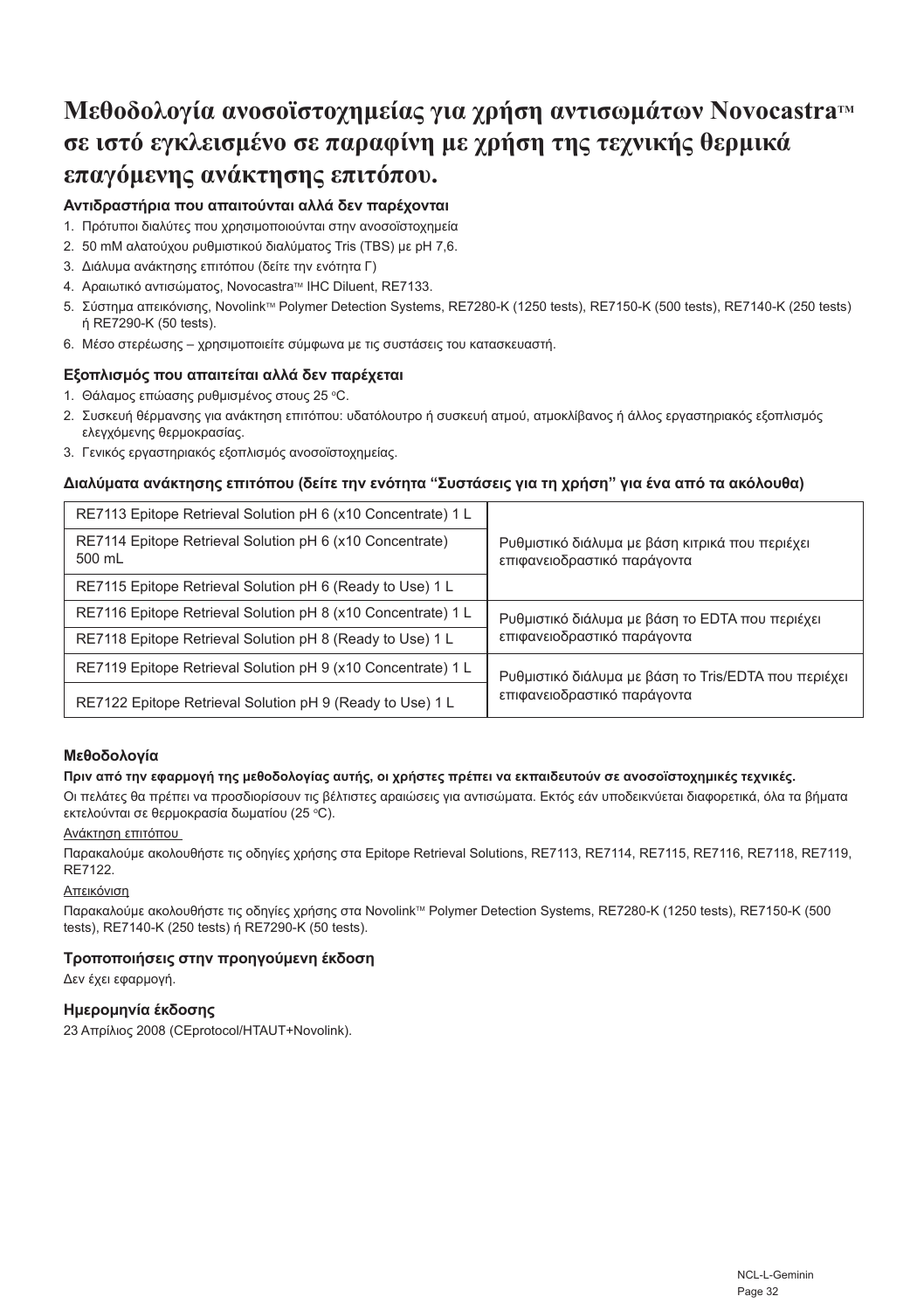## <span id="page-33-0"></span>**NovocastraTM Væskeformigt Monoklonalt Museantistof Geminin Produktkode: NCL-L-Geminin**

#### **Tilsigtet Anvendelse**

#### *Til in vitro diagnostisk anvendelse*.

NCL-L-Geminin er beregnet til kvalitativ identifikation af Geminin-molekyler i paraffinsnit ved lysmikroskopi. Klinisk fortolkning af farvning eller mangel derpå skal suppleres med morfologiske undersøgelser under anvendelse af passende kontroller og bør evalueres i sammenhæng med patientens kliniske historie og andre diagnostiske tests af en kvalificeret patolog.

#### **Procedureprincip**

Immunhistokemiske (IHC) farvningsteknikker muliggør visualisering af antigener via sekventiel tilsætning af et specifikt antistof mod antigenet (primært antistof), et sekundært antistof mod det primære antistof og et enzym kompleksbundet til et kromogent substrat med indskudte vasketrin. Den enzymatiske aktivering af kromogenet resulterer i et synligt reaktionsprodukt på antigenstedet. Prøven kan derefter kontrastfarves og dækkes med et dækglas. Resultaterne fortolkes ved anvendelse af et lysmikroskop og medvirker til differentiel diagnose af patofysiologiske processer, som muligvis kan være associeret med et bestemt antigen.

#### **Klon**

EM6

#### **Immunogen**

Prokaryot rekombinant protein, der indeholder aminosyre 5–209 fra det modne protein.

#### **Specificitet**

Humant Geminin.

#### **Reagenssammensætning**

NCL-L-Geminin er en flydende vævskultursupernatant indeholdende 15 mM natriumazid som konserveringsmiddel.

#### **Ig-klasse**

IgG2a

### **Totalproteinkoncentration Total Protein**

1,0–8,0 g/L. Se etiketten på hætteflasken for lotspecifik totalproteinkoncentration.

#### **Antistofkoncentration**

Større end eller lig med 19 mg/L som bestemt ved ELISA. Se etiketten på hætteflasken for lotspecifik Ig-koncentration.

#### **Anbefalinger Vedrørende Anvendelse**

Immunhistokemi (se **Metodik**) på paraffinsnit. Foreslået fortynding: 1:40 ved 30 minutter ved 25 °C. Varmeinduceret epitopgenfinding ved brug af Epitope Retrieval Solutions RE7113, RE7114 eller RE7115. Disse retningslinier er vejledende, og brugeren bør selv bestemme egne optimale brugsopløsninger.

#### **Opbevaring Og Holdbarhed**

Opbevares ved 2–8 °C. Må ikke fryses. Sættes tilbage til 2–8 °C umiddelbart efter brug. Må ikke anvendes efter udløbsdatoen angivet på hætteflaskens etikette. Andre opbevaringsbetingelser end de ovenfor angivne skal verificeres af brugeren.

#### **Prøveklargøring**

Det anbefalede fiksativ er 10% neutralbufferjusteret formalin til paraffinindstøbte vævssnit.

#### **Advarsler Og Forholdsregler**

Dette reagens er fremstillet ud fra supernatanten af en cellekultur. Da det er et biologisk produkt, skal der tages fornuftige sikkerhedsforanstaltninger ved dets håndtering.

Molariteten af natriumazid i dette reagens er 15 mM. Der kan efter anmodning leveres et datablad for materialesikkerhed (MSDS) for natriumazid.

Konsulter landsdækkende og lokale love og regler vedrørende bortskaffelse af alle potentielt toksiske komponenter.

Prøver skal før og efter fiksering, lige som alle materialer eksponeret mod prøverne, håndteres som potentielt smittefarlige og bortskaffes under iagttagelse af passende forholdsregler<sup>1</sup>. Pipetter aldrig reagenser med munden og undgå, at reagenser og prøver kommer i kontakt med huden eller slimhinder. Hvis reagenser eller prøver kommer i kontakt med følsomme områder, skal der skylles efter med rigelige mængder vand. Søg læge.

Minimer mikrobiel kontaminering af reagenserne, da der ellers kan forekomme øget uspecifik farvning.

Inkubationstider eller -temperaturer andre end de specificerede kan give fejlagtige resultater. Alle sådanne ændringer skal valideres af brugeren.

#### **Kvalitetskontrol**

Forskelle i behandlingen af væv og forskelle i tekniske procedurer i brugerens laboratorium kan frembringe betydeligt varierende resultater og nødvendiggøre regelmæssig udførelse af kontroller på stedet ud over nedenstående procedurer.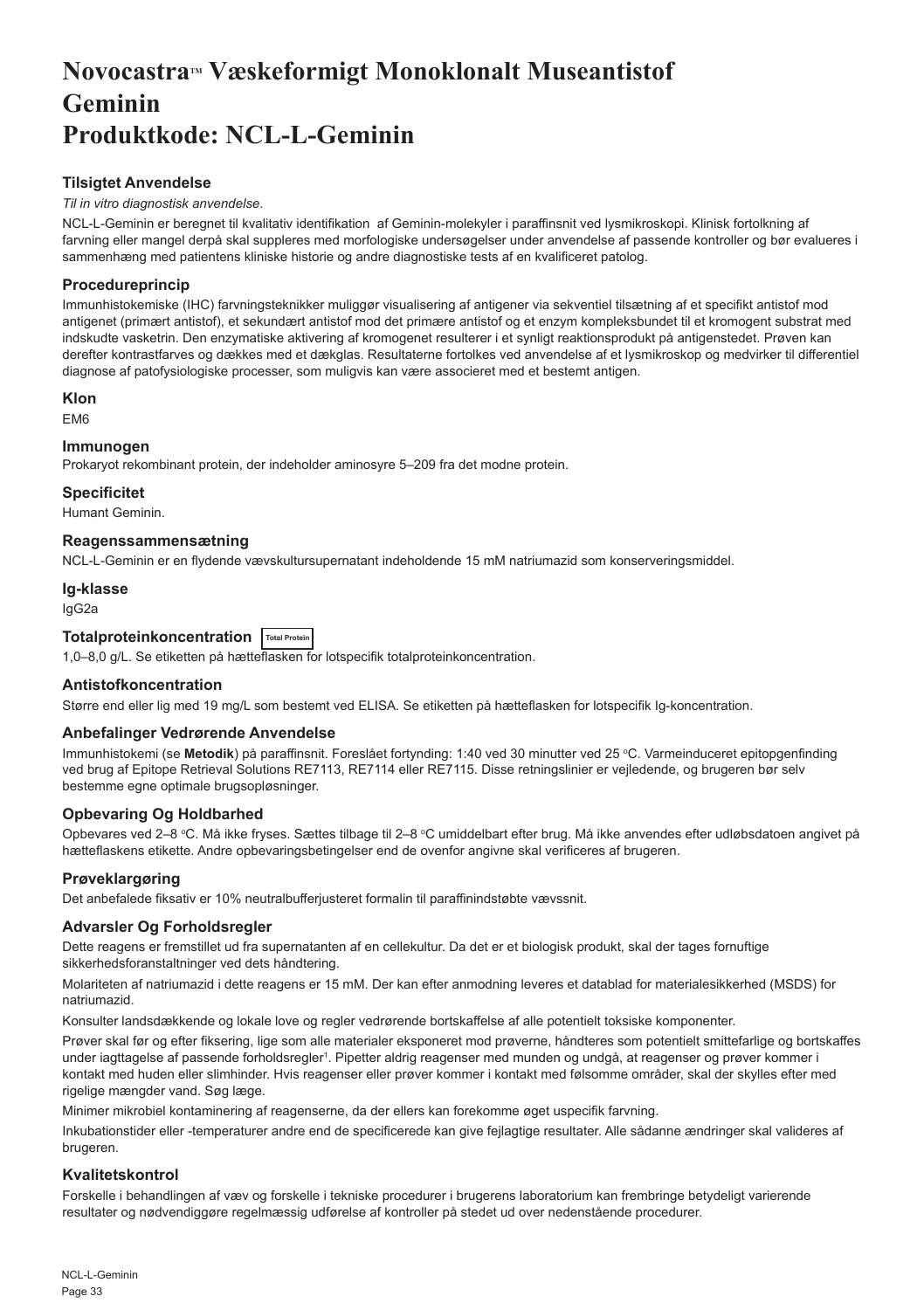Kontrollerne skal være friske autopsier/biopsier/kirurgiske prøver fikseret i formalin og behandlet og indstøbt i paraffin så hurtigt som muligt på samme måde som patientprøver.

#### **Positiv Vævskontrol**

Anvendes til påvisning af, at vævet er fremstillet korrekt, og at der er anvendt korrekte farvningsteknikker.

Der bør inkluderes en positiv vævskontrol for hvert sæt testbetingelser i hver farvekørsel.

Svagt positivt farvet væv er mere egnet end kraftigt positivt farvet væv til optimal kvalitetskontrol og påvisning af små niveauer af reagensnedbrydning.<sup>2</sup>

Anbefalet positivt kontrolvæv er tonsil.

Hvis den positive vævskontrol ikke udviser positiv farvning, skal resultater af testprøverne kasseres.

#### **Negativ Vævskontrol**

Skal undersøges efter den positive vævskontrol for at sikre, at det primære antistof mærker målantigenet specifikt.

Det anbefalede negative kontrolvæv er lillehjerne.

Alternativt frembyder de mange forskellige celletyper, der er til stede i de fleste vævssnit, ofte negative kontrolsteder, men dette skal verificeres af brugeren.

Uspecifik farvning har, hvis til stede, ofte et diffust udseende. Sporadisk farvning af bindevæv kan ligeledes observeres i vævssnit af væv, der er fikseret for kraftigt i formalin. Anvend intakte celler til fortolkning af farvningsresultaterne. Nekrotiske eller degenererede celler farves ofte mere uspecifikt.<sup>3</sup> Der kan eventuelt ses falske positive resultater, der skyldes non-immunologisk binding af proteiner eller substratreaktionsprodukter. Dette kan ligeledes skyldes endogene enzymer, såsom pseudoperoxidase (erytrocytter), endogen peroxidase (cytochrom C) eller endogent biotin (f.eks. lever, bryst, hjerne, nyre) afhængigt af den anvendte type immunfarve. For at differentiere mellem endogen enzymaktivitet eller uspecifik enzymbinding og specifik immunreaktivitet kan yderligere patientvæv eventuelt farves udelukkende med henholdsvis substratkromogen eller enzymkomplekser (avidin-biotin, streptavidin, mærket polymer) og substratkromogen. Hvis der optræder specifik farvning i den negative vævskontrol, skal resultaterne af patientprøverne kasseres.

#### **Negativ Reagenskontrol**

Anvend en uspecifik negativ reagenskontrol i stedet for det primære antistof på et vævssnit af hver patientprøve for at vurdere uspecifik farvning og muliggøre bedre fortolkning af specifik farvning på antigenstedet.

#### **Patientvæv**

Eksaminer patientprøver farvet med NCL-L-Geminin sidst. Intensiteten af positiv farvning bør vurderes i sammenhæng med eventuel uspecifik baggrundsfarvning af den negative reagenskontrol. Som med alle immunhistokemiske tests betyder et negativt resultat, at antigenet ikke blev påvist. Ikke at antigenet var fraværende i de analyserede celler eller det analyserede væv. Om nødvendigt anvendes et panel af antistoffer til identifikation af falske negative reaktioner.

#### **Forventede Resultater**

#### Normalt væv

Klon EM6 påviste gemininproteinet i kernerne af en andel lymfocytter og epitelceller. Farvning af kerner sås i germinalcentre i tonsil, krypt-epitelceller i kolon, spermatogonier i seminiferøse tubuli fra testis, kirtelepitelceller i proliferativt epitel og basallag af pladeepitel i huden (n=78).

#### Tumorvæv

Klon EM6 farvede cellerkerner i 38 ud af 125 undersøgte inklusive non-Hodgkins lymfomer, brystcarcinomer og koloncarcinomer. **NCL-L-Geminin anbefales anvendt til vurdering af ekspression af geminin i normalt og neoplastisk væv.**

#### **Generelle Begrænsninger**

Immunhistokemi er en diagnostisk proces bestående af mange trin, der omfatter specialiseret uddannelse i valg af passende reagenser, vævsselektion, -fiksering og -behandling samt fremstilling af IHC-objektglas og fortolkning af farvningsresultaterne.

Vævsfarvning er afhængig af håndteringen og behandlingen af vævet inden farvning. Forkert fiksering, frysning, optøning, vask, tørring, opvarmning, sektionering eller kontaminering med andet væv eller andre væsker kan frembringe artefakter, indfangning af antistof eller falske negative resultater. Inkonsistente resultater kan skyldes variationer i fikserings- og indstøbningsmetoder eller irregulariteter indeholdt i vævet.4

For kraftig eller ukomplet kontrastfarvning kan gøre korrekt fortolkning af resultaterne vanskelig.

Klinisk fortolkning af farvning eller mangel derpå skal suppleres med morfologiske undersøgelser under anvendelse af passende kontroller og bør evalueres i sammenhæng med patientens kliniske historie og andre diagnostiske tests af en kvalificeret patolog.

Antistoffer fra Leica Biosystems Newcastle Ltd er som angivet beregnet til anvendelse på enten frosne eller paraffinindstøbte vævssnit med specifikke krav til fiksering. Der kan forekomme uventet antigenekspression, navnlig i neoplasmer. Den kliniske fortolkning af alle farvede vævssnit skal indbefatte morfologisk analyse og evaluering af passende kontroller.

#### **Bibliografi - Generelt**

- 1. National Committee for Clinical Laboratory Standards (NCCLS). Protection of laboratory workers from infectious diseases transmitted by blood and tissue; proposed guideline. Villanova, P.A. 1991;7(9). Order code M29-P.
- 2. Battifora H. Diagnostic uses of antibodies to keratins: a review and immunohistochemical comparison of seven monoclonal and three polyclonal antibodies. Progress in Surgical Pathology. 6:1–15. eds. Fenoglio-Preiser C, Wolff CM, Rilke F. Field & Wood, Inc., Philadelphia.
- 3. Nadji M, Morales AR. Immunoperoxidase, part I: the techniques and pitfalls. Laboratory Medicine. 1983; 14:767.
- 4. Omata M, Liew CT, Ashcavai M, Peters RL. Nonimmunologic binding of horseradish peroxidase to hepatitis B surface antigen: a possible source of error in immunohistochemistry. American Journal of Clinical Pathology. 1980; 73:626.
- 5. McGarry TJ and Kirschner MW. Geminin, an inhibitor of DNA replication is degraded during mitosis. Cell. 1998; 93:1043–1053.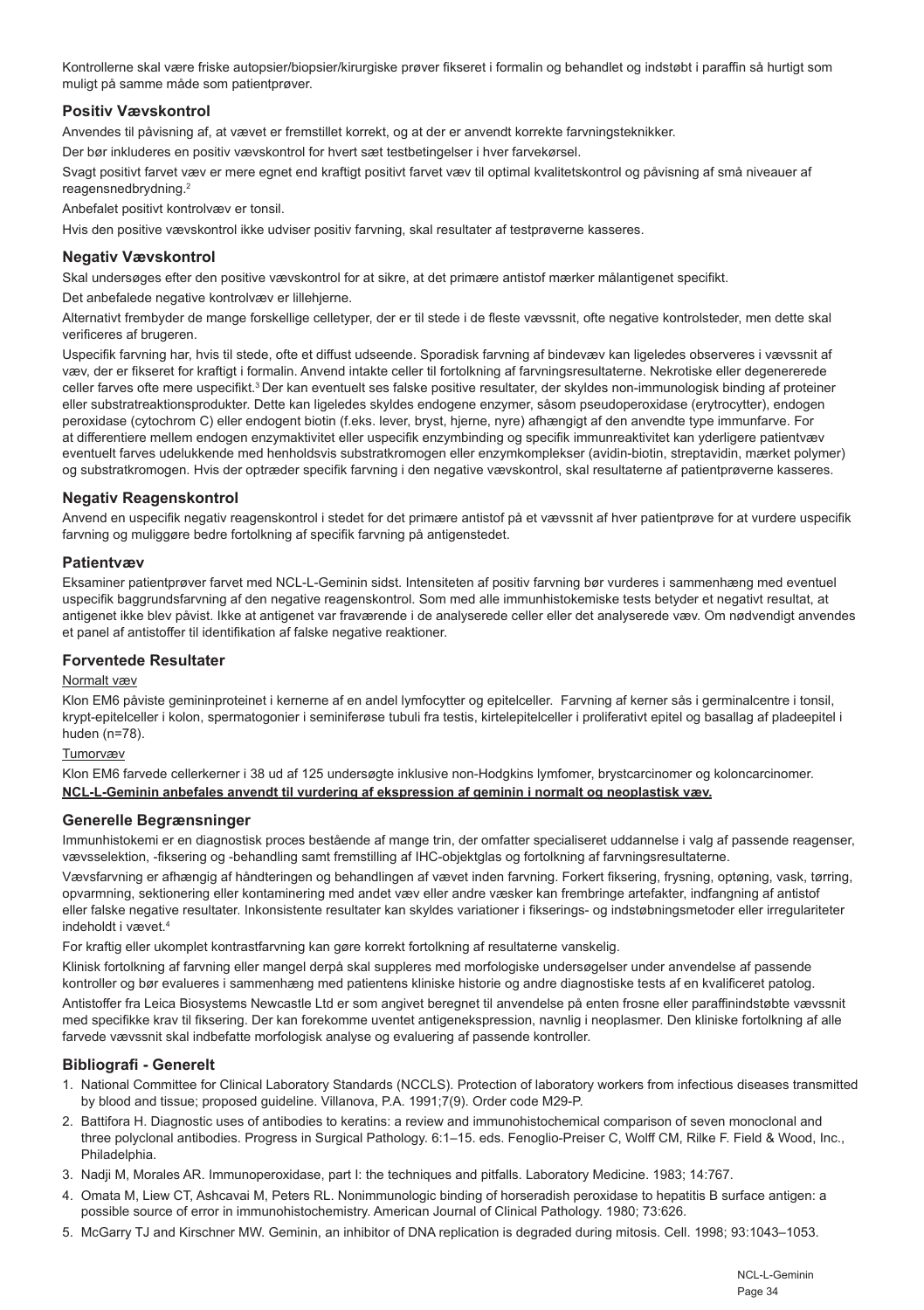# **Rettelser Til Tidligere Udgave** Ingen rettelser.

### **Udgivelsesdato** 14 november 2018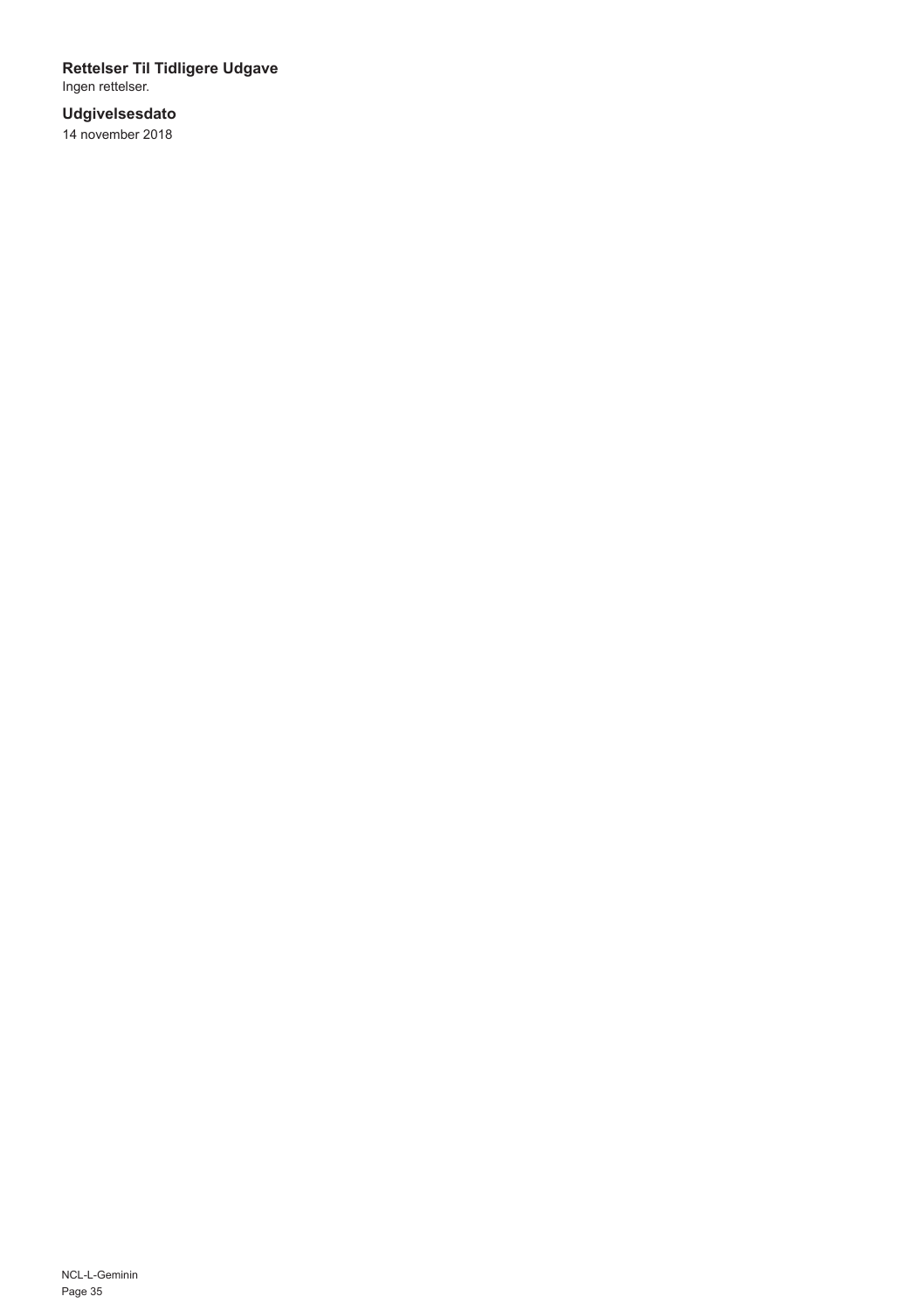# **Immunhistokemisk fremgangsmåde til anvendelse af NovocastraTM antistoffer på paraffinindstøbte væv ved anvendelse af varmeinduceret epitopgenfindingsteknik.**

# **Nødvendige reagenser, der ikke medfølger**

- 1. Standardopløsningsmidler anvendt i immunhistokemi
- 2. 50 mM tris-bufferjusteret saltvandsopløsning (TBS) pH 7,6
- 3. Epitopgenfindingsopløsning (se afsnit C Antigengenfindingsopløsninger).
- 4. Antistofdiluent, Novocastra™ IHC Diluent, RE7133.
- 5. Visualiseringssystem, Novolink™ Polymer Detection Systems, RE7280-K (1250 tests), RE7150-K (500 tests), RE7140-K (250 tests) eller RE7290-K (50 tests).
- 6. Monteringsmedium fremstilles ifølge producentens anbefalinger.

# **Nødvendigt udstyr, der ikke medfølger**

- 1. Inkubator sat til 25  $^{\circ}$ C.
- 2. Opvarmningsapparat til epitopgenfinding: vandbad eller dampbad, trykkoger eller andet temperaturkontrolleret laboratorieudstyr.
- 3. Almindeligt laboratorieudstyr til immunhistokemi.

# **Antigengenfindingsopløsninger (se Anbefalinger vedrørende anvendelse for en af følgende)**

| RE7113 Epitope Retrieval Solution pH 6 (x10 Concentrate) 1 L       |                                                             |
|--------------------------------------------------------------------|-------------------------------------------------------------|
| RE7114 Epitope Retrieval Solution pH 6 (x10 Concentrate)<br>500 mL | Citratbaseret buffer indeholdende overfladeaktivt<br>middel |
| RE7115 Epitope Retrieval Solution pH 6 (Ready to Use) 1 L          |                                                             |
| RE7116 Epitope Retrieval Solution pH 8 (x10 Concentrate) 1 L       | FDTA-baseret buffer indeholdende overfladeaktivt            |
| RE7118 Epitope Retrieval Solution pH 8 (Ready to Use) 1 L          | middel                                                      |
| RE7119 Epitope Retrieval Solution pH 9 (x10 Concentrate) 1 L       | Tris/EDTA-baseret buffer indeholdende overfladeaktivt       |
| RE7122 Epitope Retrieval Solution pH 9 (Ready to Use) 1 L          | middel                                                      |

D. Metodik

Før denne metodik tages i brug, skal brugere være oplært i immunohistokemiteknikker.

Kunden skal fastlægge optimale fortyndinger for antistoffer. Med mindre andet er anført, skal alle trin udføres ved stuetemperatur (25 <sup>o</sup> C).

#### **Epitopgenfinding**

Følg venligst vejledningen i Epitope Retrieval Solutions, RE7113, RE7114, RE7115, RE7116, RE7118, RE7119, RE7122. Visualisering

Følg venligst vejledningen i Novolink™ Polymer Detection Systems, RE7280-K (1250 tests), RE7150-K (500 tests), RE7140-K (250 tests) eller RE7290-K (50 tests).

# **Rettelser til tidligere udgave**

Ingen rettelser.

# **Udgivelsesdato**

23 April 2008 (CEprotocol/HTAUT+Novolink).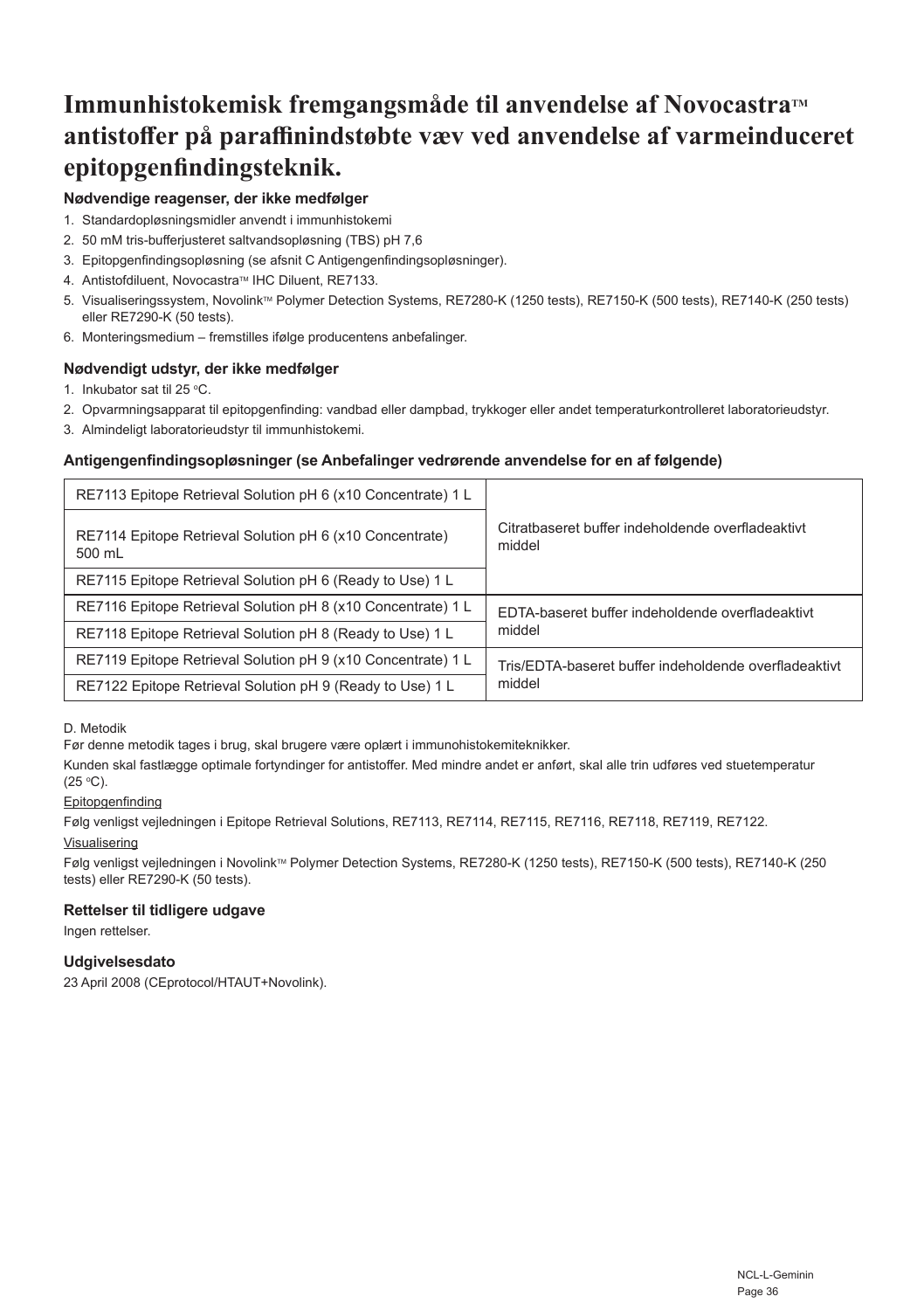# **NovocastraTM vloeibaar monoklonaal muisantilichaam Geminin**

# **Productcode: NCL-L-Geminin**

# **Beoogd gebruik**

#### *Voor diagnostisch gebruik in vitro.*

NCL-L-Geminin is bedoeld voor de kwalitatieve identificatie van geminine-moleculen in paraffinecoupes door middel van lichtmicroscopie. De klinische interpretatie van elke kleuring of het ontbreken hiervan moet worden aangevuld door morfologische studies met de juiste controles en moet binnen de context van de klinische voorgeschiedenis van de patiënt en andere diagnostische tests worden geëvalueerd door een bevoegd patholoog.

#### **Principe van de procedure**

Immunohistochemische (IHC) kleuringstechnieken maken het mogelijk om antigenen te visualiseren via de sequentiële toepassing van een specifiek antilichaam op het antigeen (primair antilichaam), een secundair antilichaam op het primaire antilichaam en een enzymcomplex met een chromogeen substraat met ingevoegde wasstappen. De enzymatische activering van het chromogeen resulteert in een zichtbaar reactieproduct op de antigeenplaats. Het monster kan dan worden tegengekleurd en met een dekglaasje worden bedekt. De resultaten worden geïnterpreteerd met behulp van een lichtmicroscoop en helpen bij de differentiële diagnose van pathofysiologische processen, die al dan niet met een bepaald antigeen kunnen worden geassocieerd.

#### **Kloon**

EM6

### **Immunogeen**

Een prokaryotisch recombinant eiwit dat 5-209 aminozuren bevat van het rijpe eiwit.

#### **Specificiteit**

Humaan geminine.

# **Reagenssamenstelling**

NCL-L-Geminin is een vloeibaar supernatant van weefselkweek dat 15 mM natriumazide bevat als conserveringsmiddel.

#### **Ig-klasse**

IgG2a

| Totale eiwitconcentratie Total Protein |  |  |
|----------------------------------------|--|--|
|----------------------------------------|--|--|

1,0–8,0 g/l. Zie het etiket van de flacon voor de totale eiwitconcentratie van de partij.

#### **Antilichaamconcentratie**

Groter dan of gelijk aan 19 mg/l zoals bepaald door ELISA. Zie het flaconlabel voor specifieke Ig-concentratie van de partij.

#### **Aanbevelingen voor het gebruik**

lmmunohistochemie (zie **Methodologie**) op paraffinecoupes. Voorgestelde verdunning: 1:40 gedurende 30 minuten bij 25 °C. Warmtegeïnduceerd epitoopherstel met Epitope Retrieval Solution RE7113, RE7114 of RE7115. Dit is een richtsnoer en gebruikers moeten zelf de voor hen optimale werkverdunning bepalen.

#### **Opslag en stabiliteit**

Bewaren bij 2–8 °C. Niet invriezen. Direct na gebruik weer bij 2–8 °C opslaan. Niet gebruiken na de vervaldatum die op het etiket van de flacon staat. Andere dan de hierboven genoemde opslagcondities moeten door de gebruiker worden geverifieerd.

#### **Specimenpreparatie**

Het aanbevolen fixeermiddel is 10% neutraal gebufferde formaline voor in paraffine ingebedde weefselcoupes.

#### **Waarschuwingen en voorzorgsmaatregelen**

Dit reagens is bereid uit het supernatant van celkweek. Aangezien dit een biologisch product is, moet redelijke voorzichtigheid worden betracht bij het hanteren ervan.

De molariteit van natriumazide in dit reagens is 15 mM. Er is op verzoek een veiligheidsinformatieblad (VIB) beschikbaar voor natriumazide.

Raadpleeg de nationale, regionale en plaatselijke voorschriften voor het afvoeren van potentieel giftige componenten.

Specimens, zowel voor als na de fixatie, en alle materialen die eraan worden blootgesteld, moeten worden behandeld als potentiële overdragers van infecties en met inachtneming van de juiste voorzorgsmaatregelen worden afgevoerd.1 Pipetteer reagentia nooit met de mond en vermijd dat de huid en slijmvliezen in aanraking komen met reagentia en specimens. Indien reagentia of monsters in aanraking komen met gevoelige gebieden, moet u deze wassen met een overvloedige hoeveelheid water. Raadpleeg een arts.

Minimaliseer de kans op microbiële contaminatie van reagentia omdat hierdoor de niet-specifieke kleuring kan toenemen.

Andere incubatietijden of temperaturen dan hierin vermeld, kunnen onjuiste resultaten opleveren. Dergelijke wijzigingen moeten door de gebruiker worden gevalideerd.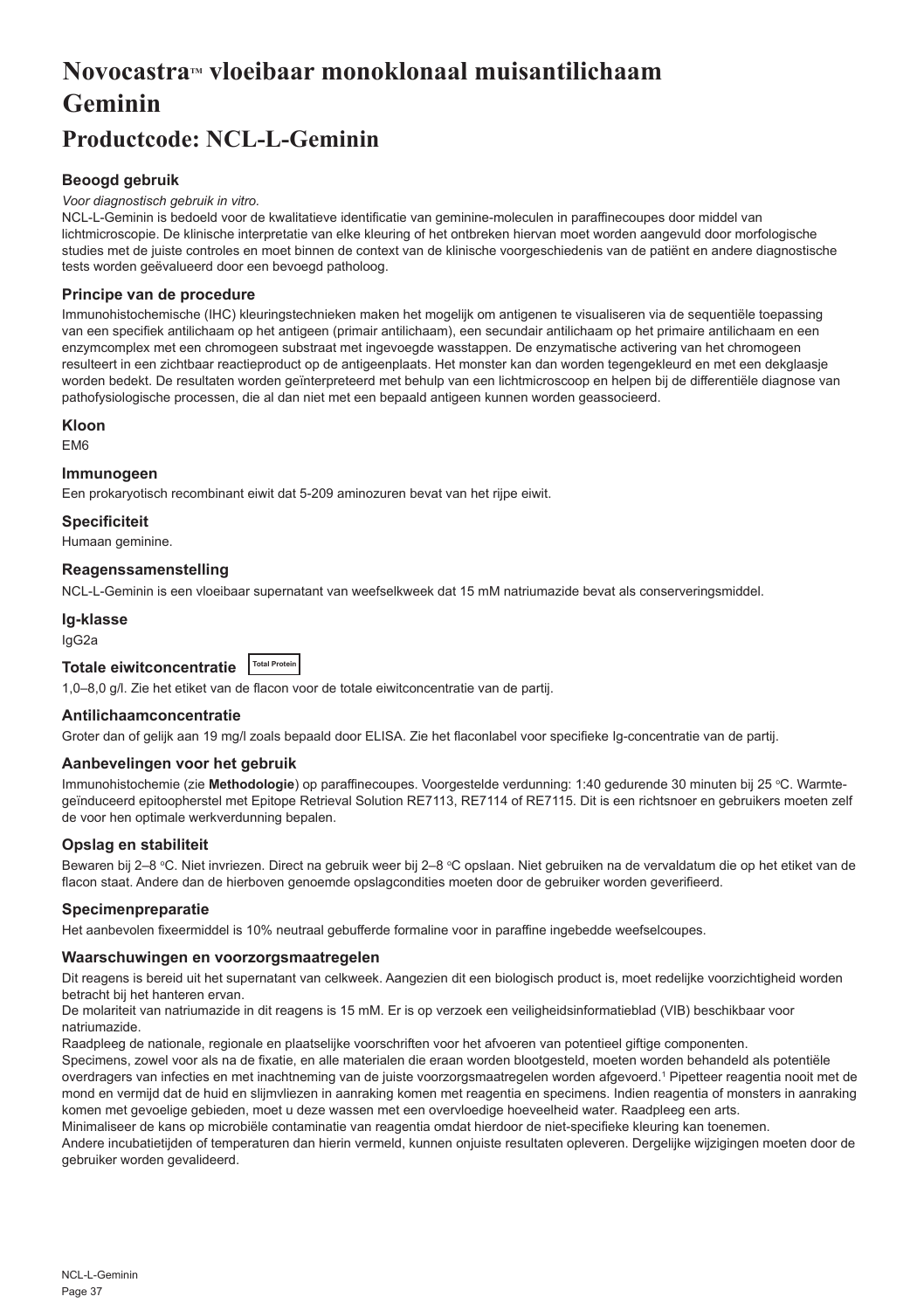# **Kwaliteitscontrole**

Verschillen in weefselbewerking en technische procedures in het laboratorium van de gebruiker kunnen tot aanzienlijke variabiliteit in de resultaten leiden, waardoor het nodig is om regelmatig interne controles uit te voeren als aanvulling op de volgende procedures. Controles zijn verse autopsie-/biopsie-/chirurgische specimens die zo snel mogelijk en op dezelfde manier als het monster of de monsters van de patiënt zijn gefixeerd in formaline, bewerkt en ingebed in paraffinewas.

#### **Positieve weefselcontrole**

Wordt gebruikt om aan te geven dat weefsels correct geprepareerd zijn en dat passende kleuringstechnieken zijn gebruikt. Voor elke set testvoorwaarden in elke kleuringsrun moet één positieve weefselcontrole worden opgenomen. Voor optimale kwaliteitscontrole en detectie van lichte degeneratie van het reagens is een weefsel met zwakke positieve kleuring meer geschikt dan een weefsel met sterke positieve kleuring.<sup>2</sup>

Aanbevolen positief controleweefsel is tonsil.

Als de positieve weefselcontrole geen positieve kleuring vertoont, moeten de resultaten die met testmonsters zijn verkregen als ongeldig worden beschouwd.

#### **Negatieve weefselcontrole**

De negatieve weefselcontrole moet na de positieve weefselcontrole worden onderzocht om de specificiteit van de labeling van het doelantigeen door het primaire antilichaam te verifiëren.

Aanbevolen negatief controleweefsel is cerebellum.

Aan de andere kant levert de verscheidenheid aan diverse celtypen die in de meeste weefselcoupes aanwezig zijn, vaak negatieve controlelocaties op, maar dit moet wel worden geverifieerd door de gebruiker.

Niet-specifieke kleuring, indien aanwezig, ziet er doorgaans diffuus uit. Een sporadische kleuring van bindweefsel kan ook worden waargenomen in coupes van overmatig in formaline gefixeerde weefsels. Gebruik intacte cellen voor het interpreteren van kleuringsresultaten. Necrotische of gedegenereerde cellen kleuren vaak niet-specifiek.<sup>3</sup> Fout-positieve resultaten kunnen optreden als gevolg van niet-immunologische binding van eiwitten of substraatreactieproducten. Ze kunnen ook worden veroorzaakt door endogene enzymen zoals pseudoperoxidase (erytrocyten), endogene peroxidase (cytochroom c) of endogeen biotine (bv. lever, borst, hersenen, nier), afhankelijk van het gebruikte type immunokleuring. Om activiteit van endogene enzymen of niet-specifieke binding van enzymen te onderscheiden van specifieke immunoreactiviteit, kunnen aanvullende patiëntweefsels worden gekleurd met respectievelijk uitsluitend substraatchromogeen of enzymcomplexen (avidine-biotine, streptavidine, gelabeld polymeer) en substraatchromogeen. Als er specifieke kleuring optreedt in de negatieve weefselcontrole, moeten resultaten met de patiëntmonsters als ongeldig worden beschouwd.

#### **Negatieve reagenscontrole**

Gebruik een niet-specifieke negatieve reagenscontrole van het primaire antilichaam met een coupe van elk patiëntspecimen om nietspecifieke kleuring te evalueren en specifieke kleuring op de antigeenlocatie beter te kunnen interpreteren.

#### **Patiëntweefsel**

Onderzoek de patiëntmonsters die met NCL-L-Geminin zijn gekleurd als laatste. De intensiteit van de positieve kleuring moet worden geëvalueerd binnen de context van

niet-specifieke achtergrondkleuring van de negatieve reagenscontrole. Zoals bij elke immunohistochemische test betekent een negatief resultaat dat het antigeen niet is gedetecteerd. Het betekent niet dat het antigeen afwezig was in de onderzochte cellen of het onderzochte weefsel. Gebruik zo nodig een panel antilichamen om fout-negatieve reacties te identificeren.

#### **Verwachte resultaten**

# Normale weefsels

Kloon EM6 detecteert het geminine-eiwit in de kern van een aantal lymfocyten en epitheelcellen. Kernkleuring werd waargenomen in kiemcentra in tonsillen, crypt epitheelcellen in de colon, spermatogonia in tubuli seminiferi van de testis, glandulaire epitheliale cellen in proliferatief epitheel en basale lagen van het plaveiselepitheel van de huid (n=78).

#### Abnormale weefsels

Kloon EM6 kleurde celkernen in 38/125 geëvalueerde tumoren, waaronder non-Hodgkin-lymfomen, borstcarcinomen en coloncarcinomen.

#### **NCL-L-Geminin wordt aanbevolen voor het beoordelen van de expressie van geminine in normale en neoplastische weefsels.**

#### **Algemene beperkingen**

Immunohistochemie (IHC) is een diagnostisch meerstapsproces waarvoor een gespecialiseerde opleiding nodig is in het kiezen van de juiste reagentia, het selecteren, fixeren en bewerken van weefsel, het prepareren van IHC-objectglaasjes en het interpreteren van de kleuringsresultaten.

Weefselkleuring is afhankelijk van de manier waarop het weefsel vóór de kleuring wordt behandeld en bewerkt. Verkeerd fixeren, invriezen, ontdooien, wassen, drogen, verwarmen, snijden of contaminatie met andere weefsels of vloeistoffen kan tot artefacten, insluiting van antilichamen of fout-negatieve resultaten leiden. Inconsistente resultaten kunnen te wijten zijn aan variaties in de fixatie- en inbeddingsmethodes, of aan intrinsieke onregelmatigheden in het weefsel.<sup>4</sup>

Een te sterke of onvolledige tegenkleuring kan een juiste interpretatie van de resultaten bemoeilijken of onmogelijk maken. De klinische interpretatie van een kleuring of de afwezigheid hiervan moet worden aangevuld met morfologische studies en de juiste controles. Ook moeten er evaluaties worden uitgevoerd binnen de context van de klinische voorgeschiedenis van de patiënt en andere diagnostische tests uitgevoerd door een bevoegd patholoog.

Antilichamen van Leica Biosystems Newcastle Ltd zijn bedoeld voor gebruik, zoals aangegeven, op bevroren of in paraffine ingebedde coupes die een specifieke fixatie vereisen. Er kan onverwachte antigeenexpressie optreden, met name bij neoplasma's. De klinische interpretatie van gekleurde weefselcoupes moet een morfologische analyse en de evaluatie van overeenkomstige controles bevatten.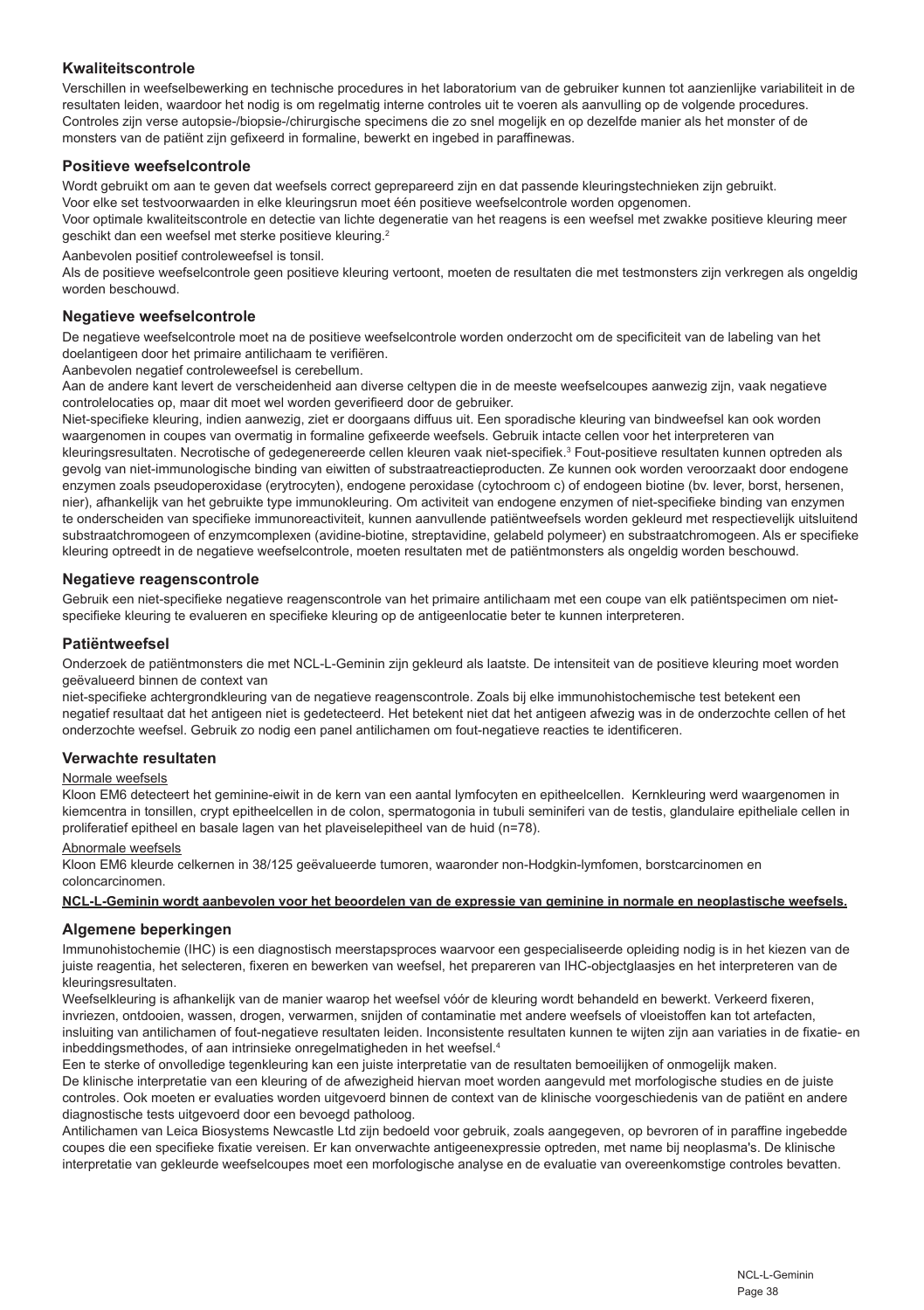# **Literatuurlijst – algemeen**

- 1. National Committee for Clinical Laboratory Standards (NCCLS). Protection of laboratory workers from infectious diseases transmitted by blood and tissue; proposed guideline. Villanova, P.A. 1991; 7(9). Order code M29-P.
- 2. Battifora H. Diagnostic uses of antibodies to keratins: a review and immunohistochemical comparison of seven monoclonal and three polyclonal antibodies. Progress in Surgical Pathology. 6:1–15. eds. Fenoglio-Preiser C, Wolff CM, Rilke F. Field & Wood, Inc., Philadelphia.
- 3. Nadji M, Morales AR. Immunoperoxidase, part I: the techniques and pitfalls. Laboratory Medicine. 1983; 14:767.
- 4. Omata M, Liew CT, Ashcavai M, Peters RL. Nonimmunologic binding of horseradish peroxidase to hepatitis B surface antigen: a possible source of error in immunohistochemistry. American Journal of Clinical Pathology. 1980; 73:626.
- 5. McGarry TJ and Kirschner MW. Geminin, an inhibitor of DNA replication is degraded during mitosis. Cell. 1998; 93:1043–1053.

#### **Aanpassingen ten opzichte van de vorige uitgave**

Niet van toepassing.

# **Datum uitgave**

14 november 2018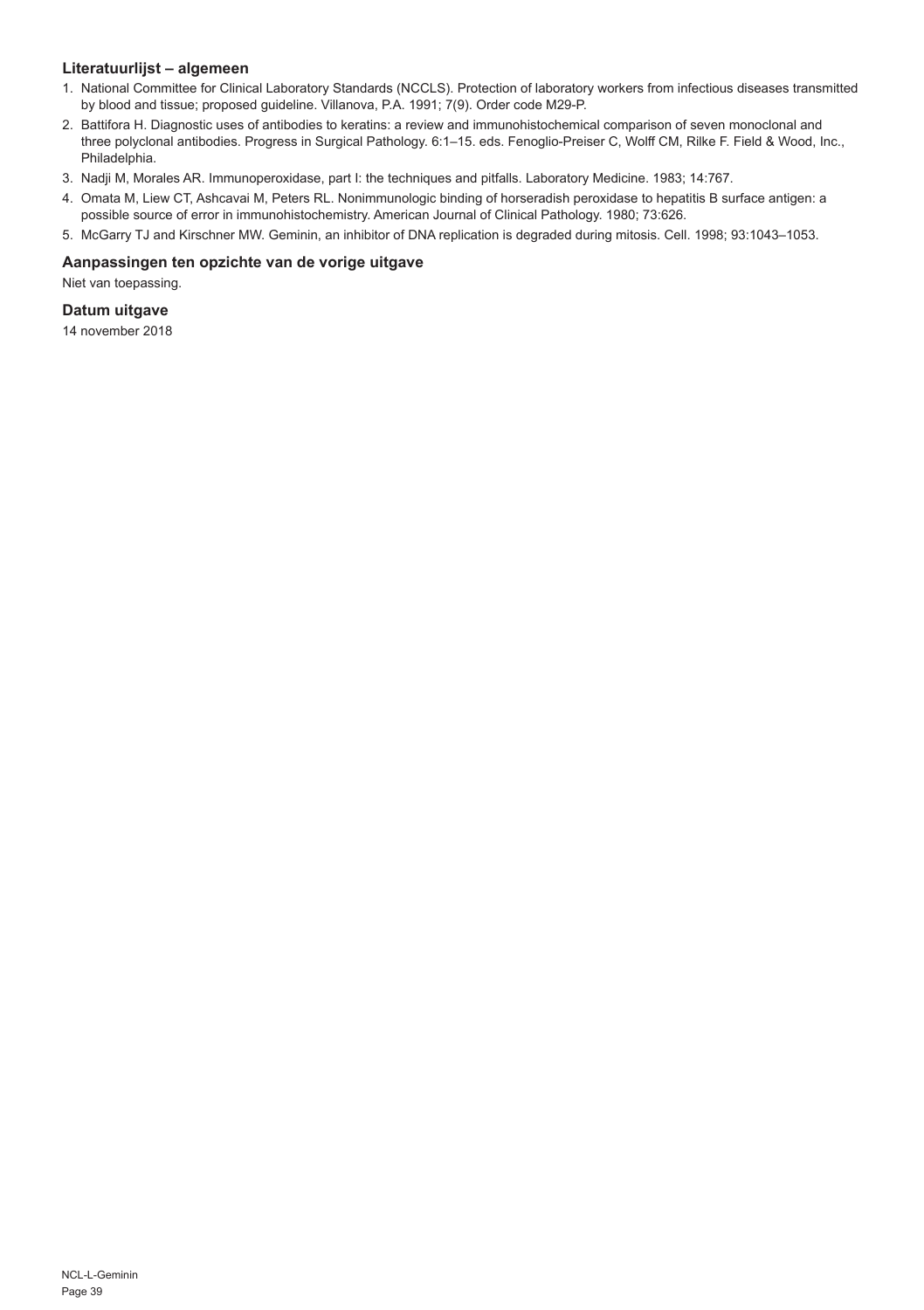# **Immunohistochemische methodologie voor NovocastraTM-antilichamen op in paraffine ingebed weefsel met de warmte-geïnduceerd epitoophersteltechniek.**

# **Benodigde, maar niet inbegrepen reagentia**

- 1. Standaard oplosmiddelen gebruikt in de immunohistochemie.
- 2. 50 mM tris-gebufferde zoutoplossing (TBS), pH 7,6.
- 3. Epitope Retrieval Solution (zie C. Epitope Retrieval Solutions).
- 4. Antilichaam-verdunningsmiddel, Novocastra IHC Diluent, RE7133.
- 5. Visualisatiesysteem, Novolink<sup>a</sup>Polymer Detection Systems, RE7280-K (1250 tests), RE7150-K (500 tests), RE7140-K (250 tests) of RE7290-K (50 tests).
- 6. Inbedmiddel gebruiken volgens de aanbevelingen van de fabrikant.

# **Benodigde, maar niet inbegrepen apparatuur**

- 1. Incubator ingesteld op 25 °C.
- 2. Verwarmingsapparaat voor epitoopherstel: waterbad, stomer, snelkoker of andere temperatuurgecontroleerde laboratoriumapparatuur.
- 3. Algemene uitrusting van immunohistochemisch laboratorium.

# **Epitope Retrival Solutions (zie gebruiksaanwijzingen voor één van de volgende)**

| RE7113 Epitope Retrieval Solution pH 6 (x10 Concentrate) 1         |                                                          |
|--------------------------------------------------------------------|----------------------------------------------------------|
| RE7114 Epitope Retrieval Solution pH 6 (x10 Concentrate)<br>500 ml | Oppervlakte-actieve stof met buffer op basis van citraat |
| RE7115 Epitope Retrieval Solution pH 6 (Ready to Use) 1 I          |                                                          |
| RE7116 Epitope Retrieval Solution pH 8 (x10 Concentrate) 1         | Oppervlakte-actieve stof met buffer op basis van EDTA    |
| RE7118 Epitope Retrieval Solution pH 8 (Ready to Use) 1 I          |                                                          |
| RE7119 Epitope Retrieval Solution pH 9 (x10 Concentrate) 1         | Oppervlakte-actieve stof met buffer op basis van Tris/   |
| RE7122 Epitope Retrieval Solution pH 9 (Ready to Use) 1 I          | <b>EDTA</b>                                              |

#### **Methodologie**

#### **Gebruikers moeten vóór het ondernemen van deze methodologie worden opgeleid in immunohistochemische technieken.**

Gebruikers moeten de optimale verdunning voor antilichamen bepalen. Tenzij anders vermeld worden alle stappen uitgevoerd bij kamertemperatuur (25°C).

#### **Epitoopherstel**

Volg de instructies voor gebruik in Epitope Retrival Solutions RE7113, RE7114, RE7115, RE7116, RE7118, RE7119 of RE7122. Visualisatie

Volg de instructies voor gebruik in de Novolink Polymer Detection Systems, RE7280-K (1250 tests), RE7150-K (500 tests), RE7140-K (250 tests) of RE7290-K (50 tests).

# **Aanpassingen ten opzichte van de vorige uitgave**

Niet van toepassing

# **Datum uitgave**

23 April 2008 (CEprotocol/HTAUT+Novolink).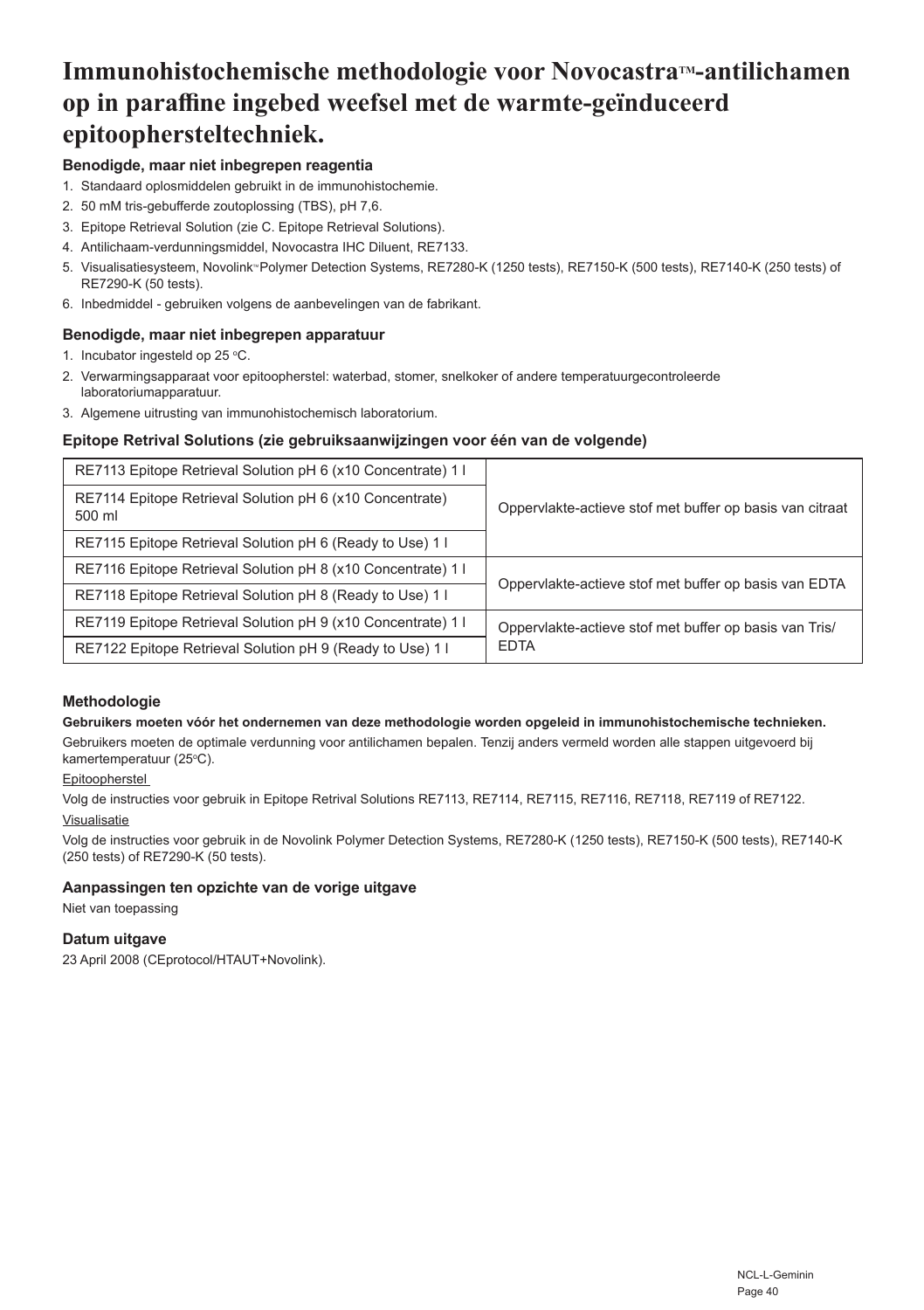# **NovocastraTM Flytende murint monoklonalt antistoff Geminin**

# **Produktkode: NCL-L-Geminin**

# **Tiltenkt bruk**

#### *Til in vitro-diagnostisk bruk.*

NCL-L-Geminin skal brukes til kvalitativ identifikasjon av Geminin-molekyler i parafinsnitt ved lysmikroskopi. Den kliniske tolkningen av en farging eller uteblitt farging skal suppleres av morfologiske studier ved bruk av riktige kontroller og skal evalueres av en kvalifisert patolog innenfor sammenhengen av pasientens sykehistorie og andre diagnostiske tester.

### **Prinsipp for prosedyren**

Teknikker for immunhistokjemisk (IHC) farging muliggjør visualisering av antigener via sekvensiell applikasjon av et spesifikt antistoff på antigenet (primært antistoff), et sekundært antistoff på det primære antistoffet og et enzymkompleks med et kromogensubstrat med mellomliggende vasketrinn. Den enzymatiske aktiveringen av kromogenet resulterer i et synlig reaksjonsprodukt på antigenstedet. Prøven kan deretter kontrastfarges og påføres dekkglass. Resultatene tolkes ved hjelp av et lysmikroskop og bidrar til differensialdiagnosen for patofysiologiske prosesser, som kan være tilknyttet et spesielt antigen eller ikke.

#### **Klon**

EM6

# **Immunogen**

Et prokaryotisk rekombinant protein som inneholder aminosyrene 5-209 av det modne proteinet.

### **Spesifisitet**

Human Geminin.

#### **Reagenssammensetning**

NCL-L-Geminin er flytende vevskultur supernatant med 15 mM natriumazid som et konserveringsmiddel.

#### **Ig-klasse**

IgG2a

# **Total proteinkonsentrasjon Total Protein**

1,0–8,0 g/l. Se etiketten på hetteglasset for partispesifikk totalproteinkonsentrasjon.

#### **Antistoffkonsentrasjon**

Større enn eller lik 19 mg/l som fastslått av ELISA. Se etiketten på hetteglasset for batchspesifikk Ig-konsentrasjon.

#### **Anbefalinger for bruk**

lmmunhistokjemi (se **Metode**) på parafinsnitt. Foreslått fortynning: 1:40 i 30 minutter ved 25 °C. Varmeindusert epitop demaskering med Epitope Retrieval Solution RE7113, RE7114 eller RE7115. Dette er kun veiledende, og brukerne bør fastslå egne optimale fortynninger for sitt arbeid.

#### **Oppbevaring og stabilitet**

Oppbevar ved 2–8 °C. Må ikke fryses. Returner til 2–8 °C umiddelbart etter bruk. Må ikke brukes etter utløpsdatoen som er angitt på etiketten på hetteglasset. Andre oppbevaringsforhold enn de som er angitt ovenfor, må verifiseres av brukeren.

#### **Prøveklargjøring**

Anbefalt fiksativ er 10 % nøytralbufret formalin for parafininnstøpte vevsnitt.

#### **Advarsler og forholdsregler**

Dette reagenset ble fremstilt fra supernatanten fra cellekultur. Ettersom det er et biologisk produkt, må det utvises rimelig forsiktighet når det håndteres.

Molariteten av natriumazid er 15 mM. Et sikkerhetsdatablad (SDS) er tilgjengelig på forespørsel for natriumazid.

Se lokale, regionale eller statlige forskrifter for avfallshåndtering av potensielt toksiske komponenter.

Prøver, før og etter fiksering, og alle materialer som utsettes for dem, skal håndteres som smittefarlige og avhendes etter egnede forholdsregler.<sup>1</sup> Pipetter aldri reagenser via munnen og unngå kontakt med hud og slimhinner med reagenser og prøver. Hvis reagenser eller prøver kommer i kontakt med følsomme områder, skyll med rikelige mengder vann. Kontakt lege. Minimer mikrobiell kontaminering av reagenser, ellers kan det forekomme en økning i uspesifikk farging.

Andre inkuberingstider eller temperaturer enn de som er spesifisert, kan gi feilaktige resultater. Enhver slik endring må valideres av brukeren.

#### **Kvalitetskontroll**

Forskjeller i vevprosessering og tekniske prosedyrer i brukerens laboratorium kan frembringe signifikant variasjon i resultatene og gjør det påkrevd med regelmessige interne ytelseskontroller i tillegg til følgende prosedyrer.

Kontroller skal være ferske prøver fra obduksjon/biopsi/kirurgi, som er formalinfiksert, behandlet og parafinvoksinnstøpt så snart som mulig på samme måte som pasientprøven(e).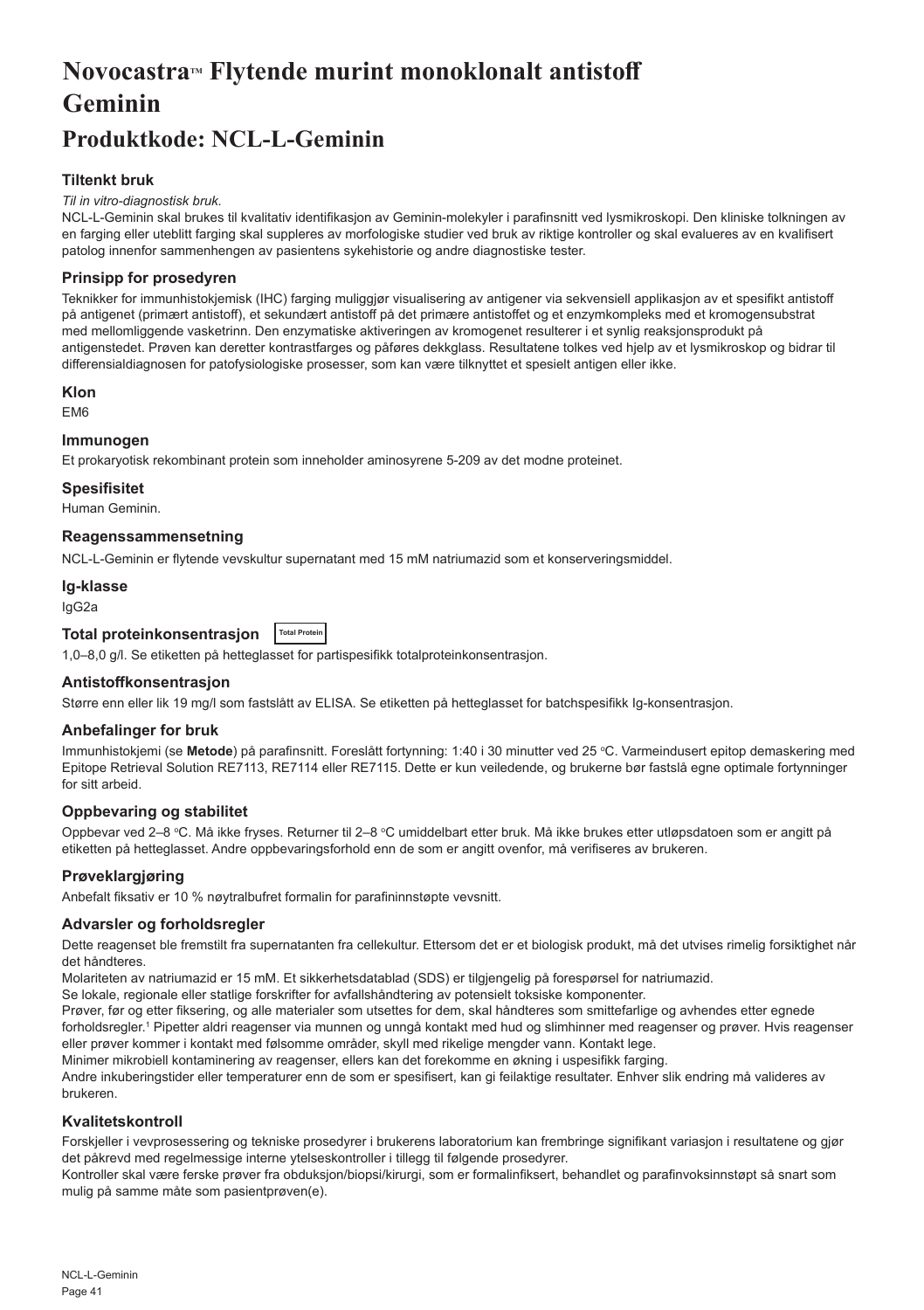### **Positivt kontrollvev**

Brukes for å indikere riktig klargjorte vev og riktige fargingsteknikker.

Ett positivt kontrollvev bør inkluderes for hvert sett med testbetingelser i hver fargerunde.

Svakt positivt farget vev er mer egnet enn kraftig positivt farget vev til optimal kvalitetskontroll og påvisning av små nivåer reagensnedbrytning.<sup>2</sup>

Anbefalt positivt kontrollvev er mandel.

Hvis den positive vevkontrollen ikke gir positiv farging, skal resultater med testprøvene betraktes som ugyldige.

#### **Negativt kontrollvev**

Skal undersøkes etter det positive kontrollvevet for å verifisere spesifisiteten i merkingen av målantigenet med det primære antistoffet. Anbefalt negativt kontrollvev er cerebellumvev.

Alternativt gir variasjonen av forskjellige celletyper som kan finnes i de fleste vevsnitt ofte rom for negativ kontroll, men dette må verifiseres av brukeren.

Uspesifikk farging, hvis dette forekommer, har vanligvis et diffust utseende. Sporadisk farging av bindevev vil også kunne observeres i vevsnitt som er fiksert i for mye formalin. Bruk intakte celler til tolkning av fargingsresultater. Nekrotiske eller degenererte celler farger ofte uspesifikt.3 Falske positive resultater kan sees på grunn av ikke-immunologisk binding av proteiner eller substratreaksjonsprodukter. De kan også forårsakes av endogene enzymer slik som pseudoperoksidase (erytrocytter), endogen peroksidase

(cytokrom C) eller endogent biotin (f.eks. lever, bryst, hjerne, nyre) avhengig av type immunfarging som brukes. For å differensiere endogen enzymaktivitet eller ikke-spesifikk binding av enzymer fra spesifikk immunreaktivitet kan ekstra pasientvev farges eksklusivt med henholdsvis substratkromogen eller enzymkomplekser (avidin-biotin, streptavidin, merket polymer) og substratkromogen. Hvis det forekommer spesifikk farging i de negative vevkontrollene, skal resultater med pasientprøvene betraktes som ugyldige.

#### **Negativ reagenskontroll**

Bruk en uspesifikk negativ reagenskontroll i stedet for det primære antistoffet med et snitt av hver pasientprøve for å evaluere uspesifikk farging og gi bedre mulighet for tolkning av den spesifikke fargingen på antigenstedet.

#### **Pasientvev**

Undersøk pasientprøver farget med NCL-L-Geminin sist. Positiv fargingsintensitet skal vurderes i lys av eventuell ikke-spesifikk bakgrunnsfarging i den negative reagenskontrollen. På samme måte som for alle andre immunhistokjemiske tester betyr et negativt resultat at antigenet ikke ble påvist, ikke at antigenet ikke var til stede i cellene / det analyserte vevet. Om nødvendig, skal det brukes et panel med antistoffer til å identifisere falske negative reaksjoner.

#### **Forventede resultater**

#### Normale vev

Klone EM6 oppdager geminin-protein i kjernen av en andel lymfocytter og epitelceller. Nukleusfarging ble observert i germinalsentre i mandel, kryptepitelceller i tykktarmen, spermatogoni i seminiferøse tubuli i testikler, glandulære epitelceller i proliferativ epitel og basale lag av hudens skvamøse epitel (n = 78).

#### Unormale vev

Klone EM6 farget cellekjerne i 38/125 evaluerte svulster, inkludert ikke-Hodgkins lymfomer, brystkarsinomer og kolonkarsinomer.

#### **NCL-L-Geminin anbefales for vurdering av geminin-uttrykk i normale og neoplastiske vev.**

#### **Generelle begrensninger**

Immunhistokjemi er en flertrinns diagnostisk prosess som krever spesialisert opplæring i valg av egnede reagenser, valg, fiksering og behandling av vev, klargjøring av IHC-objektglass og tolkning av fargingsresultater.

Vevfargingen er avhengig av håndteringen og behandlingen av vevet før det farges. Uriktig fiksering, dypfrysing, opptining, vasking, tørking, oppvarming, snitting eller kontaminering med annet vev eller væsker kan frembringe artefakter, fanging av antistoff eller falske negative resultater. Inkonsistente resultater kan skyldes variasjoner i fikserings- og innstøpingsmetoder eller uregelmessigheter i vevet.4 Overdreven eller ufullstendig kontrastfarging kan hindre riktig tolkning av resultater.

Den kliniske tolkningen av en farging eller uteblitt farging skal suppleres av morfologiske studier ved bruk av riktige kontroller og skal evalueres av en kvalifisert patolog innenfor sammenhengen av pasientens sykehistorie og andre diagnostiske tester.

Antistoffer fra Leica Biosystems Newcastle Ltd er til bruk, som indisert, på enten frosne eller parafininnstøpte snitt med spesifikke fikseringskrav. Det kan forekomme uventet antigenuttrykk, spesielt i neoplasmer. Den kliniske tolkningen av ethvert farget vevsnitt må inkludere morfologisk analyse og evaluering av egnede kontroller.

# **Bibliografi – generell**

- 1. National Committee for Clinical Laboratory Standards (NCCLS). Protection of laboratory workers from infectious diseases transmitted by blood and tissue; proposed guideline. Villanova, P.A. 1991; 7(9). Order code M29-P.
- 2. Battifora H. Diagnostic uses of antibodies to keratins: a review and immunohistochemical comparison of seven monoclonal and three polyclonal antibodies. Progress in Surgical Pathology. 6:1–15. eds. Fenoglio-Preiser C, Wolff CM, Rilke F. Field & Wood, Inc., Philadelphia.
- 3. Nadji M, Morales AR. Immunoperoxidase, part I: the techniques and pitfalls. Laboratory Medicine. 1983; 14:767.
- 4. Omata M, Liew CT, Ashcavai M, Peters RL. Nonimmunologic binding of horseradish peroxidase to hepatitis B surface antigen: a possible source of error in immunohistochemistry. American Journal of Clinical Pathology. 1980; 73:626.
- 5. McGarry TJ and Kirschner MW. Geminin, an inhibitor of DNA replication is degraded during mitosis. Cell. 1998; 93:1043–1053.

#### **Endringer på tidligere utgave**

Ikke relevant.

### **Utstedelsesdato**

14 november 2018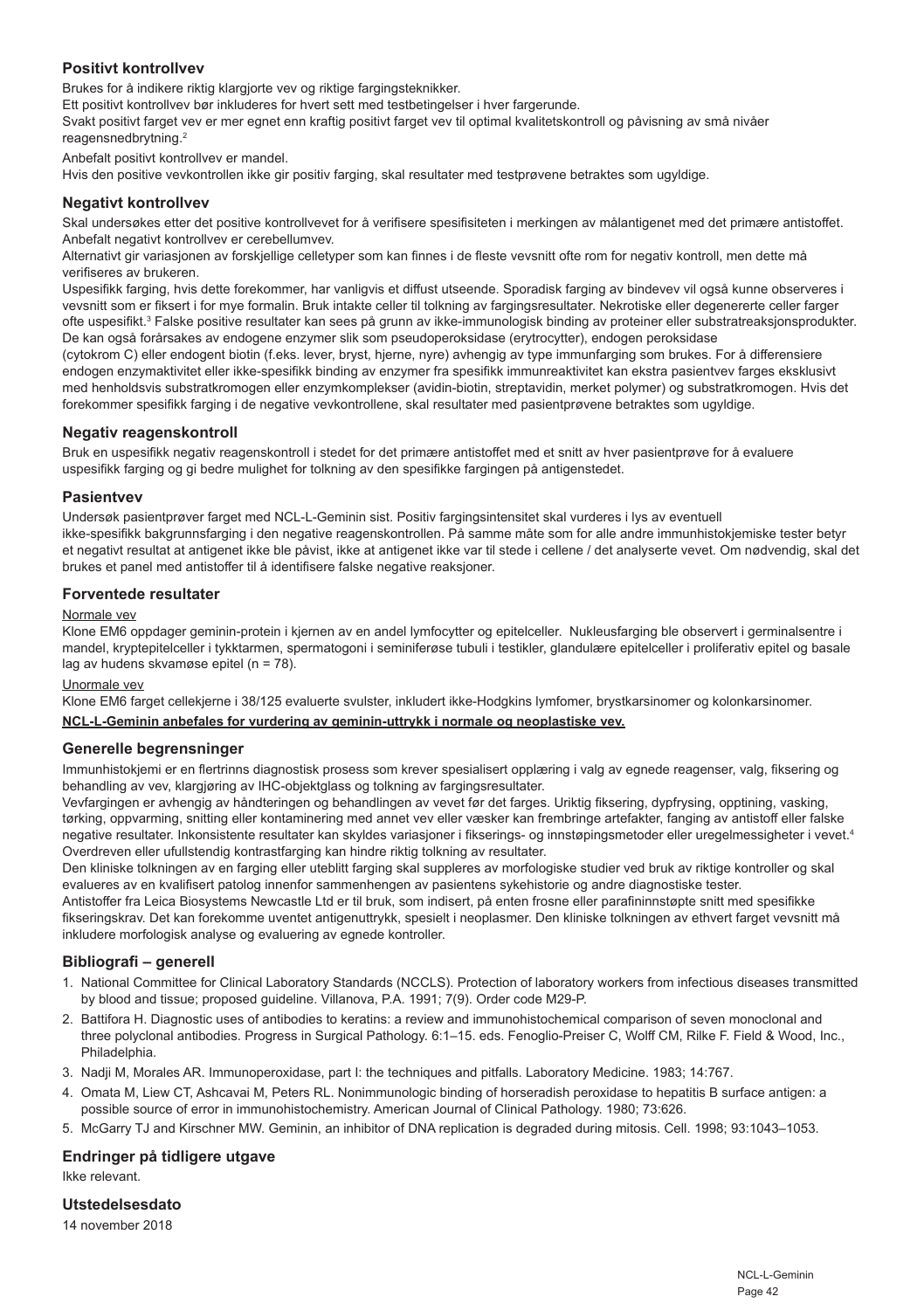# **Immunhistokjemisk metode for NovocastraTM-antistoffer på parafininnstøpt vev gjennom varmeindusert epitop demaskeringsteknikk.**

# **Nødvendige reagenser som ikke følger med**

- 1. Standard løsemidler som brukes innen immunhistokjemi.
- 2. 50 mM tris-bufret saltvann (TBS) pH 7,6.
- 3. Epitope Retrieval Solution (se C. Løsninger for epitop demaskering).
- 4. Antistoffortynner, Novocastra IHC Diluent, RE7133.
- 5. Visualiseringssystem, Novolink<sup>w</sup> Polymer Detection Systems, RE7280-K (1250 tester), RE7150-K (500 tester), RE7140-K (250 tester) eller RE7290-K (50 tester).
- 6. Monteringsmedium bruk som anbefalt av produsenten.

# **Nødvendig utstyr som ikke følger med**

- 1. Inkubator stilt til 25 ° C.
- 2. Oppvarmingsutstyr for epitop demaskering: vannbad, dampkoker, trykkoker eller annet laboratorieutstyr med temperaturkontroll.
- 3. Generelt immunhistokjemisk laboratorieutstyr.

# **Løsninger for epitop demaskering (se anbefalinger for bruk for en av følgende)**

| RE7113 Epitope Retrieval Solution pH 6 (x10 Concentrate) 1 I       |                                                                |
|--------------------------------------------------------------------|----------------------------------------------------------------|
| RE7114 Epitope Retrieval Solution pH 6 (x10 Concentrate)<br>500 ml | Sitratbasert buffer som inneholder et overflateaktivt<br>stoff |
| RE7115 Epitope Retrieval Solution pH 6 (klar til bruk) 1 L         |                                                                |
| RE7116 Epitope Retrieval Solution pH 8 (x10 Concentrate) 1         | EDTA-basert buffer som inneholder et overflateaktivt           |
| RE7118 Epitope Retrieval Solution pH 8 (klar til bruk) 1 L         | stoff                                                          |
| RE7119 Epitope Retrieval Solution pH 9 (x10 Concentrate) 1         | Tris/EDTA-basert buffer som inneholder et overflate-           |
| RE7122 Epitope Retrieval Solution pH 9 (klar til bruk) 1 L         | aktivt stoff                                                   |

### **Metodikk**

#### **Før bruk av denne metoden må brukerne være opplært i immunhistokjemiske teknikker.**

Brukerne skal fastslå optimale fortynninger for antistoffer. Med mindre annet er angitt, utføres alle trinn ved romtemperatur (25 °C). Epitop demaskering

Følg bruksanvisningen for Epitope Retrieval Solutions, RE7113, RE7114, RE7115, RE7116, RE7118, RE7119 eller RE7122. Visualisering

Følg bruksanvisningen for NovolinkTM polymerdeteksjonssystemer, RE7280-K (1250 tester), RE7150-K (500 tester), RE7140-K (250 tester) eller RE7290-K (50 tester).

# **Endringer på tidligere utgave**

Ikke relevant

# **Utstedelsesdato**

23. april 2008 (CEprotocol/HTAUT+Novolink).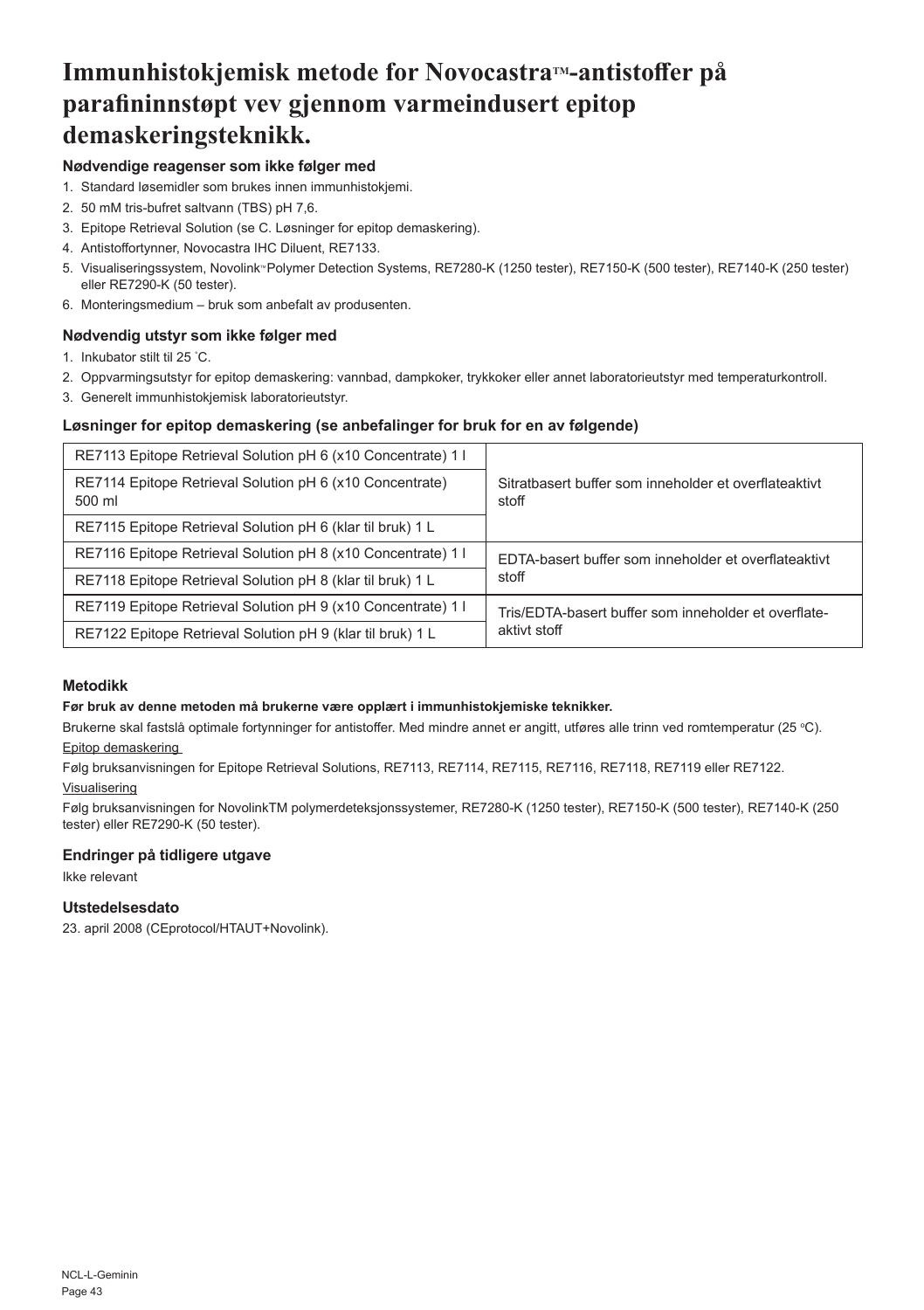# **Novocastra™ Likit Monoklonal Fare Antikor Geminin**

# **Ürün Kodu: NCL-L-Geminin**

# **Kullanım Amacı**

#### *İn vitro diagnostik kullanım içindir.*

NCL-L-Geminin, parafin bölümlerindeki Geminin moleküllerinin ışık mikroskopisi ile kalitatif tanımlanmasına yöneliktir. Herhangi bir boyamanın veya boyama yokluğunun klinik yorumu, morfolojik çalışmalar ve uygun kontrollerle tamamlanmalıdır ve nitelikli bir patolog tarafından hastanın klinik öyküsü ve diğer tanı testleri bağlamında değerlendirilmelidir.

# **Prosedür İlkesi**

İmmünohistokimyasal (IHC) boyama teknikleri, antijene ardışık olarak belirli bir antikorun uygulanması (birincil antikor), birincil antikora ikincil bir antikorun uygulanması ve aralardaki yıkama adımları ile, antijenlerin kromojenik substratlı bir enzim kompleksi yoluyla görselleştirilmesine olanak tanır. Kromojenin enzimle etkinleştirilmesi, antijen alanında gözle görülür bir tepkiye yol açar. Örnek daha sonra karşıt boyanabilir ve lamelle örtülebilir. Sonuçlar bir ışık mikroskobu kullanılarak yorumlanır ve belirli bir antijen ile ilişkili olabilecek veya olmayabilecek patofizyolojik süreçlerin ayırıcı tanısına yardımcı olur.

#### **Clone**

EM6

# **İmmünojen**

Matür proteinin 5–209 amino asitlerine karşılık gelen prokaryotik rekombinant protein.

#### **Özgüllük**

İnsan Geminin.

**Reaktif Bileşimi**

NCL-L-Geminin, prezervatif olarak 15 mM sodyum azid içeren bir sıvı doku kültürü supernatantıdır.

#### **Ig sınıfı**

IgG2a

# **Toplam Protein Konsantrasyonu Total Protein**

1,0-8,0 g/l Lota özgü toplam protein konsantrasyonu için flakon etiketine başvurun.

#### **Antikor Konsantrasyonu**

ELISA tarafından belirlendiği gibi 19 mg/L'ye eşit veya bu değerden yüksek. Seriye özgü Ig konsantrasyonu için flakon etiketine bakın.

#### **Kullanım Önerileri**

Parafin kesitlerinde immünohistokimya (bkz **Metodoloji**).parafin bölümü Önerilen dilüsyon: 25°C'de 30 dakika boyunca 1:40. Epitope Retrieval Solution RE7113, RE7114 veya RE7115 kullanılarak ısı indüklü epitop alımı Bu, kılavuz olarak verilmiştir ve kullanıcılar kendi optimal çalışma seyreltilerini belirlemelidir.

#### **Saklama ve Stabilite**

2-8°C'de saklayın. Dondurmayın. Kullanımdan hemen sonra 2-8°C'ye geri alın. Flakon etiketinde belirtilen son kullanma tarihinden sonra kullanmayın. Yukarıda belirtilenler dışında saklama koşulları kullanıcı tarafından doğrulanmalıdır.

# **Örnek Hazırlama**

Önerilen fiksatif, parafine gömülmüş doku kesitleri için %10 nötr tamponlu formalindir.

#### **Uyarılar ve Önlemler**

Bu reaktif hücre kültürü süpernatanından hazırlanmıştır. Biyolojik bir ürün olduğundan, elleçleme sırasında makul düzeyde dikkatli olunmalıdır.

Sodyum azitin molaritesi bu reaktifte 15 mM'dir. Sodyum azit için Malzeme Güvenlik Bilgileri Formu (MSDS), talep üzerine sağlanmaktadır.

Olası toksik bileşenlerin atılması ile ilgili yerel, bölgesel veya ulusal düzenlemelere başvurun.

Fiksasyondan önce ve sonra örnekler ve onlara maruz kalmış bütün materyaller, enfeksiyon yayabilecekmiş gibi işlem görmelidir ve gerekli önlemler alınarak atılmalıdır.1 Reaktifleri hiçbir zaman ağızla pipetlemeyin. Cildin ve mukoz membranların reaktifler ve örneklerle temas etmesini önleyin. Reaktifler veya numuneler hassas bölgelere temas ederse bol miktarda suyla yıkayın. Tıbbi yardım isteyin. Reaktiflerin mikrobik kontaminasyonunu minimize edin, aksi takdirde spesifik olmayan boyamada bir artış meydana gelebilir. Belirtilenler dışındaki inkübasyon süreleri veya sıcaklıklar hatalı sonuçlara yol açabilir. Bu tür değişiklikler kullanıcı tarafından doğrulanmalıdır.

# **Kalite Kontrol**

Kullanıcı laboratuvarında doku işleme ve teknik prosedürlerdeki farklılıklar sonuçlarda, aşağıdaki prosedürlere ek olarak kurum içi kontrollerin düzenli performansını gerektiren anlamlı değişkenliğe yol açabilir.

Kontroller, hasta numunesinde/numunelerinde yapıldığı gibi mümkün olan en kısa sürede dondurulan formalinle fikse edilmiş, parafin mumuna gömülmüş, taze otopsi numuneleri/biyopsi numuneleri/cerrahi örnekler olmalıdır.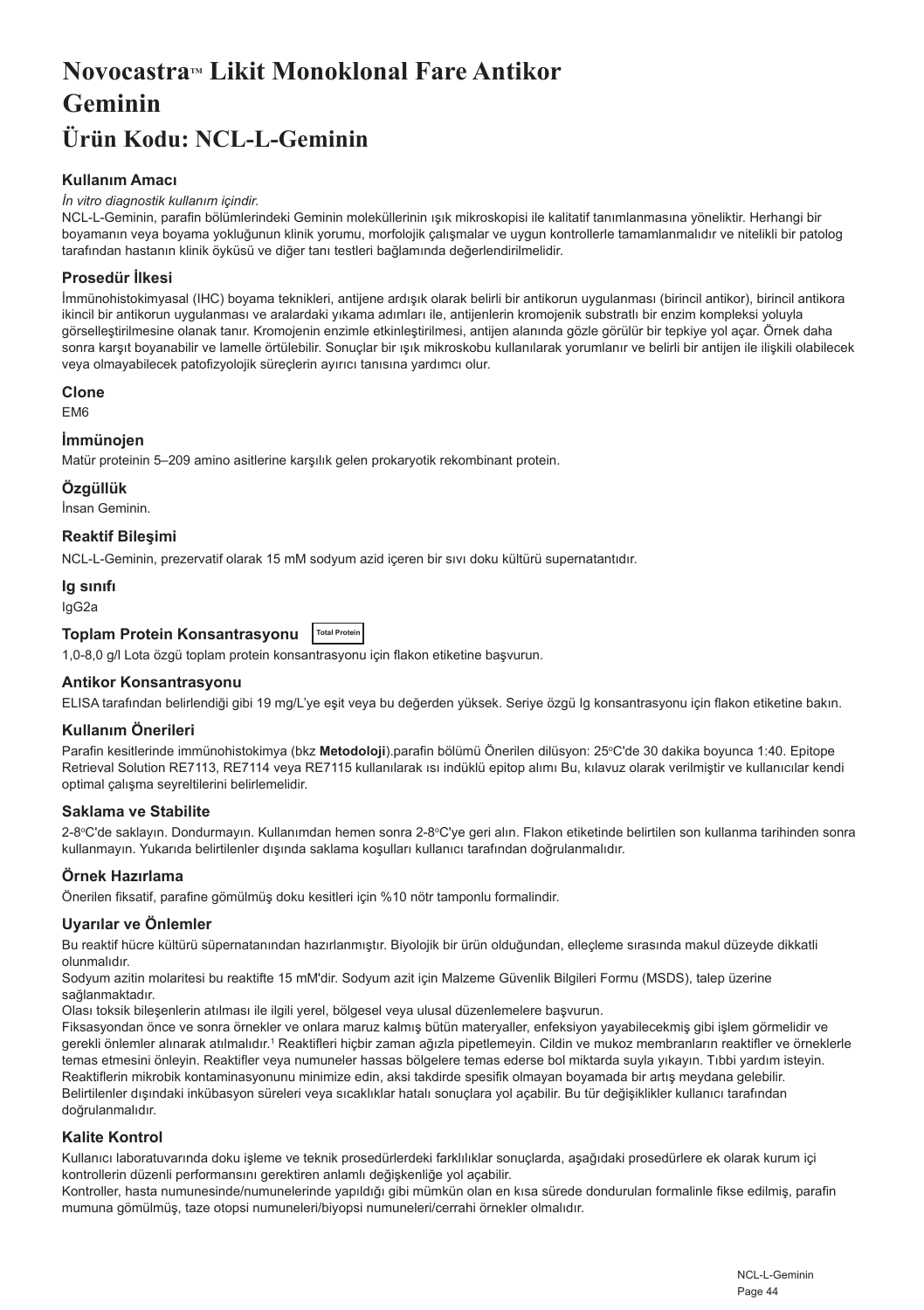# **Pozitif Doku Kontrolü**

Doğru hazırlanmış dokuları ve uygun boyama tekniklerini belirtmek için kullanılır.

Her boyama döngüsünde her test koşulu setine bir pozitif doku kontrolü dahil edilmelidir.

Zayıf pozitif boyama yapılmış doku, optimal kalite kontrolü ve minör reaktif bozunma düzeylerini saptamak için güçlü pozitif boyama yapılmış dokudan daha uygundur.<sup>2</sup>

Önerilen pozitif kontrol dokusu bademciktir.

Pozitif doku kontrolü pozitif boyama göstermezse test örneklerinin sonuçları geçersiz kabul edilmelidir.

#### **Negatif Doku Kontrolü**

Primer antikor tarafından hedef antijenin etiketlenmesinin spesifikliğini doğrulamak için, pozitif doku kontrolünden sonra incelenmelidir. Önerilen negatif kontrol dokusu beyinciktir.

Alternatif olarak, doku kesitlerinin çoğunda bulunan farklı hücre tipi çeşitleri sıklıkla negatif kontrol bölgeleri sunar ancak bu kullanıcı tarafından doğrulanmalıdır.

Olduğu durumda, spesifik olmayan boyamanın görünümü genelde diffüzdür. Aşırı formalin fiksasyonlu dokulardan kesitlerde bağ dokusunun sporadik boyanması da görülebilir. Boyama sonuçlarının yorumlanması için intakt hücreler kullanın. Nekrotik ve dejenere hücreler genellikle spesifik olmayan şekilde boyanır.<sup>3</sup> Proteinlerin veya substrat reaksiyon ürünlerinin immünolojik olmayan bağlanması nedeniyle yanlış pozitif sonuçlar görülebilir. Bu sonuçlar ayrıca, kullanılan immün-boyaya bağlı olarak psödoperoksidaz (eritrositler), endojen peroksidaz (sitokrom C) veya endojen biotin (örn. karaciğer, meme, beyin, böbrek) gibi endojen enzimlerden de kaynaklanabilir. Endojen enzim aktivitesini veya nonspesifik enzim bağlanmasını spesifik immünoreaktiviteden ayırmak için ek hasta dokuları sırasıyla sadece substrat kromojen veya enzim kompleksleri (avidin-biotin, streptavidin, etiketli polimer) ve substrat kromojen ile boyanabilir. Negatif doku kontrolünde spesifik boyanma oluşursa hasta örneklerinin sonuçları geçersiz kabul edilmelidir.

#### **Negatif Reaktif Kontrolü**

Spesifik olmayan boyamayı değerlendirmek ve antijen bölgesinde spesifik boyanmayı daha iyi yorumlayabilmek için her hasta örneği kesitinde primer antikor yerine spesifik olmayan bir negatif reaktif kontrolü kullanın.

#### **Hasta Dokusu**

NCL-L-Geminin ile boyanmış hasta numunelerini en son inceleyin. Pozitif boyama yoğunluğu, negatif reaktif kontrolünün spesifik olmayan herhangi bir arka plan boyaması bağlamında değerlendirilmelidir. Her immünohistokimyasal testte olduğu gibi negatif bir sonuç antijenin saptanmadığı anlamına gelir, antijenin miktar tayinine tabi tutulan hücrelerde/dokuda bulunmadığı anlamına gelmez. Gerekirse yanlış negatif reaksiyonların belirlenmesi için antikor paneli kullanın.

# **Öngörülen Sonuçlar**

# Normal Dokular

Klon EM6, lenfosit ve epitelyal hücrelerin bir kısmının nükleusunda geminin proteini tespit etmiştir. Bademcikteki germinal merkezler, kolondaki kript epitelyal hücreler, testisteki seminifer tübüllerinde spermatogonia, proliferatif epitelyumda glandüler epitelyal hücreler ve derideki skuamöz epitelyumun bazal tabakalarında (n = 78) nükleer boyama gözlemlenmiştir.

#### Anormal Dokular

Klon EM6; Hodgkin olmayan lenfomalar, meme karsinomları ve kolon karsinomları da dahil olmak üzere değerlendirilen 38/125 tümörde hücre çekirdeğini boyamıştır.

#### **NCL-L-Geminin, normal ve neoplastik dokularda geminin ekspresyonunun değerlendirilmesi için tavsiye edilir.**

#### **Genel Sınırlamalar**

İmmünohistokimya; uygun reaktiflerin seçimi, doku seçimi, fiksasyonu ve işlenmesi, IHC slaytının hazırlanması ve boyama sonuçlarının yorumlanması alanlarında özel eğitimden oluşan, çok adımlı bir diagnostik süreçtir.

Doku boyama, boyama öncesinde dokunun kullanımına ve işlenmesine bağlıdır. Uygun olmayan fiksasyon, dondurma, çözme, yıkama, kurutma, ısıtma, kesit alma veya diğer dokular veya sıvılarla kontaminasyon artefaktlara, antikor tutulmasına veya yanlış negatif sonuçlara yol açabilir. Tutarsız sonuçlar, fiksasyon ve gömme yöntemlerindeki değişikliklerden ya da dokunun yapısından kaynaklanan düzensizliklerden kaynaklanabilir.4

Aşırı ya da tam olmayan karşıt boyama, sonuçların düzgün yorumlanmasını olumsuz etkileyebilir.

Herhangi bir boyamanın veya boyama yokluğunun klinik yorumu, morfolojik çalışmalar ve uygun kontrollerle tamamlanmalıdır ve nitelikli bir patolog tarafından hastanın klinik öyküsü ve diğer tanı testleri bağlamında değerlendirilmelidir.

Leica Biosystems Newcastle Ltd'in antikorları, belirtilen şekilde, özel fiksasyon gereklilikleriyle parafine gömülü veya dondurulmuş kesitler üzerinde kullanılır. Özellikle neoplazmlarda beklenmeyen antijen ekspresyonu oluşabilir. Boyanmış herhangi bir doku kesitinin klinik yorumu, morfolojik analizi ve uygun kontrollerin değerlendirilmesini içermelidir.

#### **Kaynakça - Genel**

- 1. National Committee for Clinical Laboratory Standards (NCCLS). Protection of laboratory workers from infectious diseases transmitted by blood and tissue; proposed guideline. Villanova, P.A. 1991; 7(9). Order code M29-P.
- 2. Battifora H. Diagnostic uses of antibodies to keratins: a review and immunohistochemical comparison of seven monoclonal and three polyclonal antibodies. Progress in Surgical Pathology. 6:1–15. eds. Fenoglio-Preiser C, Wolff CM, Rilke F. Field & Wood, Inc., Philadelphia.
- 3. Nadji M, Morales AR. Immunoperoxidase, part I: the techniques and pitfalls. Laboratory Medicine. 1983; 14:767.
- 4. Omata M, Liew CT, Ashcavai M, Peters RL. Nonimmunologic binding of horseradish peroxidase to hepatitis B surface antigen: a possible source of error in immunohistochemistry. American Journal of Clinical Pathology. 1980; 73:626.
- 5. McGarry TJ and Kirschner MW. Geminin, an inhibitor of DNA replication is degraded during mitosis. Cell. 1998; 93:1043–1053.

# **Önceki Sayıya Göre Değişiklikler**

Geçerli değildir.

**Yayın Tarihi** 14 Kasım 2018

NCL-L-Geminin

Page 45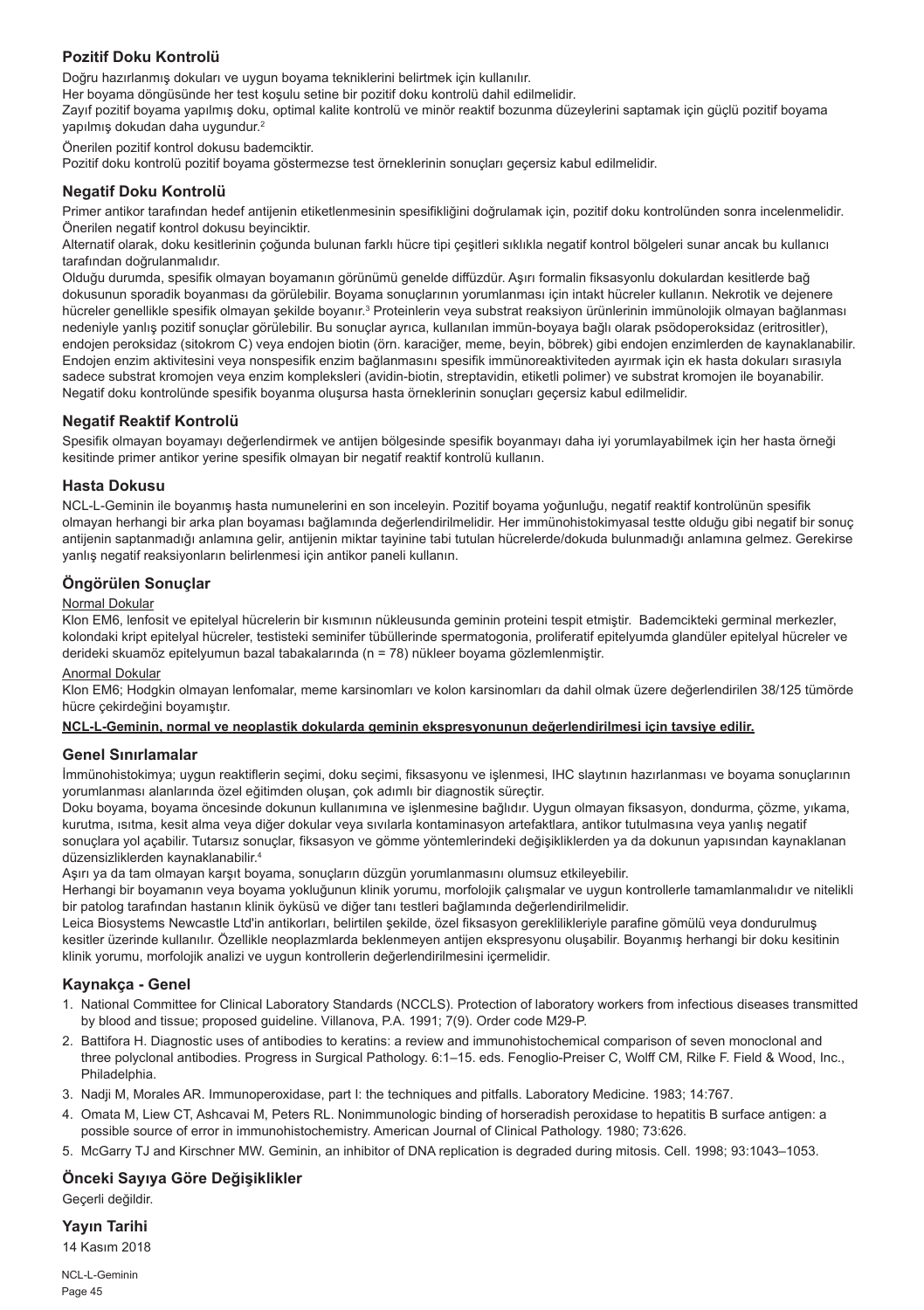# **Isı İndüklü Epitop Alımı Tekniğinden faydalanılarak Parafine Gömülmüş Dokuda NovocastraTM Antikorları İçin İmmünohistokimya Yöntemi.**

# **Gereken ancak sağlanmayan reaktifler**

- 1. İmmünohistokimyada kullanılan standart çözücüler.
- 2. 50 mM Tris Tamponlu Salin (TBS) pH 7,6.
- 3. Epitop Geri Kazanım Çözeltisi (bkz. Epitop Geri Kazanım Çözeltileri).
- 4. Antikor seyreltici, Novocastra IHC Diluent, RE7133.
- 5. Görüntüleme sistemi, Novolink" Polymer Detection Systems, RE7280-K (1250 test), RE7150-K (500 test), RE7140-K (250 test) veya RE7290-K (50 test).
- 6. Montaj ortamı üreticinin önerdiği şekilde kullanın.

# **Gereken ancak Sağlanmayan Ekipman**

- 1. 25°C'ye ayarlı inkübatör.
- 2. Epitop geri kazanımı için ısıtıcı cihaz: Su banyosu, buhar makinesi, basınçlı pişirici veya diğer sıcaklık kontrollü laboratuvar ekipmanı.
- 3. Genel immünohistokimya laboratuvar ekipmanı.

# **Epitop Geri Kazanım Çözeltileri (aşağıdakilerin Kullanım Önerilerinden birine bakın)**

| RE7113 Epitope Retrieval Solution pH 6 (x10 Concentrate) 1 L       |                                         |
|--------------------------------------------------------------------|-----------------------------------------|
| RE7114 Epitope Retrieval Solution pH 6 (x10 Concentrate)<br>500 ml | Sürfaktan içeren sitrat bazlı tampon    |
| RE7115 Epitope Retrieval Solution pH 6 (Ready to Use) 1 L          |                                         |
| RE7116 Epitope Retrieval Solution pH 8 (x10 Concentrate) 1 L       |                                         |
| RE7118 Epitope Retrieval Solution pH 8 (Ready to Use) 1 L          | Sürfaktan içerek EDTA bazlı tampon      |
| RE7119 Epitope Retrieval Solution pH 9 (x10 Concentrate) 1 L       | Sürfaktan içerek Tirs/EDTA bazlı tampon |
| RE7122 Epitope Retrieval Solution pH 9 (Ready to Use) 1 L          |                                         |

# **Metodoloji**

#### **Kullanıcılar, bu yöntemi uygulamadan önce, immünohistokimya teknikleri konusunda gerekli eğitimi almış olmalıdır.**

Antikorlar için optimal dilüsyonları kullanıcıların kendileri belirlemelidir. Aksi belirtilmedikçe tüm adımlar oda sıcaklığında (25°C) gerçekleştirilir.

### Epitop Geri Kazanımı

Epitope Retrieval Solutions, RE7113, RE7114, RE7115, RE7116, RE7118, RE7119 veya RE7122'de kullanım için lütfen talimatları izleyin.

#### Görüntüleme

Novolink Polymer Detection Systems, RE7280-K (1250 test), RE7150-K (500 test), RE7140-K (250 test) veya RE7290-K'de (50 test) kullanım için lütfen talimatları izleyin.

# **Önceki Sayıya Göre Değişiklikler**

Geçerli değildir

# **Yayın Tarihi**

23 Nisan 2008 (CEprotocol/HTAUT+Novolink).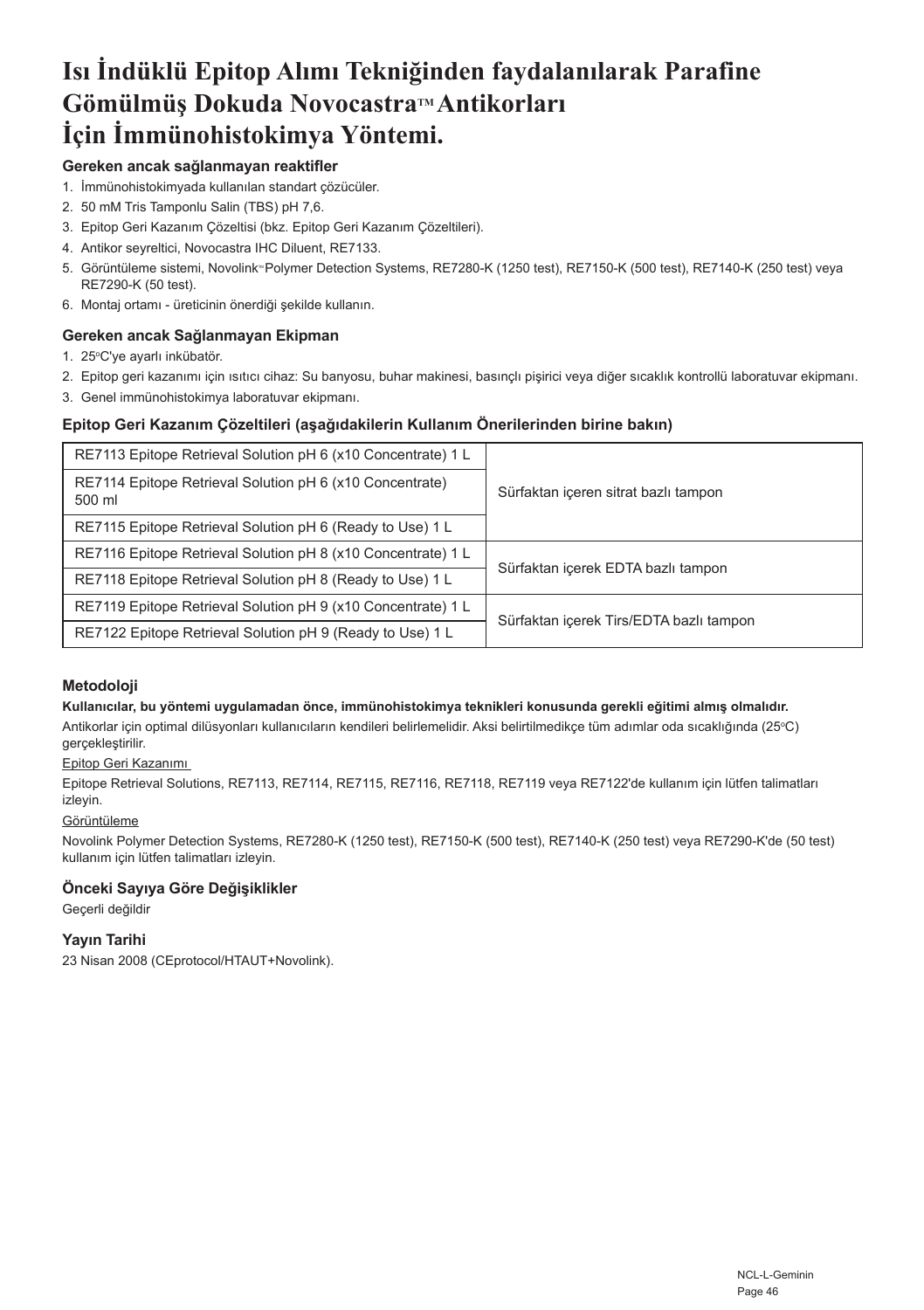# **Течно мише моноклонално антитяло Novocastra™ Geminin**

# **Код на продукта: NCL-L-Geminin**

### **Предназначение**

#### *За употреба при in vitro диагностика.*

Продуктът NCL-L-Geminin е предназначен за качествено идентифициране посредством оптична микроскопия на молекули геминин в парафинови срези. Клиничната интерпретация на всяко оцветяване или неговата липса следва да бъде допълнена от морфологични проучвания с помощта на подходящи контроли и трябва да се оценява в контекста на клиничната история на пациента и други диагностични изследвания от квалифициран патолог.

#### **Принцип на процедурата**

Техниките на имунохистохимично (IHC) оцветяване позволяват визуализация на антигени чрез последователно приложение на специфично антитяло на антигена (първично антитяло), вторично антитяло на първичното антитяло и ензимен комплекс с хромогенен субстрат, с междинни стъпки на промиване. Ензимното активиране на хромогена води до видим реакционен продукт на мястото на антигена. След това може да се направи контраоцветяване на спесимена и да се постави покривно стъкло. Резултатите се интерпретират с използване на оптичен микроскоп и са в помощ при диференциалната диагностика на патофизиологични процеси, които може да са или да не са свързани с определен антиген.

#### **Клонинг**

EM6

#### **Имуноген**

Прокариотен рекомбинантен протеин, съдържащ аминокиселини 5 – 209 от зрелия протеин.

#### **Специфичност**

Човешки геминин.

#### **Състав на реагента**

NCL-L-Geminin е течен супернатант от тъканна култура, съдържащ 15 mM натриев азид като консервант.

#### **Имуноглобулинов клас**

IgG2a

#### **Обща концентрация на протеин Total Protein**

1,0 – 8,0 g/L. Вижте етикета на флакона относно специфичната за партидата концентрация на общ протеин.

#### **Концентрация на антитела**

По-висока или равна на 19 mg/L, както е определено от ELISA. Вижте етикета на флакона относно специфичната за партидата концентрация на имуноглобулин.

#### **Препоръки за употреба**

Имунохистохимия (вж **Методология**) върху парафинови срези. Предложение за разреждане: 1:40 за 30 минути при температура 25ºС. Термично индуцирано извличане на епитоп чрез използване на разтворите за извличане на епитопи RE7113, RE7114 или RE7115. Това е дадено като указание, като потребителите трябва сами да определят техни собствени оптимални работни разреждания.

#### **Съхранение и стабилност**

Съхранявайте при температура 2 – 8°C. Не замразявайте. Да се върне на температура 2 – 8°C веднага след употреба. Да не се използва след срока на годност, отбелязан върху етикета на флакона. Други условия на съхранение, освен посочените по-горе, трябва да бъдат проверени от потребителя.

#### **Подготовка на спесимени**

Препоръчителният фиксиращ разтвор е неутрален буфериран формалин 10% за тъканни срези, вградени в парафин.

#### **Предупреждения и предпазни мерки**

Този реагент е приготвен от супернатант от клетъчна култура. Тъй като е биологичен продукт, необходимо е повишено внимание при работа с него.

Моларността на натриевия азид в този реагент е 15 mM. При поискване е налице информационен лист за безопасност на материалите (MSDS) за натриевия азид.

Консултирайте се с федералните, държавните или местните регламенти относно изхвърлянето на потенциално токсични компоненти.

Всички спесимени преди и след фиксация, както и всички материали, изложени на тях, трябва да се третират като възможни преносители на инфекция и да се изхвърлят, като се вземат правилни предпазни мерки.1 Никога не пипетирайте реагенти с уста и избягвайте контакт на кожата и лигавиците с реагенти и спесимени. При контакт на реагенти или спесимени с чувствителни зони измийте зоните с обилно количество вода. Потърсете медицинска помощ.

Свеждайте до минимум микробната контаминация на реагентите, в противен случай може да се появи увеличаване на неспецифичното оцветяване.

Инкубационни времена или температури, различни от посочените, могат да доведат до грешни резултати. Всички подобни промени трябва да бъдат валидирани от потребителя.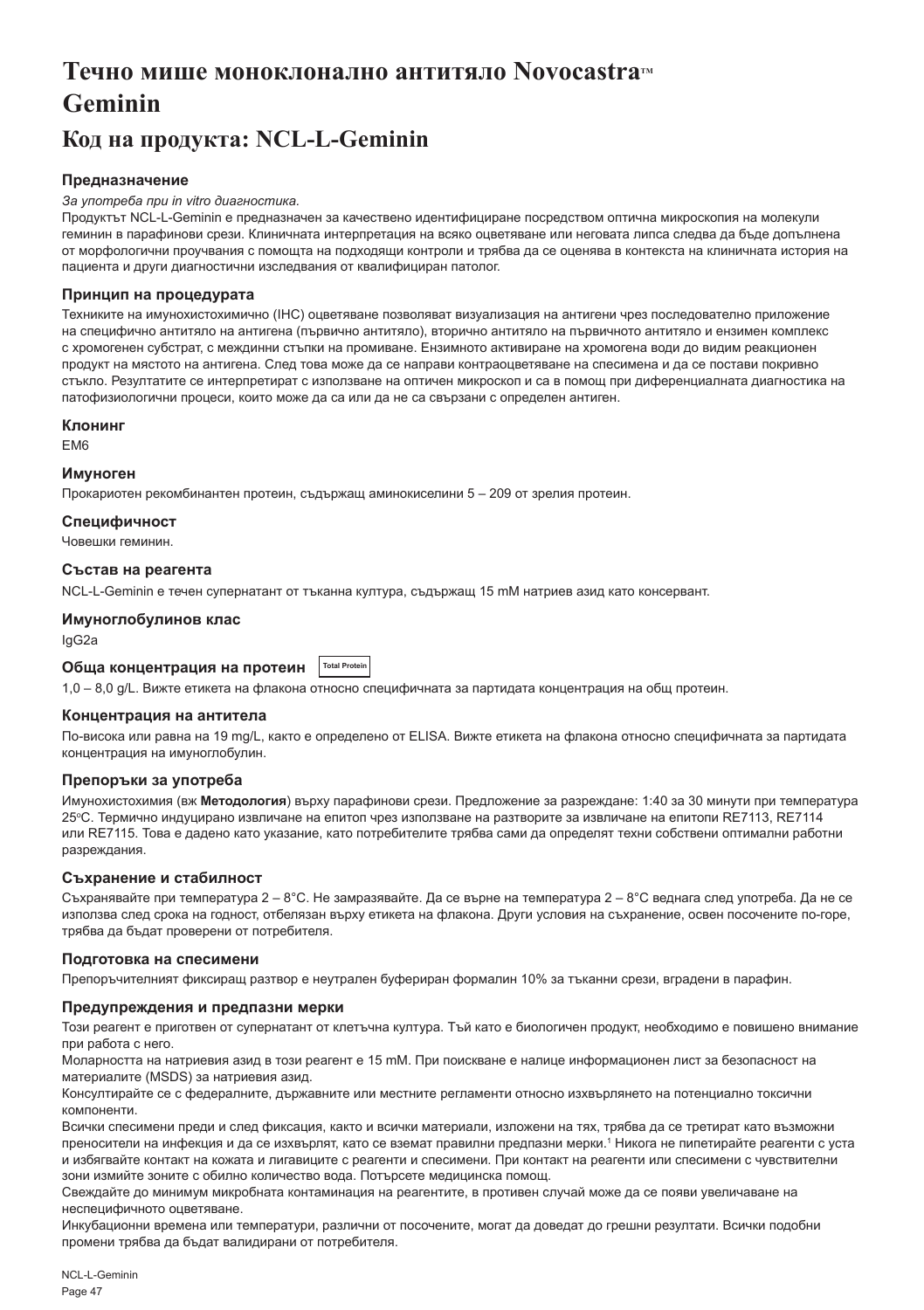#### **Качествен контрол**

Различията в обработката на тъканите и техническите процедури в лабораторията на потребителя могат да доведат до значително вариране на резултатите, налагащо редовно извършване на вътрешен контрол в допълнение към следните процедури.

Контролите трябва да са свежи спесимени, взети по време на аутопсия/биопсия/операция, фиксирани във формалин, обработени и вградени в парафинов восък, възможно най-бързо, по същия начин като проба(та) на пациента(ите).

#### **Позитивна тъканна контрола**

Използва се, за да се покажат правилно приготвени тъкани и правилни техники на оцветяване.

Една позитивна тъканна контрола трябва да бъде включена за всеки сет с тестови условия при всяка серия проби за оцветяване.

Тъкан със слабо позитивно оцветяване е по-подходяща от тъкан със силно позитивно оцветяване за оптимален качествен контрол и за откриване на по-малки нива на деградация на реагента.<sup>2</sup>

Препоръчителната позитивна тъканна контрола е сливица.

Ако позитивната тъканна контрола не показва позитивно оцветяване, резултатите от спесимените, включени в теста, трябва да се считат за невалидни.

#### **Негативна тъканна контрола**

Трябва да се изследва след позитивната тъканна контрола, за да се провери специфичността на белязването на таргетния антиген от първичното антитяло.

Препоръчителната тъкан за негативна контрола е малкият мозък.

Алтернативно, разнообразието от различни видове клетки, присъстващи в повечето тъканни срези, често предлага места за негативна контрола, но това трябва да се провери от потребителя.

Неспецифичното оцветяване, ако присъства, обикновено е дифузно на вид. Спорадично оцветяване на съединителна тъкан може да се наблюдава и в части от прекомерно фиксирани във формалин тъкани. Използвайте интактни клетки за интерпретация на резултатите от оцветяването. Некротичните или дегенериралите клетки често се оцветяват неспецифично.3 Може да се видят неверни позитивни резултати поради неимунологично свързване на протеини или реакционни продукти на субстрата. Те може да са причинени и от ендогенни ензими, като например псевдопероксидаза (еритроцити), ендогенна пероксидаза (цитохром C) или ендогенен биотин (напр. черен дроб, гърда, мозък, бъбрек) в зависимост от типа на използваното имунно оцветяване. За диференциране на ендогенна ензимна активност или неспецифично ензимно свързване от специфична имунна реактивност ексклузивно може да се оцветят допълнителни тъкани от пациента, съответно със субстрат-хромоген или с ензимни комплекси (авидин-биотин, стрептавидин, маркиран полимер) и субстрат-хромоген. Ако се появи специфично оцветяване в негативната тъканна контрола, резултатите от спесимените на пациентите трябва да се считат за невалидни.

#### **Негативна контрола на реагента**

Използвайте неспецифична негативна контрола на реагента, вместо първичното антитяло, със срез от всеки спесимен на пациента, за да се направи оценка на неспецифичното оцветяване и да се даде по-добра интерпретация на специфичното оцветяване на мястото на антигена.

#### **Тъкан от пациента**

Спесимените на пациенти, оцветени с NCL-L-Geminin, трябва да се изследват последни. Наситеността на позитивното оцветяване трябва да бъде оценена в контекста на всяко неспецифично фоново оцветяване на негативната контрола на реагента. Както при всеки имунохистохимичен тест, един отрицателен резултат означава, че антигенът не е открит, а не че антигенът отсъства в анализираните клетки/тъкан. Ако се налага, използвайте панел от антитела за идентифициране на фалшиво отрицателни реакции.

#### **Очаквани резултати**

#### Нормални тъкани

Клонинг EM6 открива протеина геминин в ядрото на част от лимфоцитите и епителните клетки. Оцветяване на ядрата се наблюдава в зародишните центрове на сливицата, криптните епителни клетки в ободното черво, сперматогониите в семенните канали на тестисите, клетките на жлезистия епител в пролифериращия епител и базалните слоеве на плоскоклетъчния епител на кожата (n=78).

#### Абнормни тъкани

Клонинг EM6 оцветява клетъчни ядра в 38/125 оценени тумора, включително неходжкинови лимфоми, карциноми на гърдата и карциноми на ободното черво.

**Продуктът NCL-L-Geminin се препоръчва за оценка на експресията на геминин в нормални и неопластични тъкани.**

#### **Общи ограничения**

Имунохистохимията е многостъпков диагностичен процес, който се състои от специализирано обучение за избор на подходящи реагенти, избор на тъкани, фиксация и обработка, подготовка на предметното стъкло за имунохистохимия и интерпретация на резултатите от оцветяването.

Тъканното оцветяване зависи от боравенето с тъканта и нейната обработка преди оцветяването. Неправилната фиксация, замразяване, размразяване, промиване, изсушаване, затопляне, срязване или контаминацията с други тъкани или течности може да причини поява на артефакти, блокиране на антителата или фалшиво отрицателни резултати. Несъответстващите резултати може да се дължат на вариации в методите на фиксация и вграждане или на присъща нерегулярност в тъканта.4 Прекомерното или непълно контраоцветяване може да попречи на правилната интерпретация на резултатите.

Клиничната интерпретация на всяко оцветяване или неговата липса следва да бъде допълнена от морфологични проучвания с помощта на подходящи контроли и трябва да се оценява в контекста на клиничната история на пациента и други диагностични изследвания от квалифициран патолог.

Антителата от Leica Biosystems Newcastle Ltd са предназначени за употреба, както е указано, върху замразени или вградени в парафин срези със специфични изисквания за фиксация. Възможно е да настъпи неочаквана антигенна експресия, особено при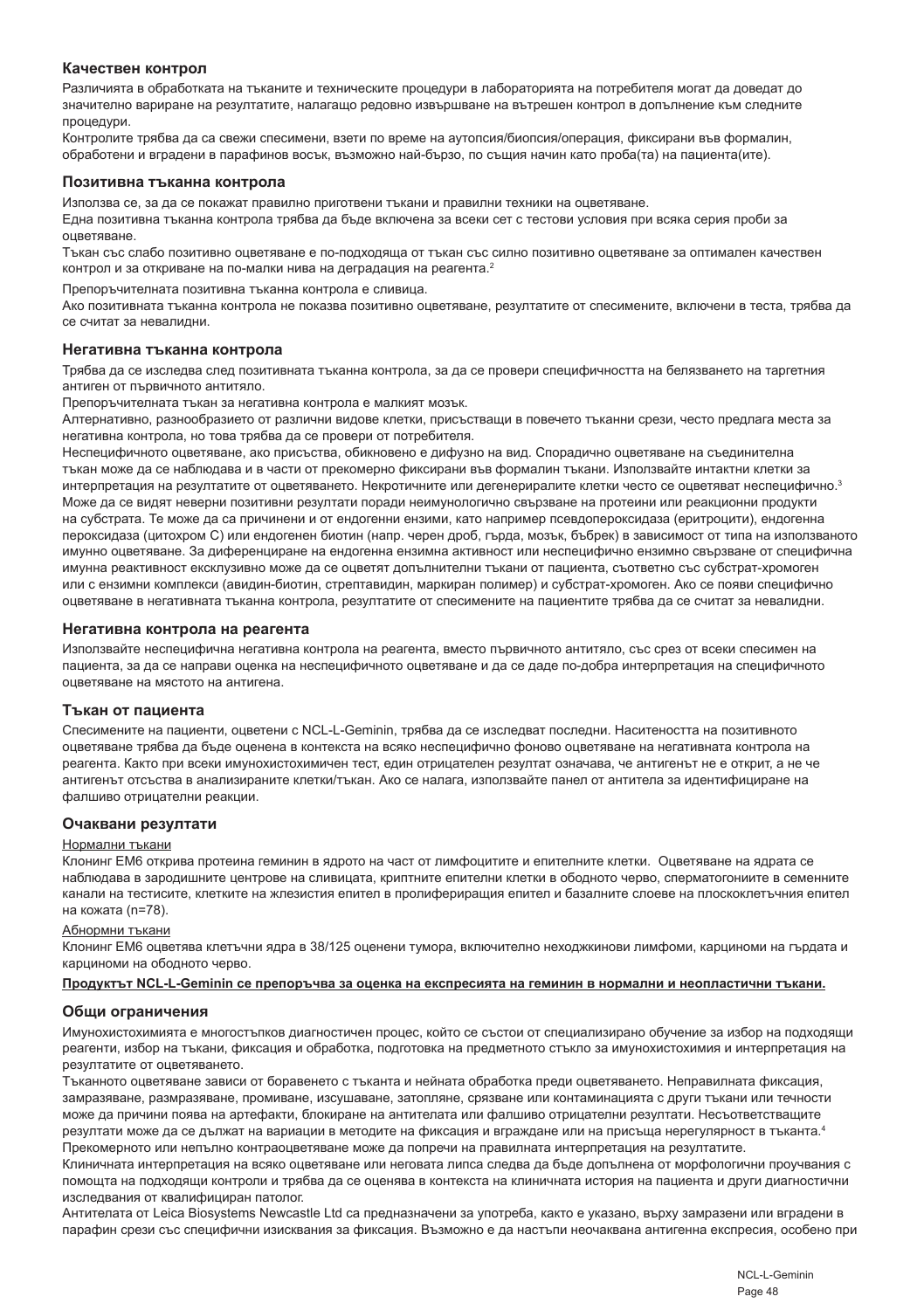неоплазми. Клиничната интерпретация на всеки оцветен тъканен срез трябва да включва морфологичен анализ и оценката на подходящи контроли.

#### **Библиография – основна**

- 1. National Committee for Clinical Laboratory Standards (NCCLS). Protection of laboratory workers from infectious diseases transmitted by blood and tissue; proposed guideline. Villanova, P.A. 1991; 7(9). Order code M29-P.
- 2. Battifora H. Diagnostic uses of antibodies to keratins: a review and immunohistochemical comparison of seven monoclonal and three polyclonal antibodies. Progress in Surgical Pathology. 6:1–15. eds. Fenoglio-Preiser C, Wolff CM, Rilke F. Field & Wood, Inc., Philadelphia.
- 3. Nadji M, Morales AR. Immunoperoxidase, part I: the techniques and pitfalls. Laboratory Medicine. 1983; 14:767.
- 4. Omata M, Liew CT, Ashcavai M, Peters RL. Nonimmunologic binding of horseradish peroxidase to hepatitis B surface antigen: a possible source of error in immunohistochemistry. American Journal of Clinical Pathology. 1980; 73:626.
- 5. McGarry TJ and Kirschner MW. Geminin, an inhibitor of DNA replication is degraded during mitosis. Cell. 1998; 93:1043–1053.

### **Изменения на предишно издание**

Не е приложимо.

#### **Дата на издаване**

14 Ноември 2018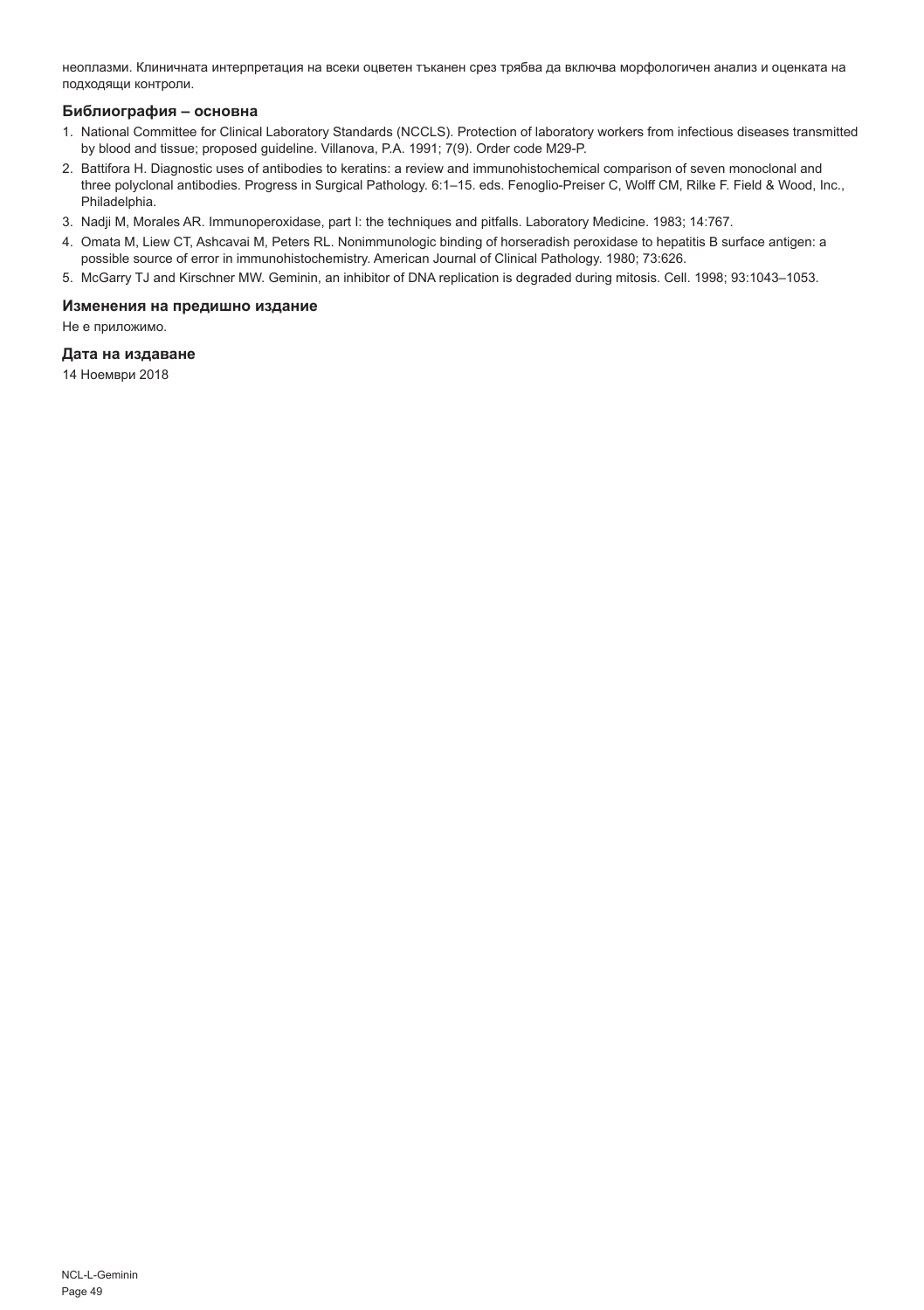# **Имунохистохимична методология за антитела NovocastraTM върху вградени в парафин тъкани с използване на техниката за термично индуцирано извличане на епитоп.**

### **Необходими, но непредоставени реагенти**

- 1. Стандартни разтворители, използвани с имунохистохимията.
- 2. 50 mM трометамин-буфериран физиологичен разтвор (TBS) pH 7,6.
- 3. Разтвор за извличане на епитоп (вж. C. Разтвори за извличане на епитоп).
- 4. Разредител за антитела, Novocastra IHC Diluent, RE7133.
- 5. Система за визуализация, Novolink® Polymer Detection Systems, RE7280-K (1250 теста), RE7150-K (500 теста), RE7140-K (250 теста) или RE7290-K (50 теста).
- 6. Микроскопски препарат използвайте според препоръките на производителя.

# **Необходимо, но непредоставено оборудване**

- 1. Инкубатор, настроен на температура 25℃.
- 2. Загряващ уред за извличане на епитоп: водна вана, изпарител, съд за загряване под налягане или друго лабораторно оборудване с контролирана температура.
- 3. Общо имунихистохимично лабораторно оборудване.

# **Разтвори за извличане на епитоп (вж. Препоръки за употреба за един от следните)**

| RE7113 Epitope Retrieval Solution pH 6 (x10 Concentrate) 1 L                 |                                                                                              |
|------------------------------------------------------------------------------|----------------------------------------------------------------------------------------------|
| RE7114 Epitope Retrieval Solution pH 6 (x10 Concentrate)<br>500 mL           | Базиран на цитрат буфер, съдържащ повърхностно<br>активно вещество                           |
| RE7115 Epitope Retrieval Solution pH 6 (готов за употреба)<br>1 L            |                                                                                              |
| RE7116 Epitope Retrieval Solution pH 8 (x10 Concentrate) 1 L                 |                                                                                              |
| RE7118 Epitope Retrieval Solution pH 8 (готов за употреба)<br>1 L            | Базиран на етилендиаминтетраоцетна киселина<br>буфер, съдържащ повърхностно активно вещество |
| RE7119 Epitope Retrieval Solution pH 9 (x10 Concentrate) 1 L                 | Базиран на трометамин-буфериран физиологичен                                                 |
| RE7122 Epitope Retrieval Solution pH 9 (готов за употреба)<br>1 <sub>L</sub> | разтвор/етилендиаминтетраоцетна киселина буфер,<br>съдържащ повърхностно активно вещество    |

#### **Методология**

#### **Преди прилагането на тази методология потребителите трябва да бъдат обучени за имунохистохимичните техники.**

Потребителите трябва да определят оптималните разтвори за антитела. Освен ако не е указано друго, всички стъпки се извършват при стайна температура (25 ° C).

#### Извличане на епитоп

Моля, следвайте инструкциите за употреба в Разтвори за извличане на епитоп RE7113, RE7114, RE7115, RE7116, RE7118, RE7119 или RE7122.

# Визуализация

Моля, следвайте инструкциите за употреба в Novolink Polymer Detection Systems, RE7280-K (1250 теста), RE7150-K (500 теста), RE7140-K (250 теста) или RE7290-K (50 теста).

# **Изменения на предишно издание**

Не е приложимо

#### **Дата на издаване**

23 април 2008 г. (CEprotocol/HTAUT+Novolink).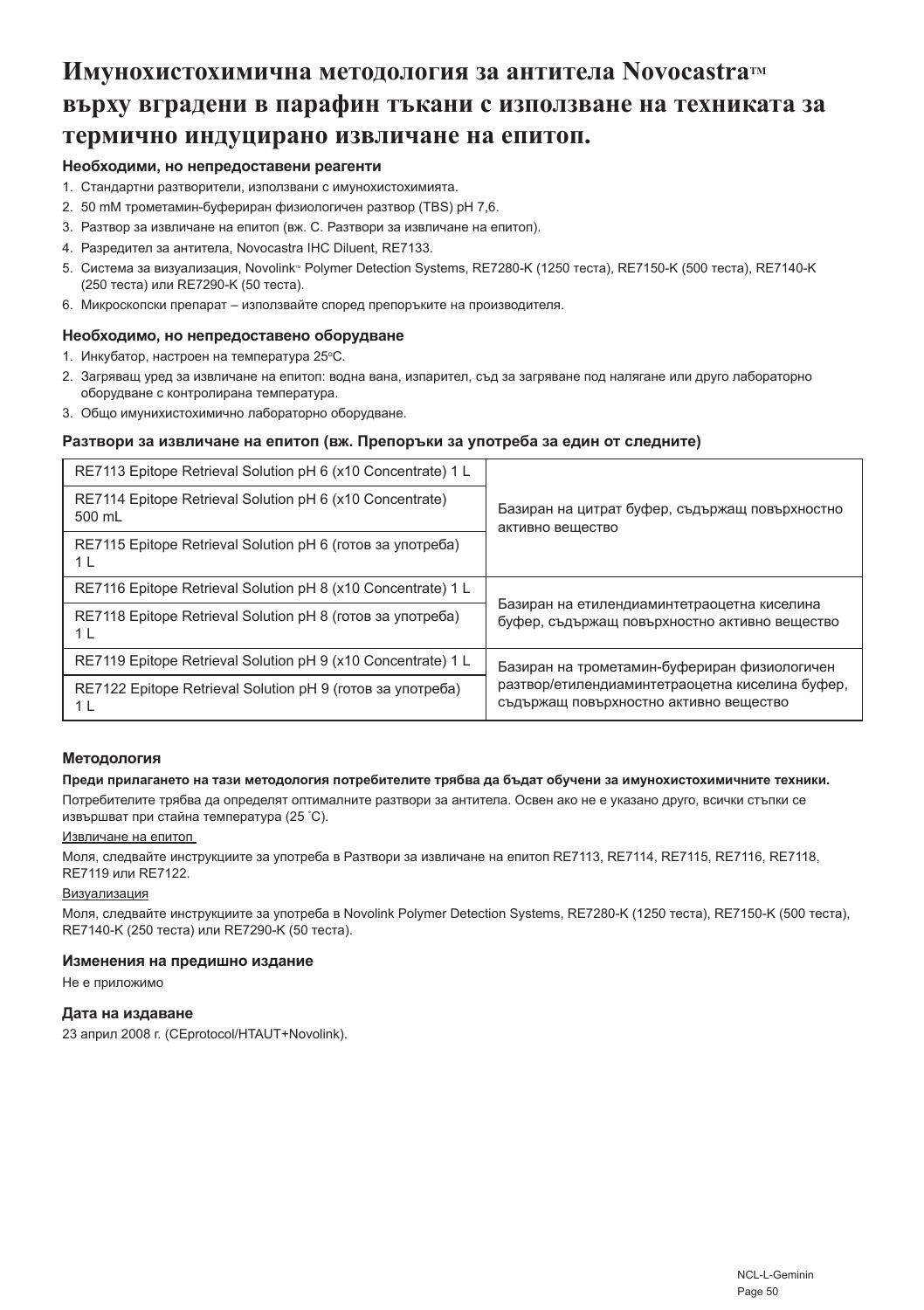# Novocastra™ folyékony egér monoklonális antitest **Geminin**

# **Termékkód: NCL-L-Geminin**

# **Alkalmazási terület**

#### *In vitro diagnosztikai használatra.*

Az NCL-L-Geminin a geminin molekulák fénymikroszkóppal végzett kvalitatív azonosítására szolgál paraffinos metszetekben. Minden festődés meglétének vagy hiányának klinikai értelmezését morfológiai vizsgálatokkal és megfelelő kontrollokkal kell kiegészíteni, valamint az értékelést a beteg klinikai kórtörténete és egyéb diagnosztikai vizsgálatok figyelembevételével, képzett patológusnak kell elvégeznie.

# **Az eljárás elve**

Az immunhisztokémiai (immunohistochemical, IHC) megfestési technikák az antigén elleni specifikus antitest (elsődleges antitest), az elsődleges antitest elleni másodlagos antitest és egy enzim kromogén szubsztráttal alkotott komplexének egymás után következő alkalmazásán keresztül, közbeiktatott mosási lépések mellett lehetővé teszik az antigének megjelenítését. A kromogén enzimaktiválása látható reakcióterméket eredményez az antigén helyén. Ezután a minta kontrasztfesthető és lefedhető. Az eredmények fénymikroszkóp használatával értelmezhetők, majd segítségül használhatók a patofiziológiás folyamatok differenciáldiagnózisa során, amely folyamatok az esetek egy részében konkrét antigénhez kapcsolódnak.

#### **Klón**

EM6

#### **Immunogén**

Az érett fehérje 5–209-ig terjedő aminosav-szekvenciáját tartalmazó prokarióta eredetű rekombináns fehérje.

#### **Specificitás**

Humán geminin.

# **A reagens összetétele**

Az NCL-L-Geminin egy tartósítószerként 15 mM nátrium-azidot tartalmazó folyékony szövetkultúra felülúszó.

#### **Ig-osztály**

IgG2a

| Összfehérje-koncentráció Total Protein |  |
|----------------------------------------|--|
|----------------------------------------|--|

1,0–8,0 g/l. A sarzsspecifikus összfehérje-koncentrációt lásd az üveg címkéjén.

#### **Antitest-koncentráció**

Legalább 19 mg/l ELISA módszerrel meghatározva. A sarzsspecifikus Ig-koncentrációt lásd az üveg címkéjén.

#### **Felhasználási javaslatok**

Immunhisztokémia (lásd **Módszer**) paraffinos metszeteken. Javasolt hígítás: 1:40, 30 percen át, 25 °C-on. Hőindukált epitópfeltárás Epitope Retrieval Solution RE7113, RE7114 vagy RE7115 alkalmazásával. Az adatok csak útmutatásul szolgálnak, a felhasználóknak kell meghatározniuk saját optimális munkaoldataikat.

#### **Tárolás és stabilitás**

2–8 °C-on tárolandó. Tilos fagyasztani. Felhasználás után azonnal tegye vissza 2–8 °C közötti hőmérsékletre. Ne használja az üveg címkéjén feltüntetett lejárati dátum után. A fentiekben előírtaktól eltérő tárolási feltételeket a felhasználónak ellenőriznie kell.

#### **A minták előkészítése**

A javasolt fixálószer a paraffinba ágyazott szövetmetszeteknél 10%-os, semleges pufferolású formalin.

# **Figyelmeztetések és óvintézkedések**

Ez a reagens a sejtkultúra felülúszójából készült. Mivel biológiai termék, kezelésekor észszerű körültekintéssel kell eljárni. A reagensben lévő nátrium-azid molaritása 15 mM. A nátrium-azidra vonatkozó anyagbiztonsági adatlapot (Material Safety Data Sheet, MSDS) igény esetén rendelkezésre bocsátjuk.

Minden potenciálisan toxikus összetevő ártalmatlanításával kapcsolatban kövesse a szövetségi, állami és helyi előírásokat. A mintákat fixálás előtt és után, valamint a velük érintkező összes anyagot fertőzések terjesztésére képes anyagként kell kezelni, és megfelelő körültekintéssel kell ártalmatlanítani.1 Soha ne pipettázza szájjal a reagenseket, továbbá kerülje a bőr és a nyálkahártyák érintkezését a reagensekkel és a mintákkal. Ha a reagensek vagy minták érzékeny területtel érintkeznek, bő vízzel mossa le az érintett területet. Forduljon orvoshoz.

Minimálisra kell csökkenteni a reagensek mikrobiális szennyeződését, különben megnövekedhet a nem specifikus festődés. A megadottaktól eltérő inkubációs idők és hőmérsékletek hibás eredményekhez vezethetnek. A felhasználónak minden ilyen jellegű változtatást validálnia kell.

# **Minőség-ellenőrzés**

A felhasználó laboratóriumában alkalmazott szövetfeldolgozási és technikai eljárások eltérései jelentős különbséget okozhatnak az eredményekben, ami az alábbi eljárásokon túl belső kontrollok rendszeres futtatását teszi szükségessé. Kontrollként friss boncolási/biopsziás/sebészeti mintákat kell használni, amelyeket a lehető leghamarabb a betegmintákkal megegyező módon kell formalinban fixálni, feldolgozni és paraffinviaszba ágyazni.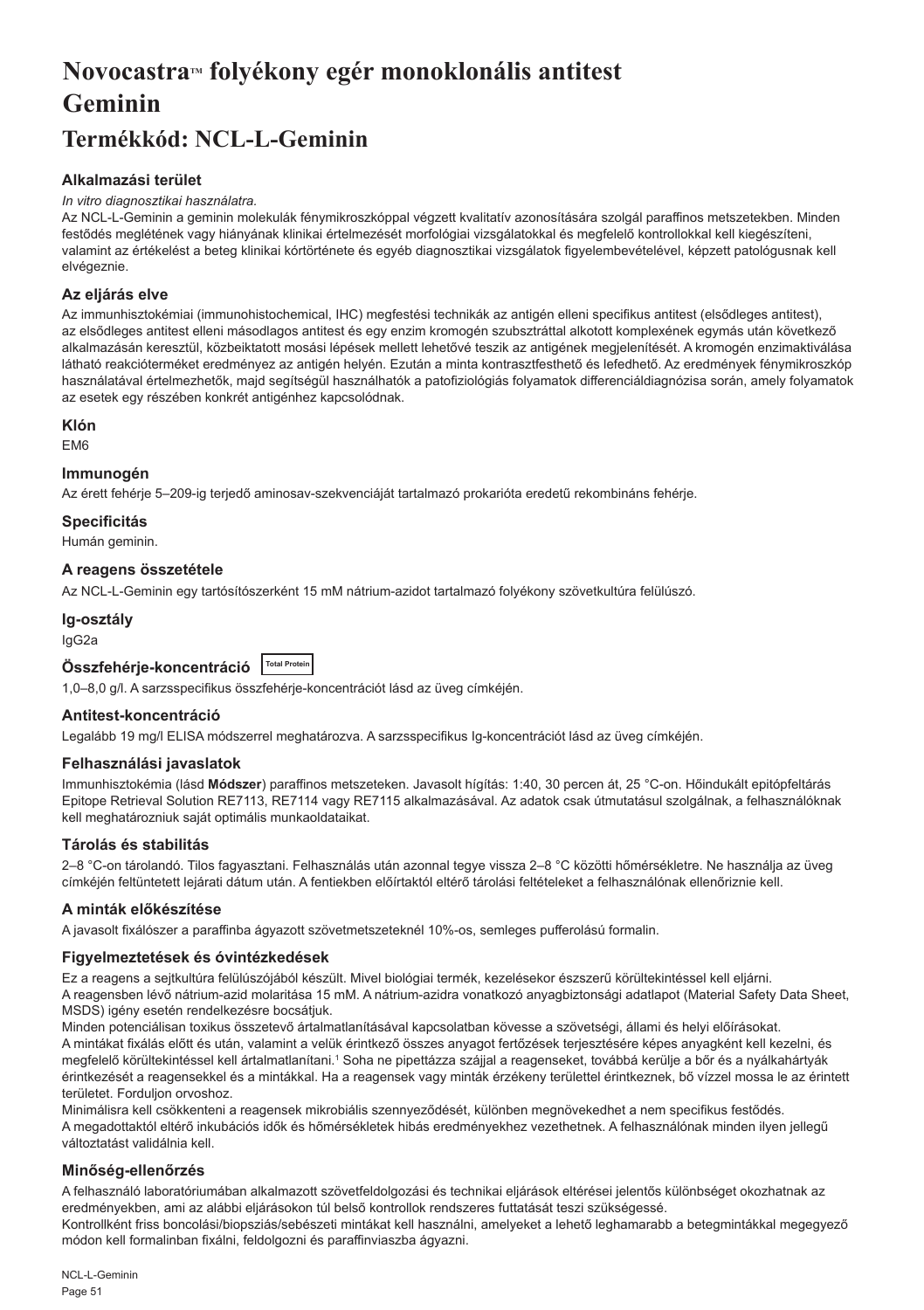# **Pozitív szövetkontroll**

A megfelelő szövet-előkészítés és festési technikák ellenőrzésére használatos.

Minden tesztelési körülményegyüttes esetében és minden megfestési sorozatban kell alkalmazni egy pozitív szövetkontrollt. A gyengén pozitív festődésű szövet alkalmasabb az erősebben pozitív festődésű szövetnél az optimális minőség-ellenőrzéshez, valamint a kismértékű reagensbomlás észleléséhez.<sup>2</sup>

A javasolt pozitív kontrollszövet a tonsilla.

Ha a pozitív szövetkontroll nem mutat pozitív festődést, a vizsgált minták eredményeit érvénytelennek kell tekinteni.

#### **Negatív szövetkontroll**

A pozitív szövetkontroll után azért kell megvizsgálni, hogy a vizsgált antigén elsődleges antitest segítségével történő jelölésének specificitását ellenőrizni lehessen.

A javasolt negatív kontrollszövet a kisagy.

Ezenkívül a legtöbb szövetmetszetben jelen lévő különböző sejttípusok gyakran használhatók negatív kontrollként, de ezeket a felhasználónak kell ellenőriznie.

Ha van nem specifikus festődés, az rendszerint diffúz megjelenésű. A formalinban túlfixált szövetekből származó metszeteknél a kötőszövet szórványos festődése is megfigyelhető. A festési eredmények értelmezésére ép sejteket használjon. A nekrotizált vagy degenerálódott sejtek gyakran nem specifikusan festődnek meg.<sup>3</sup> A fehérjék vagy a szubsztrát reakciótermékeinek nem immunológiai kötődése miatt álpozitív eredmények jelentkezhetnek. Az alkalmazott immunfestés típusától függően álpozitív eredményeket okozhatnak olyan endogén enzimek is, mint a pszeudoperoxidáz (vörösvérsejtek), endogén peroxidáz (citokróm C), illetve endogén biotin (pl. máj, emlő, agy, vese). Az endogén enzim aktivitásának vagy az enzimek nem specifikus kötődésének a specifikus immunreakciótól való megkülönböztetésére további betegszövetek festhetők kizárólag szubsztrát–kromogén oldattal vagy enzimkomplexekkel (avidinbiotin, sztreptavidin, jelölt polimer) és szubsztrát–kromogénnel. Ha a negatív szövetkontroll specifikus festődést mutat, a betegminták eredményeit érvénytelennek kell tekinteni.

#### **Negatív reagenskontroll**

A nem specifikus festődés kiértékeléséhez és az antigén helyén létrejövő specifikus festődés jobb értelmezéséhez minden betegminta esetén egy metszeten alkalmazzon az elsődleges antitest helyett nem specifikus negatív reagenskontrollt.

#### **Betegszövet**

Az NCL-L-Geminin reagenssel festett betegmintákat vizsgálja meg utolsóként. A pozitív festődés intenzitását a negatív reagenskontroll esetleges nem specifikus háttérfestődésének viszonylatában értékelje. Mint minden immunhisztokémiai vizsgálatnál, a negatív eredmény azt jelenti, hogy az antigén nem volt kimutatható, nem pedig azt, hogy az antigén nem volt jelen a vizsgált sejtekben/ szövetben. Szükség esetén az álnegatív reakciók azonosítására használjon antitestpanelt.

#### **Várható eredmények**

#### Normál szövetek

Az EM6 klón kimutatia a geminin fehériét a limfociták egy részének és a hámseiteknek a seitmagjában. Magfestődést figyeltek meg a tonsilla csíraközpontjaiban, a vastagbél kriptáinak hámsejtjeiben, a here ondócsatornáinak spermatogóniumaiban, a bőr laphámjának osztódó hám és bazális rétegeiben a mirigyhámsejtekben (n = 78).

#### Kóros szövetek

Az EM6 klón megfestette a sejtmagokat 38/125 kiértékelt daganatban, közöttük non-Hodgkin-limfómák, emlőkarcinómák és vastagbélkarcinómák esetén.

#### **Az NCL-L-Geminin a gemininexpresszió felmérésére ajánlott egészséges és tumoros szövetekben.**

#### **Általános korlátozások**

Az immunhisztokémia több lépésből álló diagnosztikai folyamat, amely a következőket foglalja magában: speciális képzés alapján a megfelelő reagensek kiválasztása; a szövetek kiválasztása, fixálása és feldolgozása; az IHC tárgylemez előkészítése; és a festési eredmények értelmezése.

A szövet festődése függ a szövet festés előtti kezelésétől és feldolgozásától. A nem megfelelő fixálás, a fagyasztás, olvasztás, mosás, szárítás, melegítés, metszetkészítés, illetve a más szövetekkel vagy folyadékokkal történő szennyezés műtermékeket, az antitestek befogását, illetve álnegatív eredményeket okozhat. Ellentmondó eredményekhez vezethetnek a fixálási vagy beágyazási módszerek eltérései, illetve a szövet eredendő rendellenességei.4

A túlzott vagy hiányos kontrasztfestés ronthatja az eredmények megfelelő értelmezését.

Minden festődés meglétének vagy hiányának klinikai értelmezését morfológiai vizsgálatokkal és megfelelő kontrollokkal kell kiegészíteni, valamint az értékelést a beteg klinikai kórtörténete és egyéb diagnosztikai vizsgálatok figyelembevételével, képzett patológusnak kell elvégeznie.

A Leica Biosystems Newcastle Ltd által biztosított antitestek specifikus fixálási követelmények mellett, az utasításoknak megfelelően fagyasztott vagy paraffinba ágyazott metszeteken történő felhasználásra szolgálnak. Időnként váratlan antigén-expresszió fordulhat elő, különösen daganatok esetében. Bármely festett szövetmetszet klinikai értelmezéséhez morfológiai elemzést is kell végezni, és ki kell értékelni a megfelelő kontrollokat.

#### **Bibliográfia – általános**

- 1. National Committee for Clinical Laboratory Standards (NCCLS). Protection of laboratory workers from infectious diseases transmitted by blood and tissue; proposed guideline. Villanova, P.A. 1991; 7(9). Order code M29-P.
- 2. Battifora H. Diagnostic uses of antibodies to keratins: a review and immunohistochemical comparison of seven monoclonal and three polyclonal antibodies. Progress in Surgical Pathology. 6:1–15. eds. Fenoglio-Preiser C, Wolff CM, Rilke F. Field & Wood, Inc., Philadelphia.
- 3. Nadji M, Morales AR. Immunoperoxidase, part I: the techniques and pitfalls. Laboratory Medicine. 1983; 14:767.
- 4. Omata M, Liew CT, Ashcavai M, Peters RL. Nonimmunologic binding of horseradish peroxidase to hepatitis B surface antigen: a possible source of error in immunohistochemistry. American Journal of Clinical Pathology. 1980; 73:626.
- 5. McGarry TJ and Kirschner MW. Geminin, an inhibitor of DNA replication is degraded during mitosis. Cell. 1998; 93:1043–1053.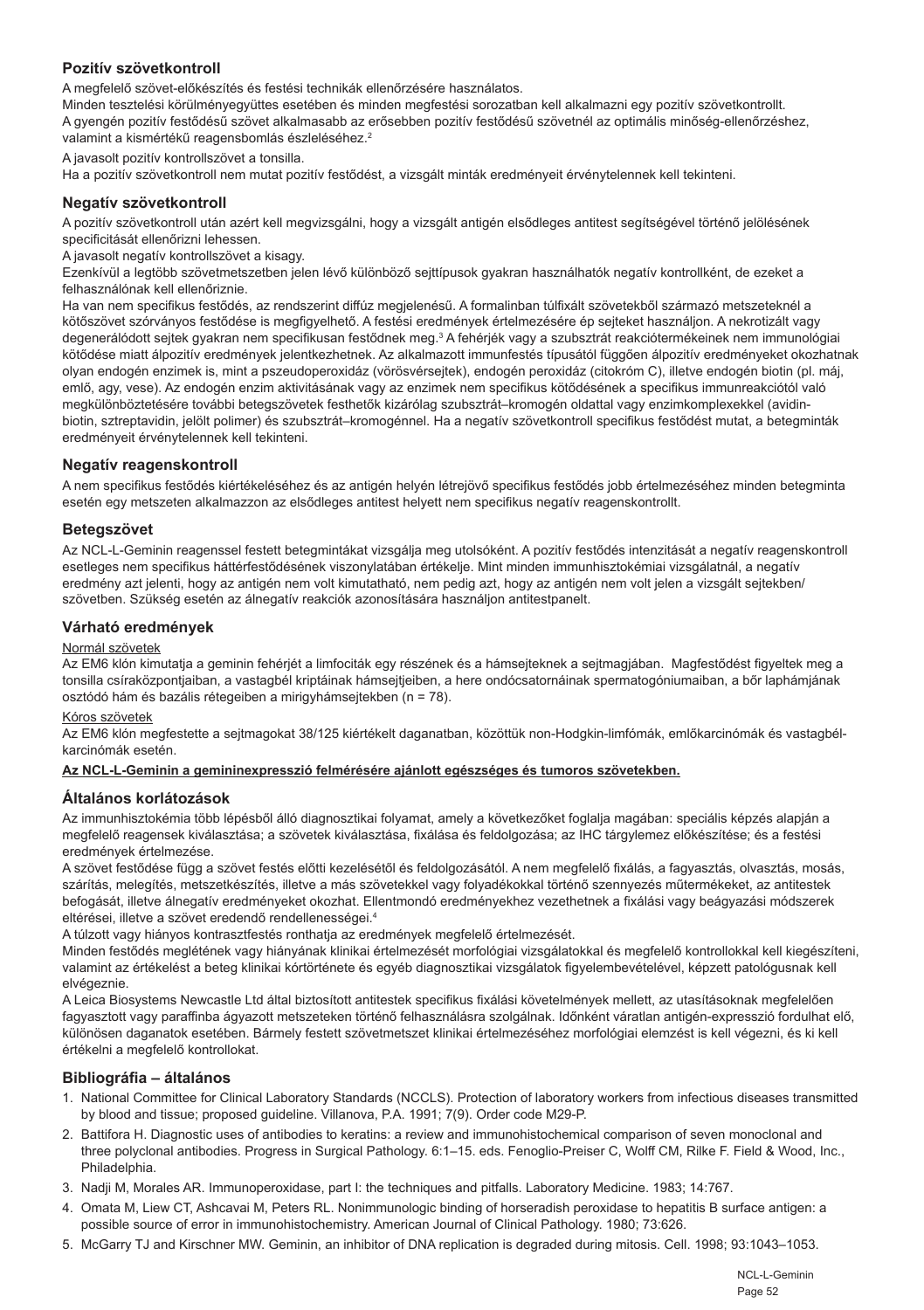# **Módosítások az előző változathoz képest**

Nem alkalmazható.

# **Kiadás dátuma**

14 november 2018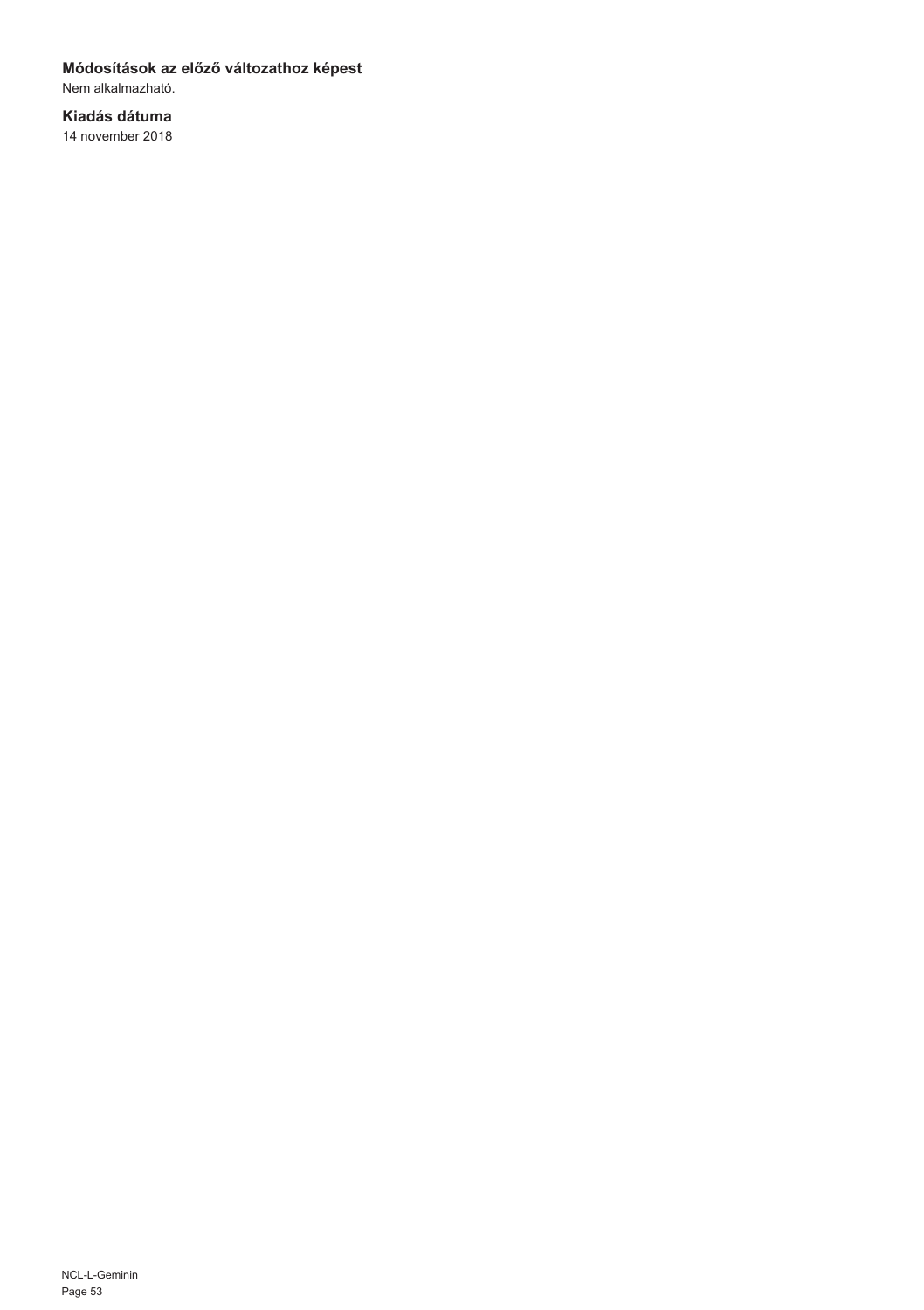# **A NovocastraTM antitestek paraffinba ágyazott szöveten történő felhasználásának immunhisztokémiai módszere hőindukált epitópfeltárással.**

# **Szükséges, de nem biztosított reagensek**

- 1. Az immunhisztokémiában alkalmazott standard oldószerek.
- 2. 50 mM tris-pufferelt sóoldat (Tris-buffered saline, TBS), pH 7,6.
- 3. Epitópfeltáró oldat (lásd C. Epitópfeltáró oldatok).
- 4. Antitesthígító, Novocastra IHC Diluent, RE7133.
- 5. Megjelenítő rendszer: Novolink® Polymer Detection Systems, RE7280-K (1250 tests), RE7150-K (500 tests), RE7140-K (250 tests), illetve RE7290-K (50 tests).
- 6. Fedőanyag a gyártó javaslatának megfelelően használandó.

# **Szükséges, de nem biztosított felszerelés**

- 1. 25 °C-ra beállított inkubátor.
- 2. Melegítő készülék az epitópfeltáráshoz: vízfürdő, gőzölő, kukta vagy egyéb szabályozott hőmérsékletű laboratóriumi eszköz.
- 3. Általános immunhisztokémiai laboratóriumi felszerelés.

# **Epitópfeltáró oldatok (lásd Felhasználási javaslatok az adott oldat esetében)**

| RE7113 Epitope Retrieval Solution pH 6 (x10 Concentrate) 1 I       |                                                         |
|--------------------------------------------------------------------|---------------------------------------------------------|
| RE7114 Epitope Retrieval Solution pH 6 (x10 Concentrate)<br>500 mL | Felületaktív anyagot tartalmazó, citrátalapú puffer     |
| RE7115 Epitope Retrieval Solution pH 6 (Ready to Use) 1            |                                                         |
| RE7116 Epitope Retrieval Solution pH 8 (x10 Concentrate) 1 I       |                                                         |
| RE7118 Epitope Retrieval Solution pH 8 (Ready to Use) 1            | Felületaktív anyagot tartalmazó, EDTA-alapú puffer      |
| RE7119 Epitope Retrieval Solution pH 9 (x10 Concentrate) 1         | Felületaktív anyagot tartalmazó, tris/EDTA-alapú puffer |
| RE7122 Epitope Retrieval Solution pH 9 (Ready to Use) 1 I          |                                                         |

#### **Módszertan**

#### **A módszer végrehajtása előtt a felhasználóknak képzésben kell részesülniük az immunhisztokémiai módszerekkel kapcsolatban.**

A felhasználóknak kell meghatározniuk az optimális antitesthígításokat. Ha nincs másként feltüntetve, minden lépést szobahőmérsékleten (25 °C) kell végrehajtani.

#### Epitópfeltárás

Kövesse az RE7113, RE7114, RE7115, RE7116, RE7118, RE7119, illetve RE7122 számú epitópfeltáró oldatok használati útmutatóját. Megjelenítés

#### Kövesse a Novolink Polymer Detection Systems, RE7280-K (1250 tests), RE7150-K (500 tests), RE7140-K (250 tests), illetve RE7290-K (50 tests) használati útmutatóját.

#### **Előző kiadás módosításai**

Nem alkalmazható

# **Kiadás időpontja**

2008. április 23. (CE-protokoll/HTAUT+Novolink).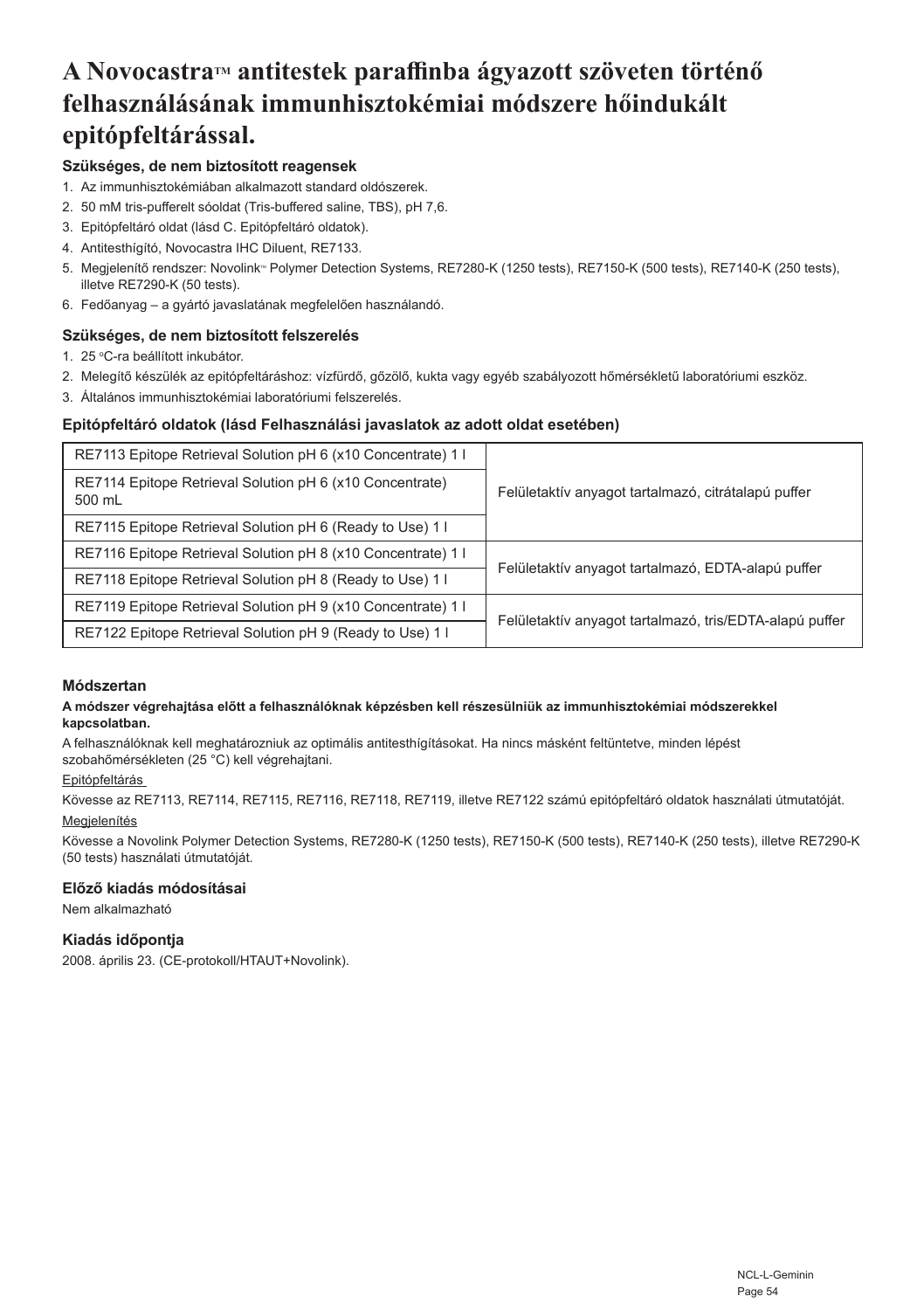# **NovocastraTM Anticorp monoclonal lichid de șoarece Geminin**

# **Cod produs: NCL-L-Geminin**

# **Utilizare prevăzută**

#### *Pentru diagnosticare in vitro.*

NCL-L-Geminin este destinat identificării calitative, prin intermediul microscopiei optice, a moleculelor de geminină în secțiunile de parafină. Interpretarea clinică a oricărei colorări sau a absenței acesteia trebuie completată cu studii morfologice utilizând controale adecvate și trebuie evaluată în contextul antecedentelor clinice ale pacientului, precum și al altor teste de diagnosticare efectuate de către un patolog calificat.

# **Principiul de procedură**

Tehnicile de colorare imunohistochimică (IHC) permit vizualizarea antigenilor prin aplicarea secvențială a unui anumit anticorp pe antigen (anticorp primar), a unui anticorp secundar pe anticorpul primar și a unui complex enzimatic cu un substrat cromogen, cu etape de spălare intercalate. Activarea enzimatică a cromogenului duce la un produs de reacție vizibil la locul aplicării antigenului. Specimenul poate fi apoi contracolorat și acoperit cu lamelă. Rezultatele sunt interpretate folosind un microscop optic și ajută la diagnosticul diferențial al proceselor patofiziologice, care pot sau nu să fie asociate cu un anumit antigen.

# **Clonă**

EM6

#### **Imunogen**

O proteină recombinantă procariotică conținând aminoacizii 5–209 ai proteinei mature.

#### **Specificitate**

Geminină umană.

# **Compoziția reactivului**

NCL-L-Geminin este un supernatant de cultură tisulară lichid, care conține azidă de sodiu 15 mM drept conservant.

# **Clasa Ig**

IgG2a

# **Concentrație proteină totală Total Protein**

1,0–8,0 g/l. Consultați eticheta flaconului pentru concentrația proteinelor totale specifică lotului.

#### **Concentrație anticorpi**

Mai mare sau egală cu 19 mg/l, asa cum este determinată prin ELISA. Consultati eticheta flaconului pentru concentratia Ig specifică lotului.

#### **Recomandări privind utilizarea**

lmunohistochimie (a se vedea **Metodologie**) pe secțiuni în parafină. Diluție sugerată: 1:40 timp de 30 minute la 25 °C. Recuperarea indusă de căldură a epitopilor utilizând Soluțiile de recuperare a epitopilor RE7113, RE7114 sau RE7115. Aceste informații sunt furnizate cu rol de îndrumare, iar utilizatorii trebuie să-și stabilească singuri propriile diluții de lucru optime.

#### **Depozitare și stabilitate**

A se depozita la 2–8 °C. A nu se congela. A se returna la 2–8 °C imediat după utilizare. A nu se utiliza după data expirării indicată pe eticheta flaconului. Alte condiții de depozitare decât cele specificate mai sus trebuie verificate de către utilizator.

#### **Pregătirea specimenului**

Mediul de fixare recomandat este formalină tamponată neutru 10% pentru secțiunile de țesut încorporate în parafină.

#### **Avertismente și precauții**

Acest reactiv a fost pregătit din supernatantul culturii celulare. Întrucât este un produs biologic, trebuie să se acționeze cu prudență rezonabilă la manipularea sa.

Molaritatea azidei de sodiu din acest reactiv este 15 mM. Fișa tehnică de securitate a materialului (FTSM) referitoare la azida de sodiu este disponibilă la cerere.

Consultați reglementările naționale, județene sau locale pentru informații privind eliminarea la deșeuri a oricăror componente cu potențial toxic.

Probele, înainte și după fixare, precum și toate materialele expuse la acestea, trebuie manipulate ca și când ar avea potențialul de a transmite infecții și trebuie eliminate la deșeuri luând măsurile de precauție adecvate.<sup>1</sup>Nu pipetați niciodată reactivii cu gura și evitați contactul reactivilor și probelor cu pielea și membranele mucoase. Dacă reactivii sau probele vin în contact cu suprafețele sensibile, spălați cu apă din abundență. Solicitați asistență medicală.

Reduceți la minimum contaminarea microbiană a reactivilor, în caz contrar poate apărea o creștere a colorării nespecifice. Timpii sau temperaturile de incubație care diferă de valorile specificate pot genera rezultate eronate. Orice astfel de modificări trebuie validate de către utilizator.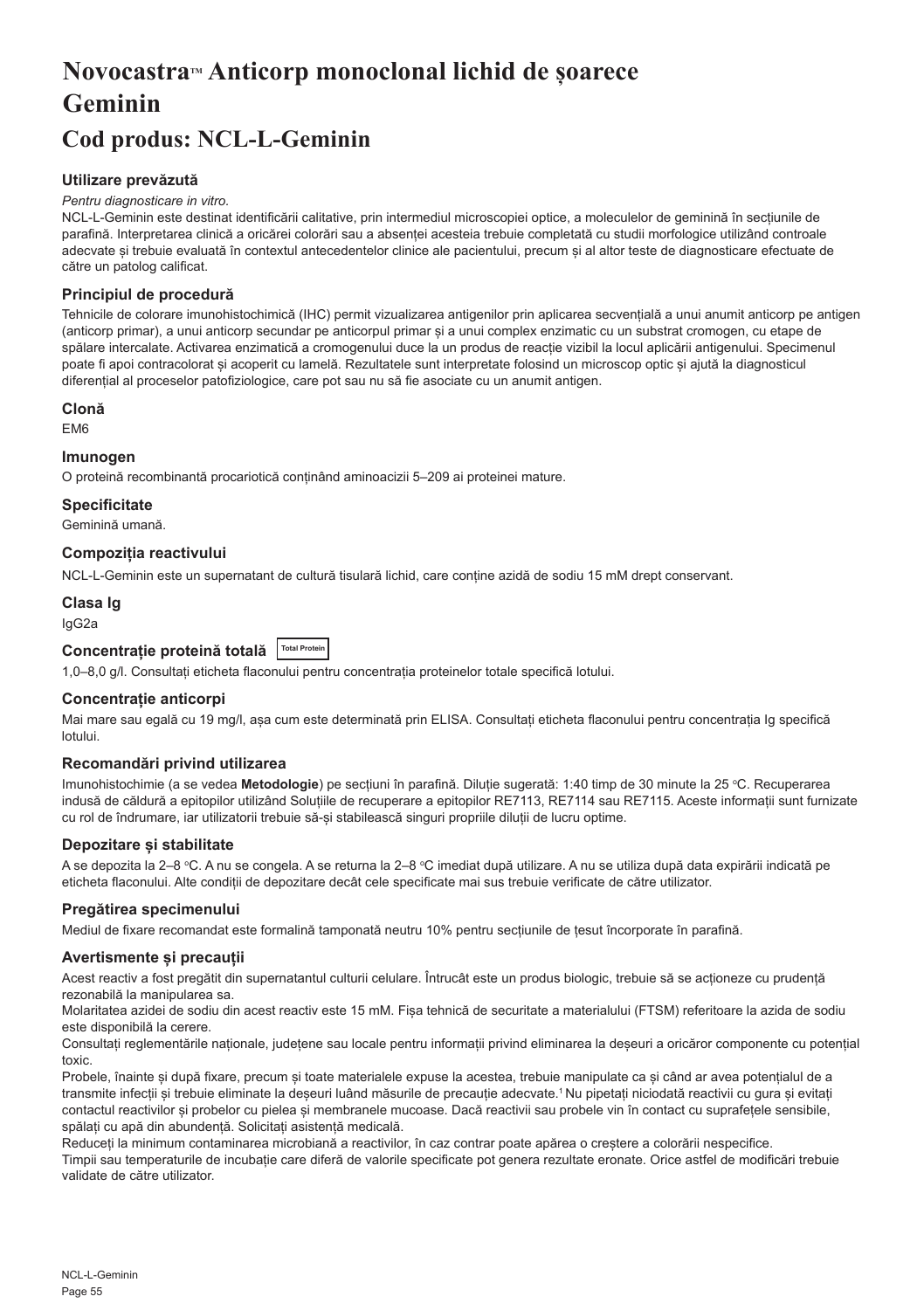# **Controlul calității**

Diferențele în ceea ce privește procesarea țesutului și procedurile tehnice în laboratorul utilizatorului pot cauza o variabilitate semnificativă a rezultatelor, necesitând efectuarea cu regularitate de controale interne, în plus față de următoarele proceduri. Probele de control trebuie să fie probe proaspete de autopsie/biopsie/chirurgicale, fixate în formalină, procesate și încorporate în ceară de parafină cât mai curând posibil și în aceeași manieră ca și probele pacientului.

# **Țesutul de control pozitiv**

Folosit pentru a indica țesuturile pregătite corect și tehnicile de colorare adecvate.

O probă de țesut de control pozitiv trebuie să fie inclusă pentru fiecare set de condiții de testare în fiecare etapă de colorare. Un țesut cu colorare pozitivă slabă este mai adecvat decât un țesut cu colorare pozitivă puternică în vederea unui control optim al calității și pentru a detecta nivelurile minore de degradare a reactivului.<sup>2</sup>

Țesutul de control pozitiv recomandat este de amigdale.

Dacă țesutul de control pozitiv nu demonstrează colorația pozitivă, rezultatele obținute cu acele probe de testare trebuie considerate nevalide.

# **Țesutul de control negativ**

Trebuie examinat după țesutul de control pozitiv pentru a verifica specificitatea informațiilor de etichetare ale antigenului țintă în funcție de anticorpul primar.

Țesutul de control negativ recomandat este cerebelul.

Ca alternativă, varietatea de tipuri diferite de celule prezente în majoritatea secțiunilor tisulare oferă frecvent locuri de control negativ, dar acest lucru trebuie verificat de către utilizator.

Colorația nespecifică, dacă este prezentă, are, de obicei, un aspect difuz. Colorația sporadică a țesutului conjunctiv poate fi observată, de asemenea, în secțiuni de țesuturi fixate în mod excesiv în formalină. Folosiți celule intacte pentru interpretarea rezultatelor de colorare. Celulele necrotice sau degenerate se colorează deseori într-un mod nespecific.<sup>3</sup> Se pot observa rezultate fals pozitive ca urmare a legării non-imunologice a proteinelor sau produșilor de reacție ai substratului. Acestea pot fi cauzate, de asemenea, de enzimele endogene precum pseudoperoxidaza (eritrocite), peroxidaza endogenă (citocromul C) sau biotina endogenă (de exemplu, ficat, sân, encefal, rinichi), în funcție de tipul de imunocolorație folosit. Pentru a diferenția activitatea enzimelor endogene sau legarea nespecifică a enzimelor de imunoreactivitatea specifică, pot fi colorate tesuturi suplimentare de la pacient numai cu substrat-cromogen sau, respectiv, complexe enzimatice (avidină-biotină, streptavidină, polimer etichetat) și substrat-cromogen. În cazul în care colorația specifică are loc în țesutul de control negativ, rezultatele obținute pe probele pacientului trebuie să fie considerate nevalide.

#### **Reactivul de control negativ**

Folosiți un reactiv de control negativ non-specific în locul anticorpului primar cu o secțiune din fiecare specimen al pacientului pentru a evalua colorația nespecifică și a permite o mai bună interpretare a colorării specifice la situl antigenului.

# **Țesutul pacientului**

Examinați specimenele pacientului colorate cu NCL-Geminin ultimele. Intensitatea colorației pozitive trebuie evaluată în contextul oricărei colorații de fond nespecifice a reactivului de control negativ. La fel ca în cazul oricărui test imunohistochimic, un rezultat negativ înseamnă că antigenul nu a fost detectat, și nu că antigenul a fost absent în celulele/țesuturile analizate. Dacă este necesar, folosiți un panel pentru anticorpi pentru identificarea reacțiilor fals negative.

#### **Rezultate așteptate**

#### Țesuturi normale

Clona EM6 detectează proteina geminină în nucleele unei părți din limfocite și celulele epiteliale. S-a observat colorare nucleară în centrele germinale din amigdală, celulele epiteliale ale criptelor din colon, spermatogoniile din tubulele seminifere ale testiculului, celulele epiteliale glandulare din epiteliul proliferativ și straturile bazale ale epiteliului scuamos al pielii (n=78).

#### Țesuturi anormale

Clona EM6 a colorat nucleele celulare în 38/125 tumori evaluate, incluzând limfoame non-Hodgkin, carcinoame mamare și carcinoame ale colonului.

#### **NCL-L-Geminin este recomandat pentru evaluarea expresiei proteinei geminină în țesuturi normale și neoplazice**.

#### **Limitări generale**

Imunohistochimia este un proces de diagnostic cu mai multe etape, care constă din instruirea specializată în ceea ce priveste alegerea reactivilor adecvați; alegerea, fixarea și procesarea țesutului; prepararea lamei IHC; și interpretarea rezultatelor de colorare. Colorarea tisulară depinde de manipularea și procesarea țesutului înainte de colorare. Fixarea, congelarea, dezghețarea, spălarea, uscarea, încălzirea, secționarea necorespunzătoare sau contaminarea cu alte țesuturi ori fluide pot cauza artefacte, captura anticorpilor sau rezultate fals negative. Rezultatele inconsecvente pot fi atribuite diferentelor în ceea ce priveste metodele de fixare și încorporare, ori neregularităților inerente ale tesutului.<sup>4</sup>

Contracolorația excesivă sau incompletă poate compromite interpretarea adecvată a rezultatelor.

Interpretarea clinică a oricărei colorări sau a absenței acesteia trebuie completată cu studii morfologice utilizând controale adecvate și trebuie evaluată în contextul antecedentelor clinice ale pacientului, precum și al altor teste de diagnosticare efectuate de către un patolog calificat.

Anticorpii de la Leica Biosystems Newcastle Ltd sunt destinați utilizării, conform indicațiilor, fie pe secțiuni congelate, fie pe secțiuni încorporate în parafină cu cerințe de fixare specifice. Poate apărea exprimarea neașteptată a antigenului, în special în neoplasme. Interpretarea clinică a oricărei secțiuni tisulare colorate trebuie să includă analiza morfologică și evaluarea probelor de control adecvate.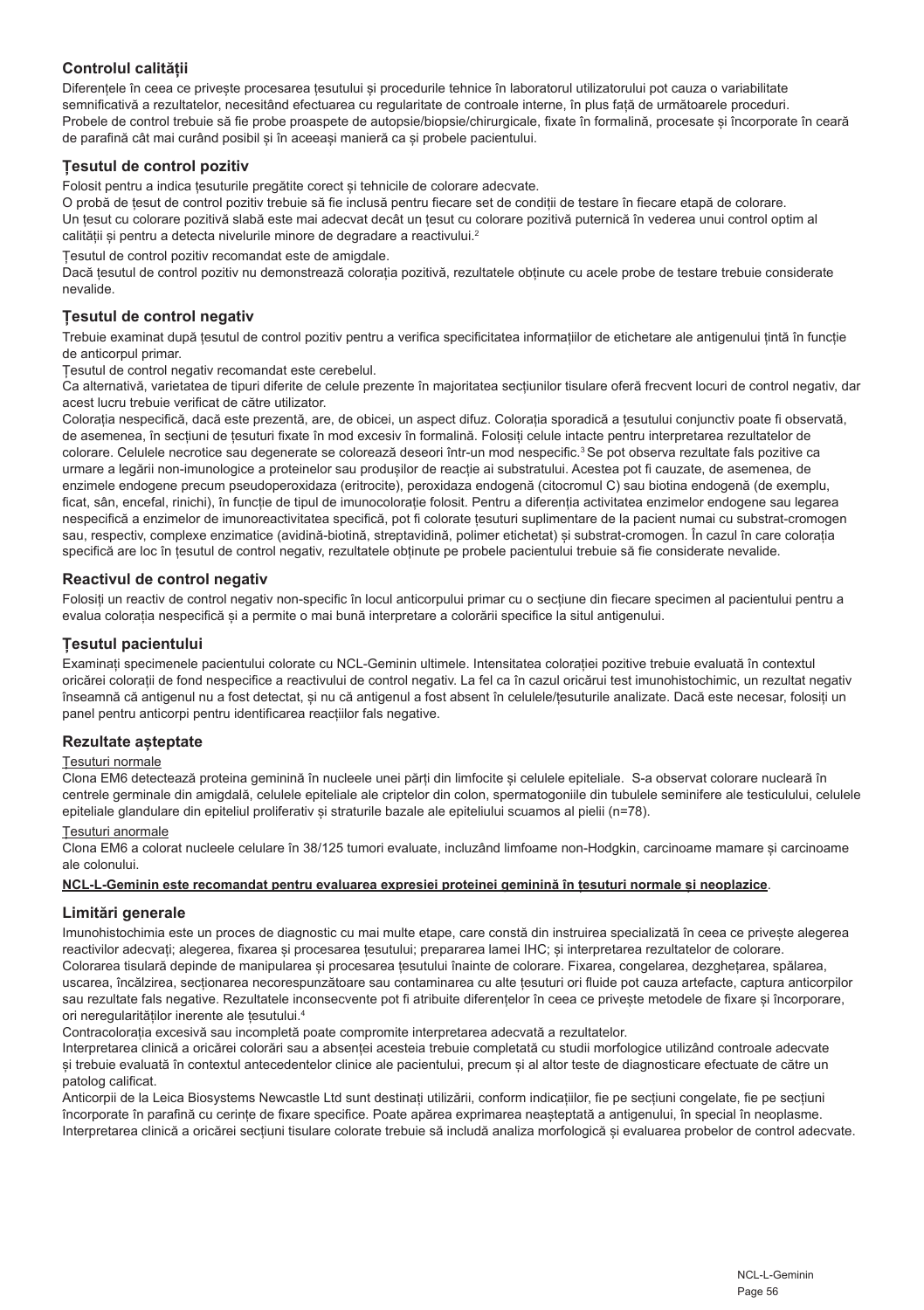# **Bibliografie - General**

- 1. National Committee for Clinical Laboratory Standards (NCCLS). Protection of laboratory workers from infectious diseases transmitted by blood and tissue; proposed guideline. Villanova, P.A. 1991; 7(9). Order code M29-P.
- 2. Battifora H. Diagnostic uses of antibodies to keratins: a review and immunohistochemical comparison of seven monoclonal and three polyclonal antibodies. Progress in Surgical Pathology. 6:1–15. eds. Fenoglio-Preiser C, Wolff CM, Rilke F. Field & Wood, Inc., Philadelphia.
- 3. Nadji M, Morales AR. Immunoperoxidase, part I: the techniques and pitfalls. Laboratory Medicine. 1983; 14:767.
- 4. Omata M, Liew CT, Ashcavai M, Peters RL. Nonimmunologic binding of horseradish peroxidase to hepatitis B surface antigen: a possible source of error in immunohistochemistry. American Journal of Clinical Pathology. 1980; 73:626.
- 5. McGarry TJ and Kirschner MW. Geminin, an inhibitor of DNA replication is degraded during mitosis. Cell. 1998; 93:1043–1053.

#### **Amendamente la ediția anterioară**

Nu este cazul.

# **Data publicării**

14 noiembrie 2018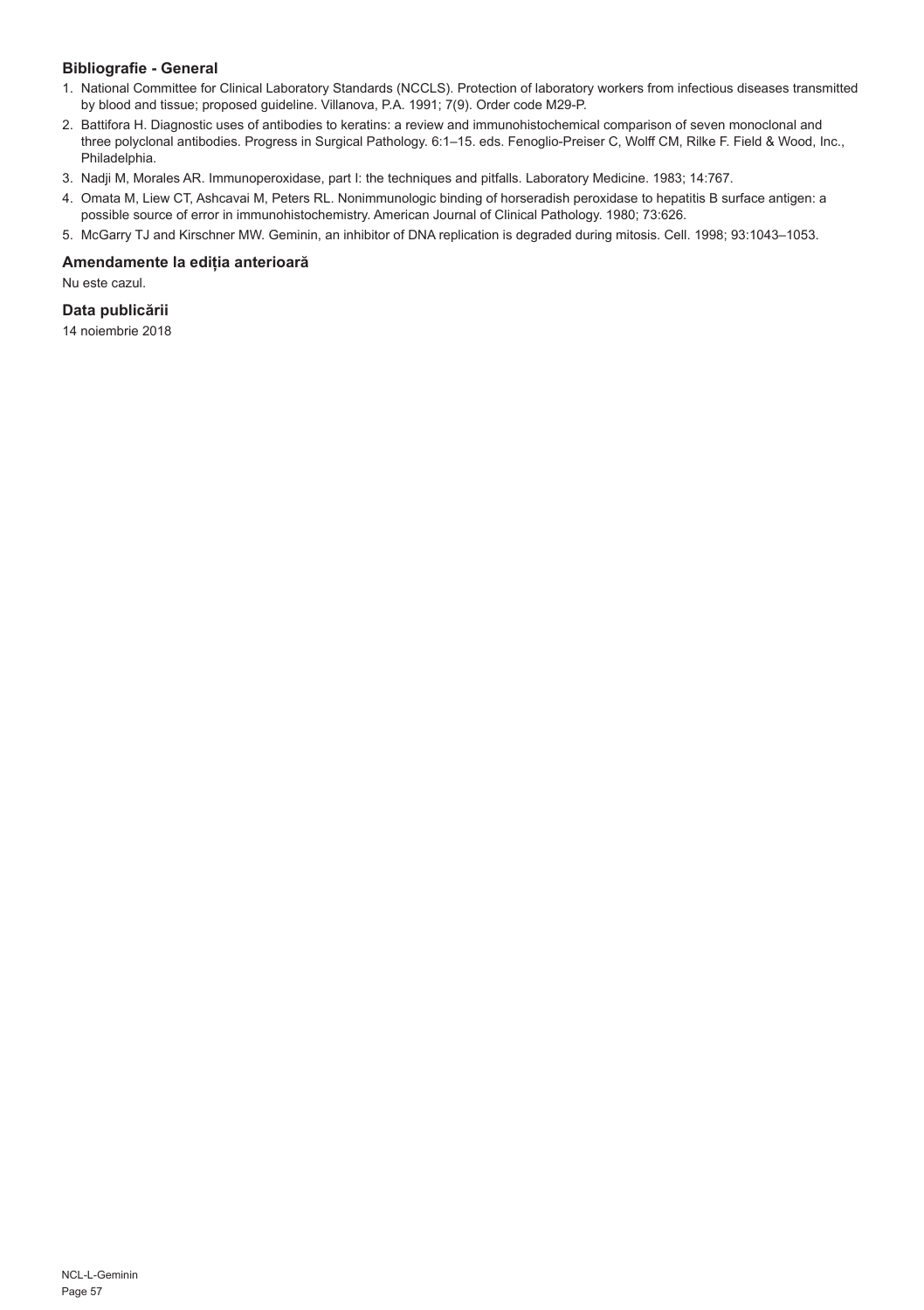# **Metodologie imunohistochimică pentru Anticorpi NovocastraTM pe țesut încorporat în parafină utilizând tehnica de recuperare indusă de căldură a epitopilor.**

# **Reactivi necesari care nu sunt însă furnizați**

- 1. Solvenți standard folosiți în imunohistochimie.
- 2. Soluție salină tamponată cu trometamină (SSTT) 50 mM, pH 7,6.
- 3. Soluție de recuperare a epitopilor (a se vedea C. Soluții de recuperare a epitopilor).
- 4. Diluant pentru anticorpi, Novocastra IHC Diluent, RE7133.
- 5. Sistem de vizualizare, Novolink" Polymer Detection Systems, RE7280-K (1250 teste), RE7150-K (500 teste), RE7140-K (250 teste) sau RE7290-K (50 teste).
- 6. Mediu de montare a se utiliza conform recomandărilor producătorului.

# **Echipamente necesare care nu sunt însă furnizate**

- 1. Incubator setat la 25 °C.
- 2. Dispozitiv de încălzire pentru recuperarea epitopilor: baie de apă, vas de aburi, vas sub presiune sau alte echipamente de laborator cu temperatură controlată.
- 3. Echipament de laborator general pentru imunohistochimie.

# **Soluții de recuperare a epitopilor (a se vedea Recomandări de utilizare pentru una din următoarele)**

| RE7113 Epitope Retrieval Solution pH 6 (x10 Concentrate) 1 L       |                                                      |
|--------------------------------------------------------------------|------------------------------------------------------|
| RE7114 Epitope Retrieval Solution pH 6 (x10 Concentrate)<br>500 mL | Solutie tampon bazată pe citrat continând surfactant |
| RE7115 Epitope Retrieval Solution pH 6 (Ready to Use) 1 L          |                                                      |
| RE7116 Epitope Retrieval Solution pH 8 (x10 Concentrate) 1 L       | Solutie tampon bazată pe EDTA continând surfactant   |
| RE7118 Epitope Retrieval Solution pH 8 (Ready to Use) 1 L          |                                                      |
| RE7119 Epitope Retrieval Solution pH 9 (x10 Concentrate) 1 L       | Solutie tampon bazată pe Tris/EDTA continând         |
| RE7122 Epitope Retrieval Solution pH 9 (Ready to Use) 1 L          | surfactant                                           |

#### **Metodologie**

#### **Înainte de a aplica această metodologie, utilizatorii trebuie să fie instruiți în ceea ce privește tehnicile imunohistochimice.**

Utilizatorii trebuie să stabilească diluțiile optime în funcție de anticorpi. Dacă nu se indică altfel, toate etapele se efectuează la temperatura camerei (25 °C).

# Recuperarea epitopilor

Urmați instrucțiunile de utilizare pentru Soluții de recuperare a epitopilor, RE7113, RE7114, RE7115, RE7116, RE7118, RE7119 sau RE7122.

#### Vizualizare

Urmați instrucțiunilor de utilizare pentru Novolink Polymer Detection Systems, RE7280-K (1250 teste), RE7150-K (500 teste), RE7140-K (250 teste) sau RE7290-K (50 teste).

# **Amendamente la ediția anterioară**

Nu este cazul

### **Data publicării**

23 aprilie 2008 (CEprotocol/HTAUT+Novolink).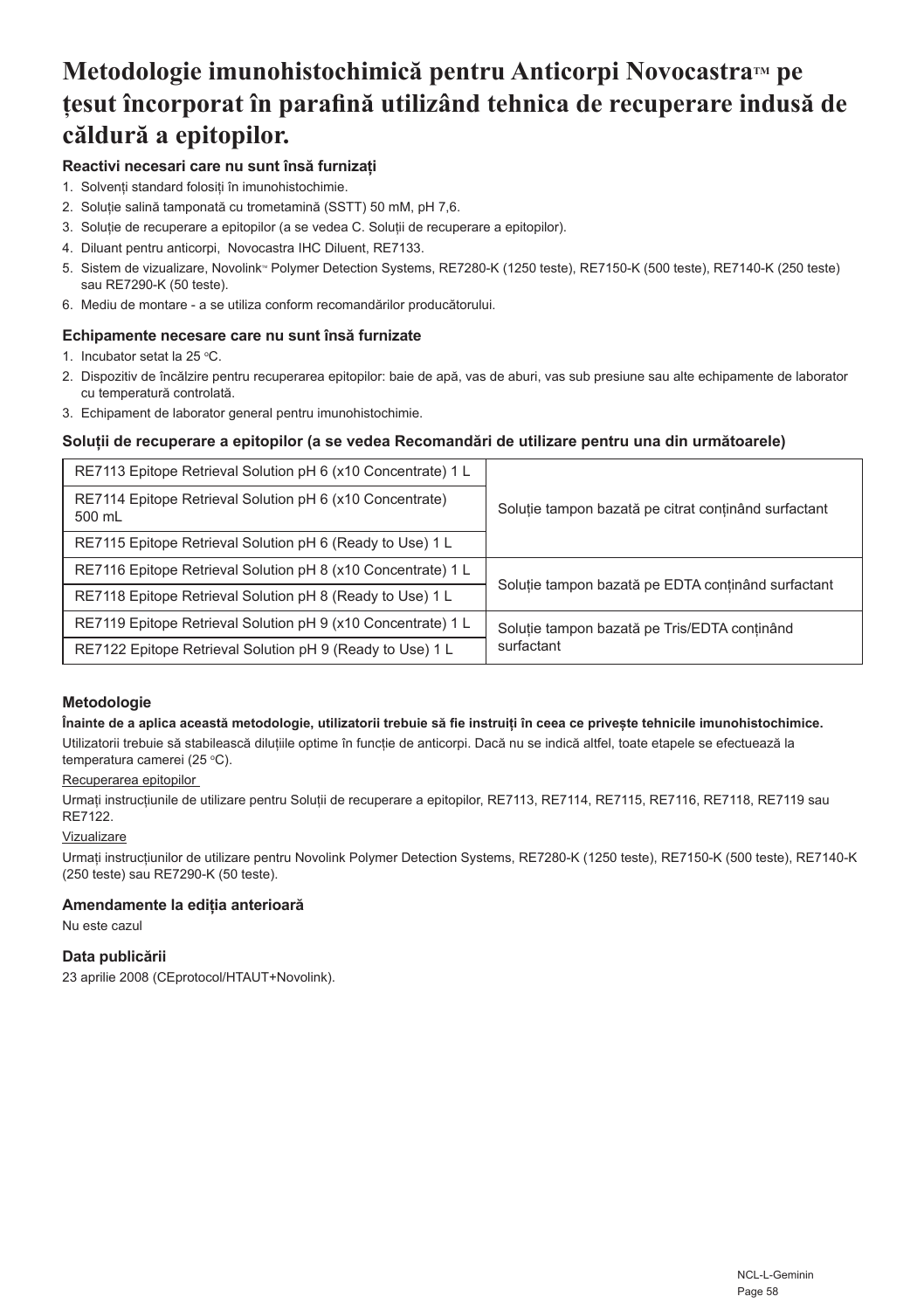# **Жидкая форма моноклональных антител мыши Novocastra Geminin**

# **Код продукта: NCL-L-Geminin**

### **Назначение**

#### *Для диагностики in vitro*

Препарат NCL-L-Geminin предназначен для качественной идентификации молекул геминина в парафиновых срезах методом световой микроскопии. Клиническая интерпретация любого окрашивания или его отсутствия должна быть дополнена морфологическими исследованиями с надлежащими контролями и должна быть оценена квалифицированным патологом с учетом анамнеза пациента и других диагностических тестов.

#### **Принцип метода**

Иммуногистохимические (ИГХ) методы окрашивания позволяют визуализировать антигены путем последовательного связывания специфического антитела с антигеном (первичное антитело), вторичного антитела с первичным антителом и ферментного комплекса с хромогенным субстратом. Между этими этапами выполняется промежуточная промывка. Ферментная активация хромогена приводит к образованию видимого продукта реакции в месте расположения антигена. После этого образцы можно подвергать контрастному окрашиванию и заключить под покровную пленку. Интерпретацию результатов выполняют под световым микроскопом и используют для дифференциальной диагностики патофизиологических процессов, которые могут быть связаны или не связаны с конкретным антигеном.

#### **Клон**

EM6

#### **Иммуноген**

Рекомбинантный белок из прокариотических клеток, соответствующий 5–209 аминокислотам зрелого белка.

#### **Специфичность**

Геминин человека.

#### **Состав реактива**

NCL-L-Geminin является супернатантом жидкой культуры тканей, содержащим азид натрия в концентрации 15 мМ в качестве консерванта.

#### **Класс иммуноглобулинов**

IgG2a

# **Общая концентрация белка Total Protein**

1,0–8,0 г/л. Общая концентрация белка в каждой партии указана на этикетке флакона.

#### **Концентрация антитела**

Не менее 19 мг/л при измерении методом ИФА. Концентрация иммуноглобулина, соответствующая данной серии, указана на этикетке флакона.

#### **Рекомендации по применению**

Иммуногистохимия парафиновых срезов (смотрите **Методология)**). Рекомендуемое разведение: 1:40 в течение 30 минут при температуре 25 °C. Тепловая демаскировка эпитопов с использованием растворов для демаскирования эпитопов (Epitope Retrieval Solutions) RE7113, RE7114 или RE7115. Данная информация носит рекомендательный характер, и пользователям следует самостоятельно определять оптимальные рабочие разведения.

#### **Хранение и стабильность**

Хранить при температуре 2–8 °C. Не замораживать. После использования незамедлительно вернуть на хранение при температуре 2–8 ° C. Не использовать после указанной на этикетке флакона даты истечения срока годности. Условия хранения, отличающиеся от указанных выше, должны быть проверены пользователем.

#### **Подготовка образцов**

Для приготовления залитых в парафин срезов тканей рекомендуется фиксация в 10 % нейтральном забуференном формалине.

#### **Предупреждения и меры предосторожности**

Этот реактив был изготовлен из супернатанта культуры клеток. При обращении с этим продуктом, как и с другими биологическими продуктами, следует соблюдать разумную осторожность.

Молярность азида натрия в данном реактиве составляет 15 мМ. Паспорт безопасности химической продукции, составленный на азид натрия, предоставляется по запросу.

По вопросам утилизации любых возможно токсических компонентов выполняйте требования федеральных, региональных или местных нормативных документов.

С образцами (до и после фиксации) и всеми материалами, которые находятся под их воздействием, следует обращаться как со способными к передаче инфекции и утилизировать, соблюдая соответствующие меры предосторожности.<sup>1</sup> Никогда не набирайте реактивы в пипетку ртом и не допускайте контакта реактивов и образцов с кожей и слизистыми оболочками. В случае контакта реактивов или образцов с чувствительными зонами промойте их большим количеством воды. Обратитесь за медицинской помощью.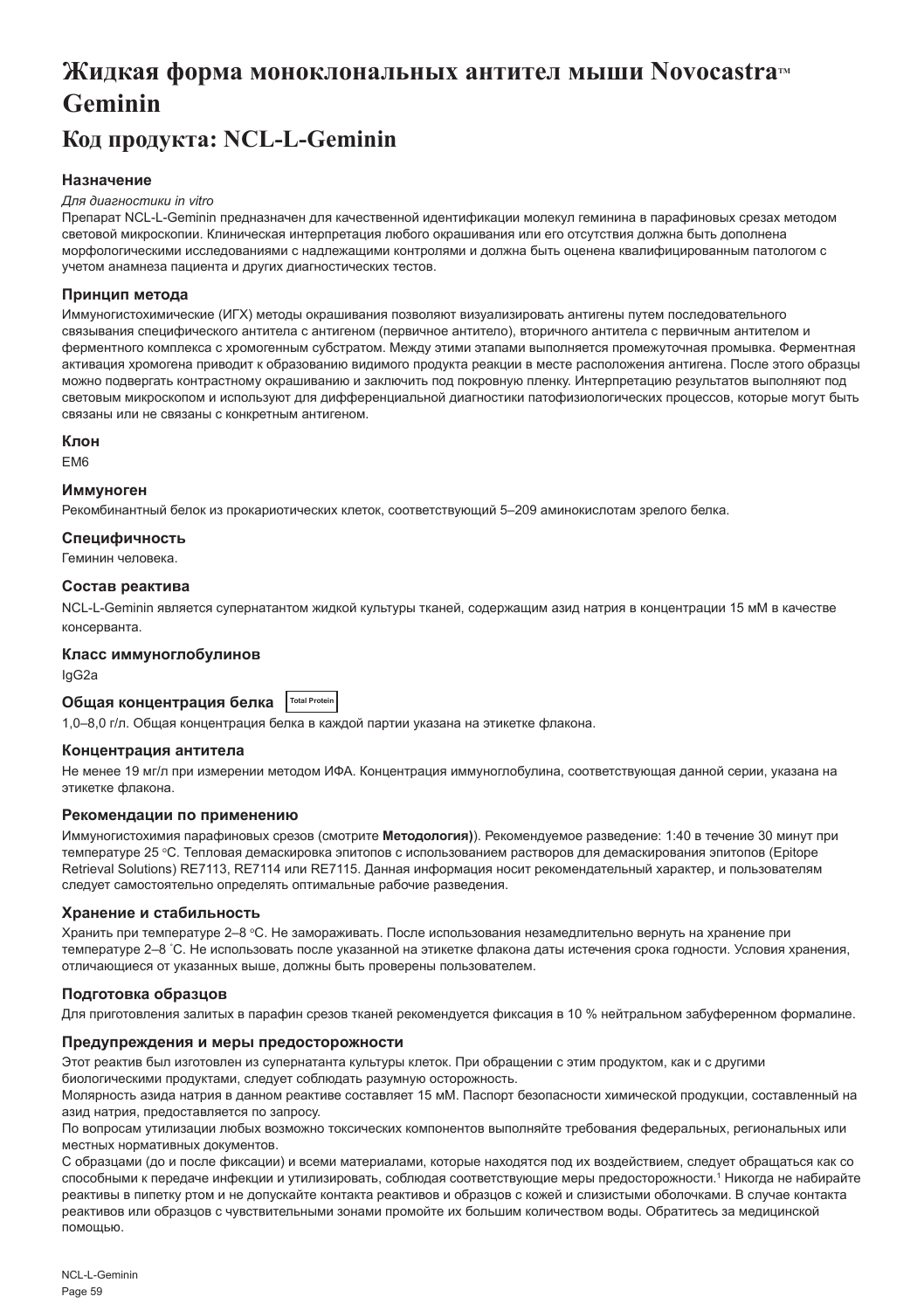Сводите к минимуму микробное загрязнение реактивов во избежание усиления неспецифического окрашивания. Инкубация при сроках и температурах, отличных от указанных в инструкции, может дать ошибочные результаты. Любые подобные изменения должны быть валидированы пользователем.

#### **Контроль качества**

Различия в методах обработки тканей и технических процедурах, выполняемых в лаборатории пользователя, могут привести к существенной вариабельности результатов, в связи с чем требуется регулярное выполнение внутрилабораторных контролей в дополнение к указанным ниже процедурам.

В качестве контролей следует использовать свежие образцы, полученные при аутопсии, биопсии или хирургических процедурах, фиксированные в формалине, обработанные и как можно скорее залитые в парафин так же, как были обработаны полученные у пациентов образцы.

# **Положительный контроль ткани**

Применяется для проверки правильности подготовки тканей и методов окрашивания.

В каждый набор условий теста при каждом цикле окрашивания следует включать один срез ткани для положительного контроля. Для оптимального контроля качества и обнаружения незначительных уровней деградации реактива более подходит ткань со слабым положительным окрашиванием, чем ткань с сильным положительным окрашиванием.<sup>2</sup>

В качестве положительного контроля рекомендуется использовать ткань миндалин.

При отсутствии положительного окрашивания ткани, использующейся в качестве положительного контроля, результаты, полученные с исследуемыми образцами, считаются недействительными.

#### **Отрицательный контроль ткани**

Этот тест необходимо выполнять после положительного контроля ткани для проверки специфичности мечения целевого антигена первичным антителом.

В качестве отрицательного контроля рекомендуется ткань мозжечка.

Кроме того, разнообразные типы клеток для отрицательного контроля можно часто найти в большинстве срезов тканей, однако такие препараты должны быть проверены пользователем.

Неспецифическое окрашивание, если оно присутствует, обычно выглядит диффузным. В срезах тканей, избыточно фиксированных формалином, можно также иногда увидеть окрашивание соединительной ткани. Для интерпретации результатов окрашивания используйте интактные клетки. Некротизированные или разрушенные клетки часто окрашиваются неспецифически.<sup>з</sup> Неиммунное связывание белков или продуктов реакции с субстратом может привести к ложноположительным результатам. Такие же результаты могут быть связаны с эндогенными ферментами, например псевдопероксидазой (в эритроцитах), эндогенной пероксидазой (цитохром C) или эндогенным биотином (например, в печени, молочной железе, головном мозге или почке) в зависимости от типа использованного иммунного окрашивания. Чтобы отличить активность эндогенных ферментов или неспецифическое связывание ферментов от специфической иммунореактивности, можно выполнить окрашивание дополнительных тканей пациента исключительно хромогенным субстратом или ферментными комплексами (авидин-биотин, стрептавидин, меченый полимер) и хромогенным субстратом соответственно. При наличии специфического окрашивания в отрицательном контроле ткани результаты исследования полученных у пациентов образцов считаются недействительными.

#### **Отрицательный контроль реактива**

Для оценки неспецифического окрашивания и лучшей интерпретации специфического окрашивания в области связывания антигена, исследуя срезы каждого образца, взятого у пациента, вместо первичных антител используйте реактив, служащий в качестве неспецифического отрицательного контроля.

#### **Ткань, полученная у пациента**

Исследуйте полученные у пациентов образцы, окрашенные NCL-L-Geminin, в последнюю очередь. Интенсивность положительного результата окрашивания следует оценивать с учетом любого неспецифического фонового окрашивания реактива, представляющего собой отрицательный контроль. Как и при любом иммуногистохимическом исследовании, отрицательный результат означает необнаружение антигена, но не его отсутствие в исследованных клетках или ткани. При необходимости следует использовать панель антител для выявления ложноотрицательных реакций.

#### **Ожидаемые результаты**

#### Нормальные ткани

Клон EM6 обнаружил белок геминин в ядре некоторых лимфоцитов и эпителиальных клеток. Ядерное окрашивание наблюдалось в зародышевых центрах миндалины, скрытых эпителиальных клетках толстого кишечника, сперматогониях семявыносящих трубочек яичка, клетках железистого эпителия пролиферативного эпителия и в базальных слоях плоского эпителия кожи (n=78).

#### Патологически измененные ткани

Клон EM6 окрасил ядра клеток 38/125 исследованных опухолей, включая неходжкинскую лимфому, карциному молочной железы и карциному толстого кишечника.

#### **NCL-L-Geminin рекомендуется использовать для оценки экспрессии геминина в здоровых и пораженных опухолью тканях.**

#### **Общие ограничения**

Иммуногистохимическое исследование является многостадийным диагностическим процессом, требующим специальных навыков в выборе надлежащих реактивов; выборе, фиксации и обработке тканей; приготовлении среза с ИГХ препаратом; интерпретации результатов окрашивания.

Окрашивание тканей зависит от обращения с тканями и их обработкой перед окрашиванием. Неправильные процедуры фиксации, замораживания, оттаивания, промывки, сушки, нагрева, приготовления срезов, а также загрязнение другими тканями или жидкостями могут приводить к артефактам, захвату антител или ложноотрицательным результатам. Противоречивые результаты могут быть обусловлены различиями методов фиксации и заливки препарата или присущей тканям внутренней неравномерностью структуры.4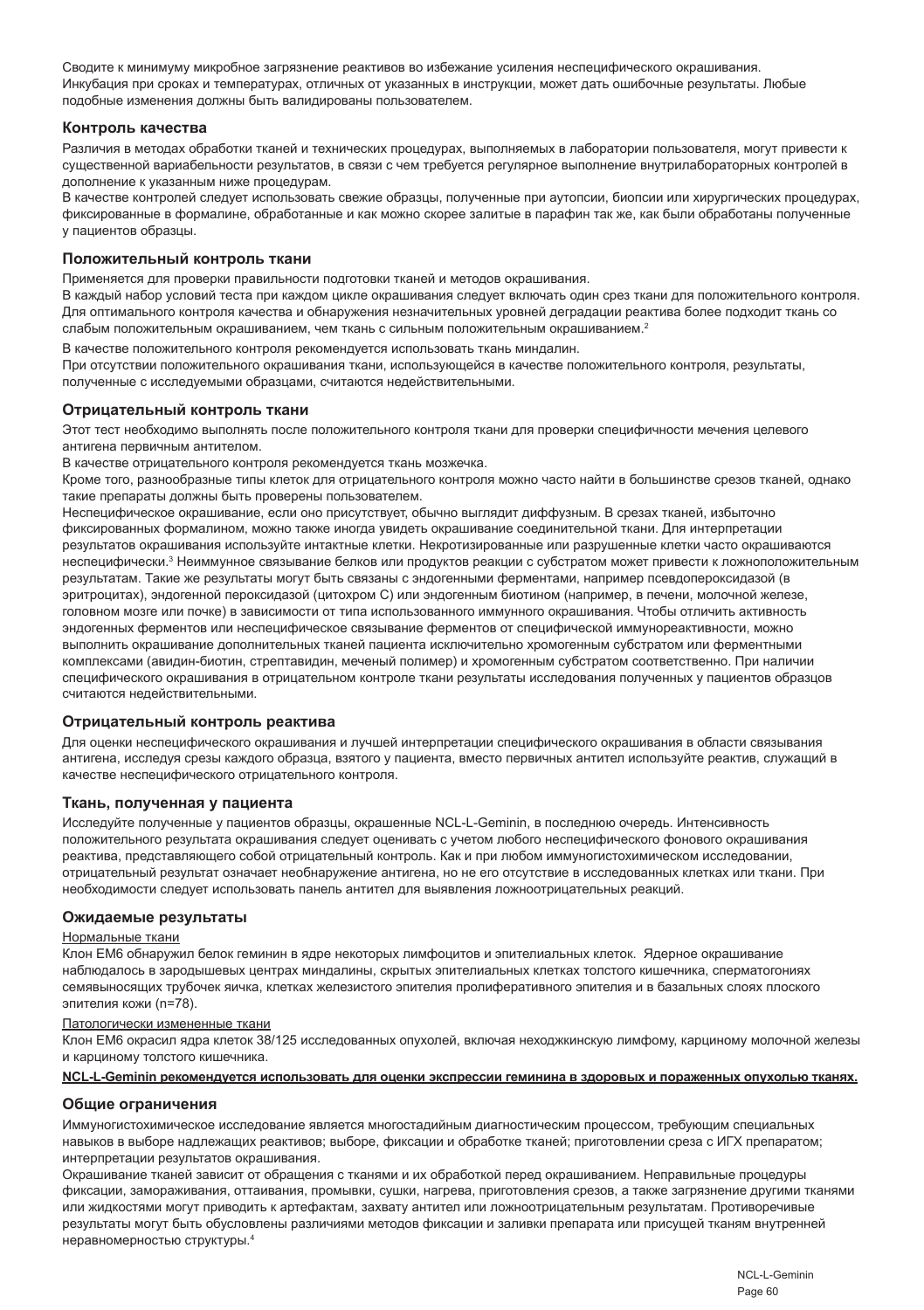Чрезмерное или неполное контрастирование может негативно отразиться на точности интерпретации результатов. Клиническая интерпретация любого окрашивания или его отсутствия должна быть дополнена морфологическими исследованиями с надлежащими контролями и должна быть оценена квалифицированным патологом с учетом анамнеза пациента и других диагностических тестов.

Изготовленные компанией Leica Biosystems Newcastle Ltd антитела предназначены, как указано выше, для применения на замороженных или залитых в парафин срезах и требуют выполнения конкретных требований по фиксации. Возможна непредвиденная экспрессия антигена, особенно в опухолях. Клиническая интерпретация любого окрашенного среза ткани должна включать морфологический анализ и оценку соответствующих контролей.

#### **Литература — общая**

- 1. National Committee for Clinical Laboratory Standards (NCCLS). Protection of laboratory workers from infectious diseases transmitted by blood and tissue; proposed guideline. Villanova, P.A. 1991; 7(9). Order code M29-P.
- 2. Battifora H. Diagnostic uses of antibodies to keratins: a review and immunohistochemical comparison of seven monoclonal and three polyclonal antibodies. Progress in Surgical Pathology. 6:1–15. eds. Fenoglio-Preiser C, Wolff CM, Rilke F. Field & Wood, Inc., Philadelphia.
- 3. Nadji M, Morales AR. Immunoperoxidase, part I: the techniques and pitfalls. Laboratory Medicine. 1983; 14:767.
- 4. Omata M, Liew CT, Ashcavai M, Peters RL. Nonimmunologic binding of horseradish peroxidase to hepatitis B surface antigen: a possible source of error in immunohistochemistry. American Journal of Clinical Pathology. 1980; 73:626.
- 5. McGarry TJ and Kirschner MW. Geminin, an inhibitor of DNA replication is degraded during mitosis. Cell. 1998; 93:1043–1053.

#### **Дополнения к предыдущему выпуску**

Не применимо.

#### **Дата выпуска**

14 Ноябрь 2018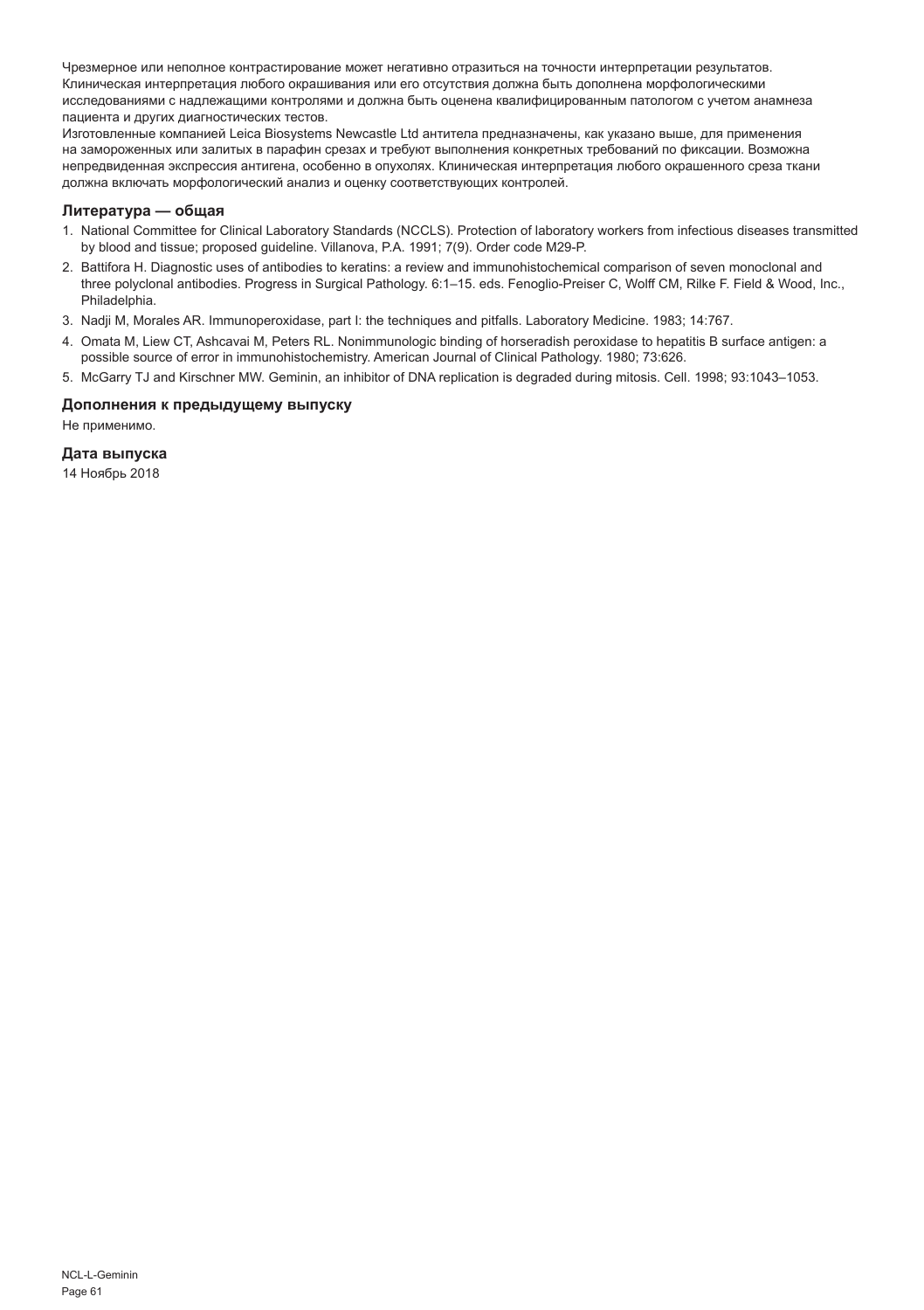# **Методика иммуногистохимического исследования антител NovocastraTM в залитых в парафин тканях с использованием технологии тепловой демаскировки эпитопа.**

# **Необходимые реактивы, не входящие в комплект поставки**

- 1. Стандартные растворители, использующиеся в иммуногистохимических исследованиях.
- 2. 50 мМ трис-буферный солевой раствор (TBS), pH 7,6.
- 3. Раствор для демаскирования эпитопов (смотрите раздел «Растворы для демаскирования эпитопов»).
- 4. Разбавитель антител, Novocastra IHC Diluent, RE7133.
- 5. Система визуализации, предназначенная для детекции полимеров, Novolink® Polymer Detection Systems RE7280-K (1250 исследований), RE7150-K (500 исследований), RE7140-K (250 исследований) или RE7290-K (50 исследований).
- 6. Среда для заливки препаратов: используйте в соответствии с рекомендациями производителя.

#### **Необходимое оборудование, не входящее в комплект поставки**

- 1. Инкубатор, установленный на 25 °C.
- 2. Устройства для нагревания, использующиеся при демаскировании антигенов: водяная баня, паогенератор, скороварка или иное лабораторное оборудование, снабженное регулятором температуры.
- 3. Стандартное лабораторное оборудование для иммуногистохимических исследований.

#### **Растворы для демаскировки эпитопов (см. рекомендации по использованию одного из следующих)**

| Раствор для демаскирования эпитопов RE7113 Epitope<br>Retrieval Solution, pH 6, (10-кратный концентрат), 1 л              |                                                            |
|---------------------------------------------------------------------------------------------------------------------------|------------------------------------------------------------|
| Раствор для демаскирования эпитопов RE7114 Epitope<br>Retrieval Solution, pH 6, (10-кратный концентрат), 500 мл           | Буфер на основе лимонный кислоты, содержащий<br>сурфактант |
| Раствор для демаскирования эпитопов RE7115 Epitope<br>Retrieval Solution, pH 6, (готовый к использованию реактив),<br>1 л |                                                            |
| Раствор для демаскирования эпитопов RE7116 Epitope<br>Retrieval Solution, pH 8, (10-кратный концентрат), 1 л              |                                                            |
| Раствор для демаскирования эпитопов RE7118 Epitope<br>Retrieval Solution, pH 8, (готовый к использованию реактив),<br>1 л | Буфер на основе EDTA, содержащий сурфактант                |
| Раствор для демаскирования эпитопов RE7119 Epitope<br>Retrieval Solution, pH 9, (10-кратный концентрат), 1 л              |                                                            |
| Раствор для демаскирования эпитопов RE7122 Epitope<br>Retrieval Solution, pH 9, (готовый к использованию реактив),<br>1 л | Буфер на основе EDTA/Tris, содержащий сурфак-<br>тант      |

#### **Методика**

#### **Прежде чем применять эту методику, пользователи должны научиться проводить иммуногистохимические исследования.**

Пользователи должны определить оптимальные разведения препаратов антител. Если не указано иное, выполняйте все этапы при комнатной температуре (25 ° C).

#### Демаскирование эпитопа

Пожалуйста, следуйте инструкциям по использованию растворов для демаскирования эпитопов RE7113, RE7114, RE7115, RE7116, RE7118, RE7119 или RE7122.

#### Визуализация

Пожалуйста, следуйте инструкциям по использованию систем визуализации Novolink Polymer Detection Systems, RE7280-K (1250 исследований), RE7150-K (500 исследований), RE7140-K (250 исследований) или RE7290-K (50 исследований).

#### **Дополнения к предыдущему выпуску**

не применимо

#### **Дата выпуска**

23 апреля 2008 г. (CEprotocol/HTAUT+Novolink).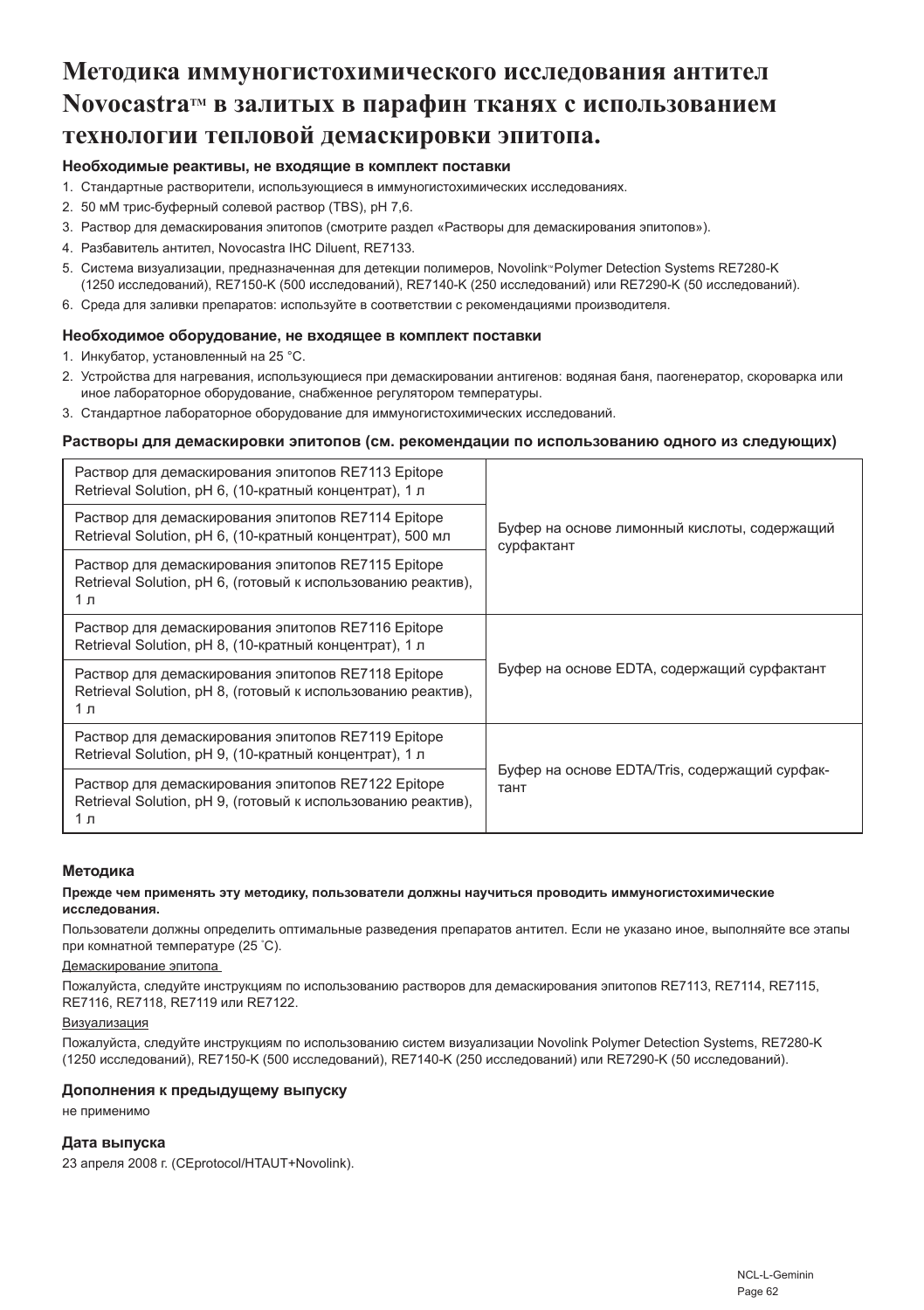# **Płynne mysie przeciwciało monoklonalne Novocastra<sup>***M***</sup> Geminin**

# **Kod produktu: NCL-L-Geminin**

# **Przeznaczenie**

#### *Do diagnostyki in vitro.*

Produkt NCL-L-Geminin jest przeznaczony do identyfikacji jakościowej w mikroskopii świetlnej cząsteczek gemininy w skrawkach parafinowych. Kliniczną interpretację barwienia lub jego braku należy uzupełnić badaniami morfologicznymi oraz odpowiednimi kontrolami. Ocenę powinien przeprowadzić wykwalifikowany patolog w kontekście historii choroby pacjenta oraz innych badań diagnostycznych.

### **Zasady postepowania**

Metody barwienia immunohistochemicznego (IHC) umożliwiają wizualizację antygenów dzięki zastosowaniu – po kolei – swoistego przeciwciała przeciwko antygenowi (przeciwciała pierwszorzędowego), przeciwciała drugorzędowego przeciwko przeciwciału pierwszorzędowemu i kompleksu enzymu z substratem chromogennym z etapami przemywania. Aktywacja enzymatyczna chromogenu prowadzi do wytworzenia widocznego produktu reakcji w miejscu antygenu. Następnie można wykonać barwienie kontrastowe próbki i zakryć ją szkiełkiem nakrywkowym. Wyniki są interpretowane przy użyciu mikroskopu świetlnego i pomagają w diagnostyce różnicowej procesów patofizjologicznych, które mogą mieć związek z określonym antygenem.

#### **Klon**

EM6

### **Immunogen**

Prokariotyczne rekombinowane białko zawierające aminokwasy 5-209 dojrzałego białka.

# **Swoistość**

Ludzka geminina.

# **Skład odczynnika**

NCL-L-Geminin jest płynnym supernatantem hodowli tkankowej zakonserwowanym 15 mM azydku sodu.

#### **Klasa Ig**

IgG2a

| Całkowite stężenia białka Total Protein |  |
|-----------------------------------------|--|
|-----------------------------------------|--|

1,0–8,0 g/L. Całkowite stężenie białka w danej serii podano na etykiecie fiolki.

#### **Stężenie przeciwciał**

Większe lub równe 19 mg/L oznaczone za pomocą testu ELISA. Stężenie Ig w danej serii podano na etykiecie fiolki.

#### **Zalecenia dotyczące stosowania**

Badanie immunohistochemiczne (zob **Metodologia**) skrawków parafinowych. Sugerowane rozcieńczenie: 01:40 przez 30 minut w temperaturze 25 °C. Cieplne odmaskowywanie epitopu przy użyciu roztworów Epitope Retrieval Solution RE7113, RE7114 lub RE7115. Te informacje stanowią jedynie wskazówkę – użytkownicy powinni sami określić swoje optymalne rozcieńczenie robocze.

#### **Przechowywanie i trwałość**

Przechowywać w temperaturze 2–8 °C. Nie zamrażać. Niezwłocznie po użyciu ponownie umieścić w temperaturze 2–8°C. Nie używać po upływie daty ważności podanej na etykiecie fiolki. Przechowywanie w warunkach innych od wskazanych powyżej wymaga weryfikacji użytkownika.

# **Przygotowanie próbek**

Zalecanym utrwalaczem jest 10-procentowa obojętna buforowana formalina do zatopionych w parafinie skrawków tkankowych.

# **Ostrzeżenia i środki ostrożności**

Odczynnik został przygotowany z supernatantu hodowli tkankowej. Ponieważ jest to produkt biologiczny, podczas jego używania należy zachować odpowiednie środki ostrożności.

Stężenie molarne azydku sodu w tym odczynniku wynosi 15 mM. Karta charakterystyki azydku sodu jest udostępniana na żądanie. Wszelkie potencjalnie toksyczne składniki należy utylizować zgodnie z krajowymi lub lokalnymi przepisami.

Próbki przed i po utrwaleniu oraz wszelkie materiały narażone na kontakt z nimi należy traktować jak materiały potencjalnie zakaźne i należy je utylizować z zachowaniem odpowiednich środków ostrożności.<sup>1</sup> Podczas pobierania pipetą nie wolno zasysać odczynników ustami i należy unikać kontaktu odczynników i preparatów ze skórą oraz błonami śluzowymi. W razie kontaktu odczynników lub próbek ze szczególnie narażonymi miejscami przemyć miejsce kontaktu dużą ilością wody. Należy zasięgnąć porady lekarza.

Chronić odczynniki przed skażeniem drobnoustrojami, ponieważ może ono doprowadzić do zwiększonego barwienia niespecyficznego. Zastosowanie okresów inkubacji i temperatur innych niż podano w instrukcji może spowodować błędne wyniki. Wszelkie zmiany tego typu muszą zostać zweryfikowane przez użytkownika.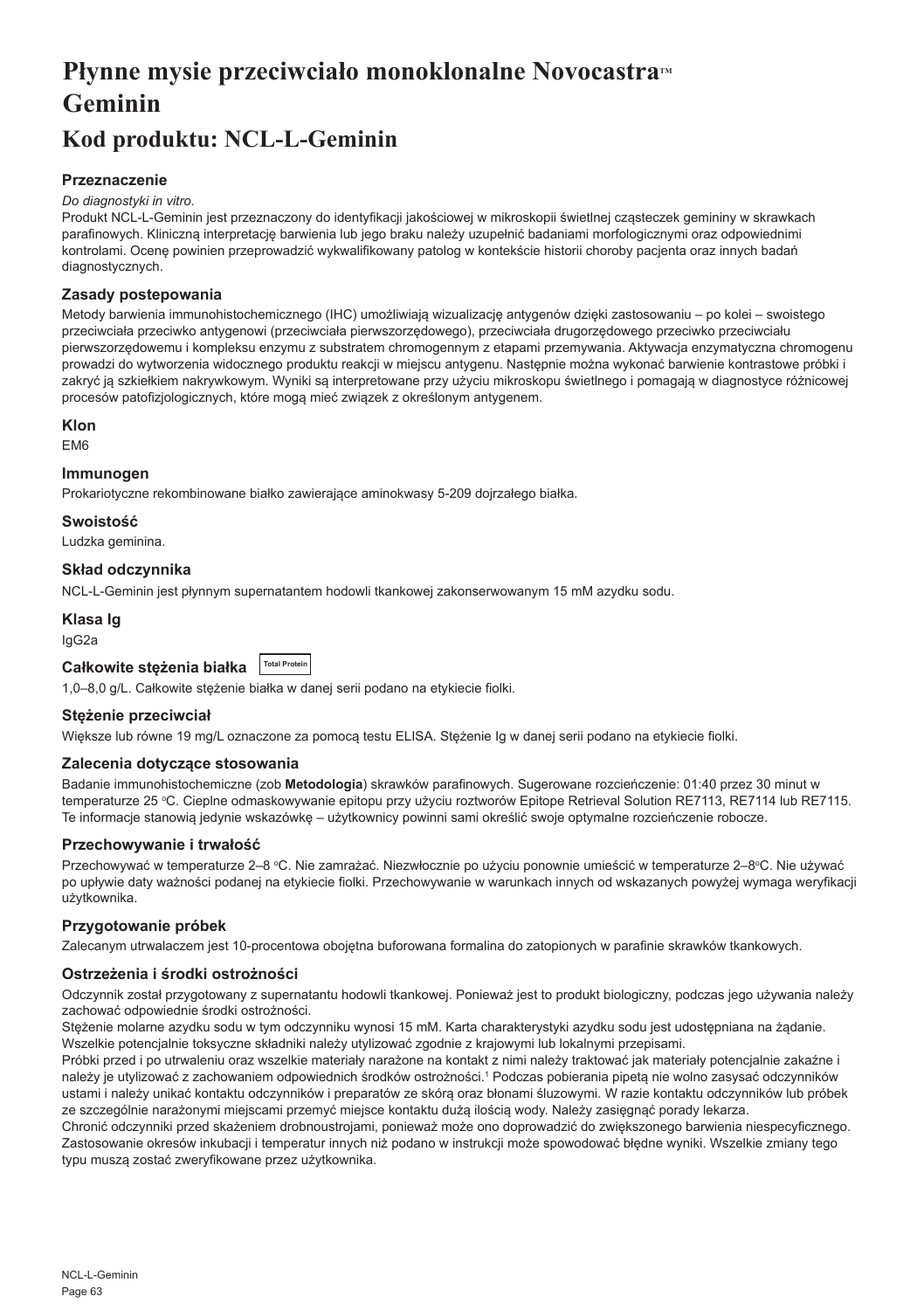# **Kontrola jakości**

Różnice w przetwarzaniu tkanek i procedurach technicznych w laboratorium użytkownika mogą doprowadzić do znacznej zmienności wyników, co oznacza konieczność dodatkowego przeprowadzania regularnych kontroli wewnętrznych. Kontrole należy przeprowadzać jak najszybciej na świeżych próbkach z autopsji/biopsji/operacji chirurgicznej utrwalonych, przetworzonych i zatopionych w parafinie, taką samą metodą, jaką badane są pobrane tkanki.

#### **Tkankowa kontrola pozytywna**

Stosowana w celu wskazania prawidłowo przygotowanych tkanek i prawidłowych technik barwienia.

W każdej serii barwienia każdy zestaw warunków testowych powinien uwzględniać jedną tkankową kontrolę pozytywną.

Do optymalnej kontroli jakości i do wykrywania niewielkich poziomów degradacji odczynników bardziej nadaje się tkanka o słabym barwieniu pozytywnym niż tkanka o silnym barwieniu pozytywnym.<sup>2</sup>

Tkankowa kontrola pozytywna powinna obejmować migdałek.

Jeśli tkankowa kontrola pozytywna nie wykaże odpowiedniego barwienia pozytywnego, wyniki testu przeprowadzonego na próbkach pobranych od pacjenta należy uznać za nieważne.

#### **Tkankowa kontrola negatywna**

Należy ja wykonać po tkankowej kontroli pozytywnej, aby sprawdzić swoistość znakowania docelowego antygenu przez przeciwciało pierwszorzędowe.

Tkankowa kontrola negatywna powinna obejmować móżdżek.

Ewentualnie tkankowa kontrola negatywna może obejmować różne typy komórek obecne w większości skrawków tkankowych, jednak powinno to zostać zweryfikowane przez użytkownika.

Barwienie niespecyficzne, jeżeli jest obecne, zwykle ma charakter rozproszony. Na skrawkach wykonanych z materiału tkankowego nadmiernie utrwalonego w formalinie można również zaobserwować sporadyczne barwienie tkanki łącznej. Do interpretacji wyników barwienia należy używać nieuszkodzonych komórek. Komórki martwicze lub zdegenerowane często powodują barwienie niespecyficzne.3 Wyniki fałszywie pozytywne mogą pojawić się w następstwie nieimmunologicznego wiązania białek lub występowania produktów reakcji substratów. Mogą być również spowodowane przez endogenne enzymy, takie jak pseudoperoksydaza (erytrocyty), endogenna peroksydaza (cytochrom C) lub endogenna biotyna (np. wątroba, piersi, mózg, nerki), w zależności od zastosowanego barwnika immunohistochemicznego. Aby odróżnić endogenną aktywność enzymatyczną lub niespecyficzne wiązanie enzymów od swoistej immunoreaktywności, dodatkowe tkanki pacjenta mogą być barwione wyłącznie substratem chromogenem lub kompleksem enzymatycznym (awidyna-biotyna, streptawidyna, znakowany polimer) i substratem-chromogenem. Jeśli w trakcie tkankowej kontroli negatywnej nastąpi barwienie specyficzne, wyniki testu przeprowadzonego na próbkach pobranych od pacjenta należy uznać za nieważne.

#### **Negatywna kontrola odczynnika**

Aby przeprowadzić ocenę barwienia niespecyficznego oraz umożliwić lepszą interpretację barwienia specyficznego na każdym skrawku z próbki pobranej od pacjenta należy przeprowadzić nieswoistą kontrolę negatywną odczynnika w miejscu wiązania przeciwciała pierwszorzędowego.

#### **Tkanka pacjenta**

Próbki pacjenta wybarwione testem NCL-L-Geminin należy badać jako ostatnie. Intensywność barwienia pozytywnego należy oceniać w kontekście ewentualnego barwienia niespecyficznego tła w negatywnej kontroli odczynnika. Tak jak we wszystkich innych badaniach immunohistochemicznych wynik ujemny oznacza, że antygen nie został wykryty, co jednak nie oznacza, że jest on nieobecny w badanych komórkach/tkankach. W razie konieczności do identyfikacji reakcji fałszywie negatywnych należy wykorzystać panel przeciwciał.

#### **Oczekiwane wyniki**

#### Tkanki prawidłowe

Klon EM6 wykrył białko gemininę w jądrze części limfocytów i komórek nabłonka. Barwienie jądrowe obserwowano w ośrodkach rozmnażania w migdałkach, komórkach nabłonka krypt w okrężnicy, spermatogonii w kanalikach nasiennych jądra, komórkach nabłonka gruczołowego w nabłonku proliferacyjnym i warstwach podstawowych nabłonka płaskiego skóry (n=78).

#### Tkanki nieprawidłowe

Klon EM6 wybarwił jądra komórkowe w 38/125 ocenianych guzach, w tym chłoniakach nieziarniczych, raku piersi i raku okrężnicy.

**Zaleca się stosowanie NCL-L-Geminin do oceny ekspresji gemininy w tkankach prawidłowych i nowotworowych.**

# **Ograniczenia ogólne**

Badanie immunohistochemiczne to wieloetapowy proces diagnostyczny, który wymaga specjalistycznego szkolenia w zakresie doboru odpowiednich odczynników i tkanek, utrwalania i przetwarzania tkanek, przygotowywania preparatów immunohistochemicznych oraz interpretacji wyników barwienia.

Barwienie tkanek zależy od postępowania z tkanką i jej przetwarzania przed barwieniem. Nieprawidłowe utrwalanie, zamrażanie, rozmrażanie, przemywanie, suszenie, podgrzewanie, ścinanie skrawków lub skażenie innymi tkankami lub płynami może powodować artefakty, zatrzymywanie przeciwciał lub wyniki fałszywie negatywne. Niespójne wyniki mogą wynikać z różnic w metodach utrwalania i zatapiania lub nieprawidłowości związanej z tkanką.4

Nadmierne lub niepełne barwienie kontrastowe może negatywnie wpływać na właściwą interpretację wyników.

Kliniczną interpretację barwienia lub jego braku należy uzupełnić badaniami morfologicznymi oraz odpowiednimi kontrolami. Ocenę powinien przeprowadzić wykwalifikowany patolog w kontekście historii choroby pacjenta oraz innych badań diagnostycznych. Przeciwciała firmy Leica Biosystems Newcastle Ltd są przeznaczone do badania skrawków zamrożonych lub zatopionych w parafinie, które utrwalono zgodnie z określonymi wymogami. Może wystąpić nieoczekiwana ekspresja antygenu, szczególnie w przypadku nowotworów. Interpretacja kliniczna wybarwionych skrawków musi obejmować analizę morfologiczną oraz ocenę przeprowadzoną w ramach odpowiednich kontroli.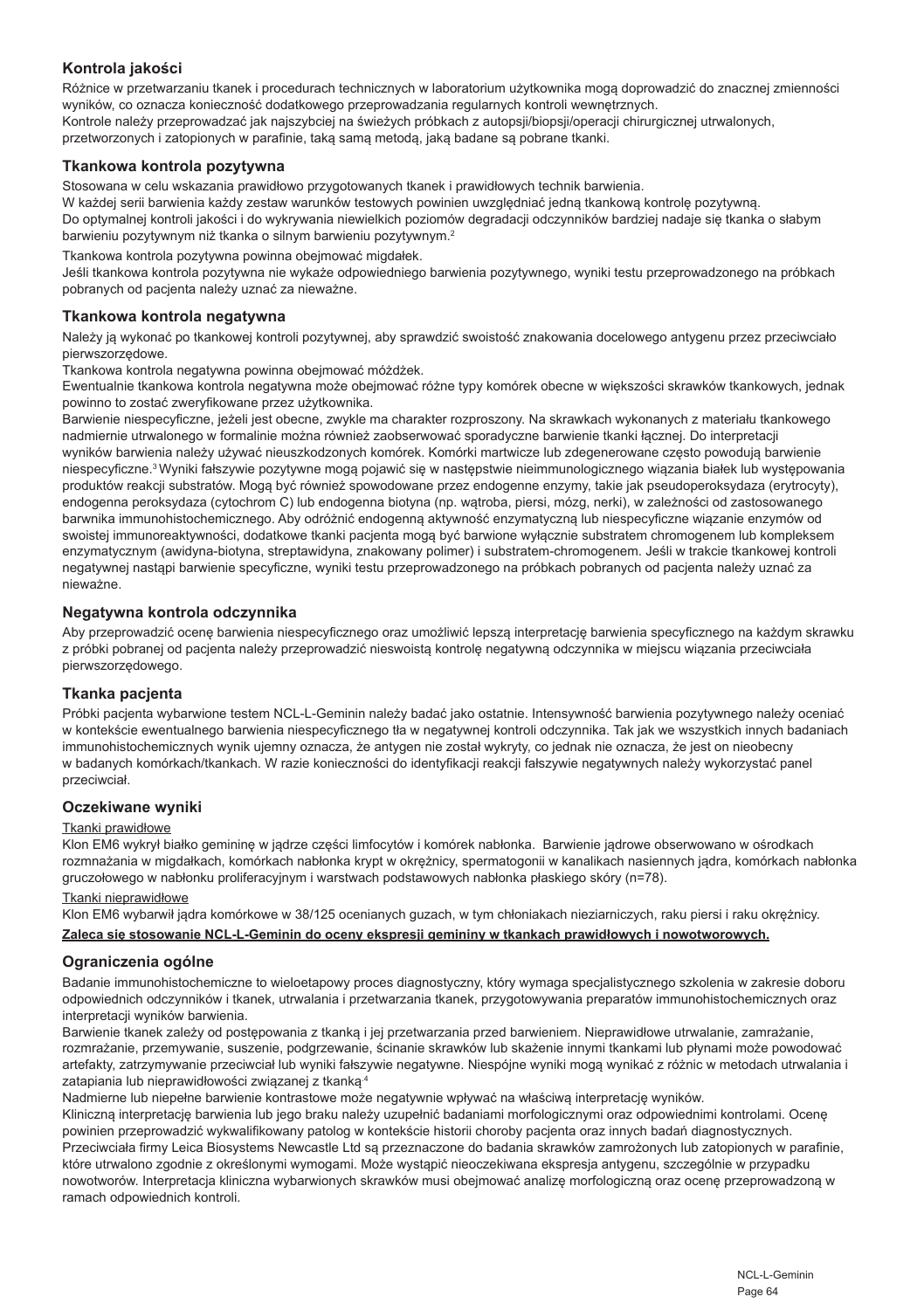# **Piśmiennictwo - ogólne.**

- 1. National Committee for Clinical Laboratory Standards (NCCLS). Protection of laboratory workers from infectious diseases transmitted by blood and tissue; proposed guideline. Villanova, P.A. 1991; 7(9). Order code M29-P.
- 2. Battifora H. Diagnostic uses of antibodies to keratins: a review and immunohistochemical comparison of seven monoclonal and three polyclonal antibodies. Progress in Surgical Pathology. 6:1–15. eds. Fenoglio-Preiser C, Wolff CM, Rilke F. Field & Wood, Inc., Philadelphia.
- 3. Nadji M, Morales AR. Immunoperoxidase, part I: the techniques and pitfalls. Laboratory Medicine. 1983; 14:767.
- 4. Omata M, Liew CT, Ashcavai M, Peters RL. Nonimmunologic binding of horseradish peroxidase to hepatitis B surface antigen: a possible source of error in immunohistochemistry. American Journal of Clinical Pathology. 1980; 73:626.
- 5. McGarry TJ and Kirschner MW. Geminin, an inhibitor of DNA replication is degraded during mitosis. Cell. 1998; 93:1043–1053.

#### **Zmiany wprowadzone do poprzedniego wydania**

Nie dotyczy.

# **Data publikacji**

14 listopada 2018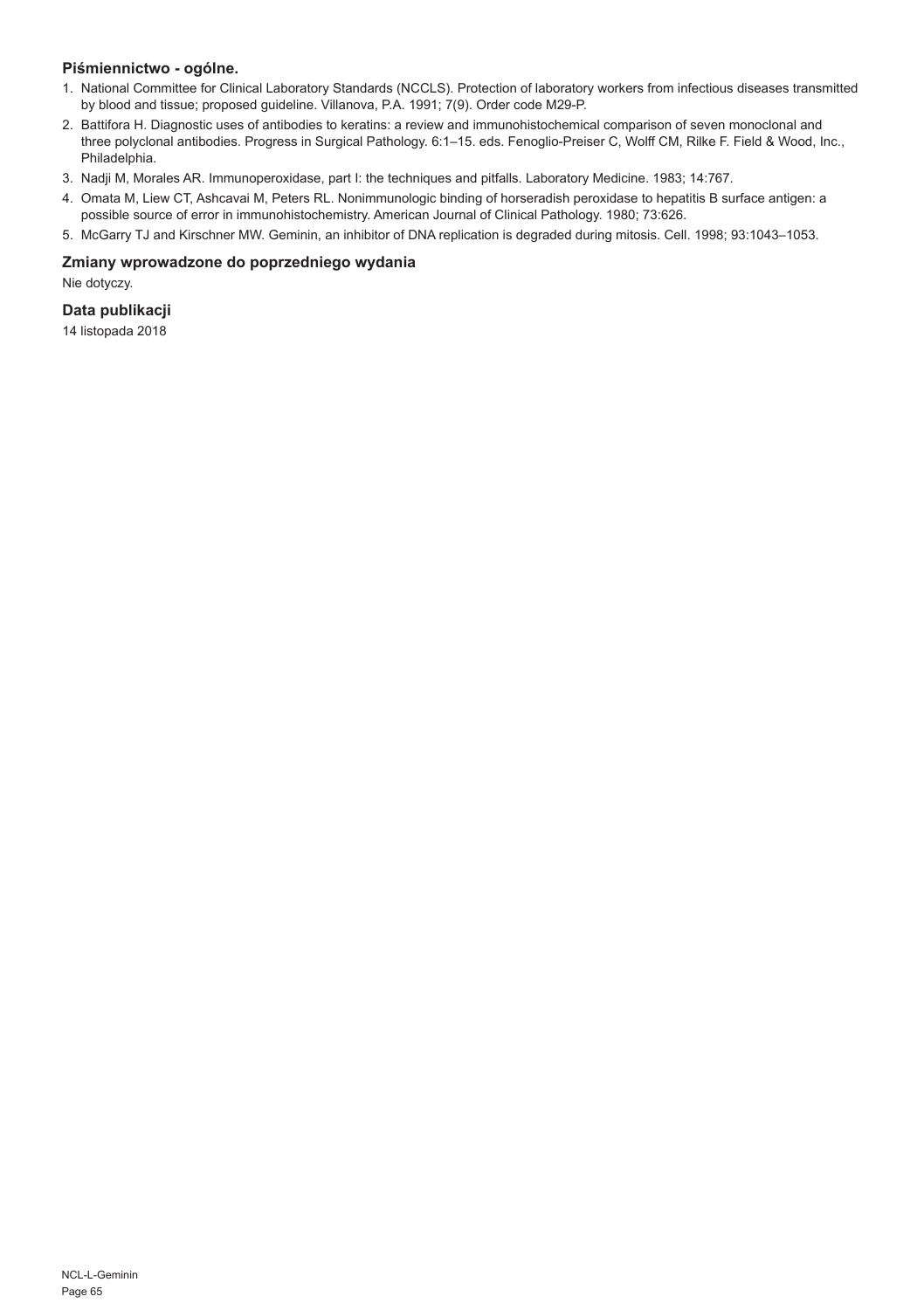# **Metodologia badań immunohistochemicznych wykorzystujących przeciwciała NovocastraTM do badania tkanek zatopionych w parafinie techniką cieplnego odmaskowywania epitopów.**

# **Odczynniki wymagane, lecz niedostarczane**

- 1. Standardowe rozpuszczalniki stosowane w immunohistochemii.
- 2. 50 mM roztworu soli fizjologicznej buforowanego odczynnikiem Tris (TBS) pH 7.6.
- 3. Epitope Retrieval Solution (zob.: C. Roztwory do odmaskowywania epitopu).
- 4. Rozcieńczalnik do przeciwciał, Novocastra IHC Diluent, RE7133.
- 5. System wizualizacji, Novolink™ Polymer Detection Systems, RE7280-K (1250 testów), RE7150-K (500 testów), RE7140-K (250 testów) lub RE7290-K (50 testów).
- 6. Środek do zamykania preparatów mikroskopowych użyć zgodnie z zaleceniami producenta.

# **Sprzęt wymagany, lecz niedostarczany**

- 1. Inkubator ustawiony na 25°C.
- 2. Urządzenie grzewcze do odmaskowywania epitopu: łaźnia wodna, parowar, szybkowar lub inne urządzenie laboratoryjne z kontrolowaną temperaturą.
- 3. Ogólne wyposażenie laboratorium immunohistochemicznego.

#### **Roztwory do odmaskowywania epitopu (zob. Zalecenia dotyczące stosowania dla jednego z poniższych)**

| RE7113 Epitope Retrieval Solution pH 6 (x10 Concentrate) 1         |                                                                         |
|--------------------------------------------------------------------|-------------------------------------------------------------------------|
| RE7114 Epitope Retrieval Solution pH 6 (x10 Concentrate)<br>500 ml | Bufor na bazie cytrynianu zawierający środek po-<br>wierzchniowo czynny |
| RE7115 Epitope Retrieval Solution pH 6 (Ready to Use) 1            |                                                                         |
| RE7116 Epitope Retrieval Solution pH 8 (x10 Concentrate) 1         | Bufor na bazie EDTA zawierający środek powierzch-                       |
| RE7118 Epitope Retrieval Solution pH 8 (Ready to Use) 1 I          | niowo czynny                                                            |
| RE7119 Epitope Retrieval Solution pH 9 (x10 Concentrate) 1         | Bufor na bazie Tris/EDTA zawierający środek po-                         |
| RE7122 Epitope Retrieval Solution pH 9 (Ready to Use) 1 l          | wierzchniowo czynny                                                     |

#### **Metodologia**

#### **Przed przystąpieniem do działań w ramach niniejszej metodologii użytkownik powinien zostać przeszkolony w zakresie technik immunohistochemicznych.**

Użytkownicy powinni określić optymalne rozcieńczenia dla przeciwciał. O ile nie wskazano inaczej, wszystkie etapy należy przeprowadzać w temperaturze pokojowej (25 °C).

#### Odmaskowywanie epitopu

Należy postępować zgodnie z instrukcja stosowania dołączoną do roztworów Epitope Retrieval Solutions, RE7113, RE7114, RE7115, RE7116, RE7118, RE7119 lub RE7122.

#### Wizualizacja

Należy postępować zgodnie z instrukcją stosowania dołączoną do Novolink Polymer Detection Systems, RE7280-K (1250 testów), RE7150-K (500 testów), RE7140-K (250 testów) lub RE7290-K (50 testów).

# **Zmiany wprowadzone do poprzedniego wydania**

Nie dotyczy

#### **Data publikacji**

23 kwietnia 2008 r. (CEprotocol/HTAUT + Novolink).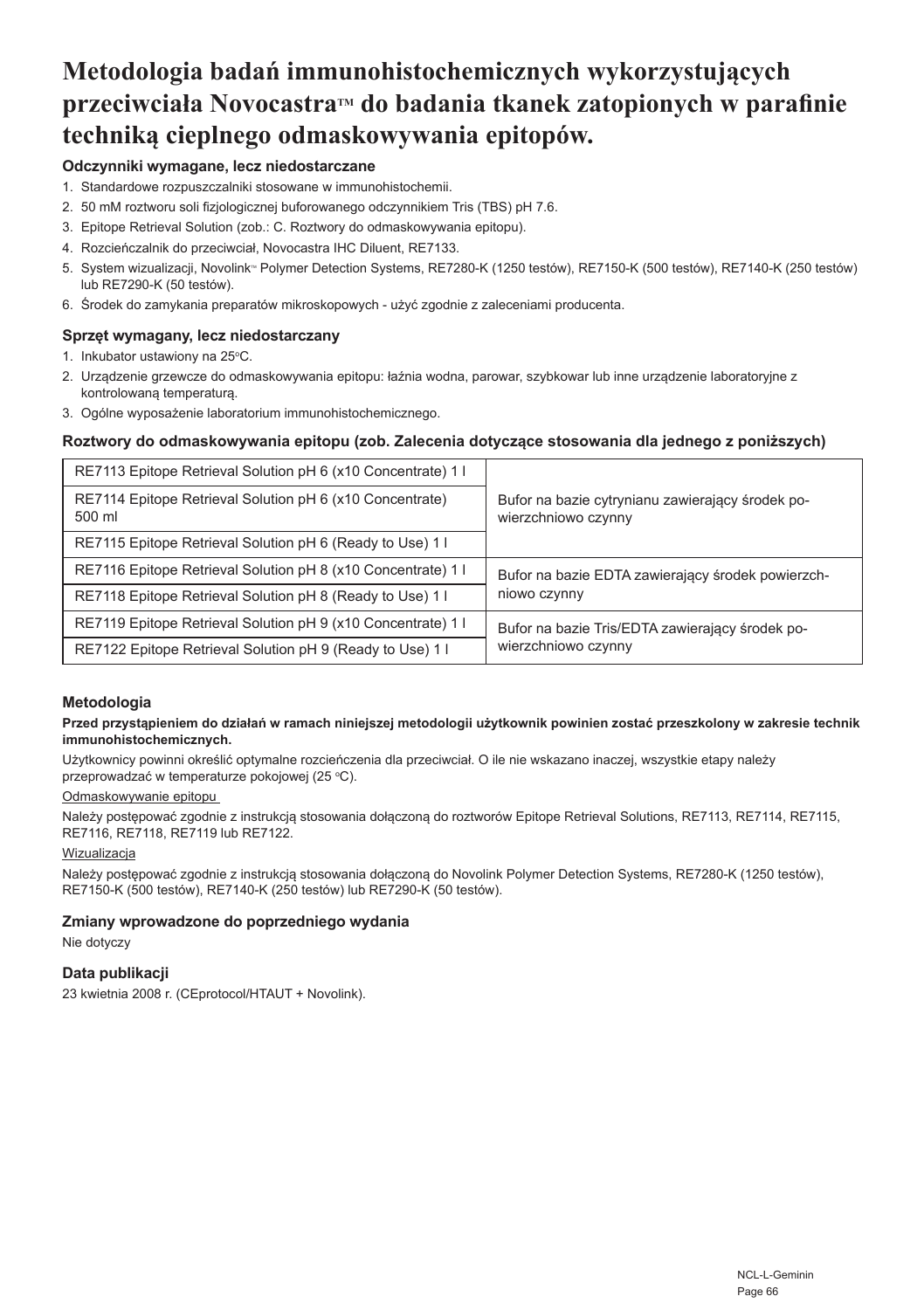# Tekoče mišje monoklonsko protitelo Novocastra™ **Geminin**

# **Koda izdelka: NCL-L-Geminin**

# **Predvidena uporaba**

#### *Za diagnostično uporabo in vitro.*

Izdelek NCL-L-Geminin je namenjen za kvalitativno identifikacijo molekul geminina v parafinskih rezinah s pomočjo svetlobne mikroskopije. Klinično razlago obarvanja ali odsotnosti le-tega morajo dopolnjevati morfološke študije ustreznih kontrolnih vzorcev, ki jih v okviru klinične anamneze bolnika in drugih diagnostičnih testov oceni usposobljen patolog.

# **Načelo postopka**

Imunohistokemijske (IHC) tehnike barvanja omogočajo vizualizacijo antigenov z izvajanjem zaporednega nanosa - z vmesnimi koraki izpiranja - specifičnega protitelesa na antigen (primarno protitelo), sekundarnega protitelesa na primarno protitelo in encimskega kompleksa s kromogenim substratom. Encimska aktivacija kromogena povzroči vidno reakcijo izdelka na mestu antigena. Tak vzorec lahko nato nasprotno barvamo in pokrijemo s krovnim stekelcem. Rezultate nato obdelamo s pomočjo svetlobnega mikroskopa in jih uporabimo pri diferencialni diagnozi patološko-fizioloških procesov, ki so morda povezani z določenim antigenom ali pa tudi ne.

#### **Klon**

EM6

# **Imunogen**

Prokariontski rekombinantni protein, ki vsebuje aminokisline 5–209 zrelega proteina.

#### **Specifičnost**

Humani geminin.

# **Sestava reagenta**

NCL-L-Geminin je tekočinski supernatant kulture tkiva in vsebuje 15 mM natrijev azid kot konzervans.

# **Razred Ig**

IgG2a

# **Skupna koncentracija beljakovin Total Protein**

1,0–8,0 g/l. Skupna koncentracija beljakovin v določeni seriji je navedena na oznaki na viali.

#### **Koncentracija protiteles**

Višja ali enaka 19 mg/l, kot določa test ELISA. Za specifično koncentracijo Ig v seriji glejte oznako na viali.

#### **Priporočila za uporabo**

lmunohistokemija (glejte **Metodologija**) parafinskih rezin. Predlagano redčenje: 1:40 za 30 minut pri 25 °C. Toplotno pridobivanje epitopa z raztopino Epitope Retrieval Solution RE7113, RE7114 ali RE7115. To je samo vodilo; uporabniki naj poiščejo svoje lastne najbolj učinkovite delovne razredčine.

#### **Shranjevanje in stabilnost**

Hraniti pri temperaturi 2–8 °C. Ne zamrzujte. Takoj po uporabi ohladite na temperaturo 2–8 °C. Ne uporabljajte po datumu izteka roka uporabnosti, ki je naveden na oznaki na viali. Uporabnik naj preveri pogoje shranjevanja, ki se razlikujejo od zgoraj navedenih.

#### **Priprava vzorcev**

Priporočena fiksirna raztopina je 10-% formalin v nevtralnem pufru za tkivne rezine, vstavljene v parafin.

#### **Opozorila in previdnostni ukrepi**

Vir priprave tega reagenta je supernatant celične kulture. Ker je to biološki izdelek, je treba z njim ravnati z ustrezno skrbnostjo. Molarnost natrijevega azida v tem reagentu je 15 mM. Varnostni list za natrijev azid je na voljo na zahtevo.

Sledite zveznim, državnim ali lokalnim predpisom za odstranjevanje katerih koli morebitno strupenih sestavin.

Z vzorci, pred fiksiranjem in po njem, in vsemi materiali, s katerimi so prišli v stik, morate rokovati, kot da bi lahko prenašali okužbe, in pri njihovem odstranjevanju slediti ustreznim previdnostnim ukrepom.<sup>1</sup> Nikoli ne pipetirajte reagentov skozi usta; pazite, da reagenti in vzorci ne pridejo v stik s kožo in sluznicami. Če reagenti ali vzorci pridejo v stik z občutljivimi deli, jih izperite z obilo vode. Poiščite zdravniško pomoč.

Pazite, da ne pride do mikrobne okužbe reagentov, saj lahko povzroči nespecifično barvanje.

Če uporabite čas ali temperature inkubacije, ki se razlikujejo od navedenih, lahko pridobite napačne rezultate. Uporabnik mora validirati morebitne spremembe.

#### **Kontrola kakovosti**

Razlike pri obdelavi tkiva in tehničnih postopkih v laboratoriju uporabnika lahko vodijo do precejšnje variabilnosti rezultatov, kar zahteva redne interne kontrole učinkovitosti poleg spodaj navedenih postopkov.

Kontrolni vzorci morajo biti sveži vzorci, pridobljeni z obdukcijo/biopsijo/kirurškim posegom, fiksirani s formalinom, obdelani in shranjeni v parafinskem vosku kakor hitro je mogoče ter na isti način, kot vzorci bolnikov.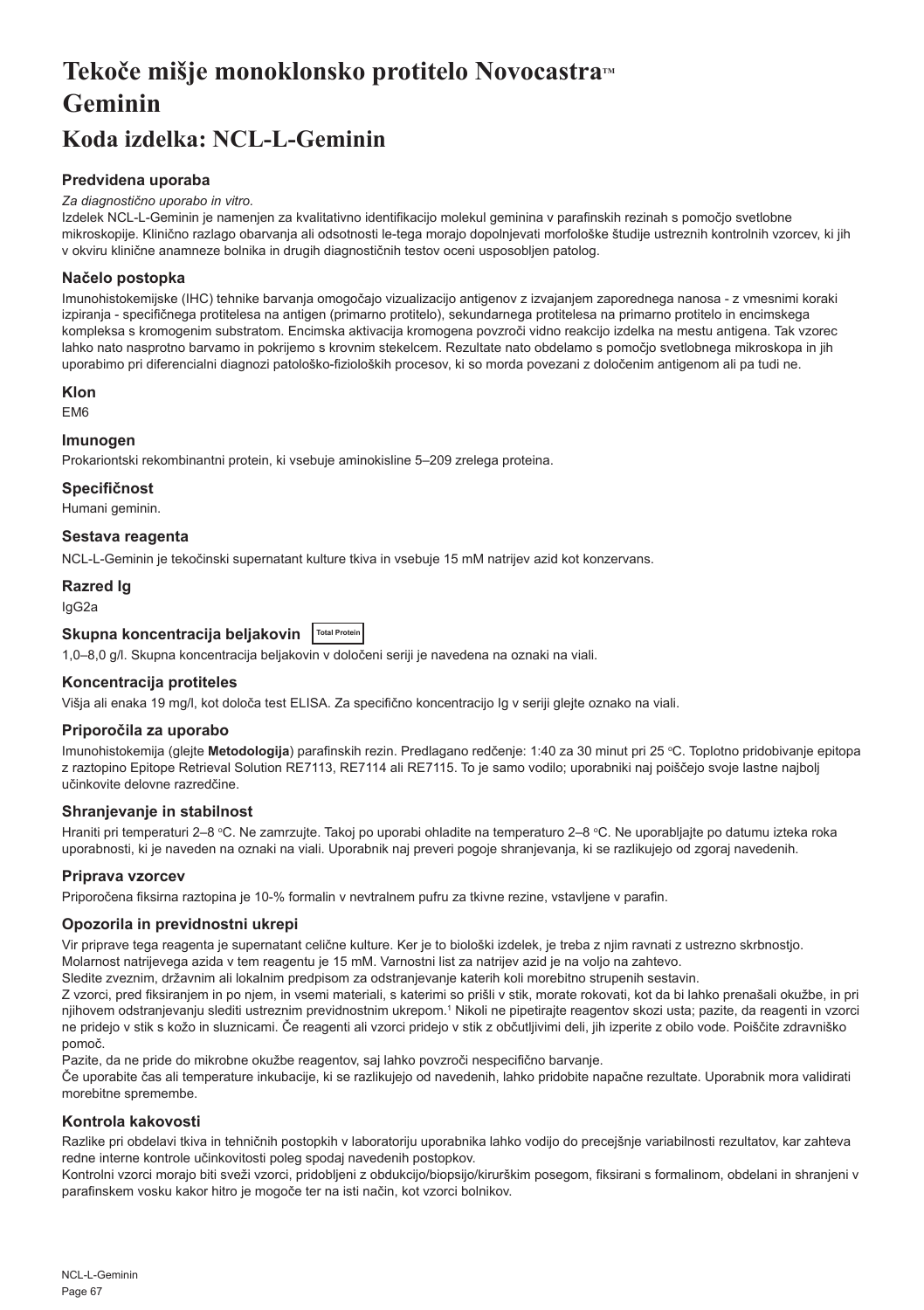# **Pozitivni kontrolni vzorci tkiva**

Uporabite jih za opredelitev pravilno pripravljenih tkiv in ustreznih tehnik barvanja.

Pri vsakem postopku barvanja morate vsakemu sklopu preizkusnih pogojev dodati en pozitiven kontrolni vzorec tkiva.

Za kar najboljšo kontrolo kakovosti in boljše zaznavanje manjših stopenj razkroja reagenta je bolj primerno uporabiti tkivo s šibkim pozitivnim obarvanjem kot tkivo z močnim pozitivnim obarvanjem.<sup>2</sup>

Za pozitivni kontrolni vzorec tkiva priporočamo tkivo tonzil.

Če pozitivni kontrolni vzorci tkiva ne pokažejo pozitivnega obarvanja, morate rezultate preizkusnih vzorcev zavreči kot neveljavne.

#### **Negativni kontrolni vzorci tkiva**

Pregledati jih morate po pregledu pozitivnih kontrolnih vzorcev tkiva, da preverite specifičnost oznake ciljnega antigena glede na primarno protitelo.

Za negativni kontrolni vzorec tkiva priporočamo tkivo malih možganov.

Drugače pa se kot negativni kontrolni vzorci pogosto uporablja vrsta različnih celic, ki so prisotne v večini rezin tkiv, vendar pa mora tako uporabo preveriti uporabnik.

Nespecifično barvanje, če je prisotno, je običajno razpršeno. Opazite lahko tudi posamično obarvanje vezivnega tkiva v rezinah tkiv, kot posledica premočnega fiksiranja s formalinom. Za razlago rezultatov obarvanja uporabite nespremenjene celice. Obarvanje nekrotičnih ali degeneriranih celic je pogosto nespecifično.<sup>3</sup> Lažno pozitivni rezultati se lahko pojavijo zaradi ne-imunološke vezave proteinov ali produktov reakcije substrata. Povzročijo jih lahko tudi endogeni encimi, kot so psevdoperoksidaza (eritrociti), endogena peroksidaza (citokromni C) ali endogeni biotin (npr. jetra, dojke, možgani, ledvice), odvisno od vrste uporabljenega imunskega barvila. Za razlikovanje med endogensko aktivnostjo encimov ali nespecifično vezavo encimov zaradi specifične imunske reaktivnosti, lahko barvate dodatna tkiva bolnika izključno ali s kromogenskim substratom ali encimskimi kompleksi (avidin-biotin, streptavidin, označeni polimer) in kromogenskim substratom. Če pride do specifičnega obarvanja negativnih kontrolnih vzorcev tkiva, morate rezultate vzorcev bolnika zavreči kot neveljavne.

#### **Negativni kontrolni reagent**

Za oceno nespecifičnega barvanja in boljšo razlago specifičnega obarvanja na antigenskem mestu uporabite nespecifični negativni kontrolni reagent namesto primarnega protitelesa z eno rezino vsakega vzorca bolnika.

#### **Bolnikovo tkivo**

Nazadnje preglejte bolnikove vzorce, obarvane z izdelkom NCL-L-Geminin. Intenzivnost pozitivnega obarvanja ocenite v okviru morebitnega nespecifičnega obarvanja ozadja z negativnim kontrolnim reagentom. Tako kot pri vseh imunohistokemijskih preizkusih negativen rezultat pomeni, da antigen ni bil zaznan, ne pa odsotnosti antigena v testiranih celicah/tkivih. Po potrebi uporabite nabor protiteles za opredelitev napačnih negativnih reakcij.

#### **Pričakovani rezultati**

#### Normalna tkiva

Klon EM6 je zaznal protein geminin v jedrih dela limfocitov in epitelijskih celic. Obarvanje jedra so opazili v germinalnih središčih tonzil, epitelijskih celicah kripte kolona, spermatogonijih v semenskih cevkah testisov, žleznih epitelijskih celicah proliferativnega epitelija ter bazalnih plasteh skvamoznega epitelija kože (n = 78).

# Nenormalna tkiva

Klon EM6 je obarval celično jedro pri 38/125 ocenjenih tumorjev, vključno z ne-Hodgkinovimi limfomi, karcinomi dojke in karcinomi kolona. **Izdelek NCL-L-Geminin se priporoča za oceno izražanja geminina v normalnih in neoplastičnih tkivih.**

#### **Splošne omejitve**

Imunohistokemija je diagnostični postopek z več koraki, ki zahteva specializirano usposabljanje za izbiro ustreznih reagentov, izbiro, fiksiranje in obdelavo tkiv, pripravo IHC preparata in razlago rezultatov obarvanja.

Obarvanje tkiva je odvisno od rokovanja s tkivom in njegovo obdelavo pred barvanjem. Nepravilno fiksiranje, zamrzovanje, odtajanje, izpiranje, sušenje, segrevanje, rezanje ali okužba z drugimi tkivi ali tekočinami lahko povzroči nastanek artefaktov, lovljenje protitelesa ali lažne negativne rezultate. Nedosledni rezultati so lahko posledica razlik pri metodah fiksiranja in priprave ali pa so del nepravilnosti tkiva samega.4 Prekomerno ali nepopolno nasprotno barvanje lahko neugodno vpliva na pravilno tolmačenje rezultatov.

Klinično razlago obarvanja ali odsotnosti le-tega morajo dopolnjevati morfološke študije ustreznih kontrolnih vzorcev, ki jih v okviru klinične anamneze bolnika in drugih diagnostičnih testov oceni usposobljen patolog.

Protitelesa družbe Leica Biosystems Newcastle Ltd so namenjena uporabi, kot je navedeno, na zamrznjenih ali v parafin vstavljenih rezinah z določenimi zahtevami za fiksiranje. Lahko pride do nepričakovanega izražanja antigena, zlasti pri neoplazmah. Pri klinični razlagi obarvane rezine tkiva morate upoštevati morfološko analizo in oceno ustreznih kontrol.

# **Splošna literatura**

- 1. National Committee for Clinical Laboratory Standards (NCCLS). Protection of laboratory workers from infectious diseases transmitted by blood and tissue; proposed guideline. Villanova, P.A. 1991; 7(9). Order code M29-P.
- 2. Battifora H. Diagnostic uses of antibodies to keratins: a review and immunohistochemical comparison of seven monoclonal and three polyclonal antibodies. Progress in Surgical Pathology. 6:1–15. eds. Fenoglio-Preiser C, Wolff CM, Rilke F. Field & Wood, Inc., Philadelphia.
- 3. Nadji M, Morales AR. Immunoperoxidase, part I: the techniques and pitfalls. Laboratory Medicine. 1983; 14:767.
- 4. Omata M, Liew CT, Ashcavai M, Peters RL. Nonimmunologic binding of horseradish peroxidase to hepatitis B surface antigen: a possible source of error in immunohistochemistry. American Journal of Clinical Pathology. 1980; 73:626.
- 5. McGarry TJ and Kirschner MW. Geminin, an inhibitor of DNA replication is degraded during mitosis. Cell. 1998; 93:1043–1053.

# **Dodatki in spremembe k prejšnji izdaji**

Navedba smiselno ni potrebna.

**Datum izdaje**

14 november 2018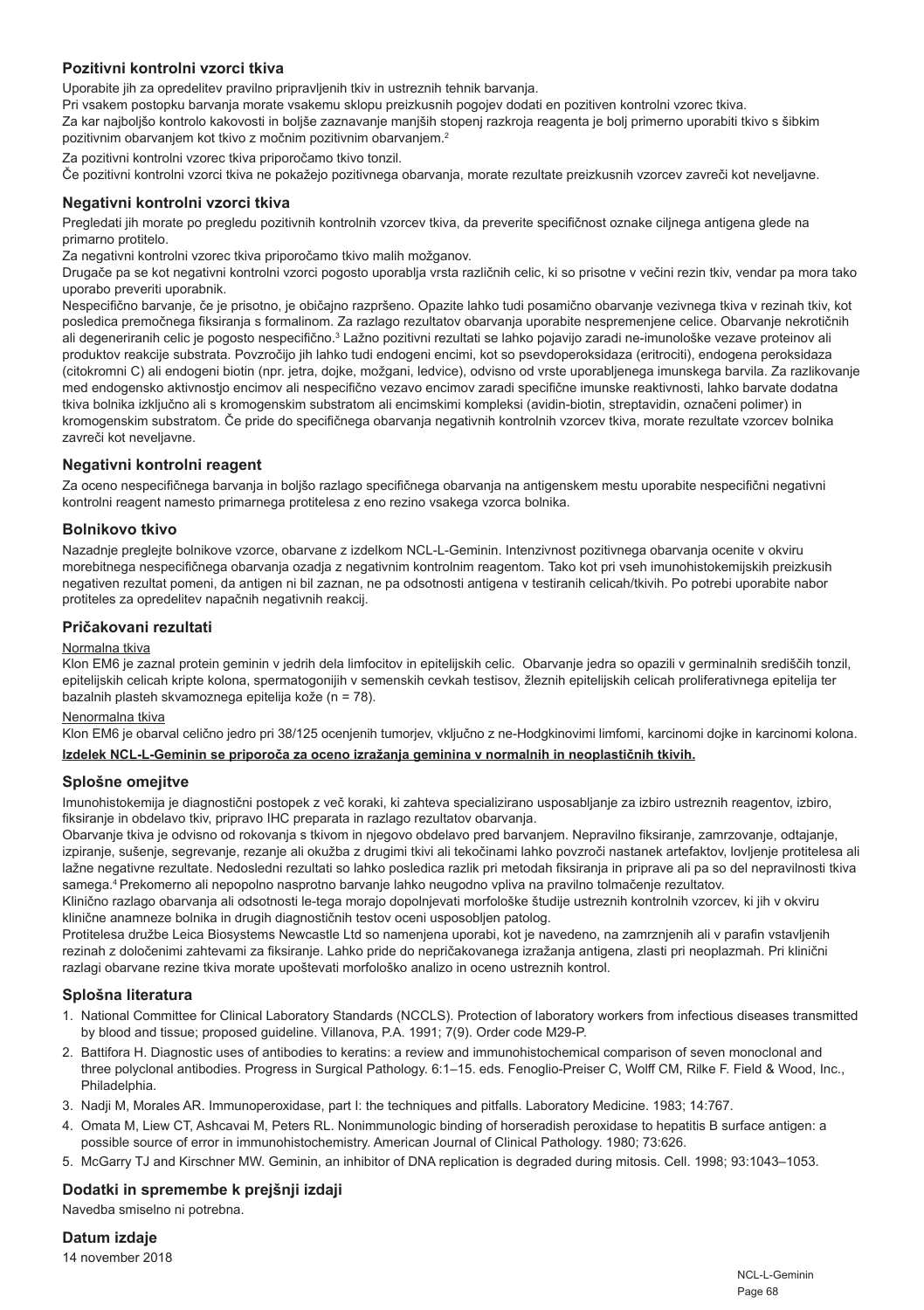# **Imunohistokemijska metodologija za uporabo protiteles NovocastraTM pri tkivu, vstavljenem v parafin, s tehniko toplotnega pridobivanja epitopa.**

# **Potrebni reagenti, ki niso priloženi**

- 1. Standardna topila, ki se uporabljajo v imunohistokemiji.
- 2. Fiziološka raztopina s 50 mM pufra tris (TBS), pH 7,6.
- 3. Epitope Retrieval Solution (glejte C. Raztopine za pridobivanje epitopa).
- 4. Redčilo za protitelesa, Novocastra IHC Diluent, RE7133.
- 5. Sistem za vizualizacijo, Novolink® Polymer Detection Systems, RE7280-K (1250 testov), RE7150-K (500 testov), RE7140-K (250 testov) ali RE7290-K (50 testov).
- 6. Medij za pritrjevanje uporabljajte skladno s priporočili izdelovalca.

# **Potrebna oprema, ki ni priložena**

- 1. Inkubator, nastavljen na 25 °C.
- 2. Grelnik za pridobivanje epitopa: vodna kopel, parni kuhalnik, tlačni lonec ali druga laboratorijska oprema z nadzorom temperature.
- 3. Splošna oprema za imunohistokemijski laboratorij.

# **Raztopine za pridobivanje epitopov (glejte priporočila za uporabo enega izmed naslednjih izdelkov)**

| RE7113 Epitope Retrieval Solution pH 6 (x10 Concentrate) 1 L       |                                          |
|--------------------------------------------------------------------|------------------------------------------|
| RE7114 Epitope Retrieval Solution pH 6 (x10 Concentrate)<br>500 mL | Citratni pufer, ki vsebuje surfaktant    |
| RE7115 Epitope Retrieval Solution pH 6 (Ready to Use) 1 L          |                                          |
| RE7116 Epitope Retrieval Solution pH 8 (x10 Concentrate) 1 L       | Pufer z EDTA, ki vsebuje surfaktant      |
| RE7118 Epitope Retrieval Solution pH 8 (Ready to Use) 1 L          |                                          |
| RE7119 Epitope Retrieval Solution pH 9 (x10 Concentrate) 1 L       | Pufer s tris/EDTA, ki vsebuje surfaktant |
| RE7122 Epitope Retrieval Solution pH 9 (Ready to Use) 1 L          |                                          |

# **Metodologija**

**Preden uporabniki začnejo uporabljati to metodologijo, morajo biti usposobljeni za delo z imunohistokemijskimi tehnikami.**

Uporabniki morajo sami določiti optimalne razredčitve protiteles. Vse korake izvajajte pri sobni temperaturi (25 °C), razen če je navedeno drugače.

# Pridobivanje epitopov

Upoštevajte navodila za uporabo raztopin za pridobivanje epitopov Epitope Retrieval Solutions, RE7113, RE7114, RE7115, RE7116, RE7118, RE7119 ali RE7122.

#### Vizualizacija

Upoštevajte navodila za uporabo sistemov za zaznavanje polimerov Novolink Polymer Detection Systems, RE7280-K (1250 testov), RE7150-K (500 testov), RE7140-K (250 testov) ali RE7290-K (50 testov).

### **Dodatki in spremembe k prejšnji izdaji**

Ni primerno

# **Datum izdaje**

23. april 2008 (CEprotocol/HTAUT+Novolink).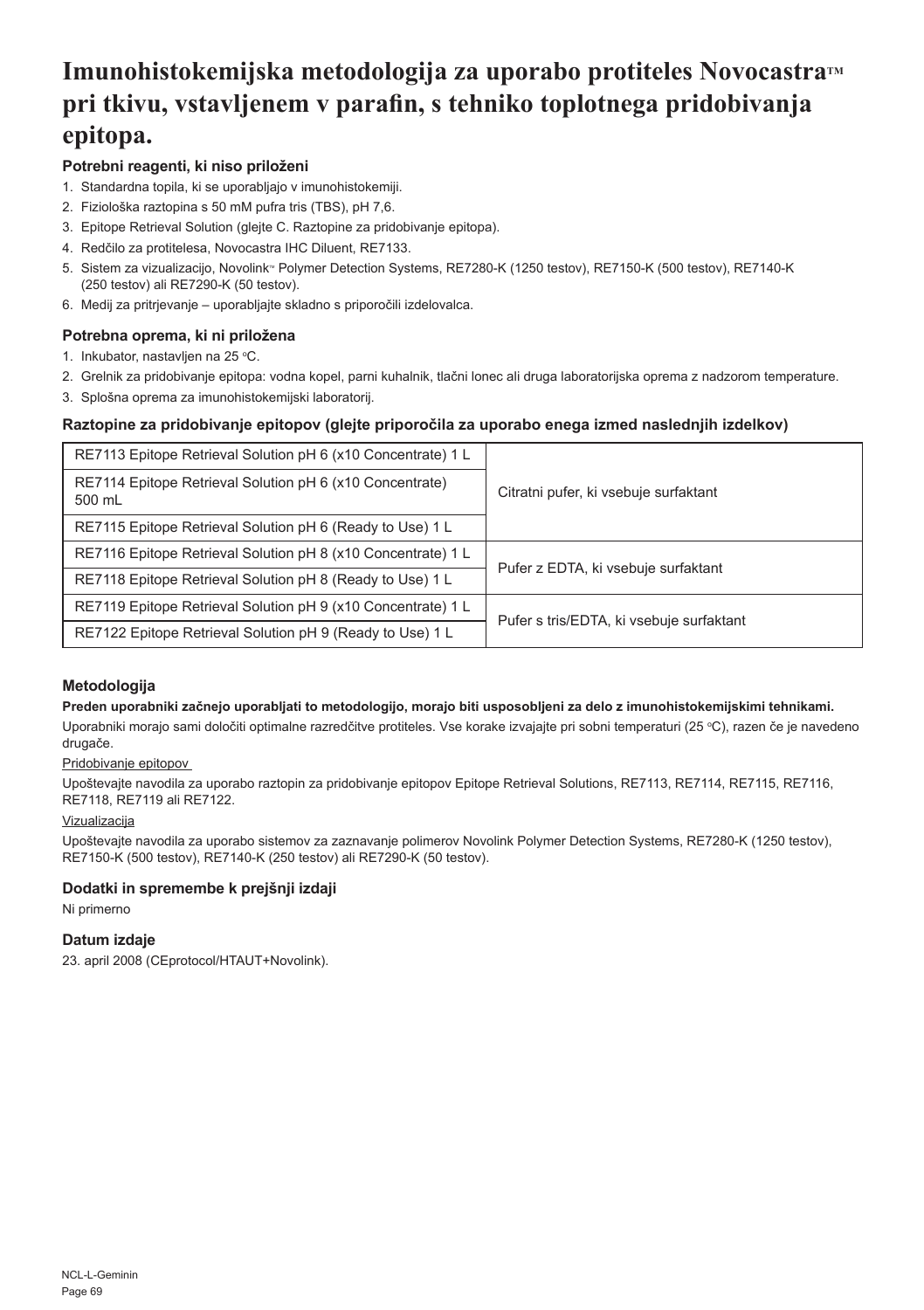# **NovocastraTM Tekutá myší monoklonální protilátka Geminin**

# **Kód výrobku: NCL-L-Geminin**

# **Zamýšlené použití**

#### *Pro diagnostické použití in vitro.*

NCL-L-Geminin je určena ke kvalitativnímu stanovení molekul gemininu světelnou mikroskopií na parafínových řezech. Klinickou interpretaci jakéhokoliv barvení nebo jeho nepřítomnosti je nutné doplnit morfologickým vyšetřením s použitím správných kontrol a zhodnotit je musí kvalifikovaný patolog v kontextu s klinickou anamnézou pacienta a jinými diagnostickými testy.

# **Princip metody**

Imunohistochemické (IHC) barvicí techniky umožňují vizualizaci antigenů pomocí sekvenční aplikace specifické protilátky proti antigenu (primární protilátka), sekundární protilátky proti primární protilátce a enzymového komplexu s chromogenním substrátem s interponovanými omývacími kroky. Enzymatická aktivace chromogenu má za následek viditelnou reakci produktu v místě antigenu. Vzorek pak může být kontrastně nabarven a překryt krycím sklíčkem. Výsledky se interpretují ve světelném mikroskopu; jsou pomůckou v diferenciální diagnostice patofyziologických procesů, které mohou, ale nemusí, souviset s příslušným antigenem.

#### **Klon**

EM6

#### **Imunogen**

Prokaryotický rekombinantní protein obsahující 5-209 aminokyselin zralého proteinu.

# **Specificita**

Lidský geminin.

#### **Složení reagencie**

NCL-L-Geminin je tekutý supernatant z tkáňové kultury obsahující jako konzervační prostředek 15 mM roztok azidu sodného.

# **Třída Ig**

IgG2a

# **Koncentrace celkového proteinu Total Protein**

1,0–8,0 g/l. Koncentrace celkového proteinu specifická pro šarži je uvedena na štítku na lahvičce.

#### **Koncentrace protilátek**

19 mg/l nebo vyšší, stanovená metodou ELISA. Koncentrace imunoglobulinu (Ig) specifická pro šarži je uvedena na štítku na lahvičce.

#### **Doporučení k použití**

Imunohistochemické vyšetření (viz **Metodika**) na parafínových řezech. Doporučené ředění: 1:40 po dobu 30 minut při 25 ° C. Teplem indukované odmaskování epitopu s použitím odmaskovacího roztoku epitopů RE7113, RE7114 nebo RE7115. Toto doporučení je uvedeno jako vodítko; uživatelé musí stanovit vlastní optimální pracovní ředění.

#### **Skladování a stabilita**

Uchovávejte při teplotě 2–8 °C. Nezmrazujte. Okamžitě po použití vraťte do teploty 2–8 °C. Nepoužívejte po uplynutí data exspirace uvedeného na štítku na lahvičce. Podmínky skladování jiné než výše uvedené musí uživatel validovat.

#### **Příprava vzorku**

Fixační roztok doporučený pro řezy tkáně zalité v parafinu je 10% formalín pufrovaný na neutrální pH.

#### **Varování a bezpečnostní opatření**

Tato reagencie byla připravena ze supernatantu z buněčné kultury. Protože jde o biologický produkt, je nutno manipulaci s ní věnovat náležitou pozornost.

Molarita azidu sodného v této reagencii je 15 mM. Bezpečnostní list materiálu (MSDS) pro azid sodný je k dispozici na vyžádání. Údaje o likvidaci jakýchkoli potenciálně toxických komponent prostudujte ve federálních, státních nebo místních nařízeních. Se vzorky, před fixací i po fixaci, a se všemi materiály jim vystavenými, je nutno zacházet, jako by mohly způsobit přenos infekce, a likvidovat je s náležitými bezpečnostními opatřeními.1 Reagencie nikdy nepipetujte ústy a zabraňte styku reagencií a vzorků s kůží a sliznicemi. Pokud se reagencie nebo vzorky dostanou do kontaktu s citlivými oblastmi, omyjte je velkým množstvím vody. Vyhledejte lékařskou pomoc.

Minimalizujte mikrobiální kontaminaci reagencií, mohlo by dojít ke zvýšení výskytu nespecifického barvení. Inkubační doby nebo teploty jiné než předepsané mohou vést k chybným výsledkům. Všechny takové změny musí být uživatelem validovány.

#### **Kontrola jakosti**

Rozdíly ve zpracování tkání a v technických postupech v laboratoři uživatele mohou způsobit významnou variabilitu výsledků, což vyžaduje kromě níže uvedených postupů i pravidelné provádění kontrol v laboratoři.

Kontroly musí být čerstvé pitevní/bioptické/operační vzorky co nejdříve fixované formalínem, zpracované a zalité do parafínového vosku, stejným způsobem jako vzorek/vzorky pacienta.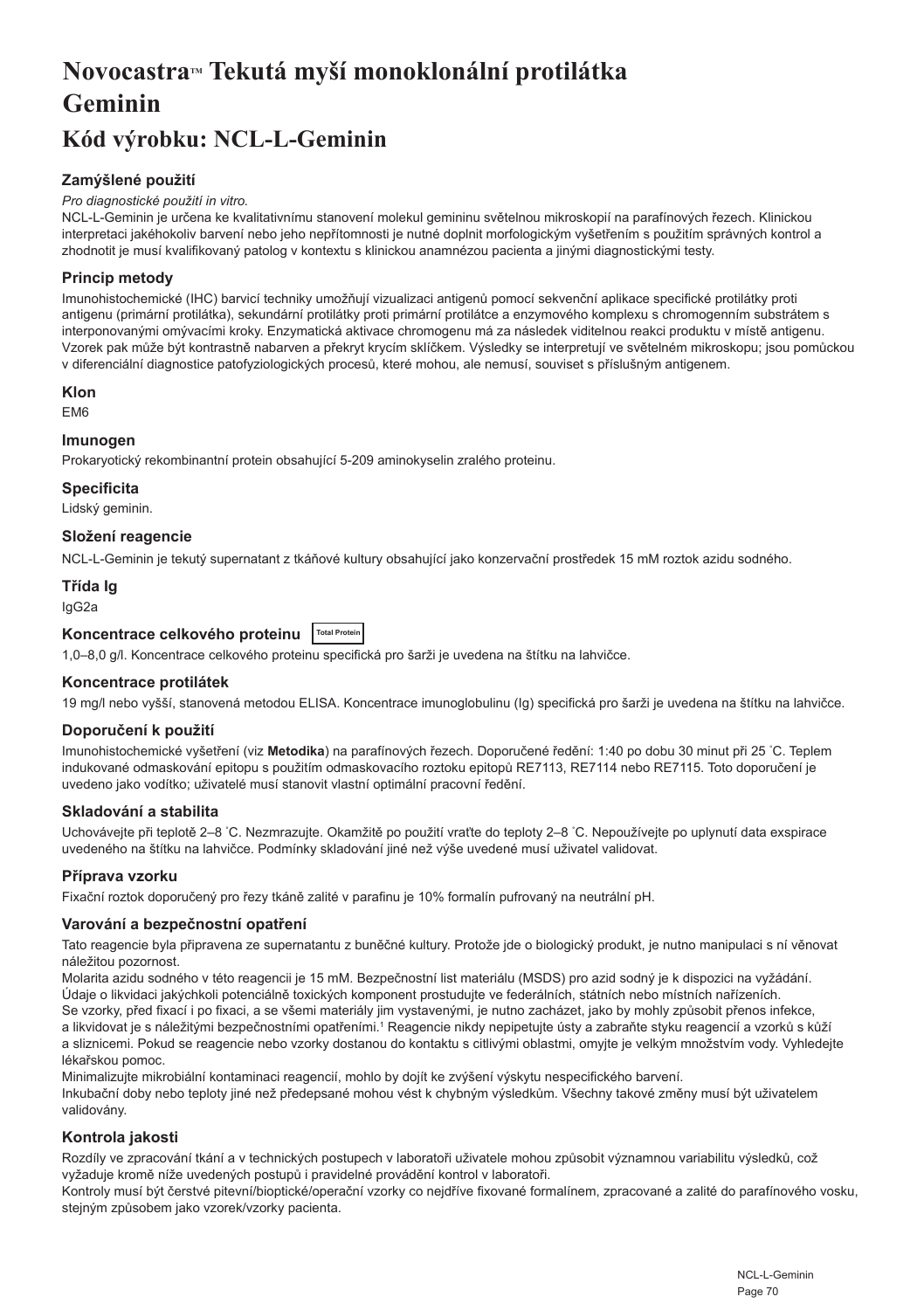# **Pozitivní tkáňová kontrola**

Používá se k průkazu správně připravených tkání a správných barvicích technik.

V každém barvicím cyklu musí být použita jedna pozitivní tkáňová kontrola pro každý soubor testovacích podmínek.

Pro optimální kontrolu jakosti a k detekci menšího stupně degradace reagencie je vhodnější tkáň se slabým pozitivním barvením než tkáň se silným pozitivním barvením.<sup>2</sup>

Doporučená pozitivní tkáňová kontrola je tonzila.

Pokud pozitivní tkáňová kontrola nevykazuje pozitivní barvení, musí být výsledky testovaných vzorků považovány za neplatné.

#### **Negativní tkáňová kontrola**

Musí být vyšetřena po pozitivní tkáňové kontrole k ověření specificity označení cílového antigenu primární protilátkou. Doporučená negativní tkáňová kontrola je mozeček.

Alternativně často představuje místa negativní kontroly řada různých typů buněk přítomných ve většině tkáňových řezů, to ale musí uživatel validovat.

Nespecifické barvení, je-li přítomno, má obvykle difúzní vzhled. V řezech ze tkání nadměrně fixovaných formalínem může být také zjištěno sporadické barvení pojivové tkáně. K interpretaci výsledků barvení použijte neporušené buňky. Nekrotické nebo degenerované buňky se často barví nespecificky.3 Falešně pozitivní výsledky mohou být důsledkem neimunologické vazby proteinů nebo produktů reakčního substrátu. Mohou být také způsobeny endogenními enzymy, jako je např. pseudoperoxidáza (erytrocyty), endogenní peroxidáza (cytochrom C) nebo endogenní biotin (např. játra, prs, mozek, ledviny), podle typu použitého imunobarviva. K odlišení aktivity endogenních enzymů či nespecifické vazby enzymů od specifické imunoreaktivity mohou být barveny další tkáně pacienta výlučně chromogenním substrátem, případně enzymovými komplexy (avidin-biotin, streptavidin, značený polymer) a chromogenním substrátem. Pokud dojde v negativní tkáňové kontrole ke specifickému barvení, musí být výsledky vzorků pacienta považovány za neplatné.

#### **Negativní reagenční kontrola**

K vyhodnocení nespecifického barvení a umožnění lepší interpretace specifického barvení v místě antigenu použijte na řezu z každého vzorku pacienta nespecifickou negativní reagenční kontrolu místo primární protilátky.

#### **Tkáň pacienta**

Nakonec vyšetřete vzorky pacienta barvené pomocí NCL-L-Geminin. Intenzita pozitivního barvení musí být zhodnocena v kontextu se vším nespecifickým barvením pozadí u negativní reagenční kontroly. Jako u každého imunohistochemického vyšetření, negativní výsledek znamená, že antigen nebyl zjištěn, nikoli, že antigen není ve vyšetřovaných buňkách/tkáních přítomen. V případě potřeby použijte k identifikaci falešně negativních reakcí panel protilátek.

#### **Očekávané výsledky**

#### Normální tkáně

Klon EM6 detekuje protein geminin v jaderné části lymfocytů a epiteliálních buněk. Barvení jádra bylo pozorováno v germinálních centrech tonzil, kryptách epiteliálních buněk tlustého střeva, spermatogoniích v seminiferních tubulech varlete, žlázových epiteliálních buňkách proliferativního epitelu a bazálních vrstvách dlaždicového epitelu kůže.(n = 78).

#### Abnormální tkáň

Klon EM6 barvil jádra buněk u 38/125 hodnocených nádorů,včetně non-Hodgkinových lymfomů, karcinomů prsu a karcinomů tlustého střeva.

# **NCL-L-Geminin se doporučuje při hodnocení exprese gemininu u normálních a neoplastických tkání.**

#### **Obecná omezení**

Imunohistochemické vyšetření je vícekrokový diagnostický proces, který spočívá ve specializovaném školení ve výběru vhodných reagencií; výběru, fixaci a zpracování tkání; přípravě imunohistochemickího sklíčka; a v interpretaci výsledků barvení. Barvení tkáně závisí na manipulaci s tkání a jejím zpracování před barvením. Nesprávným postupem při fixaci, zmrazení, rozmrazení, omývání, sušení, zahřívání, krájení řezů nebo kontaminací jinými tkáněmi či tekutinami mohou vzniknout artefakty, může dojít k vychytávání protilátek nebo k falešně negativním výsledkům. Nekonzistentní výsledky mohou být důsledkem odchylek ve fixačních metodách a metodách zalití v konzervačním médiu, nebo přirozených odchylek ve tkáni.4

Nadměrné nebo nedostatečné kontrastní barvení může narušit správnou interpretaci výsledků.

Klinickou interpretaci jakéhokoliv barvení nebo jeho nepřítomnosti je nutné doplnit morfologickým vyšetřením s použitím správných kontrol a zhodnotit je musí kvalifikovaný patolog v kontextu s klinickou anamnézou pacienta a jinými diagnostickými testy. Protilátky společnosti Leica Biosystems Newcastle Ltd se používají, jak bylo uvedeno, u zmrazených nebo u parafínových řezů se specifickými požadavky na fixaci. Může dojít k expresi neočekávaných antigenů, zejména u nádorů. Klinická interpretace jakéhokoli barveného tkáňového řezu musí zahrnovat morfologickou analýzu a zhodnocení příslušných kontrol.

#### **Literatura - všeobecná**

- 1. National Committee for Clinical Laboratory Standards (NCCLS). Protection of laboratory workers from infectious diseases transmitted by blood and tissue; proposed guideline. Villanova, P.A. 1991; 7(9). Order code M29-P.
- 2. Battifora H. Diagnostic uses of antibodies to keratins: a review and immunohistochemical comparison of seven monoclonal and three polyclonal antibodies. Progress in Surgical Pathology. 6:1–15. eds. Fenoglio-Preiser C, Wolff CM, Rilke F. Field & Wood, Inc., **Philadelphia**
- 3. Nadji M, Morales AR. Immunoperoxidase, part I: the techniques and pitfalls. Laboratory Medicine. 1983; 14:767.
- 4. Omata M, Liew CT, Ashcavai M, Peters RL. Nonimmunologic binding of horseradish peroxidase to hepatitis B surface antigen: a possible source of error in immunohistochemistry. American Journal of Clinical Pathology. 1980; 73:626.
- 5. McGarry TJ and Kirschner MW. Geminin, an inhibitor of DNA replication is degraded during mitosis. Cell. 1998; 93:1043–1053.

#### **Opravy předchozího vydání**

Nevztahuje se.

# **Datum vydání**

14 listopad 2018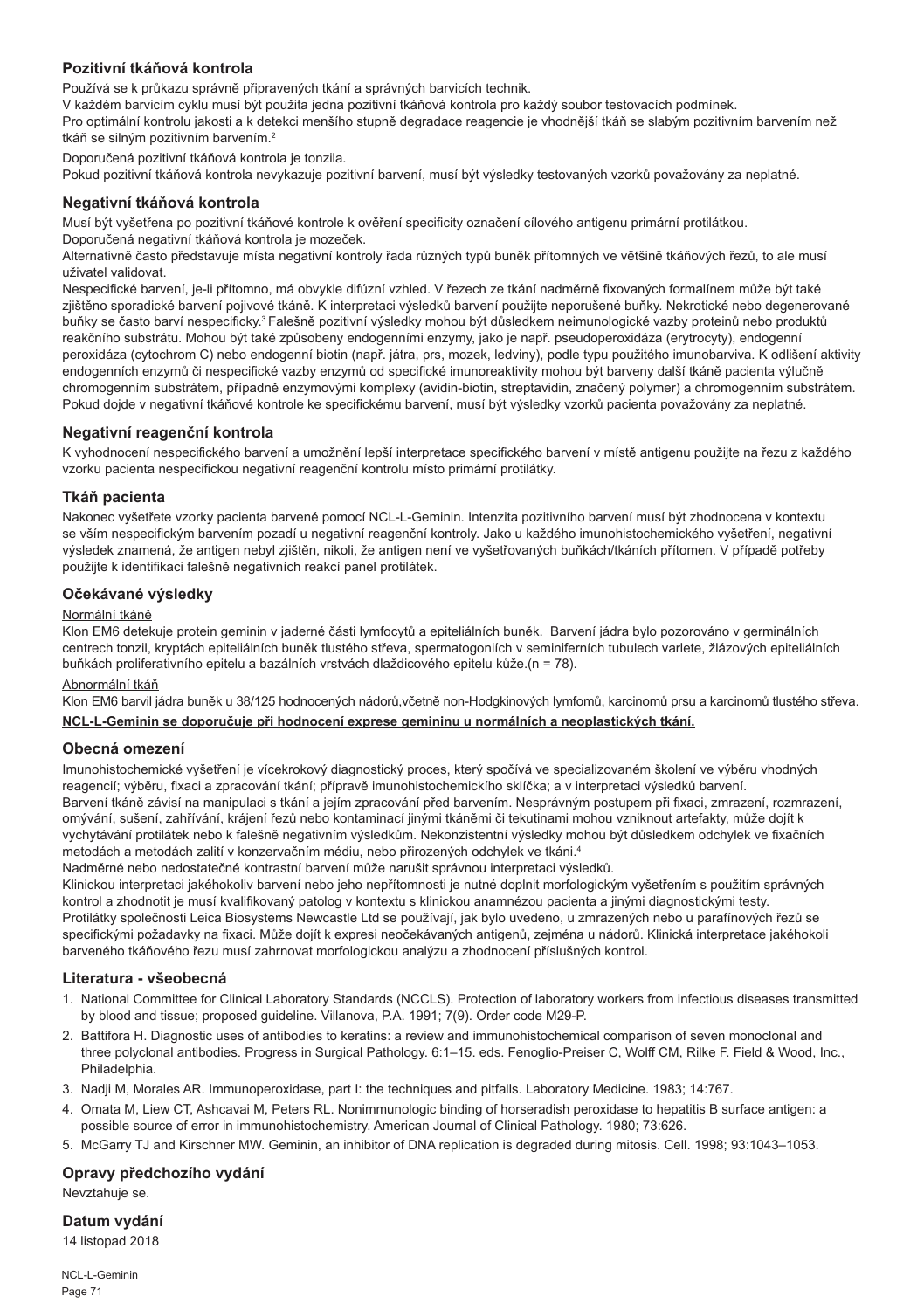# **Imunohistochemická metodika při použití protilátek Novocastra™u tkáně zalité v parafínu s použitím techniky teplem indukovaného odmaskování epitopu.**

# **Potřebné reagencie, které nejsou součástí dodávky**

- 1. Standardní rozpouštědla používaná v imunohistochemii.
- 2. Fyziologický roztok pufrovaný 50mM roztokem tris-pufru (TBS), pH 7,6.
- 3. Odmaskovací roztok epitopu (viz C. Roztoky Epitope Retrieval Solutions).
- 4. Ředicí roztok na protilátky, Novocastra IHC Diluent, RE7133.
- 5. Vizualizační systém, Novolink<sup>®</sup> Polymer Detection Systems, RE7280-K (1 250 tests), RE7150-K (500 tests), RE7140-K (250 tests) nebo RE7290-K (50 tests).
- 6. Fixační médium použijte podle doporučení výrobce.

# **Potřebné vybavení, které není dodáno**

- 1. Inkubátor nastavený na 25 °C.
- 2. Zahřívací zařízení k odmaskování epitopu: vodní lázeň, sterilizační přístroj, tlakový hrnec nebo jiné laboratorní vybavení s kontrolovanou teplotou.
- 3. Obecné vybavení imunohistochemické laboratoře.

### **Roztoky k odmaskování epitopu (viz Doporučení k použití pro jeden z následujících roztoků)**

| RE7113 Epitope Retrieval Solution pH 6 (x10 koncentrát) 1 l                 | Citrátový pufr s obsahem surfaktantu |
|-----------------------------------------------------------------------------|--------------------------------------|
| RE7114 Epitope Retrieval Solution pH 6 (x10 Concentrate)<br>500 ml          |                                      |
| RE7115 Epitope Retrieval Solution pH 6 (roztok připravený k<br>použití) 1 l |                                      |
| RE7116 Epitope Retrieval Solution pH 8 (x10 koncentrát) 1 l                 | EDTA pufr s obsahem surfaktantu      |
| RE7118 Epitope Retrieval Solution pH 8 (roztok připravený k<br>použití) 1 l |                                      |
| RE7119 Epitope Retrieval Solution pH 9 (x10 koncentrát) 1 l                 | Tris/EDTA pufr s obsahem surfaktantu |
| RE7122 Epitope Retrieval Solution pH 9 (roztok připravený k<br>použití) 1 l |                                      |
|                                                                             |                                      |

### **Metodika**

#### **Než uživatelé přistoupí k této metodice, musí být proškoleni v imunohistochemických technikách.**

Uživatelé musí stanovit optimální ředění pro protilátky. Pokud není uvedeno jinak, provádějí se všechny kroky při pokojové teplotě (25 ° C).

Odmaskování epitopu

Postupujte podle pokynů k roztokům Epitope Retrieval Solutions, RE7113, RE7114, RE7115, RE7116, RE7118, RE7119 nebo RE7122.

### **Vizualizace**

Postupujte podle návodu k použití k systému Novolink Polymer Detection System, RE7280-K (1 250 tests), RE7150-K (500 tests), RE7140-K (250 tests) nebo RE7290-K (50 tests).

### **Opravy předchozího vydání**

Nevztahuje se

### **Datum vydání**

23. dubna 2008 (CEprotocol/HTAUT+Novolink).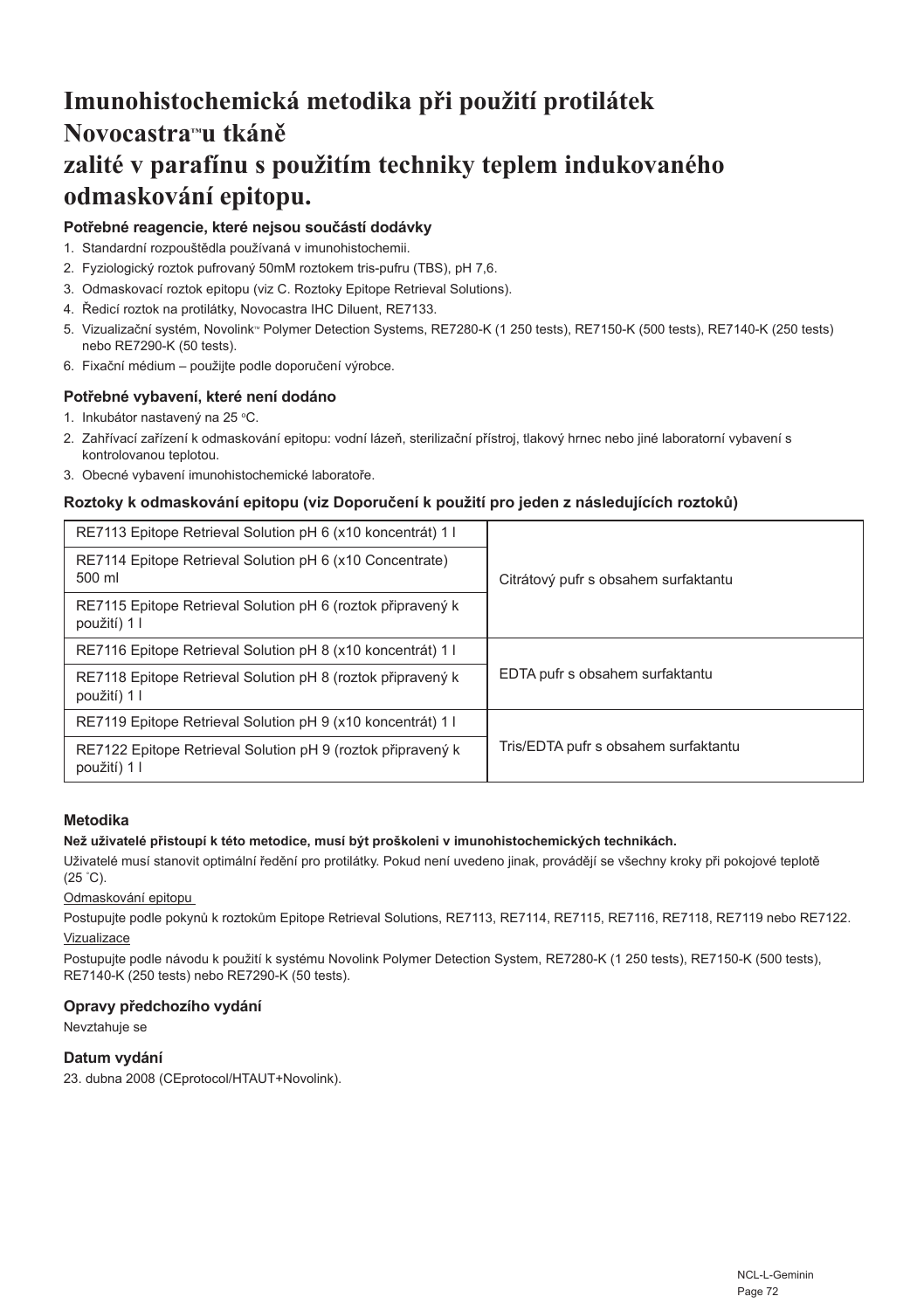# **Tekutá myšia monoklonálna protilátka NovocastraTM Geminin**

# **Kód produktu: NCL-L-Geminin**

# **Zamýšľané použitie**

#### *Na diagnostické použitie in vitro.*

NCL-L-Geminin slúži na kvalitatívnu identifikáciu molekúl geminínu v parafínových rezoch pomocou svetelnej mikroskopie. Klinická interpretácia akéhokoľvek farbenia alebo jeho absencie musí byť kombinovaná s morfologickými vyšetreniami za použitia zodpovedajúcich kontrol. Výsledky je nutné vyhodnotiť v kontexte klinickej anamnézy pacienta a iných diagnostických testov vedených kvalifikovaným patológom.

#### **Princíp postupu**

Techniky imunohistochemického (IHC) zafarbenia umožňujú vizualizáciu antigénov sekvenčnou aplikáciou špecifickej protilátky proti antigénu (primárna protilátka), sekundárnej protilátky proti primárnej protilátke a enzymatického komplexu s chromogénnym substrátom. Medzi jednotlivými krokmi prebieha premývanie. Enzymatická aktivácia chromogénu vytvára v mieste antigénu viditeľné produkty reakcie. Môžete doplniť kontrastné zafarbenie vzorky a zakryť ju krycím sklíčkom. Výsledky sa interpretujú pomocou svetelného mikroskopu a napomáhajú pri diferenciálnej diagnostike patofyziologických procesov, ktoré môžu, ale nemusia byť spojené s určitým antigénom.

#### **Klon**

EM6

#### **Imunogén**

Prokaryotický rekombinantný proteín obsahujúci aminokyseliny 5 – 209 zrelého proteínu.

## **Špecificita**

Ľudský geminín.

#### **Zloženie činidla**

NCL-L-Geminin je tekutý supernatant na tkanivovú kultiváciu obsahujúci 15 mM azidu sodného ako konzervačnej látky.

#### **Trieda Ig**

IgG2a

#### **Celková koncentrácia proteínov Total Protei**

1,0 – 8,0 g/l. Celkovú koncentráciu proteínov špecifickú pre šaržu nájdete na štítku fľaštičky.

#### **Koncentrácia protilátok**

Vyššia alebo rovná 19 mg/l podľa ELISA. Koncentráciu Ig špecifickú pre šaržu nájdete na štítku fľaštičky.

#### **Odporúčania na použitie**

lmunohistochémia (pozri **Metóda**) parafínových rezov. Odporúčané riedenie: 1 : 40 počas 30 minút pri teplote 25 °C. Záchyt epitopov s tepelnou indukciou sa odporúča pomocou prípravku Epitope Retrieval Solutions RE7113, RE7114 alebo RE7115. Táto hodnota je orientačná, používatelia si musia stanoviť svoje vlastné optimálne pracovné riedenia.

#### **Uskladnenie a stabilita**

Skladujte pri teplote 2 – 8 °°C. Nezmrazujte. Okamžite po použití vráťte do teploty 2 – 8 °C. Nepoužívajte po uplynutí dátumu exspirácie uvedeného na štítku fľaštičky. Iné než vyššie uvedené podmienky skladovania si vyžadujú validáciu používateľom.

#### **Príprava vzorky**

Odporúčaný fixačný prípravok je 10 % neutrálny pufrovaný formalín pre bločky tkaniva zaliate do parafínu.

#### **Varovania a bezpečnostné opatrenia**

Toto činidlo bolo pripravené zo supernatantu bunkovej kultúry. Keďže ide o biologický produkt, pri manipulácii je nutné vynaložiť zodpovedajúcu starostlivosť.

Molarita azidu sodného v tomto činidle je 15 mM. Materiálový bezpečnostný list (MSDS) k azidu sodnému je k dispozícii na požiadanie. Likvidáciu prípadných potenciálne toxických súčastí definujú federálne, štátne alebo miestne predpisy.

So vzorkami pred fixáciou a po nej a všetkými materiálmi, ktoré s nimi prišli do kontaktu, je nutné manipulovať ako s potenciálne infekčnými a zlikvidovať ich pri dodržaní zodpovedajúcich bezpečnostných opatrní.<sup>1</sup> Činidlá nikdy nepipetujte ústami a zabráňte kontaktu činidiel a vzoriek s kožou a sliznicami. Ak sa činidlá alebo vzorky dostanú do kontaktu s citlivými oblasťami, umyte ich veľkým množstvom vody. Vyhľadajte lekársku pomoc.

Minimalizujte mikrobiálnu kontamináciu činidiel. V opačnom prípade môže dôjsť k zvýšeniu nešpecifického zafarbenia. Nedodržanie predpísaných inkubačných dôb alebo teplôt môže viesť k nesprávnym výsledkom. Všetky takéto zmeny si vyžadujú validáciu používateľom.

#### **Kontrola kvality**

Rozdiely v spracovaní tkaniva a technických postupoch v laboratóriu používateľa môžu viesť k významnému kolísaniu výsledkov, čo si vyžaduje, okrem nasledujúcich postupov, aj pravidelné interné kontroly.

Kontroly by mali byť čerstvé pitevné/bioptické/chirurgické vzorky fixované čo najskôr formalínom a spracované zaliatím do parafínu rovnakým spôsobom ako vzorky pacienta.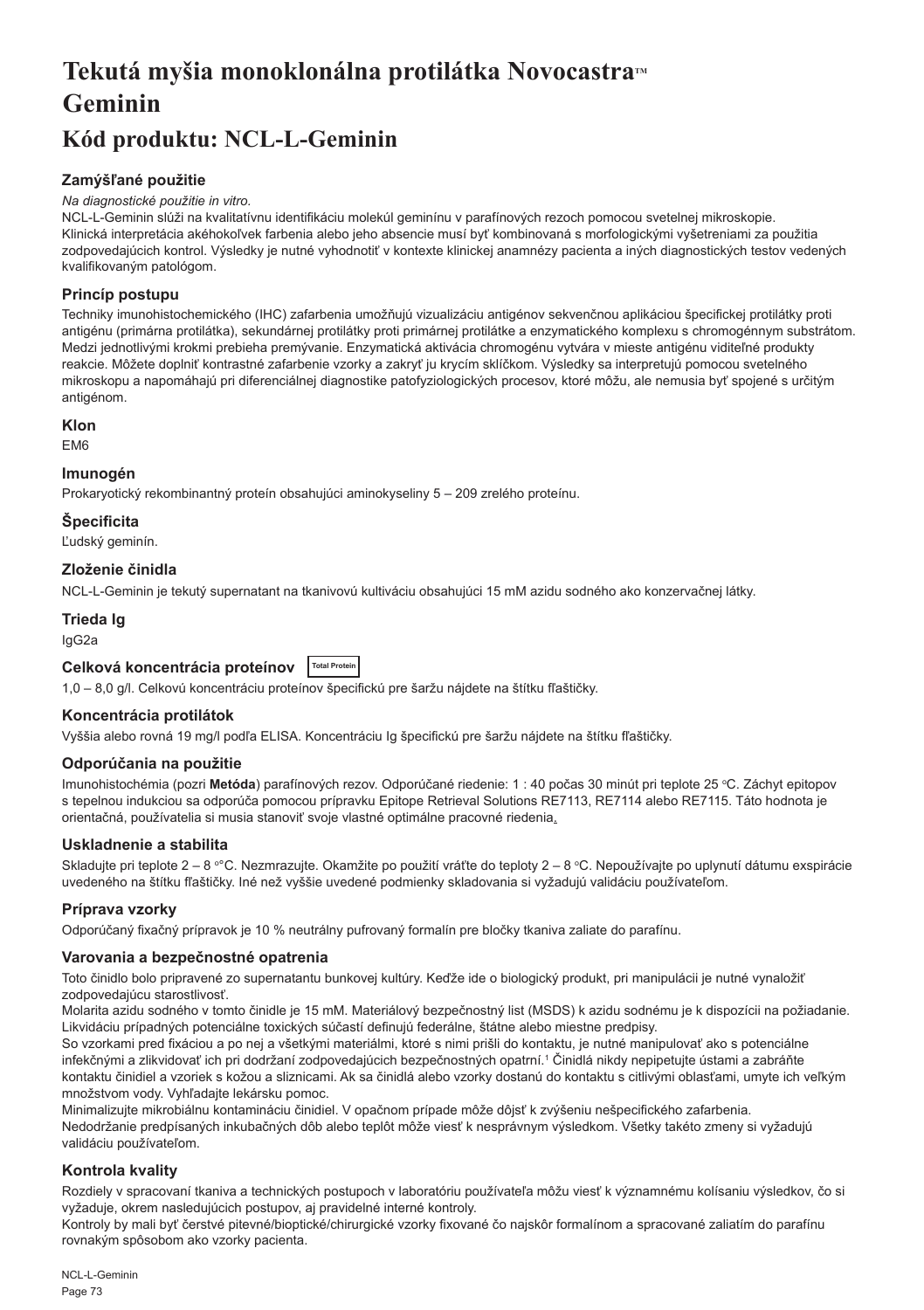#### **Pozitívna kontrola tkanivom**

Identifikuje správne pripravené tkanivá a správne techniky zafarbenia.

Každá súprava testových podmienok v každom cykle zafarbenia musí obsahovať jednu pozitívnu kontrolu tkanivom.

Tkanivo so slabým pozitívnym farbením je pre optimálnu kontrolu kvality a na detekciu slabšej degradácie činidla vhodnejšie než tkanivo so silným pozitívnym farbením.<sup>2</sup>

Odporúčané tkanivo na pozitívnu kontrolu je tonzila.

Ak pozitívna kontrola tkanivom nebude vykazovať pozitívne zafarbenie, výsledky testovaných vzoriek je nutné považovať za neplatné.

#### **Negatívna kontrola tkanivom**

Nutné vyšetriť po pozitívnej kontrole tkanivom s cieľom overiť špecificitu značenia cieľového antigénu primárnou protilátkou. Odporúčané tkanivo na negatívnu kontrolu je mozoček.

Ako negatívnu kontrolu je možné použiť aj rôzne typy buniek prítomné vo väčšine tkanivových rezov, takýto postup si však vyžaduje validáciu používateľom.

Prípadné nešpecifické farbenie má obvykle difúzny vzhľad. V rezoch tkanív silne fixovaných formalínom môže byť pozorované sporadické farbenie spojiva. Na interpretáciu výsledkov farbenia používajte intaktné bunky. Nekrotické alebo degenerované bunky sa často farbia nešpecificky.<sup>3</sup> Falošne pozitívne výsledky môžu byť pozorované v dôsledku neimunologickej väzby proteínov alebo produktov reakcie substrátu. Môžu byť spôsobené aj endogénnymi enzýmami, ako napr. pseudoperoxidázou (erytrocyty), endogénnou peroxidázou (cytochróm C) alebo endogénnym biotínom (napr. pečeň, prsník, mozog, oblička) v závislosti od typu imunologického farbenia. S cieľom diferencovať endogénnu enzymatickú aktivitu alebo nešpecifickú väzbu enzýmov od špecifickej imunoreaktivity môžete nafarbiť ďalšie vzorky tkanív pacienta výhradne substrátovým chromogénom alebo enzymatickými komplexmi (avidín-biotín, streptavidín, značený polymér), resp. substrátovým chromogénom. V prípade špecifického farbenia v negatívnej kontrole tkanivom je nutné výsledky vzoriek pacienta považovať za neplatné.

#### **Negatívna kontrola činidlom**

Na vyhodnotenie nešpecifického zafarbenia použite nešpecifickú negatívnu kontrolu činidlom miesto primárnej protilátky s rezom jednotlivých vzoriek pacienta, čo umožní lepšiu interpretáciu špecifického farbenia na mieste antigénu.

#### **Tkanivo pacienta**

Pacientske vzorky zafarbené prípravkom NCL-L-Geminin preskúmajte ako posledné. Intenzitu pozitívneho farbenia je nutné vyhodnotiť v kontexte prípadného nešpecifického zafarbenia negatívnej kontroly činidlom na pozadí. Podobne ako pri všetkých imunohistochemických testov znamená negatívny výsledok, že antigén nebol detegovaný. Nepotvrdzuje jeho absenciu v testovaných bunkách/tkanivách. V prípade potreby identifikujte falošne negatívne reakcie pomocou panelu protilátok.

#### **Očakávané výsledky**

#### Normálne tkanivá

Klon EM6 deteguje proteín geminín v jadre časti lymfocytov a epitelových buniek. Nukleárne zafarbenie bolo pozorované v zárodočných centrách v tonzilách, epitelových bunkách Lieberkühnových krýpt v hrubom čreve, spermatogóniách v semenotvorných kanálikoch semenníkov, bunkách žľazového epitelu v proliferatívnom epiteli a bazálnych vrstvách skvamózneho epitelu kože (n = 78).

#### Abnormálne tkanivá

Klon EM6 zafarbil bunkové jadrá pri 38/125 hodnotených nádorov vrátane non-Hodgkinových lymfómov, karcinómov prsníka a karcinómov hrubého čreva.

#### **NCL-L-Geminin sa odporúča na vyhodnotenie expresie geminínu v normálnych a neoplastických tkanivách.**

#### **Všeobecné limitácie**

Imunohistochémia je diagnostický postup pozostávajúci z viacerých krokov, ktorý si vyžaduje špecializované zaškolenie vo výbere zodpovedajúcich činidiel, výbere tkanív, fixácie a spracovania, príprave IHC sklíčka a interpretácii výsledkov farbenia. Farbenie tkaniva závisí od manipulácie s tkanivom a od jeho spracovania pred farbením. Nesprávna fixácia,

zmrazovanie,rozmrazovanie, premývanie, sušenie, ohrievanie, rezanie alebo kontaminácia inými tkanivami či tekutinami môžu viesť k vzniku artefaktov, záchytu protilátok alebo falošne negatívnym výsledkom. Inkonzistentné výsledky môžu byť spôsobené zmenami metód fixácie a montáže preparátov alebo inherentnými nepravidelnosťami v tkanive.4

Nadmerné alebo neúplné kontrastné farbenie môže narušiť správnosť interpretácie výsledkov.

Klinická interpretácia akéhokoľvek farbenia alebo jeho absencie musí byť kombinovaná s morfologickými vyšetreniami za použitia zodpovedajúcich kontrol. Výsledky je nutné vyhodnotiť v kontexte klinickej anamnézy pacienta a iných diagnostických testov vedených kvalifikovaným patológom.

Protilátky spoločnosti Leica Biosystems Newcastle Ltd sú určené na použitie na zmrazených rezoch alebo rezoch zaliatych parafínom so špecifickými požiadavkami na fixáciu, ako uvádza tento dokument. Najmä pri neopláziách môže dôjsť k nečakanej expresii antigénov. Klinická interpretácia akýchkoľvek farbených tkanivových rezov musí zahŕňať morfologickú analýzu a vyhodnotenie zodpovedajúcich kontrol.

#### **Bibliografia – všeobecne**

- 1. National Committee for Clinical Laboratory Standards (NCCLS). Protection of laboratory workers from infectious diseases transmitted by blood and tissue; proposed guideline. Villanova, P.A. 1991; 7(9). Order code M29-P.
- 2. Battifora H. Diagnostic uses of antibodies to keratins: a review and immunohistochemical comparison of seven monoclonal and three polyclonal antibodies. Progress in Surgical Pathology. 6:1–15. eds. Fenoglio-Preiser C, Wolff CM, Rilke F. Field & Wood, Inc., Philadelphia.
- 3. Nadji M, Morales AR. Immunoperoxidase, part I: the techniques and pitfalls. Laboratory Medicine. 1983; 14:767.
- 4. Omata M, Liew CT, Ashcavai M, Peters RL. Nonimmunologic binding of horseradish peroxidase to hepatitis B surface antigen: a possible source of error in immunohistochemistry. American Journal of Clinical Pathology. 1980; 73:626.
- 5. McGarry TJ and Kirschner MW. Geminin, an inhibitor of DNA replication is degraded during mitosis. Cell. 1998; 93:1043–1053.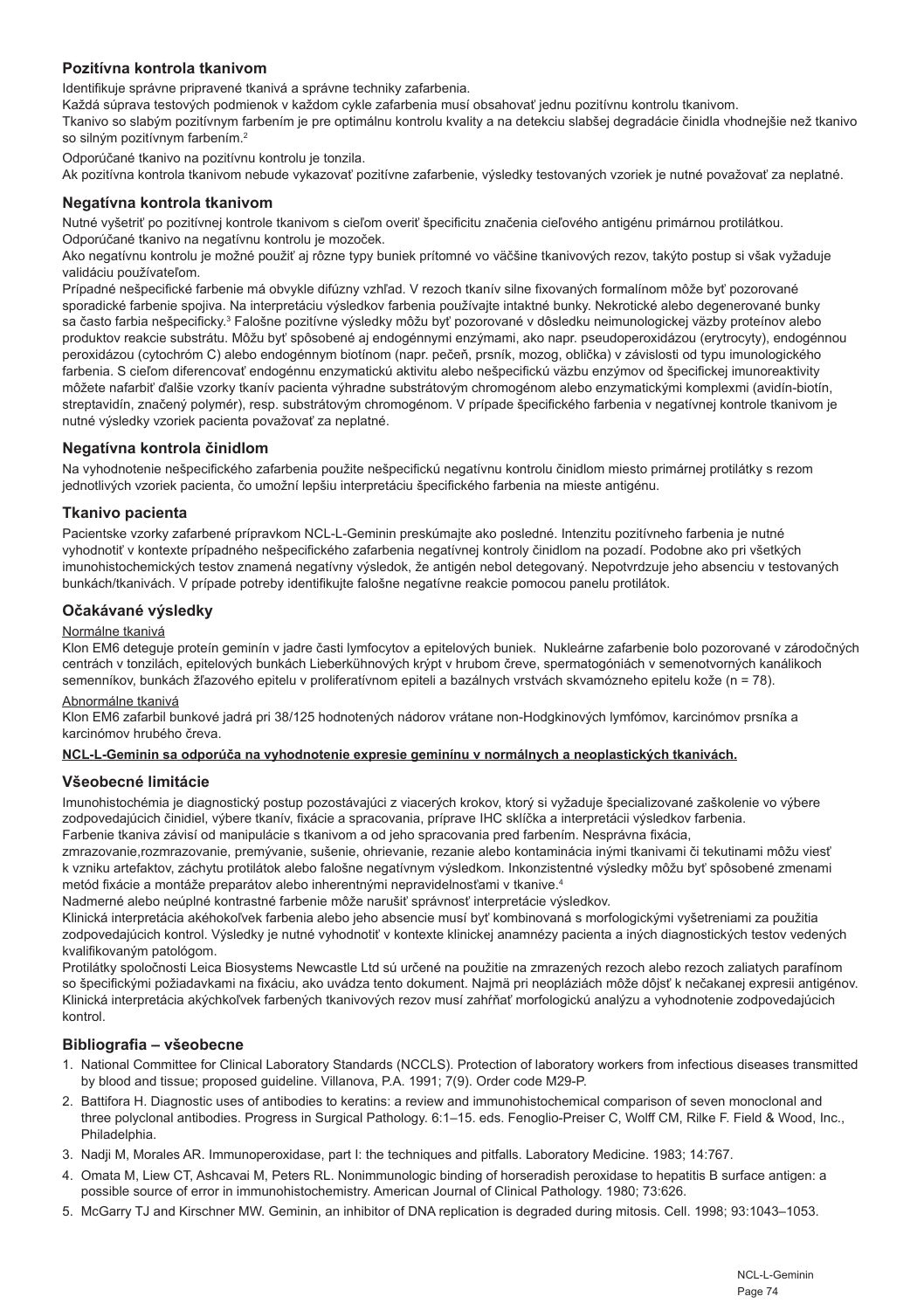# **Úpravy predchádzajúceho vydania**

Neuplatňuje sa.

# **Dátum vydania**

14 november 2018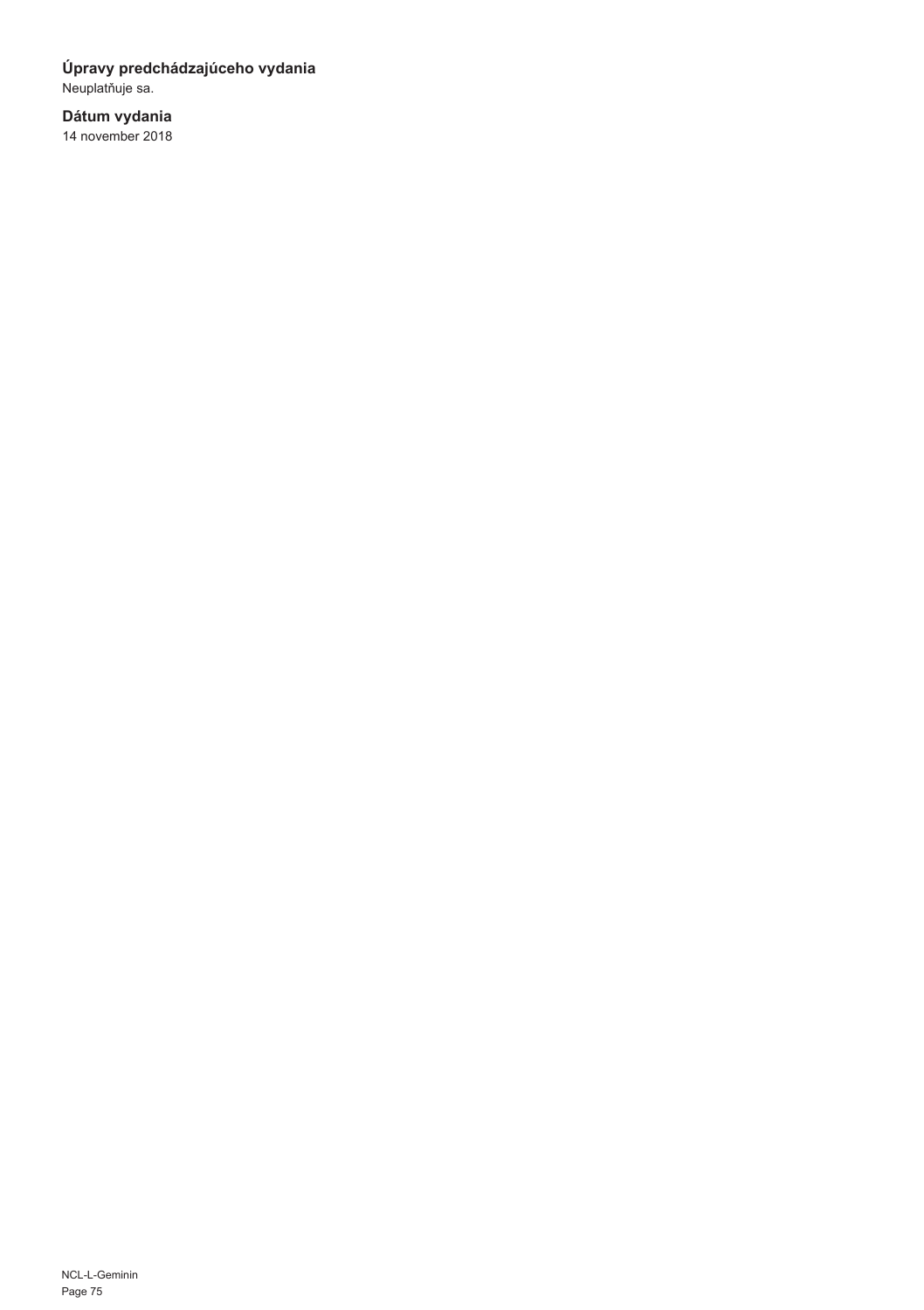# **Imunohistochemická metóda spracovania protilátok Novocastra™ na tkanive zaliatom v parafíne pomocou techniky záchytu epitopov s tepelnou indukciou.**

# **Požadované, ale nedodávané činidlá**

- 1. Štandardné rozpúšťadlá používané v imunohistochémii
- 2. 50mM tris-pufrovaný fyziologický roztok (TBS), pH 7,6
- 3. Roztok na záchyt epitopov (pozri časť C. Roztoky na záchyt epitopov)
- 4. Zrieďovadlo protilátok, Novocastra IHC Diluent, RE7133
- 5. Vizualizačný systém, Novolink™ Polymer Detection Systems, RE7280-K (1250 testov), RE7150-K (500 testov), RE7140-K (250 testov) alebo RE7290-K (50 testov).
- 6. Upevňovacie médium používajte podľa odporúčania výrobcu.

## **Požadované, ale nedodávané vybavenie**

- 1. Inkubátor nastavený na teplotu 25 °C.
- 2. Ohrievač na záchyt epitopov: vodný kúpeľ, naparovač, tlakový hrniec alebo iné laboratórne vybavenie s reguláciou teploty
- 3. Všeobecné vybavenie imunohistochemického laboratória

#### **Roztoky na záchyt epitopov (pozri časť Odporúčania na použitie pre niektorý z nasledujúcich produktov)**

| RE7113 Epitope Retrieval Solution pH 6 (x10 Concentrate) 1 L       | Pufor na báze citranu obsahujúci surfaktant   |
|--------------------------------------------------------------------|-----------------------------------------------|
| RE7114 Epitope Retrieval Solution pH 6 (x10 Concentrate)<br>500 mL |                                               |
| RE7115 Epitope Retrieval Solution pH 6 (Ready to Use) 1 L          |                                               |
| RE7116 Epitope Retrieval Solution pH 8 (x10 Concentrate) 1 L       | Pufor na báze EDTA obsahujúci surfaktant      |
| RE7118 Epitope Retrieval Solution pH 8 (Ready to Use) 1 L          |                                               |
| RE7119 Epitope Retrieval Solution pH 9 (x10 Concentrate) 1 L       | Pufor na báze tris/EDTA obsahujúci surfaktant |
| RE7122 Epitope Retrieval Solution pH 9 (Ready to Use) 1 L          |                                               |

#### **Metóda**

#### **Používatelia musia byť vyškolení v oblasti imunohistochemických techník skôr, než pristúpia k tejto metóde.**

**P**oužívateľ musí stanoviť optimálne riedenie protilátok. Ak nie je uvedené inak, všetky kroky sa vykonávajú pri izbovej teplote (25 °C). Záchyt epitopov

Postupujte podľa návodu na použitie v časti Roztoky na záchyt epitopov, RE7113, RE7114, RE7115, RE7116, RE7118, RE7119 alebo RE7122.

## Vizualizácia

Postupujte podľa návodu na použitie v systémoch Novolink Polymer Detection Systems, RE7280-K (1250 testov), RE7150-K (500 testov), RE7140-K (250 testov) alebo RE7290-K (50 testov).

#### **Úpravy predchádzajúceho vydania**

Neuplatňuje sa

# **Dátum vydania**

23. apríla 2008 (CE protokol/HTAUT+Novolink).